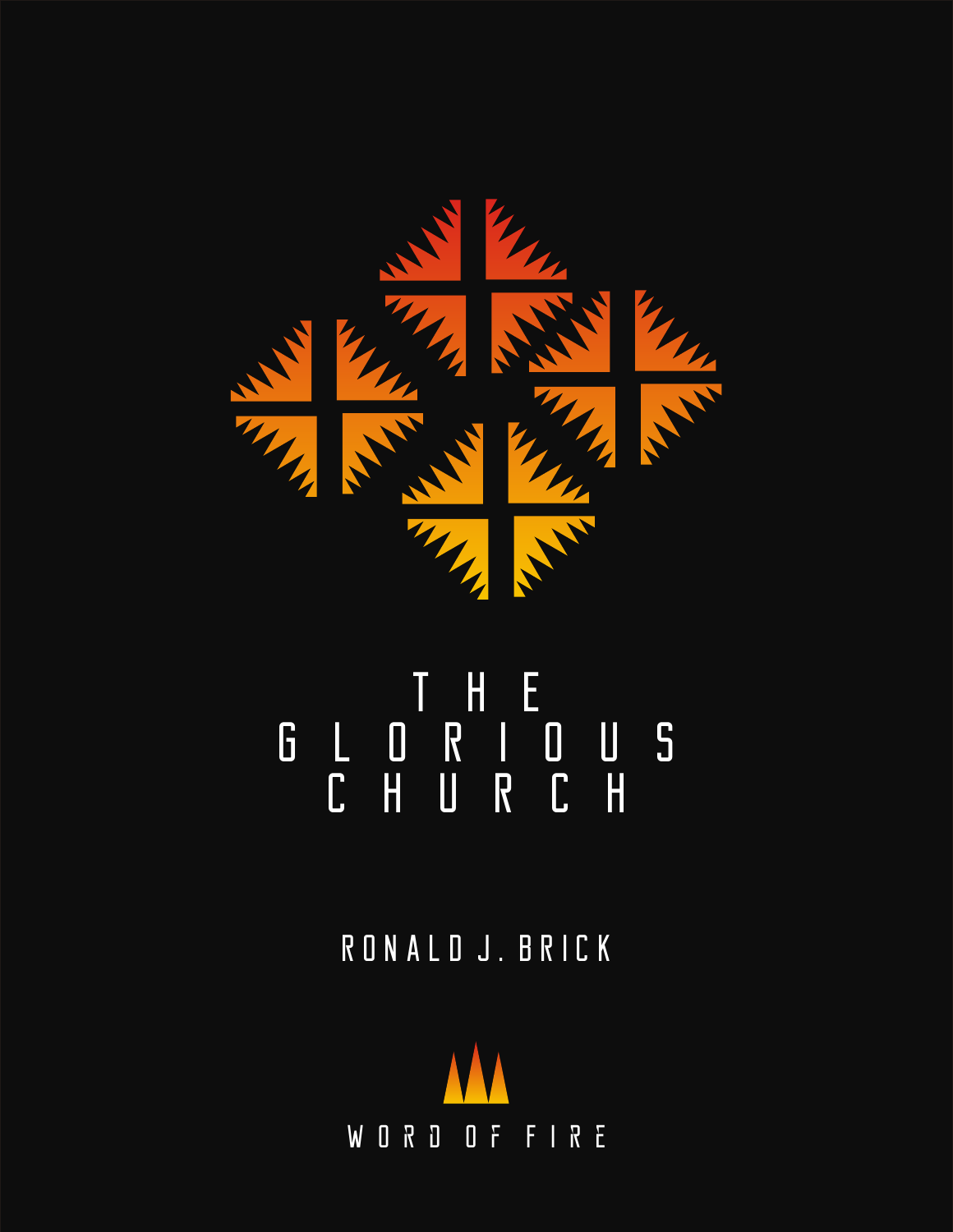## **CONTENTS**

1 Bride Behold Your Groom - 4

2 A People Prepared For The Lord - 15

3 Divine Division - 23

4 The Great Shaking - 29

5 The Breath of God - 40

6 The Times of Restoration - 49

7 Take This Bread - 56

8 The Character of Christ - 64

9 The Poured out Life - 72

10 The Glorious Church - 87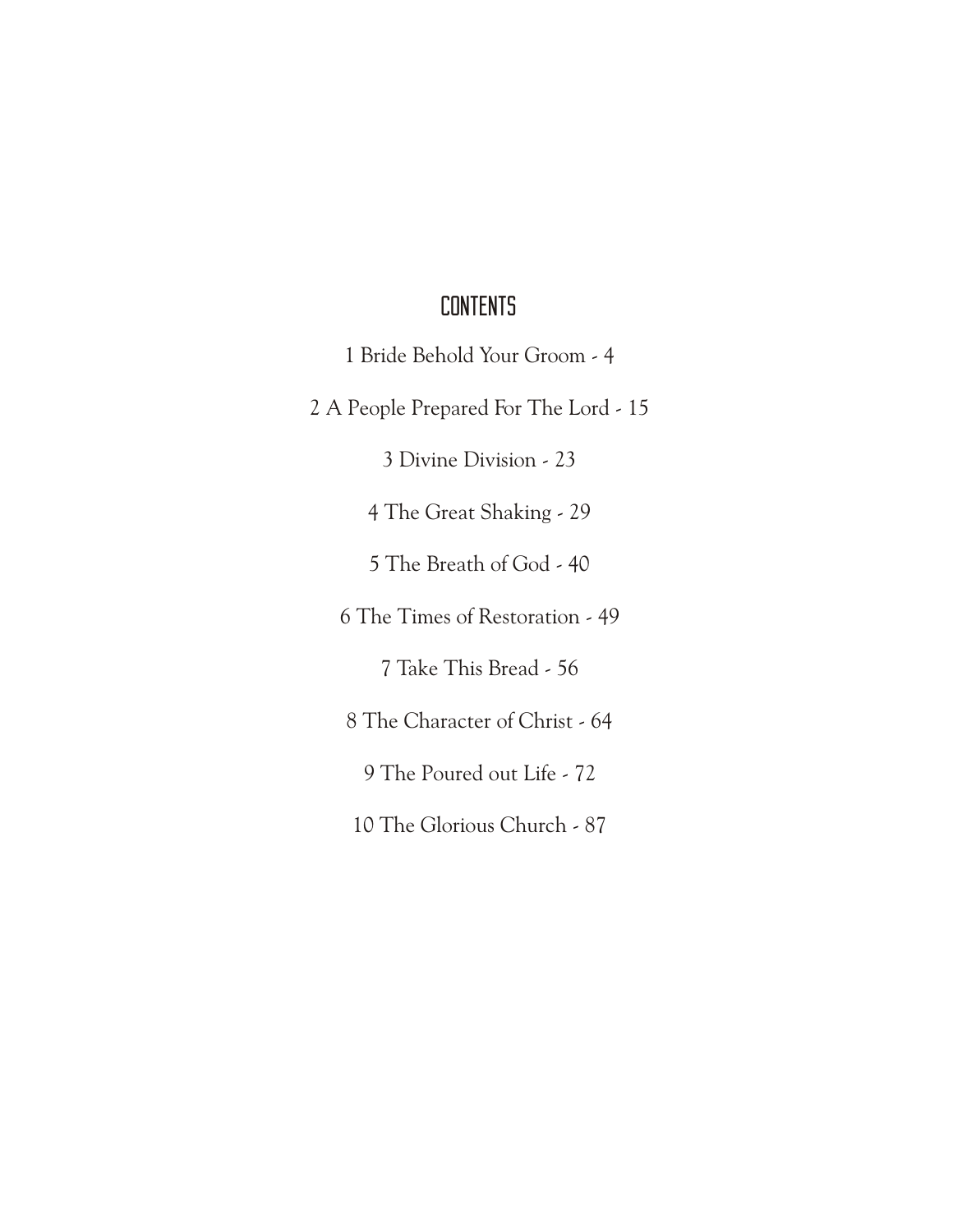## INTRODUCTION

 This book represents the compilation of a series of messages I preached under a very strong anointing. As I spoke, the words seemed to gush forth from my mouth. I found myself listening to words that were not my own. The words flowed from my inner being and seemed to come forth with a power and life of their own. My heart burned within me. I had a deep sense of God's presence. I felt as if the Holy Spirit was turning on a tap to wash us with the water of His word. I had one message: Christ. I had one text: holiness; and one cry: repentance. I think I had a taste of what John the Baptist must have felt like, crying in the wilderness, *"Prepare the way of the Lord, church prepare to meet your God."* The burden was so great, the message so beyond me, that my physical body shook and trembled under the force of it.

 I knew it was God's message for His church: His bride. I did not record the messages then. Somehow I could not bring myself to do it. I felt, at the time, that it would be an intrusion into something so personal and awe-inspiring. I have, however, since, decided to collect my notes and present them here in book form.

 If the usage of some portions of scripture seems repetitive it is because the messages were originally presented separately.

 I believe this message is for the church of Jesus Christ in these last days. The voice of the Spirit of Christ is calling forth His bride. Christ is calling forth a people, a remnant of believers, holy and separate. A people willing to die to self to reveal Christ through them, so that others might live. A bride willing to face the fire of God's purging word to become the reflection of Christ Himself. A people willing to face trials of persecution, misunderstanding, mocking and beatings for His name's sake. This is a call by the Spirit of God for a bride to begin to reflect the image of her bridegroom, to reveal His glory and be transformed into HIS GLORIOUS CHURCH.

## *Malachi 3:2*

*"But who can endure the day of His coming? And who can stand when He appears? For He is a refiner's fire And like launderers' soap.*

Ronald J Brick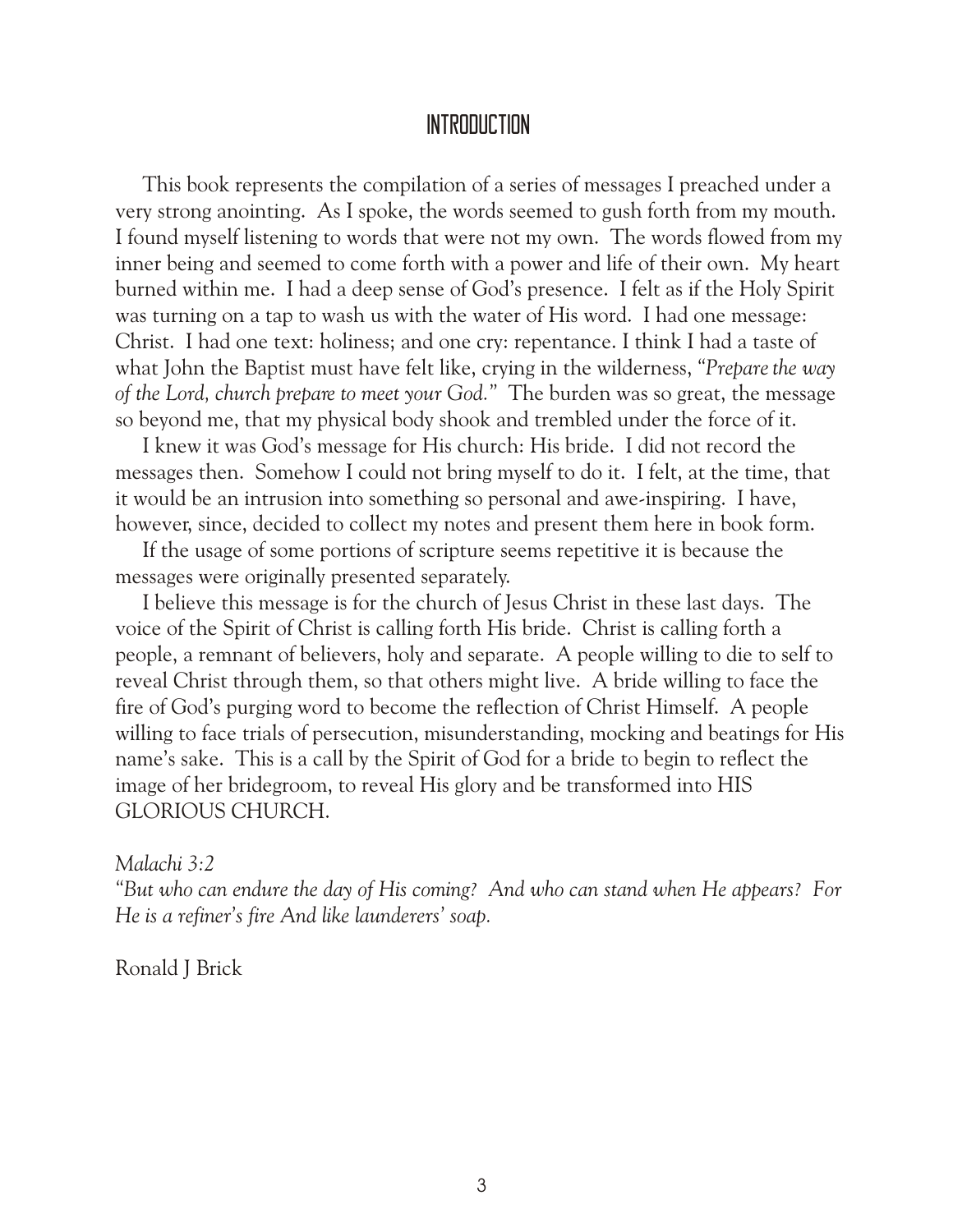

 Many who attend church every Sunday, give faithfully, and live peaceful lives above reproach, will never enter into the kingdom of God. They will spend eternity in a Christless void where there will be *"weeping and gnashing of teeth."*  Many who believe they are good Christians will one day awake to the cold harsh reality that they have followed a false gospel of self, void of the cross, graven to please the flesh. A gospel where all is ease of mind and God exists to answer their every whim. A gospel where self reigns and God's will is subordinate.

*Matthew 7: 21 "Not everyone who says to Me, 'Lord, Lord,' shall enter the kingdom of heaven, but he who does the will of My Father in heaven.*

 Read this and be warned! Many who call themselves Christians have no interest in doing the will of the Father. They have no interest in searching the word of God to find His revealed will. They do not spend time seeking Christ in prayer to hear the living WORD OF GOD. As a result their light of revelation has gone out. They are walking in darkness, yet believing they are living in the light. They have been duped into believing another gospel; a gospel of ease, prosperity and fleshly comfort. It has lulled them to sleep. The light they once had, revealing Christ, no longer shines. They have dozed off to sleep, unaware of the lateness of the hour, unaware that they are without His light. They are unaware that Christ, at the door, can only receive a bride revealing HIS LIGHT, HIS GLORY and HIS BURNING. These are the foolish virgins who have let their fire go out.

*Matthew 25: 1-13*

 *"Then the kingdom of heaven shall be likened to ten virgins who took their lamps and went out to meet the bridegroom.*

 *"Now five of them were wise, and five were foolish.*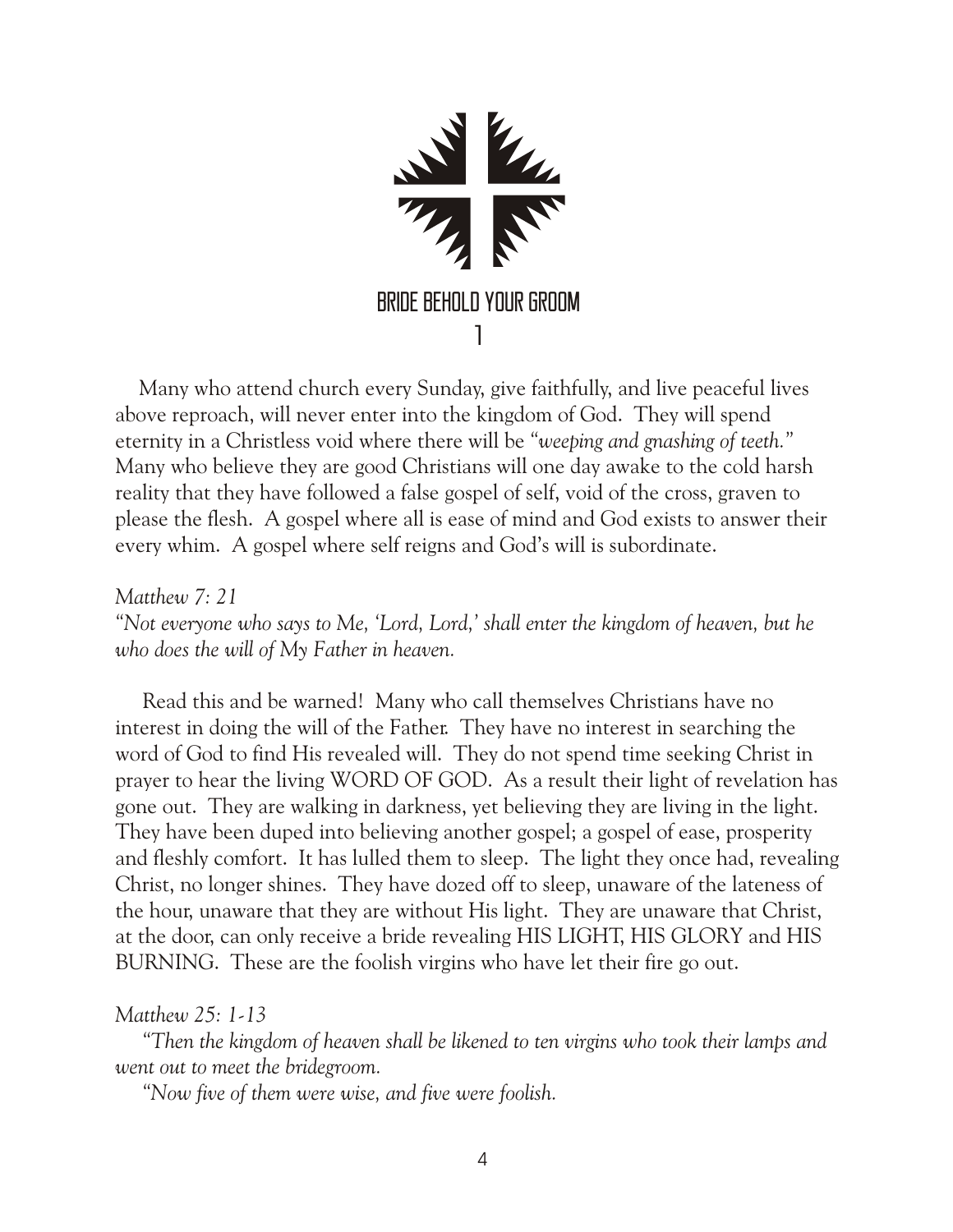*"Those who were foolish took their lamps and took no oil with them,*

 *"But the wise took oil in their vessels with their lamps.*

 *"But while the bridegroom was delayed, they all slumbered and slept.*

 *"And at midnight a cry was heard: 'Behold, the bridegroom is coming; go out to meet him!'*

 *"Then all those virgins arose and trimmed their lamps.*

 *"And the foolish said to the wise, 'Give us some of your oil, for our lamps are going out.'*

 *"But the wise answered, saying, 'No, lest there should not be enough for us and you; but go rather to those who sell, and buy for yourselves.'*

 *"And while they went to buy, the bridegroom came, and those who were ready went in with him to the wedding; and the door was shut.*

 *"Afterward the other virgins came also, saying, 'Lord, Lord, open to us!*

 *"But he answered and said, 'Assuredly, I say to you, I do not know you.'*

 *"Watch therefore, for you know neither the day nor the hour in which the Son of Man is coming.*

 In the above parable, the ten virgins represent the church, the bridegroom represents Christ, and the marriage, eternal life. Throughout the Old and New Testament we find man's relationship with God likened to the marriage relationship. In the Old Testament, Israel is called the wife of Jehovah. In the New Testament, the church is called the bride of Christ. When Paul wrote to the church at Corinth, he said, *"I have betrothed you to one husband, that I may present you as a chaste virgin to Christ." (2 Cor. 11:2)* The use of analogy is very common in Scripture to illustrate a spiritual point of truth. If we are aware of some of the more common similitudes, then we will quickly recognize the ten virgins to be a picture of the whole church of Jesus Christ. What we may find more difficult to understand is what made half the group of ten, foolish and the other half wise. Why did they need a lamp burning to be able to receive the bridegroom?

 If we look at the parable in context, we find it taught by Jesus after a discourse between Him and His disciples, concerning the last days before His return.

#### *Matthew 24: 3*

 *... "Tell us, when will these things be? And what will be the sign of Your coming, and of the end of the age?"*

If the ten virgins represent the church in the last days before the return of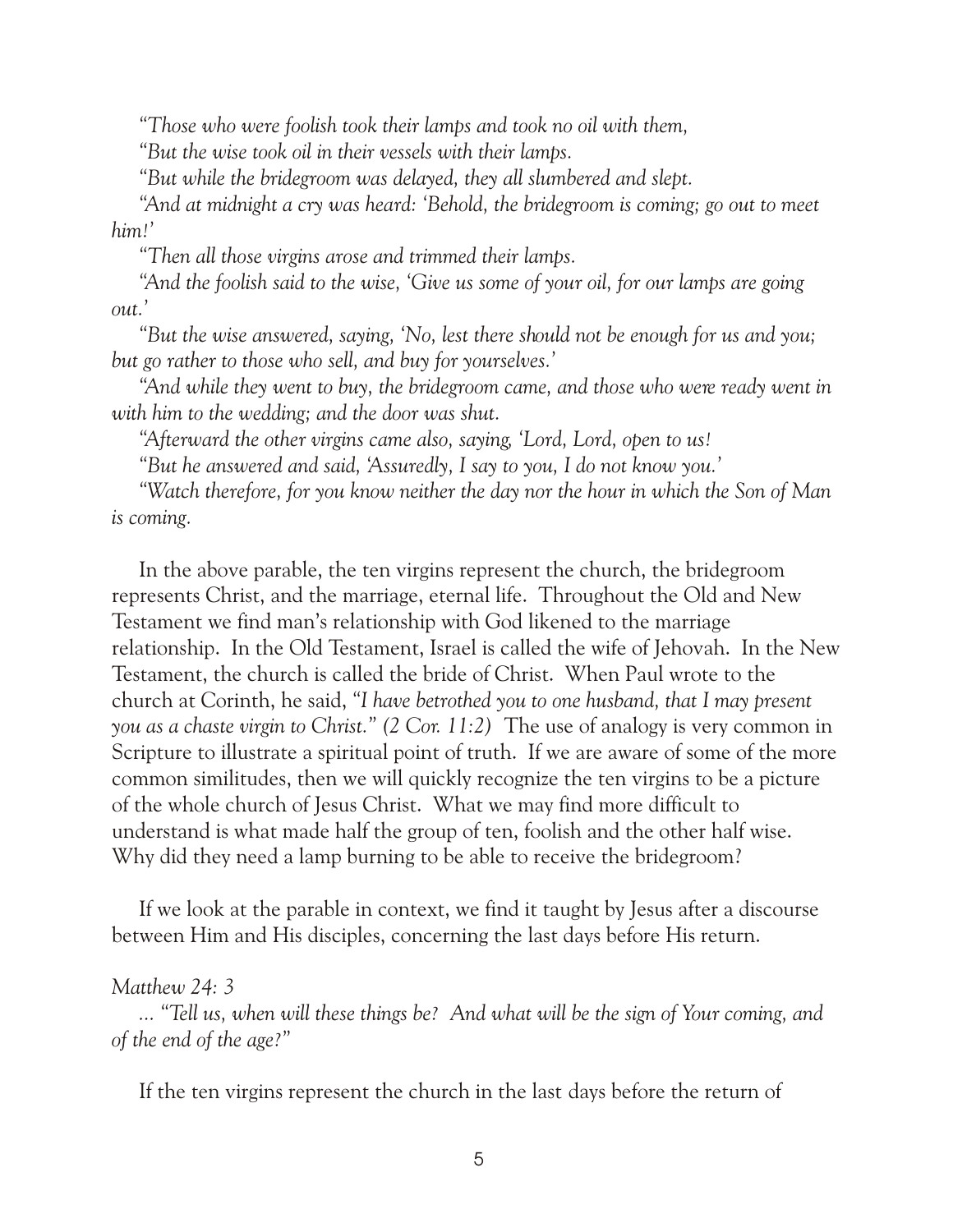Christ, then we, who believe we are that church, must realize that this parable is of extreme importance to us. For although the whole church was looking for the coming of the bridegroom and the time of celebration with Him, only five of the ten entered into His chamber. Fifty percent of the church was shut out. We must take a very sober look at this parable and ask ourselves why fifty percent of the church are in danger of being shut out of the kingdom of heaven? What is it that divides these two groups, causing one to be defined as foolish and the other wise?

 All ten virgins started out with their lamps full of oil and their flames burning bright. All ten slept while the bridegroom tarried. At the midnight hour a cry was heard, *'Behold, the bridegroom is coming; go out to meet him!'* All ten virgins arose and trimmed their lamps. However, the five foolish had not brought extra oil. At the darkest hour, at midnight, their flame of light went out. They went for more oil but the hour was late. The bridegroom came and they missed Him. Shut out of His presence, it was too late to do anything about the situation. The time to prepare for His coming was past. They had let their flame burn itself out. The foolish virgins had no light, and because they had no light they were shut out. The light became the critical factor; they had to have light in order to meet the bridegroom. The crucial difference between the wise and the foolish became the light. The wise virgins had extra oil and therefore, the fuel to produce this important light. What is the significance of this light; what does it represent?

## HIS LIGHT

 The light is first just that: light. Without light, the foolish virgins could not see; darkness blinded them. At midnight they could not receive the bridegroom because they could not see Him. Without light, we have no spiritual discernment, no ability to see what is truth. We become victims of the dark environment in which we live. Spiritual enemies surround us and the darkness of this world shrouds us. Our vision is blocked and we are kept from seeing the bridegroom.

Christ revealed Himself as the light of the world.

## *John 8: 12*

 *... "I am the light of the world. He who follows Me shall not walk in darkness, but have the light of life."*

To see, the human eye must have a source of light bouncing off the object of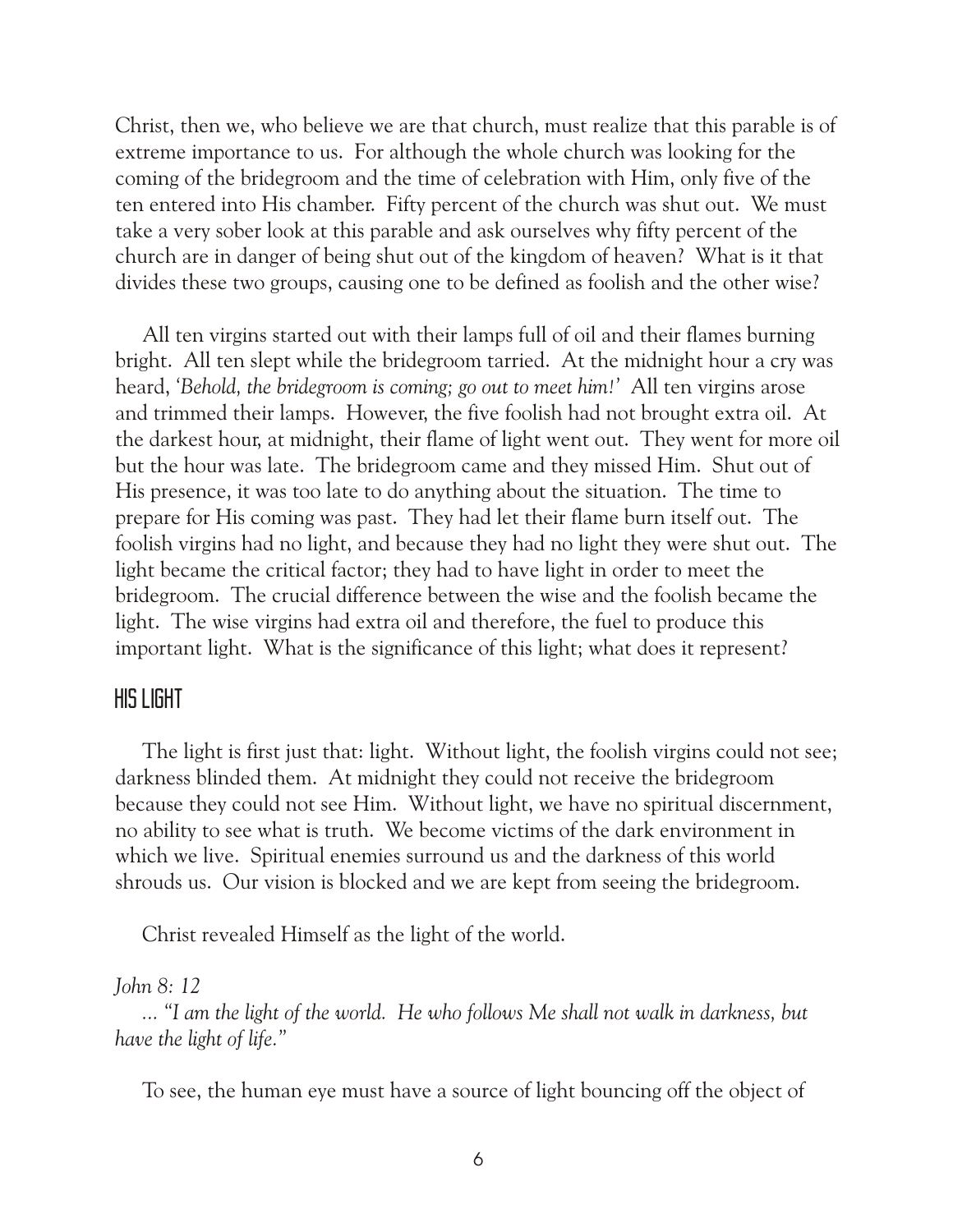gaze and back to the retina. The light rays play over the surface of an object carrying information to the retina. The retina then sends that information to the brain. Through this process the brain quickly analyzes an object's size, weight, colour, and countless other pieces of information. Light becomes the critical vehicle transmitting millions of pieces of data. Without light, we cannot physically see. It is the same with spiritual vision. We must first have the light of life within our hearts illuminating our minds as to who Christ is. Without this work of illumination going on in our lives, we cannot see the light of the world: Jesus Christ. He remains a mysterious figure, someone we do not know and we cannot recognize. We become like the religious leaders of Jesus' time, who could not see Him. We will look for another. One who aligns with our vision, our mind's picture, our image of a coming Messiah. The light of life must first be the vehicle for analyzing and transmitting a true image of the invisible God to the retina of our hearts. When He appears, we who are seeing and beholding His image will reveal the same. The five foolish virgins could not behold the bridegroom or reveal Him because they could not first see Him without the light.

In John's gospel, we find Christ revealed as THE WORD OF GOD.

#### *John 1: 1, 14*

 *In the beginning was the Word, and the Word was with God, and the WORD WAS GOD.*

 *And the Word became flesh and dwelt among us,*

In the book of Revelation, Christ is called THE WORD OF GOD.

*Revelation 19: 13*

 *He was clothed with a robe dipped in blood, and His name is called THE WORD OF GOD.*

 Jesus Christ, the Word of God, is a light; a lamp to our feet and a light to our path.

*Psalm 119: 105*

 *Your word is a lamp to my feet And a light to my path.*

The light of the world, the Word of God, must first be in our hearts. Christ, the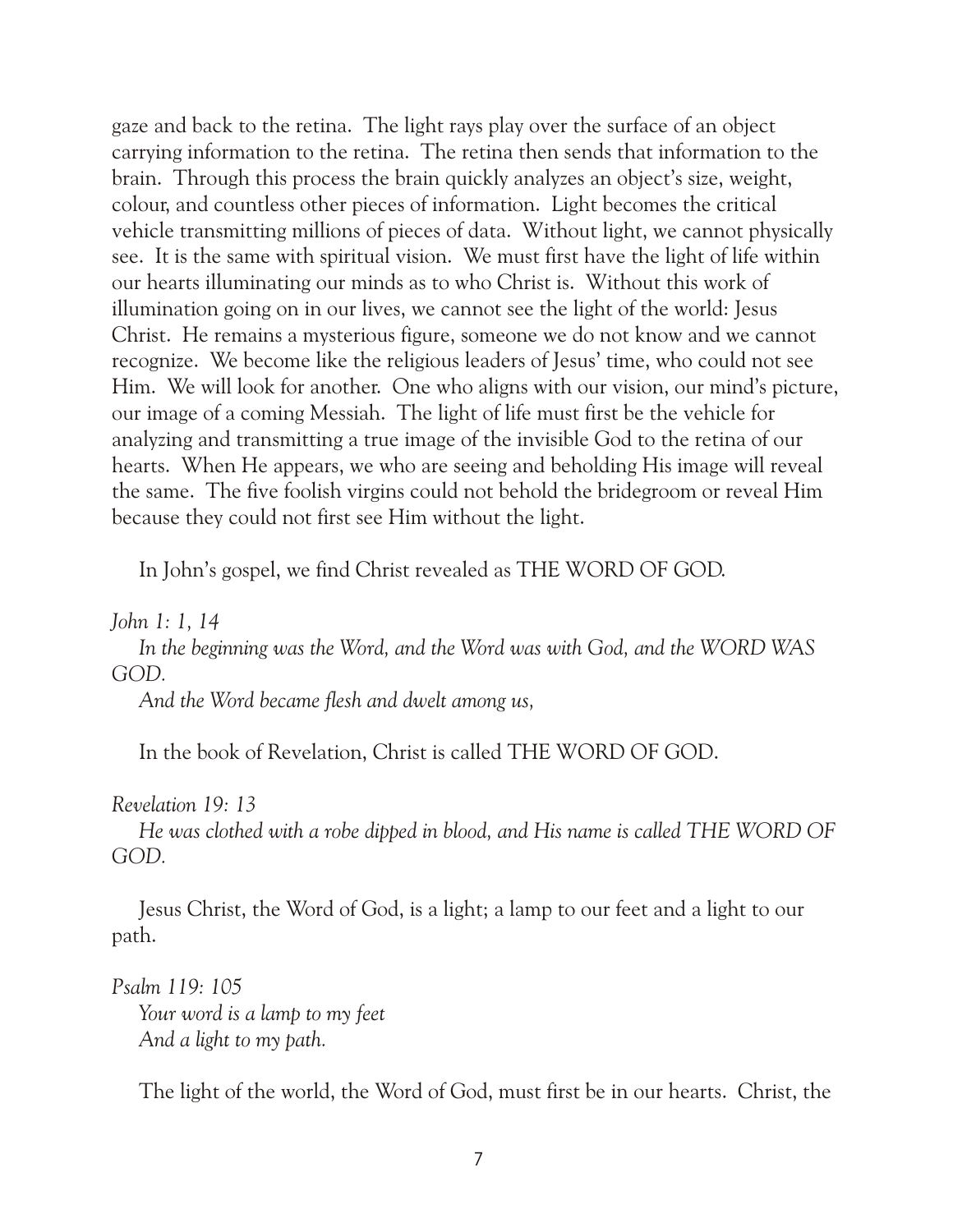light of life, must be shining. The light of our lamps is first a flame in our hearts. A revelation of Jesus Christ, produced through the ministry of THE WORD OF GOD.

 Have you been born of the Spirit of God? Has the image of Christ been positioned in your spirit through the new birth? Have you been born of the Spirit by THE WORD OF GOD?

## *1Peter 1: 23*

 *...having been born again, not of corruptible seed but incorruptible, through THE WORD OF GOD which lives and abides forever,*

 If we are born of THE WORD OF GOD then the image of Christ becomes the image of our spirit man. The light of life burns in our hearts, revealing Christ, His character, His nature and His glory.

## *2 Corinthians 13: 5*

 *Examine yourselves as to whether you are in the faith. Test yourselves. Do you not know yourselves, that Jesus Christ is in you?-unless indeed you are disqualified.*

 The lamps first produced the light of life, Jesus Christ, in the lives of the wise virgins. This light reveals the image of the bridegroom, enabling the wise to see Him, behold Him, and receive Him, at His coming. The light produced by the lamps of the five wise virgins, is revelation light. It is the light of the world, Jesus Christ, THE WORD OF GOD.

## HIS GLORY

*Isaiah 60: 1 - 3 Arise, shine; For your light has come! And the glory of the Lord is risen upon you. For behold, the darkness shall cover the earth, And deep darkness the people; But the Lord will arise over you, And HIS GLORY will be seen upon you. The Gentiles shall come to your light, And kings to the brightness of your rising.*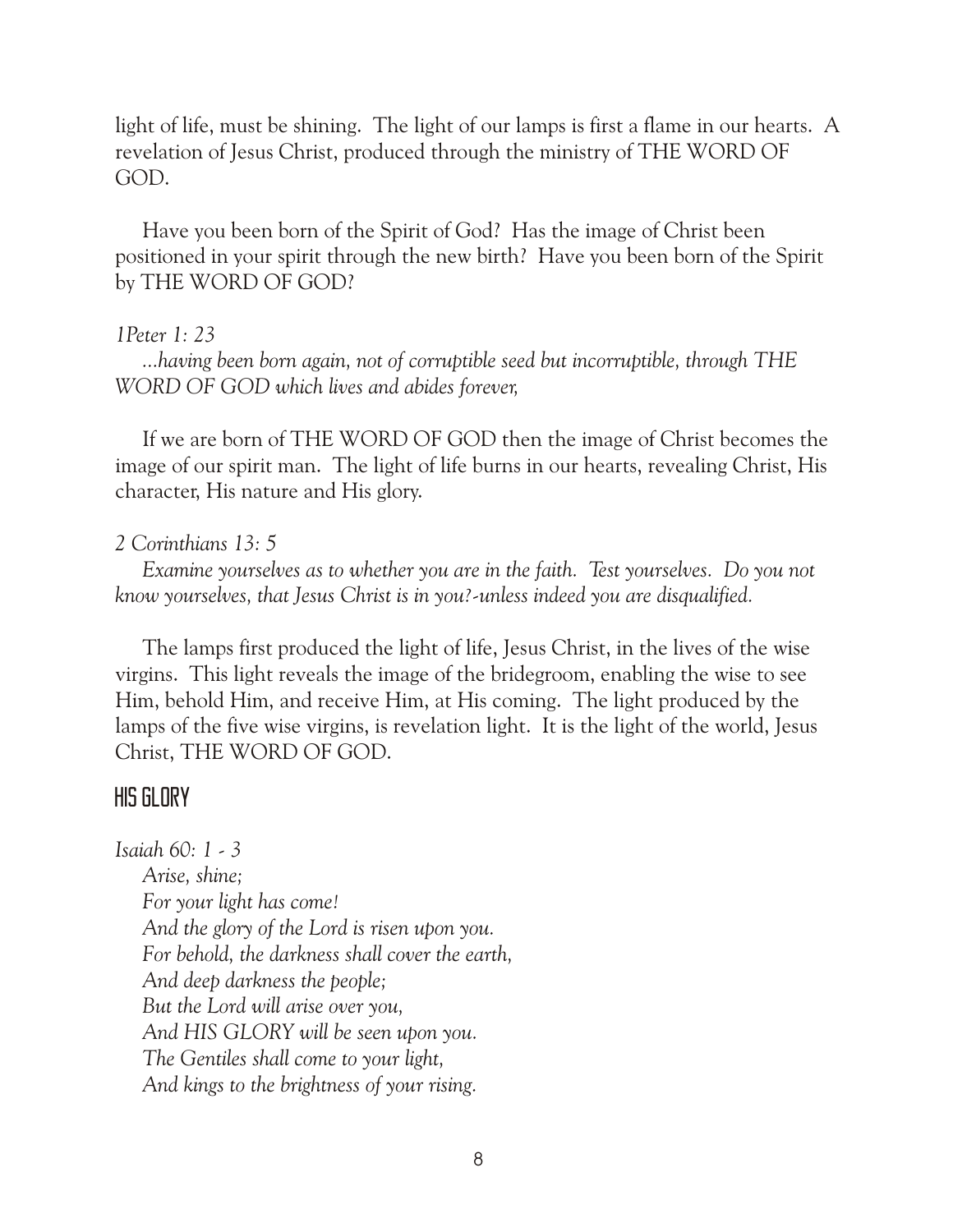*Colossians 1: 27*

 *...which is Christ in you, the hope of glory.*

 A revelation of Christ, the light of our lives, the living WORD OF GOD, burning bright in our hearts and through our lives, is like Paul said, *"our hope of glory".*

#### *2 Corinthians 3: 18*

 *But we all, with unveiled face, beholding as in a mirror the glory of the Lord, are being transformed into the same image from glory to glory, just as by the Spirit of the Lord.*

We behold the image of the bridegroom. Christ is painted on our hearts by revelation, received through the WORD OF GOD. When we behold His image through His word, we behold His glory, and we are changed into the same image, from glory to glory.

## *James 1: 22 - 25*

 *But be doers of the word, and not hearers only, deceiving yourselves.*

 *For if anyone be a hearer of the word and not a doer, he is like a man observing his natural face in a mirror;*

 *for he observes himself, goes away, and immediately forgets what kind of man he was. But he who looks into the perfect law of liberty and continues in it, and is not a forgetful hearer but a doer of the work, this one will be blessed in what he does.*

 When we look into the perfect law of liberty, we are looking into the indwelling Christ. James, like Paul, compares it to looking into the mirror: *"beholding as in a mirror the glory of the Lord".* James tells us that we must not just look into this Word, but we must do the work. We must act on the revelation of this reflection. The image we behold is no longer our own, but the image of Christ within. To maintain a revelation of that image we must be doers of the Word and not forgetful hearers. We must act on this revelation by faith. As we behold Christ, the light of life, we must do His will. We must live in this light. We must walk in this light of revelation. We are changed into the image of Christ by first seeing Christ. When we see Him we behold Him. We behold His will through the Word of God, and in doing His will we walk in the light and we are transformed by that light of glory into His image.

*Galatians 2: 20*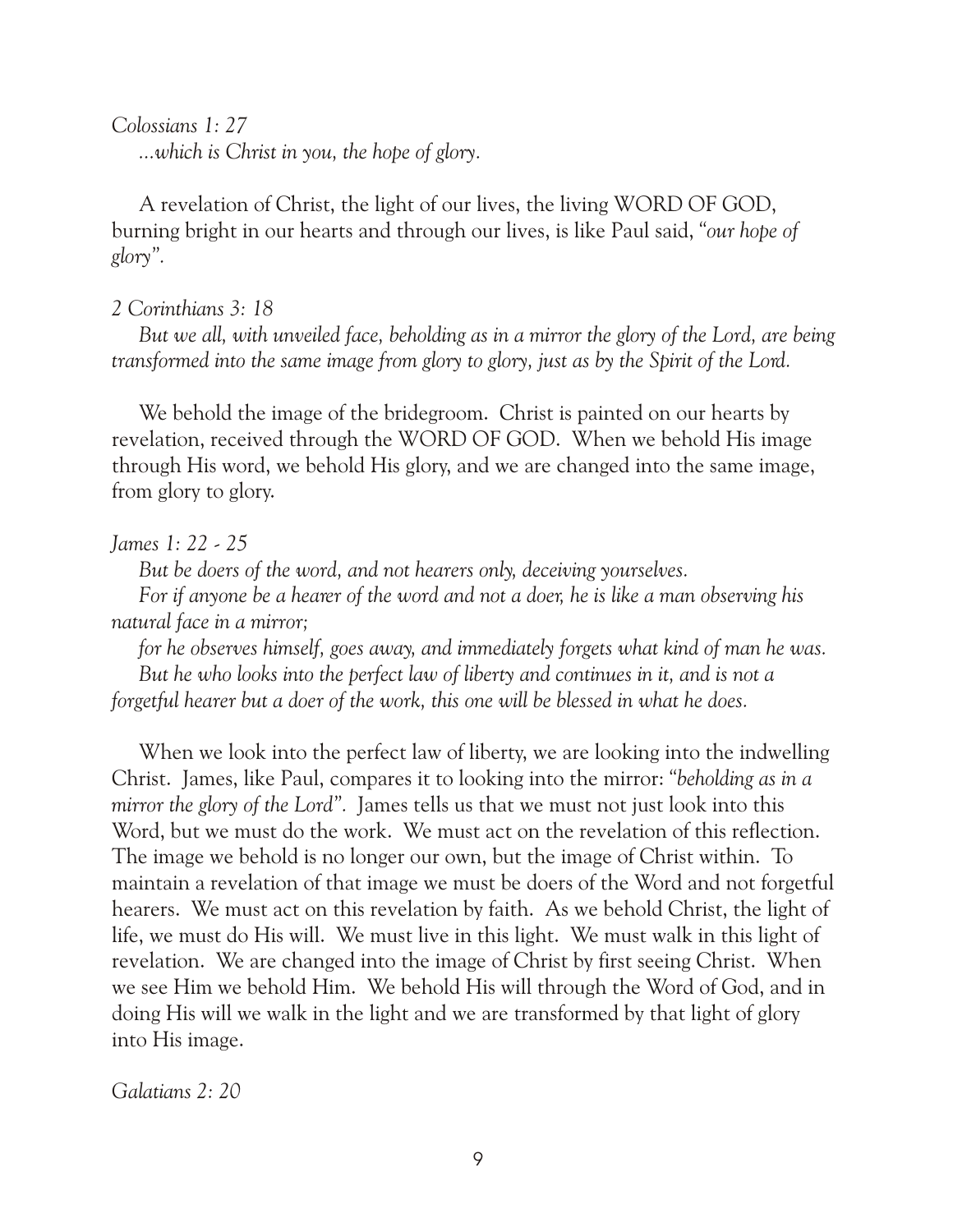*"I have been crucified with Christ; it is no longer I who live, but CHRIST LIVES IN ME;*

#### *Luke 11: 33 - 36*

 *"No one, when he has lit a lamp, puts it in a secret place or under a basket, but on a lampstand, that those who come in may see the light.*

 *"The lamp of the body is the eye. Therefore, when your eye is good, your whole body is full of light. But when your eye is bad, your body also is full of darkness.*

 *"Therefore take heed, that the light which is in you is not darkness.*

 *"If then your whole body is full of light, having no part dark, the whole body will be full of light, as when the bright shining of a lamp gives you light."*

 The wise virgins have a single eye. They have fixed their gaze on the bridegroom, to behold Him. With their eye single, their whole body becomes full of light.

 The lamps of the five wise virgins were first producing the light of Christ. This light enabled the wise to behold the glory of the bridegroom and be transformed from glory to glory.

#### HIS BURNING

 The foolish virgins allowed the flame of their lamps to first grow dim, and then go out. Without the flame, they have lost His burning.

 The word fire appears over five hundred times in the Old and New Testaments of the Bible. In the book of Hebrews, the writer calls God a consuming fire. From the first book, Genesis, to the last, Revelation, the very pages seem to be aflame with fire. Fire consumes the sacrifices of the patriarchs, from Adam's son, Abel, to Noah. The prophet Elijah reveals his God to the prophets of Baal, as the one who answers by fire. Jehovah introduces Himself to Moses, in the wilderness, in a burning bush. Moses receives the law on Mt. Sinai, and the mountain quakes with smoke and fire. A pillar of fire leads the children of Israel from Egypt and through the wilderness. The worship in the tabernacle, and later the temple, consists largely of sacrifices consumed by fire. The coming of the Messiah is prophesied in Malachi, the last book of the Old Testament. He is called a refiner's fire. John the Baptist introduces Jesus Christ as the one who would baptize with the Holy Spirit and fire. Fire throughout the holy book becomes a picture of the burning of God.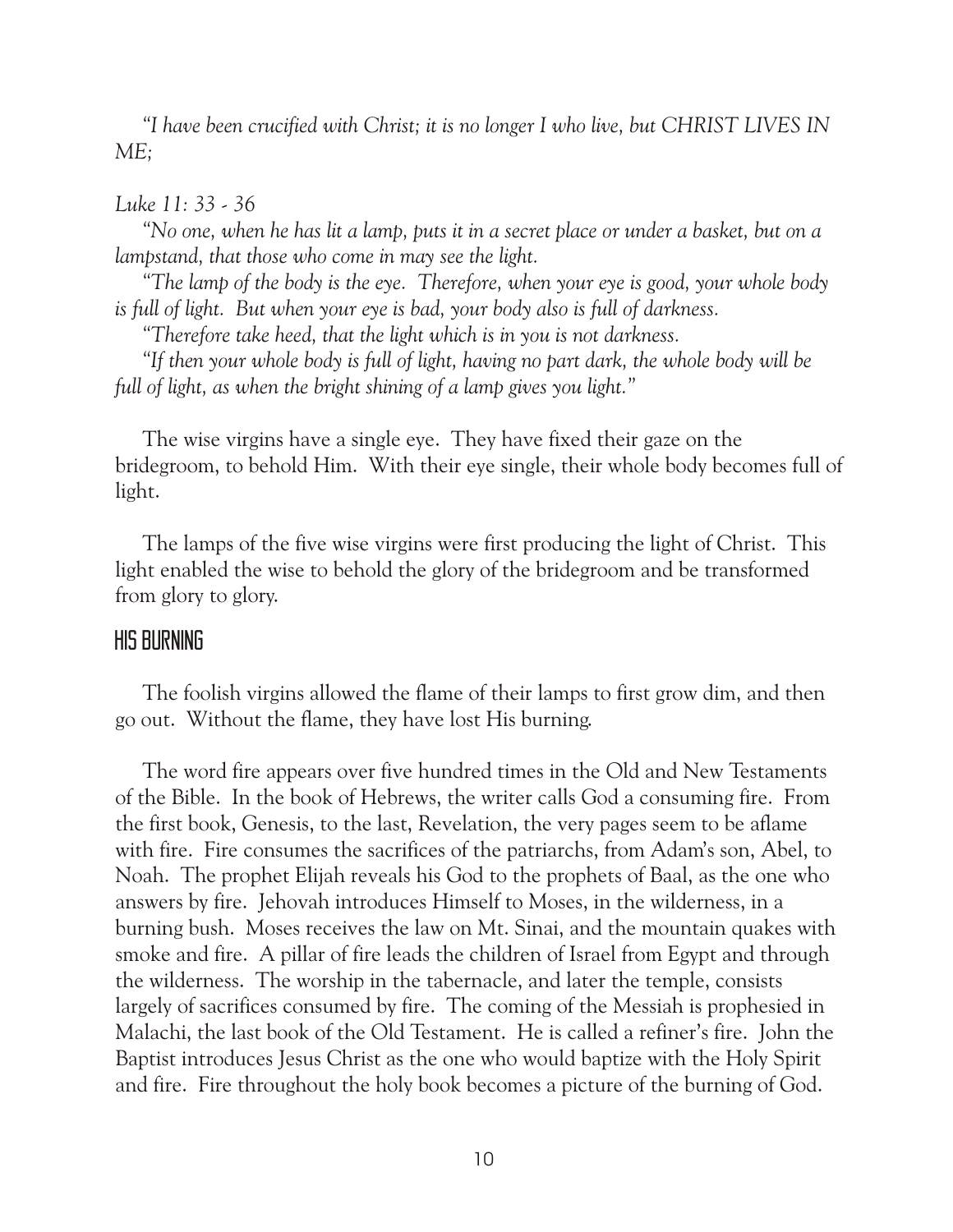An intense quality of His character: a consuming, burning, blazing fire. A fire that demands a sacrifice. A fire that burns to purify, to refine and finally reveal the holy character of God.

*Leviticus 6: 13*

 *'A fire shall always be burning on the altar; it shall never go out.*

 In the New Testament the church is called the temple of the living God. The fire of God must be continually burning on the altar of our hearts.

*1 Corinthians 3: 16*

 *Do you not know that you are the temple of God and that the Spirit of God dwells in you?*

 The prophet Jeremiah said, *"His word was in my bones like fire."* THE WORD OF GOD, JESUS CHRIST, is revealed as fire.

*Hebrews 1: 7*

 *... "Who makes His angels spirits And His ministers a flame of fire."*

 On the day of Pentecost, the gift of the Holy Spirit was poured out on a hundred and twenty disciples, waiting in an upper room in Jerusalem. The Holy Spirit was revealed in tongues of fire that rested on each one. Peter left that room to preach the word of God. The word of God came forth as a burning, convicting, purifying fire.

## *Acts 2: 37*

 *Now when they heard this, they were cut to the heart, and said to Peter and the rest of the apostles, "Men and brethren, what shall we do?"*

 Three thousand souls were added to the church on that day. They repented and were baptized according to Peter's instruction.

 The word of God, on the lips of the prophets and the ministers of God, becomes a picture of a fiery judgment on sin.

*John 12: 47, 48*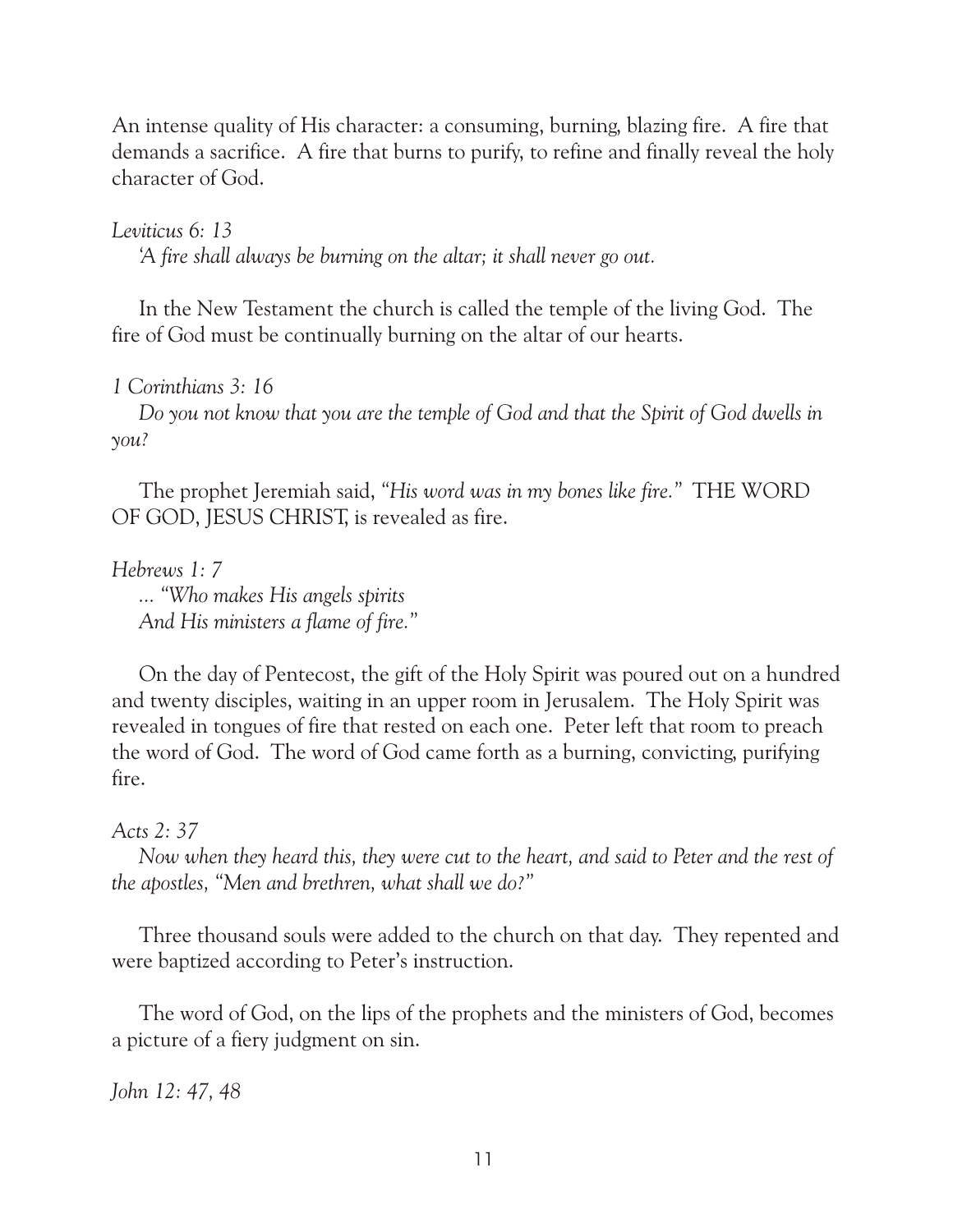*"And if anyone hears My words and does not believe, I do not judge him; for I did not come to judge the world but to save the world.*

 *"He who rejects Me, and does not receive My WORDS, has that which judges him the WORD that I have spoken, will judge him in the last day.*

 Christ said His word would judge. Those who disbelieve the word of God and reject it, reject Christ. To reject the word of God is to reject His burning; the fire that shall test every man's work.

## *1 Corinthians 3: 13*

 *... each one's work will become clear; for the Day will declare it, because it will be revealed by fire; and the fire will test each one's work, of what sort it is.*

 The wise virgins are those who fan the flame of this burning. They embrace this burning and allow its work of convicting and sanctifying to go on. They submit to the fire's claim of judgement on sin.

In Matthew, chapter 24, Jesus is speaking of the last days before His return.

## *Matthew 24: 12*

 *"And because iniquity shall abound, the love of many shall WAX COLD. (KJV)*

## *Matthew 13: 15*

 *For this people's heart is WAXED GROSS, and their ears are dull of hearing, and their eyes they have closed; (KJV)*

WAX COLD - WAXED GROSS - The Greek word used here for these two expressions is PACHUNO. It means to thicken or to fatten, to render callous, to stupefy. It is the picture of the wax around the flame of a candle. The wax immediately begins to become callous, or thick, after the flame is extinguished. Without His burning, our hearts become cold and hard; we soon become callous and stupefied.

*Revelation 3:18* 

*18 I counsel you to buy from Me gold refined in the fire, that you may be rich; and white garments, that you may be clothed, that the shame of your nakedness may not be revealed; and anoint your eyes with eye salve, that you may see.*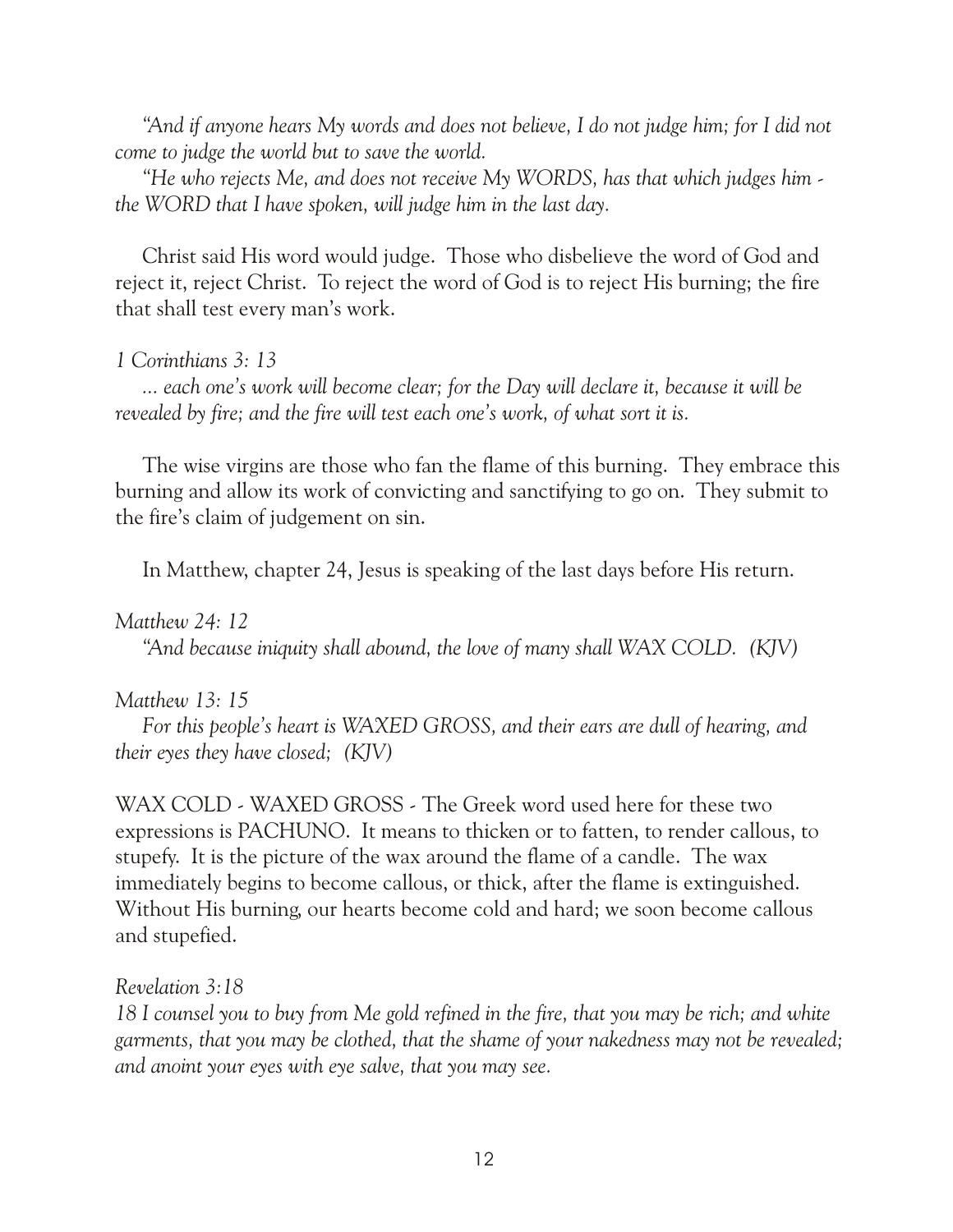Christ counsels us to buy gold tried in the fire, that we may be rich. The word of God, pure and tried in the fire of His burning, is our real wealth. In these last days Christ will have virgins who fan the flame. Virgins who offer the pure light of His glory to a dark world because they have submitted all to His burning. Virgins who hold forth a holy flame to behold the bridegroom. Will you be counted with the wise? Now is the time to fill your vessel with oil, trim your lamp's wick, behold the bridegroom and go forth to meet Him.

 John the Baptist declared that Christ would baptize in the Holy Spirit and in fire. To be baptized is to be immersed, totally engulfed and completely buried. When we come to Christ, we come to an immersion in the Holy Spirit and fire. We are immersed into the fuel of God which is the oil of the Spirit, and the fire of God which is His word.

#### *Matthew 3: 11, 12*

 *... He will baptize you with the Holy Spirit and fire.*

 *"His winnowing fan is in His hand, and He will thoroughly clean out His threshing floor, and gather His wheat into the barn; but He will burn up the chaff with unquenchable fire."*

 Have you ever sat staring into a camp fire? Watching the flames lick around the twigs and branches you have gathered to be fuel. After a while you start to throw in wrappers and pieces of garbage. The flame quickly devours these unwanted pieces of garbage. The fire becomes a great tool for cleaning up the camp. The wheat that Christ will gather into His granary will only be wheat. The chaff will be separated from the wheat. The chaff of our lives, the sin, must be given over to the burning holy flame of God. As the chaff is burnt up we will be made ready for His appearing. We will see Him and be ready to meet Him. If we refuse to submit to His burning and continue to cling to the chaff (the sin in our lives), then when He appears, our light will have lost its burning, its convicting, sanctifying ability. It will have gone out and we will not be ready to meet the bridegroom and enter His chamber.

#### *Matthew 13: 43*

 *"Then the righteous will shine forth as the sun in the kingdom of their Father. He who has ears to hear, let him hear!*

#### *Proverbs 4: 18*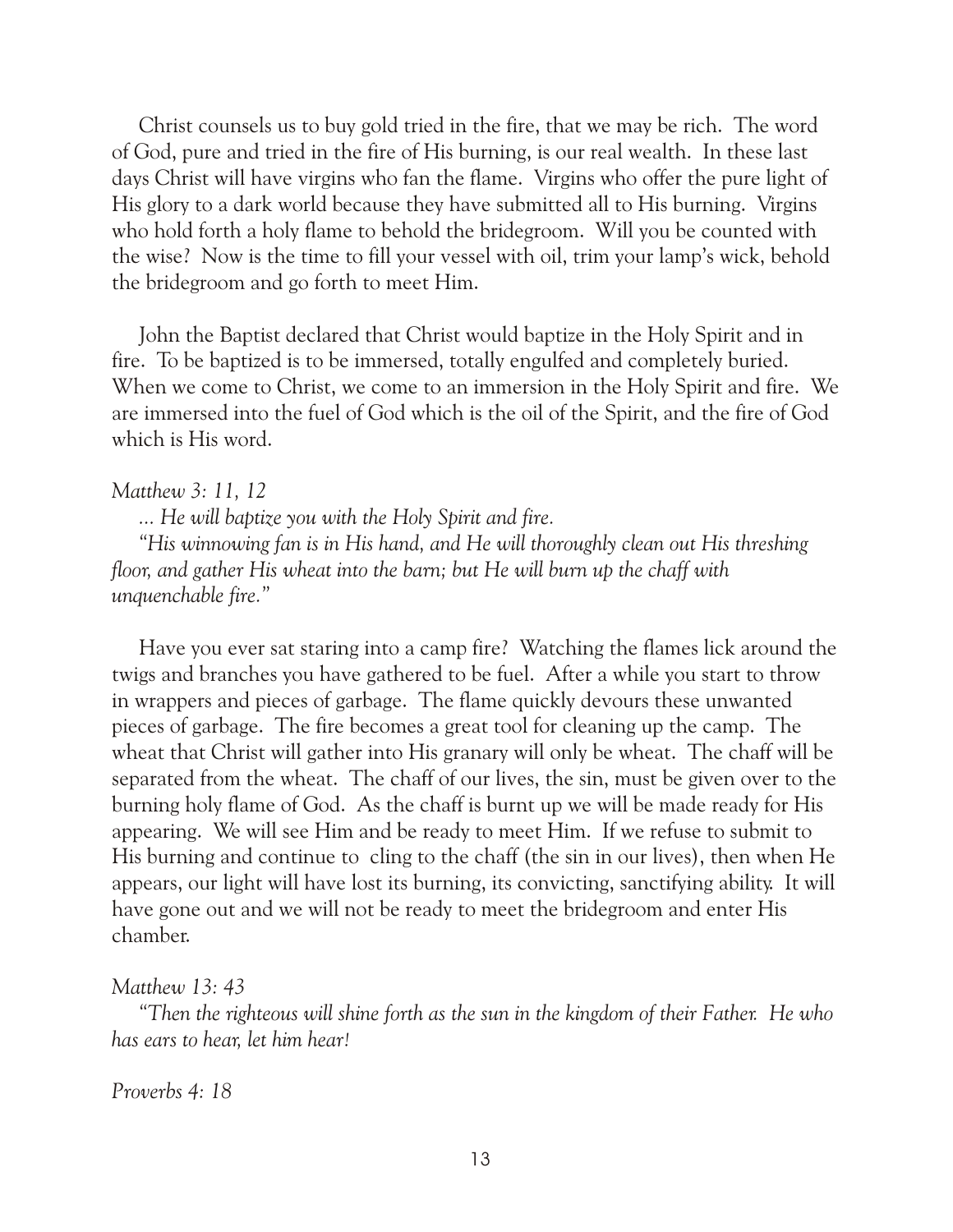*But the path of the just is like a shining sun, That shines ever brighter unto the perfect day.*

## THE OIL

 There is a night coming, a midnight hour and a midnight cry. Bride, *"Behold, the bridegroom is coming, go out to meet Him!"* Have you slumbered and slept? Are you at ease in Zion? Have you run out of oil? Has your flame gone out? Have you lost your first love? Now is the time to buy oil!

 The oil in the parable represents the ministry and work of the Holy Spirit. Throughout Scripture, oil is used as a type of the Holy Spirit. In First Samuel, we find the account of the prophet Samuel anointing David with oil.

## *1 Samuel 16: 13*

 *Then Samuel took the horn of oil and anointed him in the midst of his brothers; and the Spirit of the Lord came upon David from that day forward.*

 The Holy Spirit came to reveal the ministry of the WORD OF GOD. Jesus promised to send the Comforter to His disciples after His death and resurrection. The Holy Spirit would come to lead them into all truth.

## *John 14: 26*

 *"But the Helper, the Holy Spirit, whom the Father will send in My name, He will teach you all things, and bring to your remembrance all things that I said to you.*

*John 16: 13*

 *... He will guide you into all truth;* 

 Christ's words would be revealed by the oil of the Spirit. The Holy Spirit would be the oil of His burning; the fuel that would cause the spark of the letter of the word to burst into the flame of life.

## *John 3: 5*

 *Jesus answered, "Most assuredly, I say to you, unless one is born of water, (the water of the word - Eph. 5:24) and the Spirit, he cannot enter the kingdom of God.*

*1Peter 1: 23*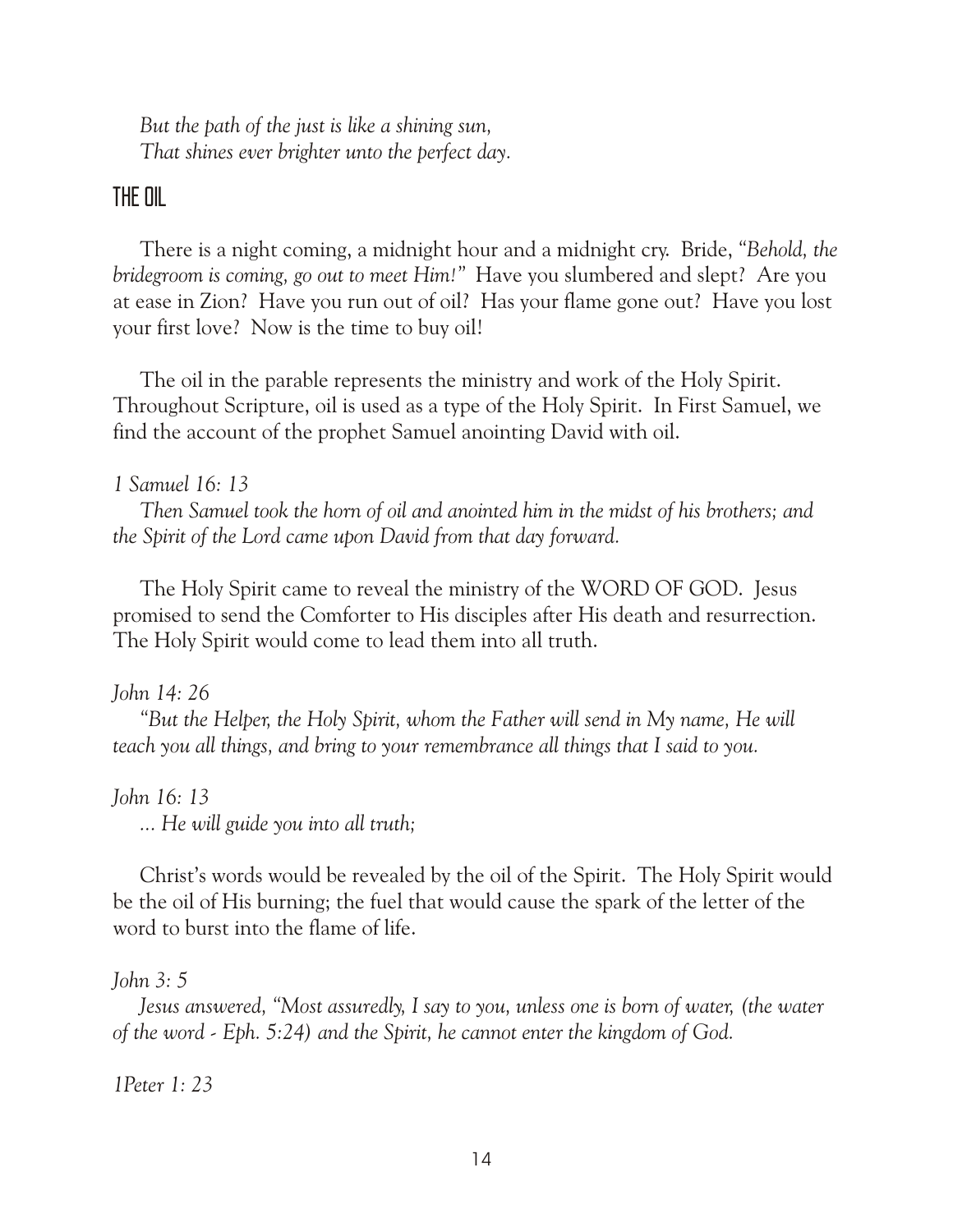*... having been born again, not of corruptible seed but incorruptible, through the WORD OF GOD which lives and abides forever,*

 The Holy Spirit is the fuel for the flame, working to illuminate the WORD OF GOD to our hearts and make Christ and His words come alive to our spirits. Paul commands us to be filled with the Spirit.

# *Ephesians 5: 18*

 *... be filled with the Spirit,*

 Will you be filled with the oil of the Spirit? Will you be baptized in His oil: completely immersed? Will you surrender to Him completely, seek Him and His will before everyone and everything else in your life? Will you seek Him with all your heart? Will you wait in His presence and allow Him to fill you? Will you be saturated with His oil and let His holy fire burn within you? You must, in order to be counted among the wise fifty percent: among the five wise virgins. Hear now, this midnight cry, BRIDE, BEHOLD YOUR BRIDEGROOM, GO OUT TO MEET HIM!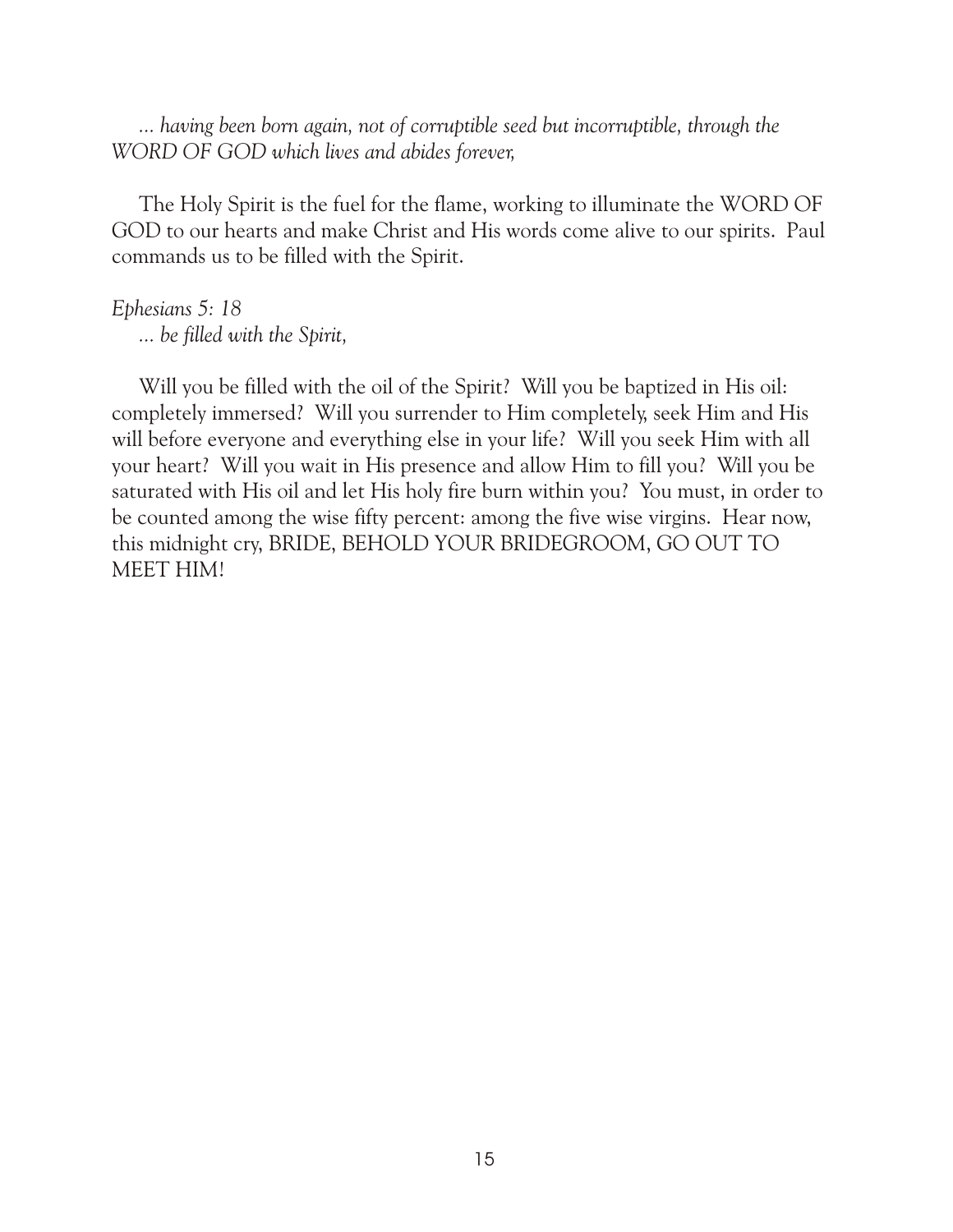

*Malachi 3: 1 - 3*

 *"Behold, I send MY MESSENGER, and he will prepare the way before Me. And the Lord, whom you seek, Will suddenly come to His temple, Even the Messenger of the covenant, In whom you delight. Behold, He is coming, Says the Lord of hosts.*

 *"But who can endure the day of His coming? And who can stand when He appears? For He is like A REFINER'S FIRE and like a launderer's soap.*

 *He will sit as a refiner and purifier of silver; He will purify the sons of Levi, And purge them as gold and silver, That they may offer to the Lord AN OFFERING IN RIGHTEOUSNESS.*

 The Lord we are seeking will suddenly come to His temple. Christ is sending His messenger to prepare the way before Him, the spirit and power of Elijah calling the church to holiness and repentance. The living word of God will be preached. It will be a refiner's fire, like a launderer's soap. It will come to purge and purify the sons of Levi: the church. It will separate the chaff from the wheat, setting forth a people prepared for Christ to inhabit and use for His purpose. They will be A PEOPLE PREPARED FOR THE LORD, bringing forth an offering in righteousness. They will reveal Christ. They will be His living house, His holy temple.

## MY MESSENGER

## *Malachi 3: 1*

 *"Behold, I send MY MESSENGER, and he will prepare the way before Me. And the*  Lord, whom you seek, Will suddenly come to His temple, Even the Messenger of the *covenant, In whom you delight. Behold, He is coming, Says the Lord of hosts.*

In chapter three, verse one of the book of Malachi, the prophet tells us that God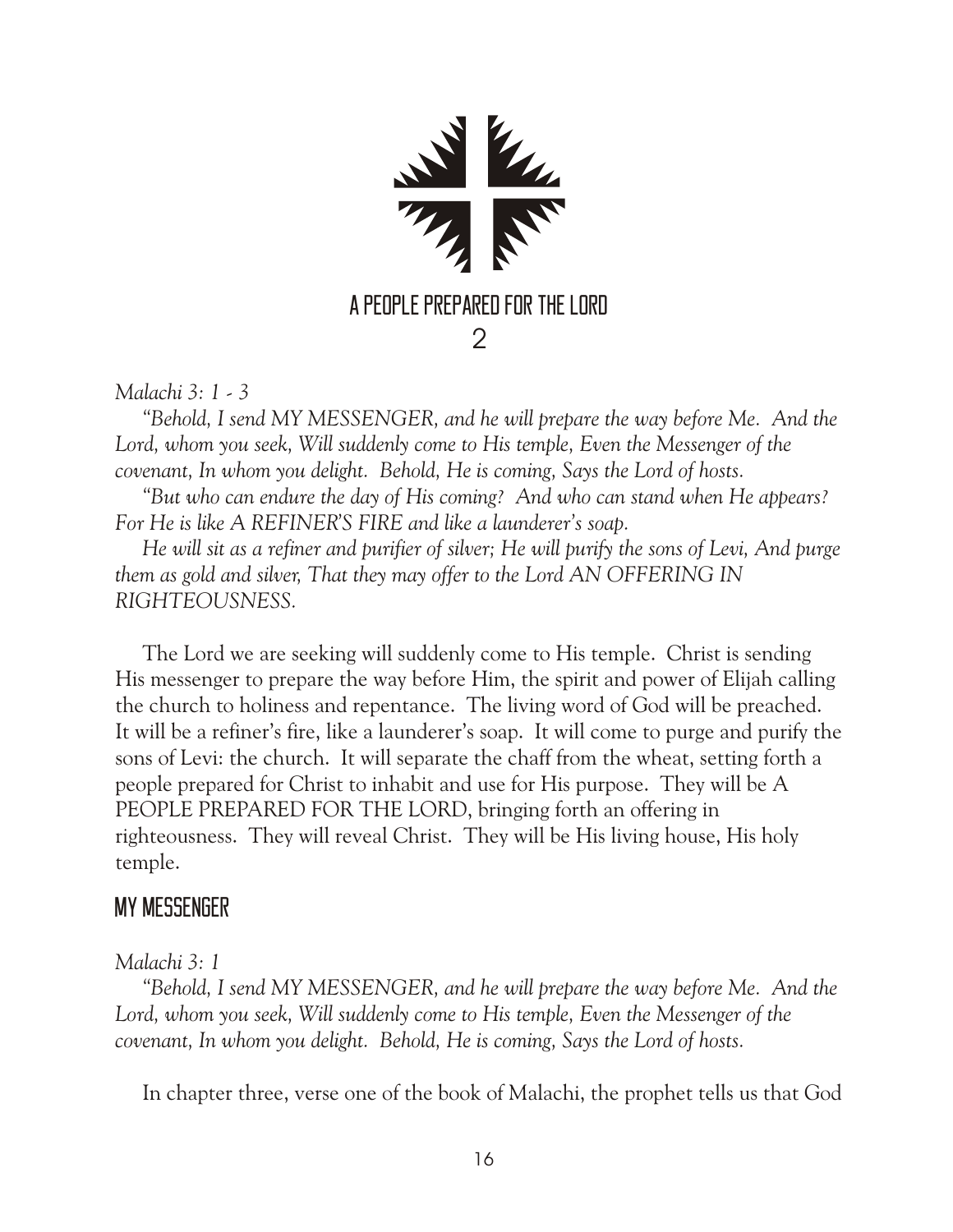would send a messenger to prepare the way before His coming. In this passage of scripture we find two messengers being discussed. The first would prepare the way for the second: *"And he will prepare the way before Me".* The first is revealed in the New Testament as John the Baptist. The second is revealed as Jesus Christ, the Messenger of the covenant. *"And the Lord, whom you seek, Will suddenly come to his temple, Even the Messenger of the covenant,".*

 Malachi's prophecy also refers to both advents of Christ. In chapter three, verse one, Christ's first appearance identifies the messenger of the covenant as coming to His temple. In chapter four, verse five, His second advent is called the great and dreadful day of the Lord. Common to both advents, a messenger would precede Christ's coming to prepare His way. In chapter three, Christ's first advent, the messenger is identified as one with a ministry of preparation. In chapter four, Christ's second advent, the messenger is called Elijah the prophet.

Christ identifies John the Baptist as the messenger preceding His first coming.

*Matthew 17: 11 - 13*

 *Jesus answered and said to them, "Indeed, Elijah is coming first and will restore all things.*

 *"But I say to you that Elijah has come already, and they did not know him but did to him whatsoever they wished. Likewise the Son*

*Of Man is also about to suffer at their hands."*

 *Then the disciples understood that He spoke to them of John the Baptist.*

 Malachi's prophecy ends in chapter four, with the declaration that Elijah the prophet would come before the great and dreadful day of the Lord. Jesus identifies John as Elijah come already. These seemingly contradictory statements become clear as we realize the prophet is speaking of the two advents and one preceding messenger or ministry, *"the spirit and power of Elijah"*, and not the actual return of Elijah.

 In looking at the prophecy of the angel Gabriel concerning John's life and ministry, we find that John is revealed as coming in this ministry: the spirit and power of Elijah.

*Luke 1: 13 - 17 But the angel said to him, "Do not be afraid, Zacharias, for your prayer is heard; and*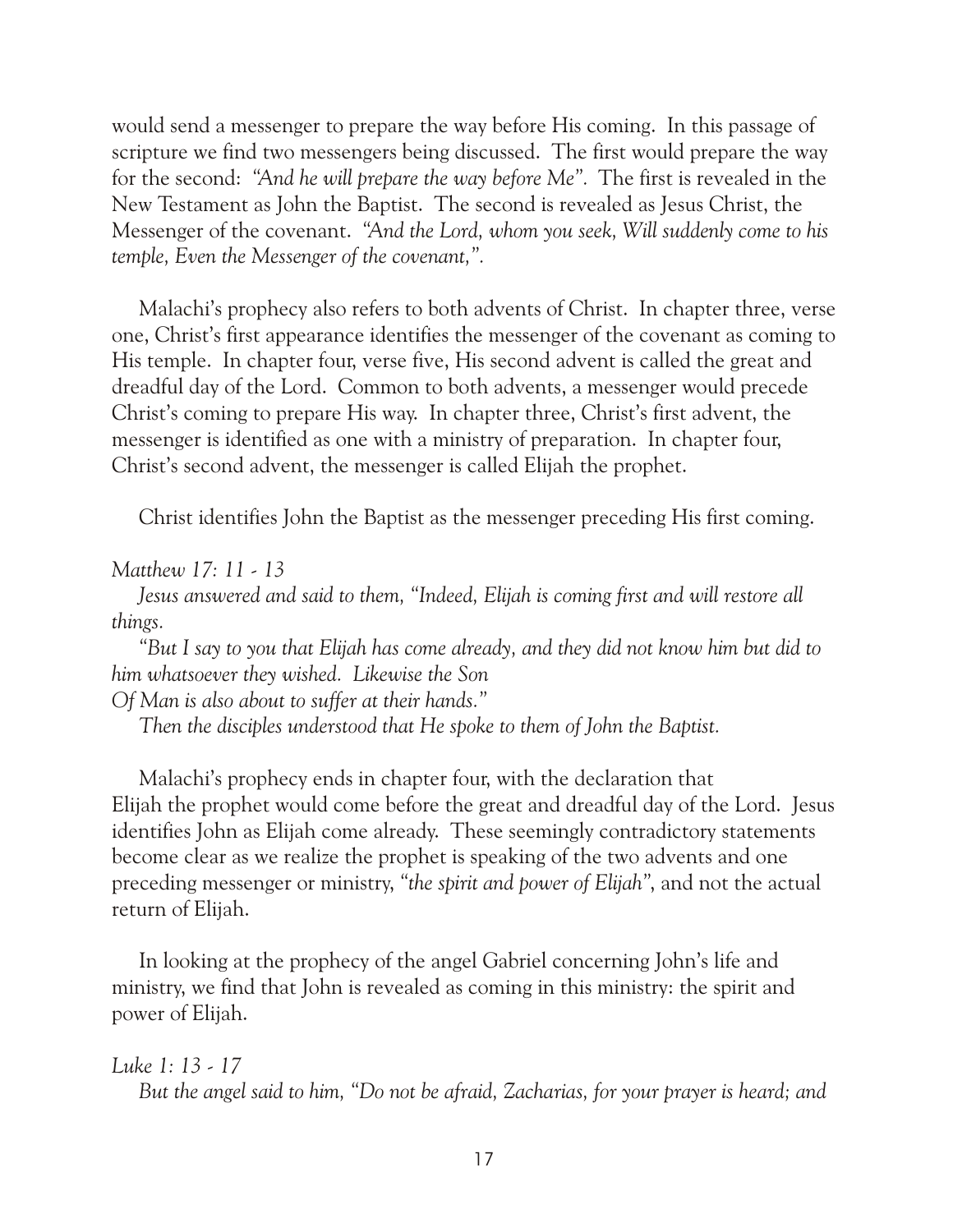*your wife Elizabeth will bear you a son, and you shall call his name John. "And you will have joy and gladness, and many will rejoice at his birth. "For he will be great in the sight of the Lord, and shall drink neither wine nor strong drink. He will also be filled with the Holy Spirit, even from his mother's womb. "And he will turn many of the children of Israel to the Lord their God. "He will also go before HIM (Christ) in THE SPIRIT AND THE POWER OF ELIJAH, 'to turn the hearts of the fathers to the children,' and the disobedient to the* 

*wisdom of the just, to make ready A PEOPLE PREPARED FOR THE LORD."*

 Elijah was not to actually return in the flesh. The ministry of Elijah was to be recognized through John. He would call Israel to repentance. Like Elijah, John would burst forth onto the national scene as an unknown out of the wilderness. He would preach repentance to the nation just as Elijah had so many years before him. John would be great in the sight of God, and he would turn many of the children of Israel to the Lord their God. He would do it in the same spirit and power of Elijah.

Jesus called John a burning and shining lamp.

## *John 5: 35*

 *"He was a burning and shining lamp, and you were willing for a time to rejoice in his light.*

 With zeal John preached repentance and holiness. His words came forth with great convicting power. Elijah tore down the altars of Baal and destroyed his prophets. John tore down those same altars in the hearts of the disobedient sons of Israel.

## *Matthew 3: 3*

 *For this is he who was spoken of by the prophet Isaiah, saying:*

## *Isaiah 40: 3 -5*

 *The voice of one crying in the wilderness: "Prepare the way of the Lord; Make straight in the desert A highway for our God.*

 *Every valley shall be exalted And every mountain and hill brought low; The crooked places shall be made straight And the rough places smooth;*

 *The glory of the Lord shall be revealed, And all flesh shall see it together; For the mouth of the Lord has spoken."*

Christ's first advent was preceded by a ministry of preparation. John called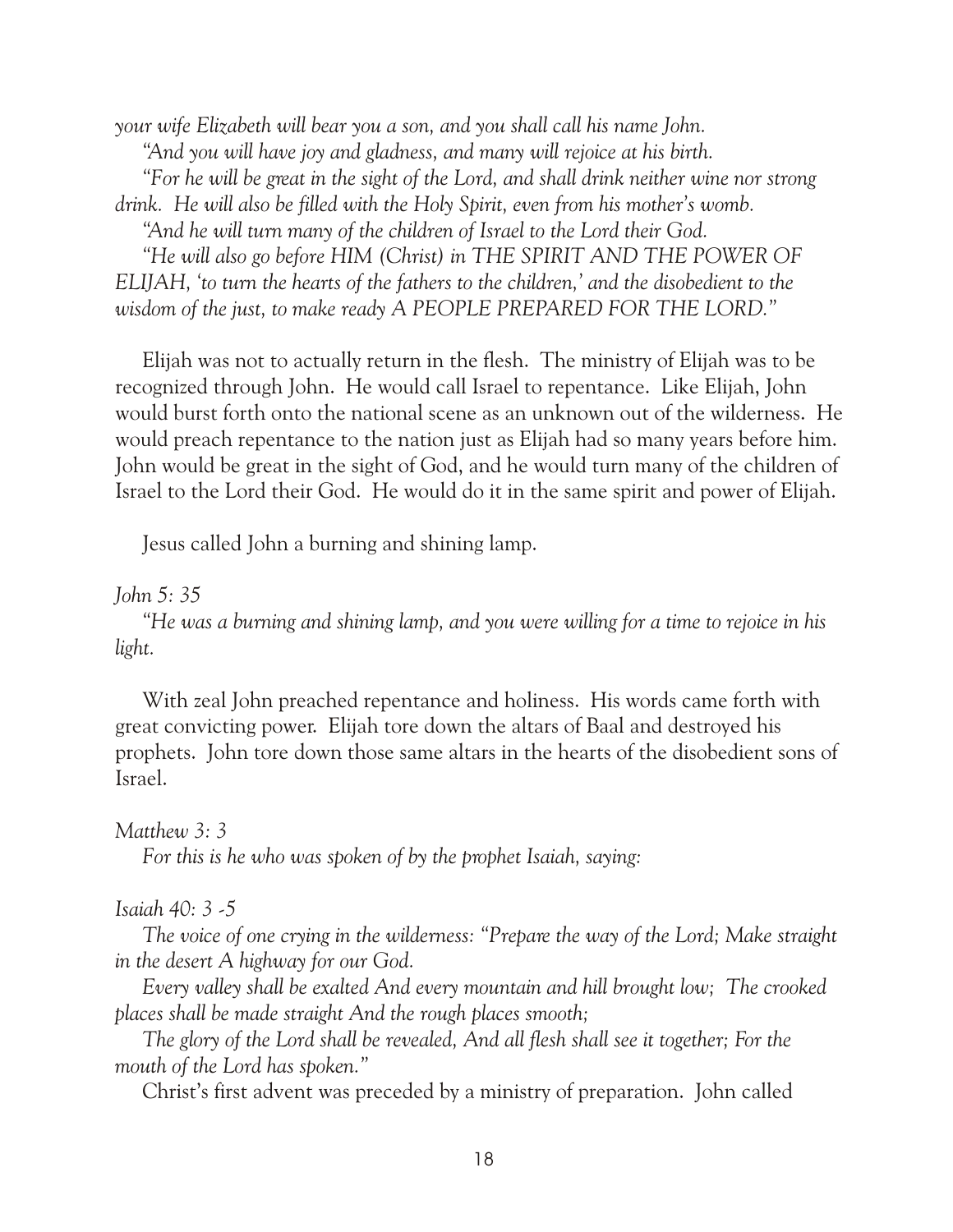Israel to prepare for the Messenger of the covenant: the Lord they were seeking, would suddenly come to His temple.

 John called forth a highway of holiness, a highway of prepared people. The lowly were exalted, the proud were abased. The crooked were made straight, the rough smooth. Christ had a people prepared to receive Him and reveal Him at His coming. They were a people prepared for the Lord.

 Christ's second advent will also be preceded by the ministry of the spirit and power of Elijah. The spirit and power of Elijah is a spirit of holy zeal, calling the church to holiness, separation and preparation. It is calling the church to repentance. It is turning the hearts of the fathers to the children and the disobedient to the wisdom of the just. A company, formed in the wilderness of obscurity, will come forth before Christ's second advent. They will represent the ministry of the messenger, sent in the spirit and power of Elijah. They will call the church to preparation first and the world through the prepared church to repentance. The church is receiving this call first. There is a travailing, a groaning by the Spirit of God. It is being exercised through His body, the church. Christ shall see the travail of His soul. Christ will have a people prepared to reveal Him; a people prepared for His coming.

## A REFINER'S FIRE

## *Malachi 3: 1,2*

 *... And the Lord, whom you seek, will suddenly come to His temple ... "But who can endure the day of His coming? And who can stand when he appears? For he is like A REFINER'S FIRE And like a launderer's soap.*

 Malachi declares that the Lord whom Israel was seeking would suddenly come to His temple. However, with His presence would come judgment on sin. Malachi calls the Messenger of the covenant, (Jesus Christ) a refiner's fire. He asks, *... who can endure the day of His coming?" ... who can stand when He appears?* At the appearing of Jesus Christ, sin is judged by His word. Christ is pictured as a refiner's fire, separating the precious from the vile.

#### *Isaiah 1: 25*

 *I will turn My hand against you, And thoroughly purge away your dross, And take away all your alloy.*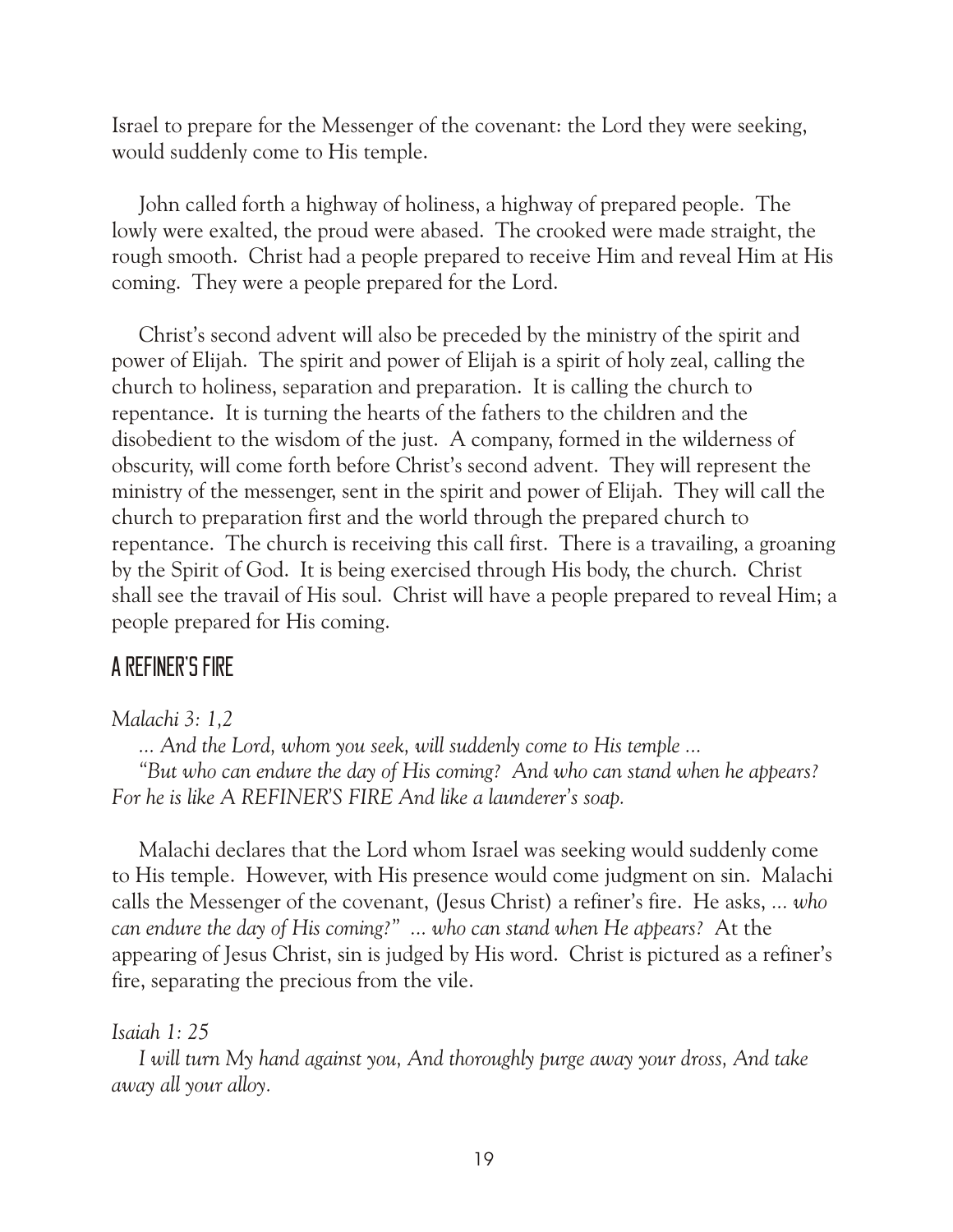Jesus Christ, the word of God, is a sharp two-edged sword. He came to the temple in Jerusalem first with a whip; He came daily with His word.

#### *Matthew 26: 55*

 *... I sat daily with you, teaching in the temple, ...*

#### *John 15: 22, 23*

 *"If I had not come and spoken to them, they would have no sin, but now they have no excuse for their sin.*

 *"He who hates Me hates My Father also.*

 Christ's word became a sword, cutting between those who received it and those who rejected it. Those who hated Christ and rejected His words, hated and rejected the Father also.

 Those who received John's baptism, received Christ's. Those who received John's words, received Christ's. The prepared are those who hear the word of repentance and REPENT.

*Matthew 3: 8, 10*

 *"Therefore bear fruits worthy of repentance,*

 *" And even now the ax is laid to the root of the trees. Therefore every tree which does not bear good fruit is cut down and thrown into the fire.*

 John introduced Christ as One who would baptize with the Holy Spirit and fire. He declares Him as One who would thoroughly purge His threshing floor.

#### *Matthew 3: 11, 12*

 *"I indeed baptize you with water unto repentance, but He who is coming after me is mightier than I, whose sandals I am not worthy to carry. He will baptize you with the Holy Spirit and fire.*

 *"His winnowing fan is in His hand, and He will thoroughly clean out His threshing floor, and gather His wheat into the barn; but He will burn up the chaff with unquenchable fire".*

 Christ would come to His temple to purge, purify and refine. He would have a company of people bringing forth an offering in righteousness; a holy nation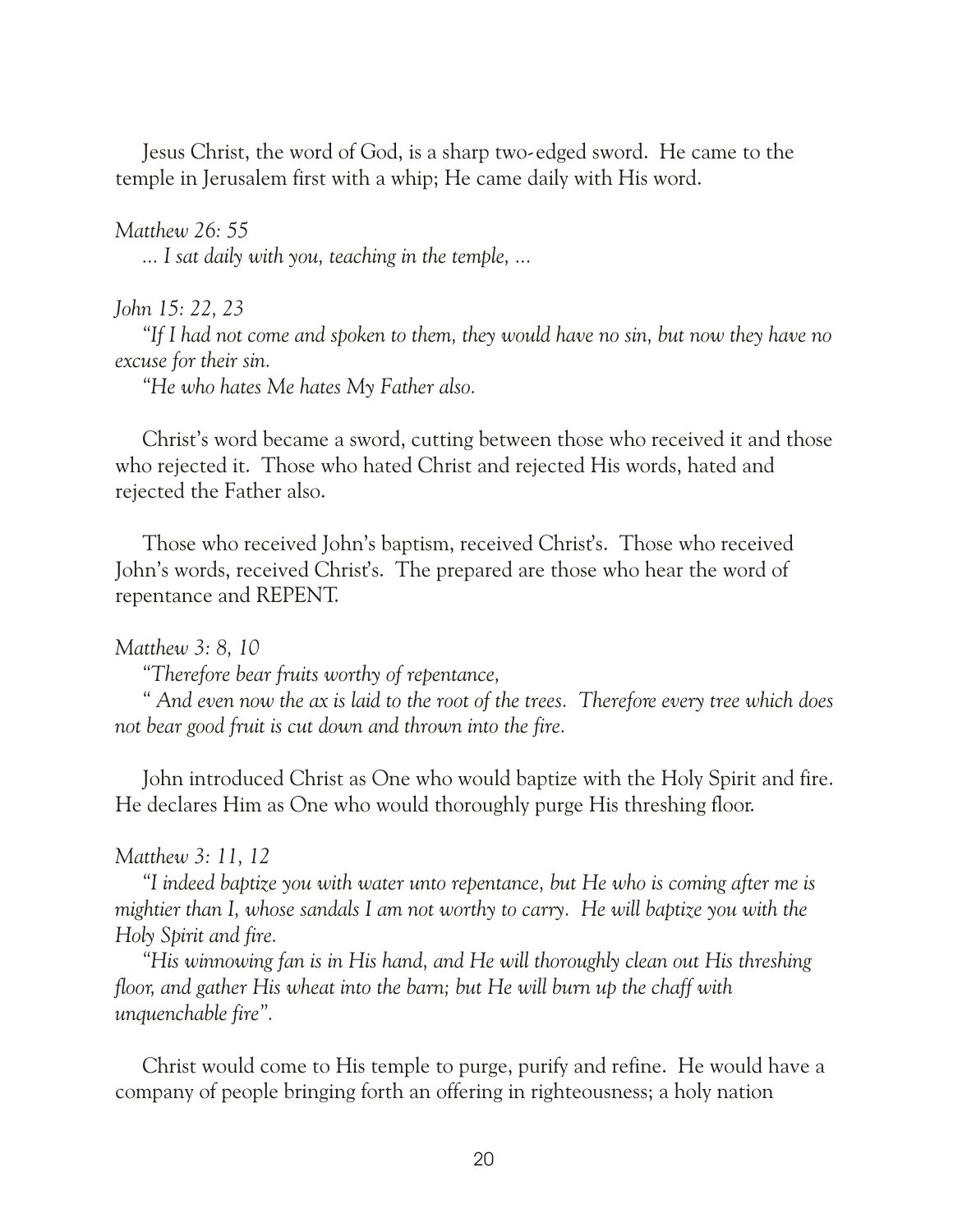bringing forth fruit befitting repentance.

## AN OFFERING IN RIGHTEOUSNESS

## *Malachi 3: 3*

 *He will sit as a refiner and a purifier of silver; He will purify the sons of Levi, And purge them as gold and silver, That they may offer to the Lord AN OFFERING IN RIGHTEOUSNESS.*

 Immediately before the coming of Christ, an end-time holy priesthood will arise out of the Christian church to offer up to God a sacrifice acceptable to Him. The sons of Levi, purged like gold and silver will offer an offering in righteousness. It will be a holy savor, an aroma pleasing to the Father. It will be an offering acceptable to God: a pleasing sacrifice, an offering in righteousness.

 When God established the tabernacle worship in the wilderness, He appointed the tribe of Levi, through Aaron, to officiate as priests. They were to be a tribe set apart, separated for the express purpose of the temple worship.

 In the New Testament, Peter identifies the church as a spiritual house, a holy priesthood, the spiritual sons of Levi.

## *1 Peter2: 5*

 *you also, as living stones, are being built up a spiritual house, a holy priesthood, to offer up spiritual sacrifices acceptable to God through Jesus Christ.*

## *1 Peter 2: 9*

 *But you are a chosen generation, a royal priesthood, a holy nation, His own special people, that you may proclaim the praises of Him who has called you out of darkness into His marvelous light;*

 The Father is looking for an offering in righteousness. However, the prophet Isaiah declares that all our righteousness is as filthy rags before Him. Our own righteousness is corrupt. Our works will be dross before the refiner's fire. Our righteousness must be His, an imputed righteousness. Our works, His works, manifested through us.

*Isaiah 64: 6*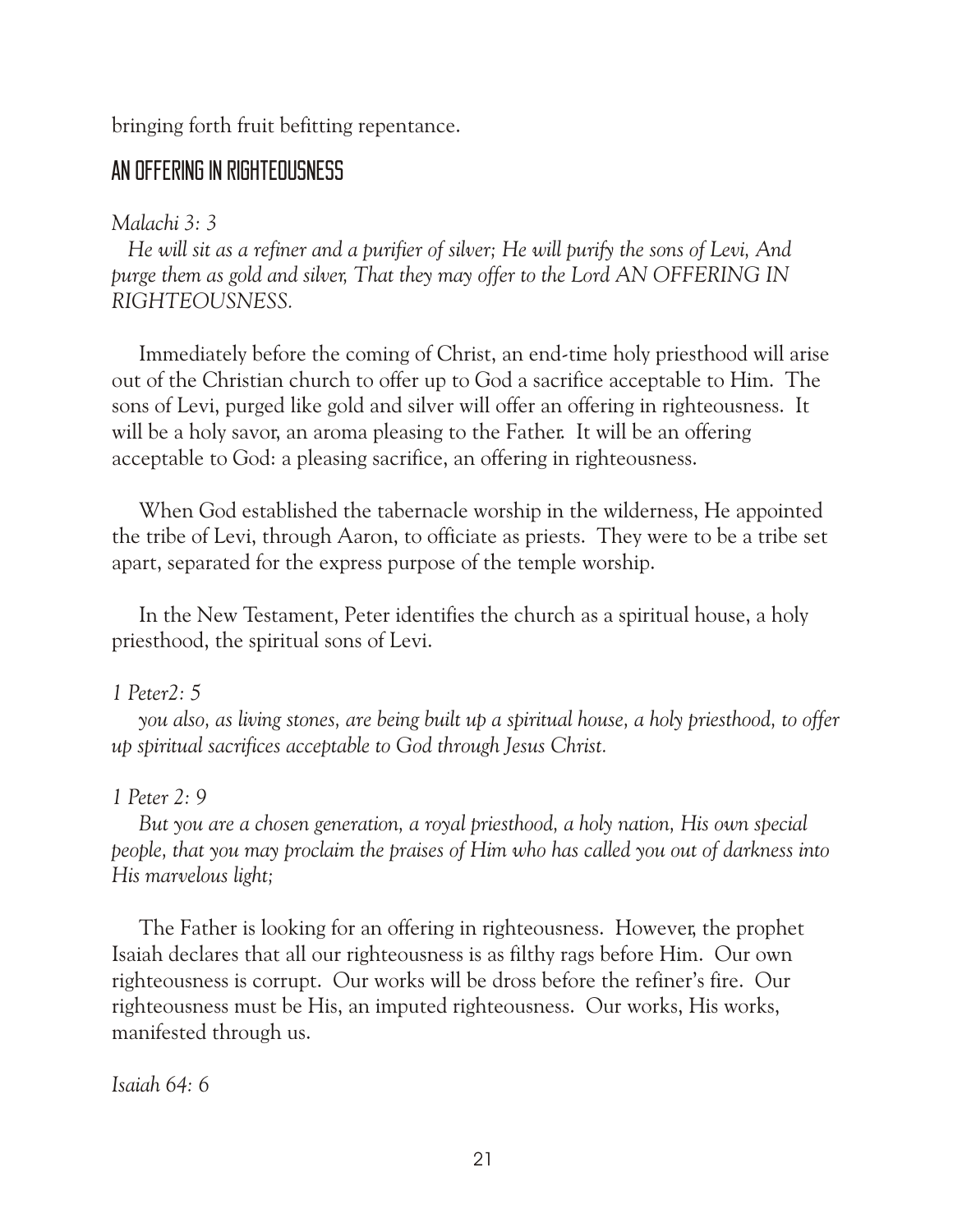*But we are all like an unclean thing, And all our RIGHTEOUSNESSES are like filthy rags;*

#### *Romans 4: 5, 6*

 *But to him who does not work but believes on Him who justifies the ungodly, his faith is accounted for righteousness,*

 *just as David also describes the blessedness of the man to whom God imputes RIGHTEOUSNESS apart from works.*

#### *2 Corinthians 5: 21*

 *For He made Him who knew no sin to be sin for us, that we might become the RIGHTEOUSNESS of God in Him.*

#### *1 Corinthians 1: 30*

 *But of Him are you in Christ Jesus, who became for us wisdom from God -and RIGHTEOUSNESS and sanctification, and redemption -*

 Our offering unto the Father, that is pleasing to Him, is Christ in us. It is not self. It can not be carnality, our ambition, or great works of ministry. It is spirit; it is Christ. It is His character and His righteousness.

*Colossians 1: 27 ... Christ in you, the hope of glory.*

## *John 4: 23, 24*

 *True worshippers will worship the Father in spirit and in truth; for the Father is seeking such to worship Him.*

*Galatians 2: 20*

 *I have been crucified with Christ; it is no longer I that live but Christ lives in me;*

 Paul, declares, *"It is no longer I that live but Christ".* The Father is looking for His spiritual house, His temple, to bring forth an offering in righteousness, *"Not I but Christ"*. Self, or flesh must give way to spirit. Paul said, *"I have been crucified".*

## *2 Corinthians 6: 16*

 *For you are the temple of the living God. As God hath said: "I will dwell in them And walk among them. I will be their God, And they shall be my people".*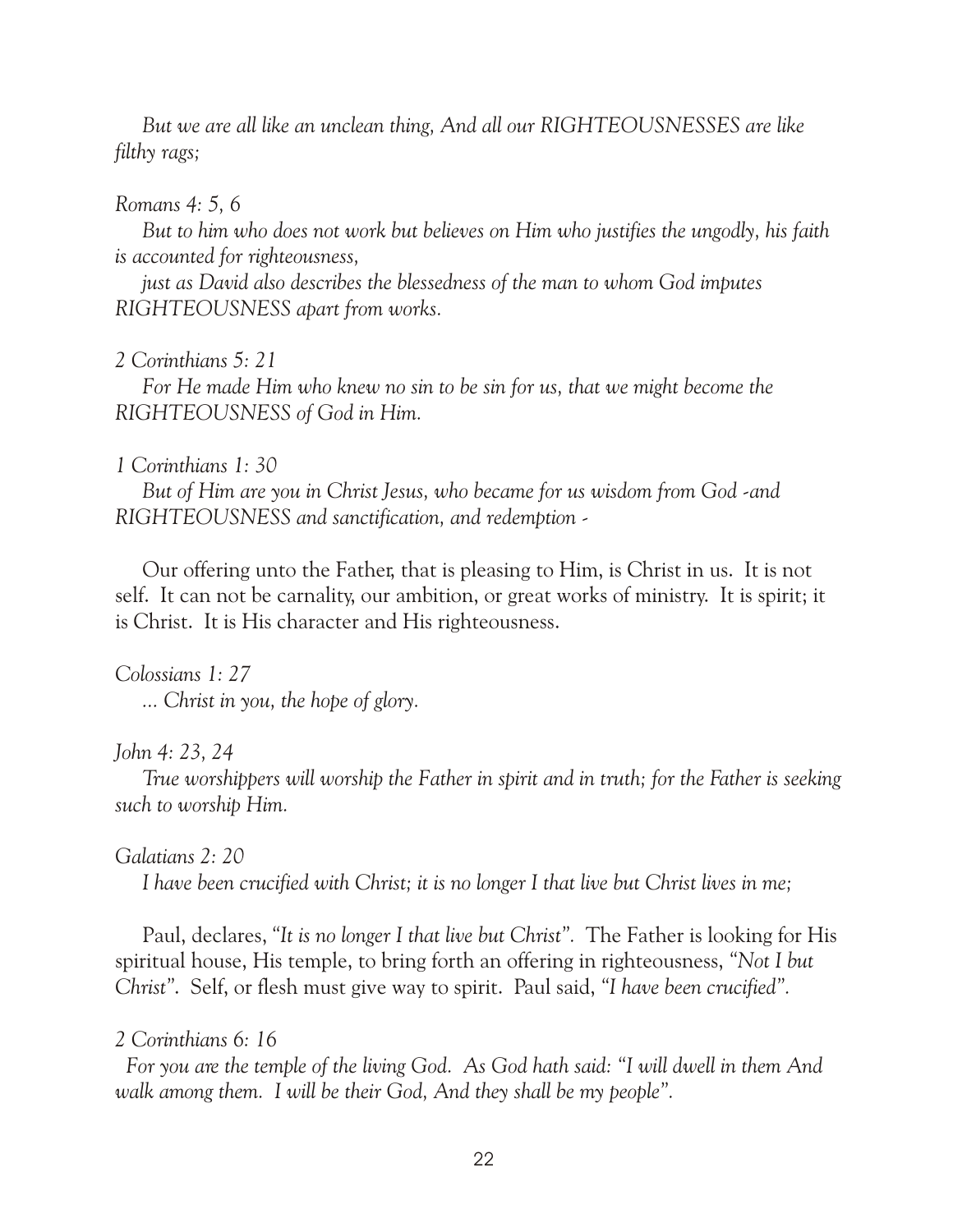Paul writing to the Ephesians, states why Christ gave spiritual gifts to His church.

#### *Ephesians 4: 12, 13, 15*

 *For the equipping of the saints for the work of the ministry, for the edifying of the body of Christ,*

 *Till we all come in the unity of the faith and of the knowledge of the Son of God, to a perfect man, to THE MEASURE OF THE STATURE OF THE FULLNESS OF CHRIST;*

 *... May grow up in all things into Him who is the head - CHRIST -*

 The offering that is pleasing to the Father will come forth to Him as THE MEASURE OF THE STATURE OF THE FULLNESS OF CHRIST. John the Baptist preceded Christ's first advent with a ministry of preparation. In these last days before the second advent of Christ, there is another ministry of preparation at work. The spirit and power of Elijah is at work to reveal THE MEASURE OF THE STATURE OF THE FULLNESS OF CHRIST. The word of Christ is separating, purging and refining a people. This people will reveal Christ to the world before His second advent. They will be His spiritual house. They will present an offering in righteousness unto the Father; Christ coming forth in and through His temple. The offering of Christ will come forth. Flesh will give way to spirit, and Christ will be revealed. The world will see Him first through a people prepared for the Lord, through His body the church. They will receive Him or reject Him here first, before His second advent, the great and dreadful day of the Lord.

## *Malachi 3: 4*

 *"Then the offering of Judah and Jerusalem will be pleasant to the Lord,*

## *Malachi 4: 5*

 *Behold, I will send Elijah the prophet; before the coming of the great and dreadful day of the Lord.*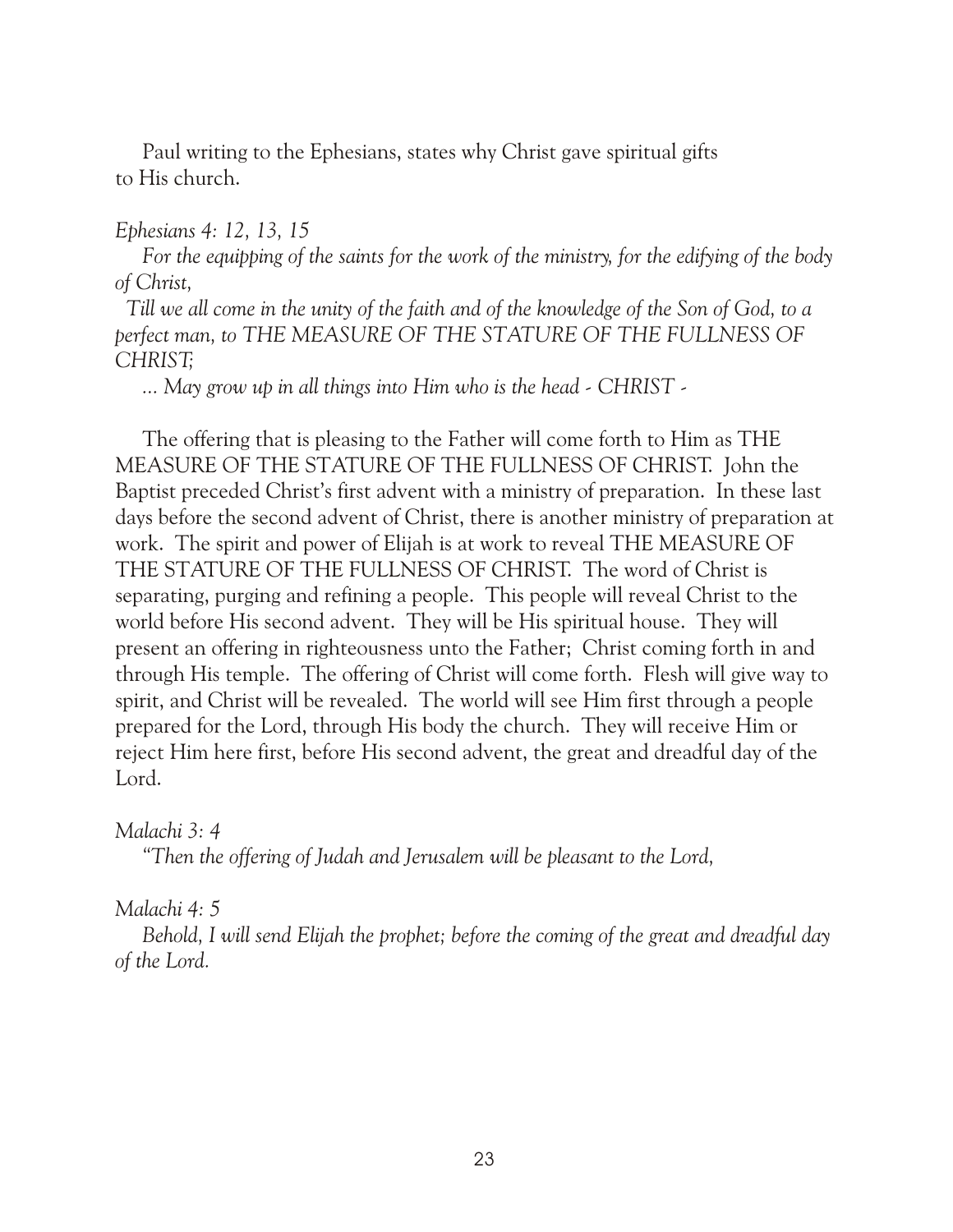

*Matthew 21: 42*

 *. The stone which the builders rejected Has become the chief cornerstone. This was the Lord's doing, And it is marvelous in our eyes'?*

 To reject Christ is to reject His word. When we hear His word we are confronted with an awesome choice: will we receive His word and live, or reject it and die?

*Jeremiah 21: 8*

 *... "Behold, I set before you the way of life, and the way of death.*

 His word is a divine divider; a great separator. It contains the power to divide us unto son-ship, oneness with the Father and eternal life. It also holds the power to divide us unto spiritual death, separation from the Father. The choice is ours. The way we choose to handle the word of God determines our fate.

## *Mark 4: 23 - 25*

 *"If anyone has ears to hear, let him hear."*

 *Then He said to them, "Take heed what you hear. With the same measure you use, it will be measured to you; and to you who hear, more will be given.*

 "*For whoever has, to him more will be given; but whoever does not have, even what he has will be taken away from him."*

 Christ is calling us to be careful how we hear. How we hear determines whether or not we receive. Too many times the word of revelation is presented to us through a member of the body of Christ and we reject it. When we reject His word, we reject Him. When we reject His servant who comes in His name and speaks His words, we reject Him.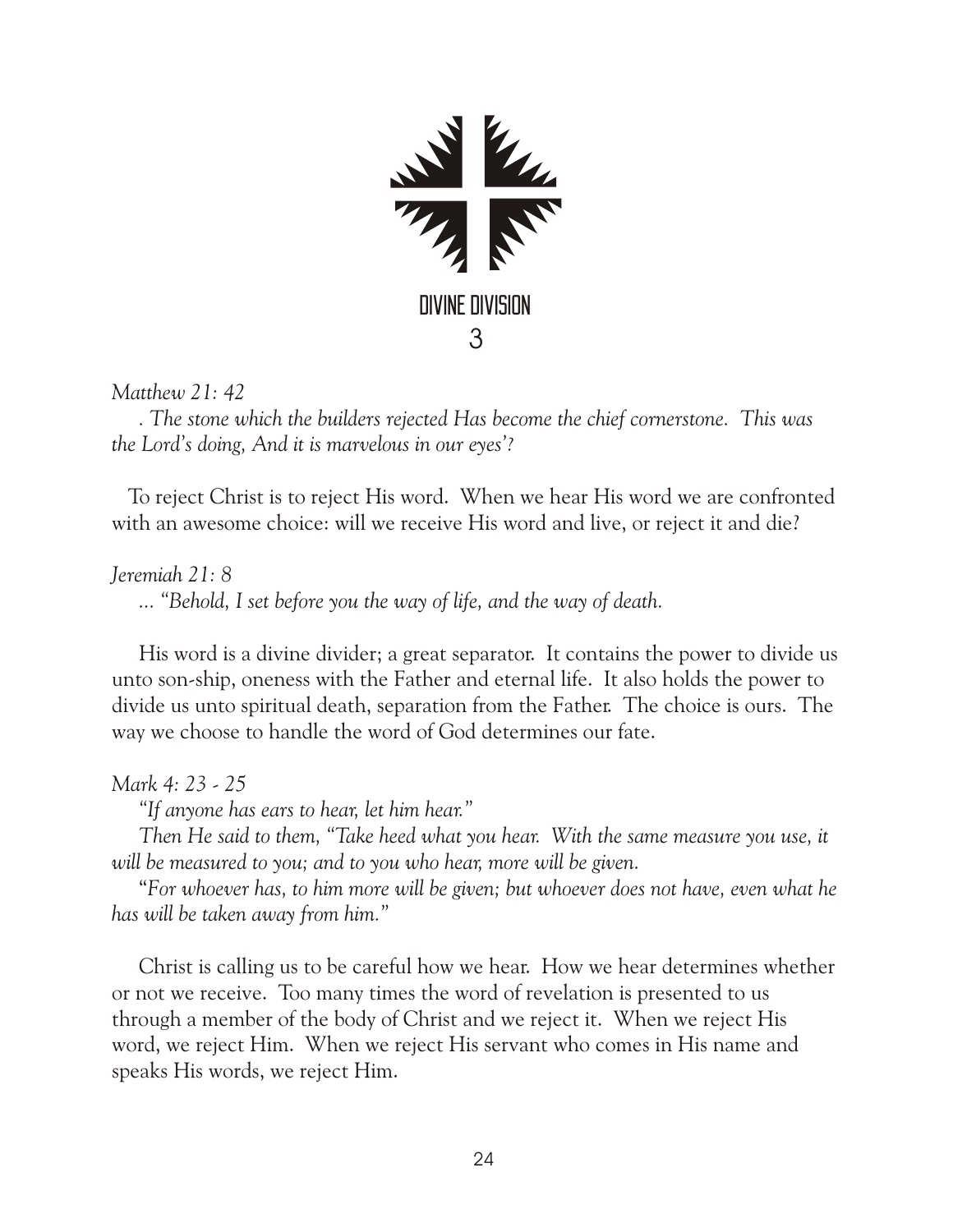*Matthew 10: 40*

 *"He who receives you receives Me, and he who receives Me receives Him who sent Me.*

*Matthew 25: 40*

 *... inasmuch as you did it to one of the least of these My brethren, you did it to Me.'*

 When we reject the word of life, we reject life and move into death. The word of God is revealed in scripture as the light of the world. When we reject the light we embrace the darkness.

*1 John 1: 5*

 *... God is light and in Him is no darkness at all.*

#### *John 1: 1, 4, 12, 14*

 *In the beginning was the Word, and the Word was with God, and the Word was God. In Him was life, and the life was the light of men.*

 *But as many as received Him, to them He gave the right (power-KJV) to become children of God, to those who believe in His name.*

 *And the Word became flesh and dwelt among us, and we beheld His glory, the glory as of the only begotten of the Father, full of grace and truth.*

 Christ is the incarnation of the Word of God. The words He spoke were with power. The word He speaks through His servants manifests the revelation of Him. Christ tells us that He is the way, the truth and the life; Christ is truth. Truth is the revelation of who He is. When we reject truth we immediately embrace the lie; the result is our own demise. Many times Christ has been presented to the world, but a world in love with the lie rejects Him. If we love darkness we will reject the light when it is presented to us through the truth of His word.

#### *John 1: 10, 11*

 *He was in the world, and the world was made through Him, and the world did not know Him.*

 *He came to His own, and His own did not receive Him.*

 The heart that hungers after truth will find it in the person of Jesus Christ. That heart must be unwilling to settle for only half the truth, for a half-truth is akin to a lie. We must hunger for all the fullness of God in Christ Jesus. We will not stop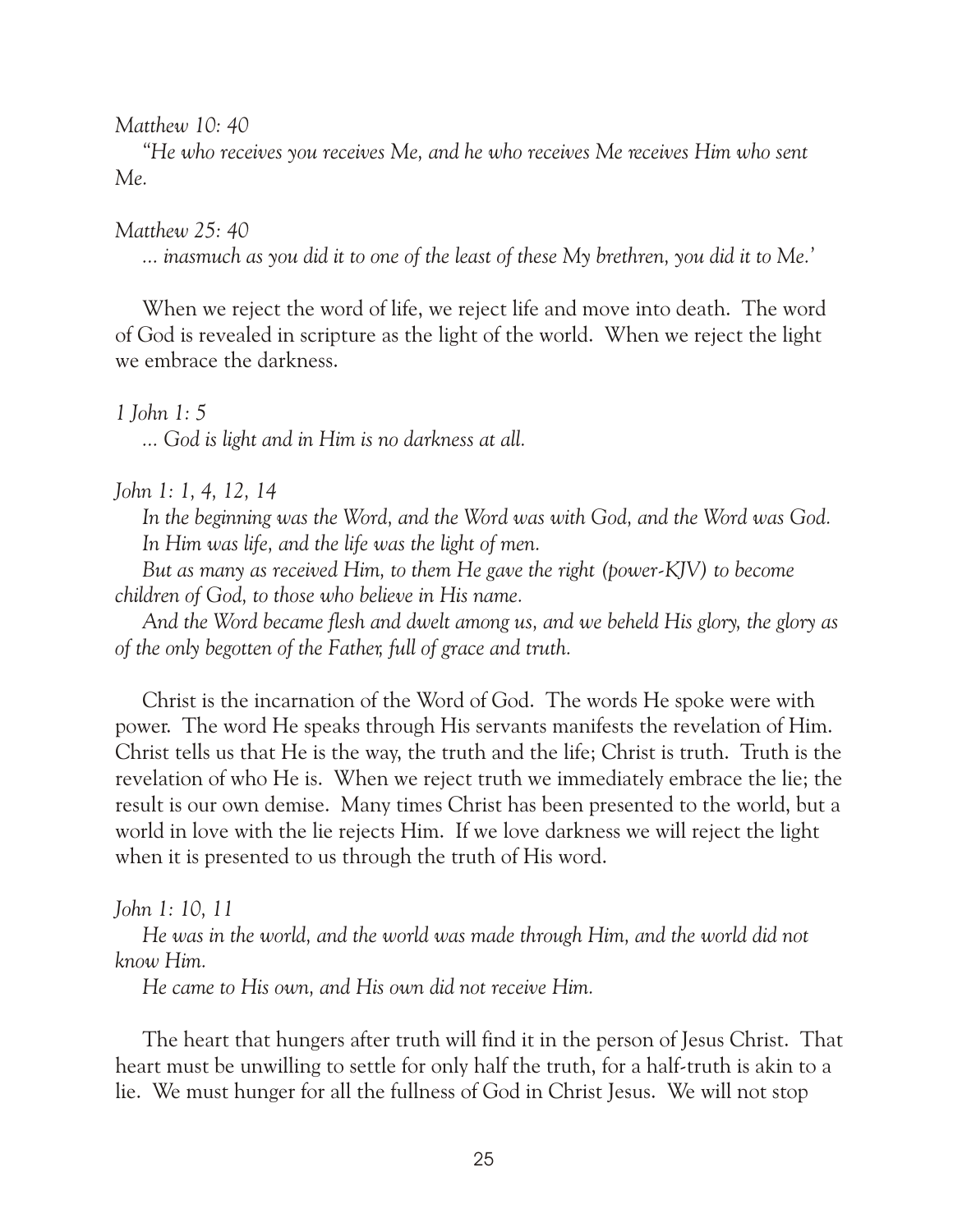short, as we search for Him, if we love the truth with all of our hearts.

## *Matthew 22: 37*

 *. You shall love the Lord your God with all your heart, with all your soul, and with all your mind.'*

 When the truth is revealed, through a servant of Christ, we will know it, if the unction within us is leading and guiding us into all truth. The revelation will be confirmed by the Spirit of Christ within us, His temple. The Spirit will bear witness with our spirits. The difficulty arises when we are in love, not with the light of truth, but the darkness of our own erroneous set of lies.

## *John 8: 44, 45, 47*

 *"You are of your father the devil, ... for he is a liar and the father of it. But because I tell the truth, you do not believe Me. "HE WHO IS OF GOD HEARS GOD'S WORDS;*

 The division that is coming to the church is divine, in the sense that as God reveals Christ through His church, as the truth, some will reject and some will receive Him. He is dividing forth a people who, when they hear the truth, follow after Him with all their hearts. They are willing to allow the holy truth of God's word to purge them of what is not truth or Christ. Those who cling to error or the deceit of their own hearts will be left shamefully without. The light will break forth to reveal the light. Those in the darkness will not know Him or recognize Him and will continue to hide in the darkness. The shame of this darkness will be witnessed by all who see glory, power and majesty rise over the true bride. The lamps of the wise will be blazing; the lamps of the foolish will have gone out. When Christ, who is the truth, is revealed from heaven only those who have set their affections on Him will appear with Him.

## *Colossians 3: 1 - 4*

 *If then you were raised with Christ, seek those things which are above, where Christ is, sitting at the right hand of God.*

 *Set your mind on things above, not on things on the earth. For you died, and your life is hidden with Christ in God. When Christ who is our life appears, then you also will appear with Him in glory.*

We must be willing to allow the light of the world to shine into our hearts and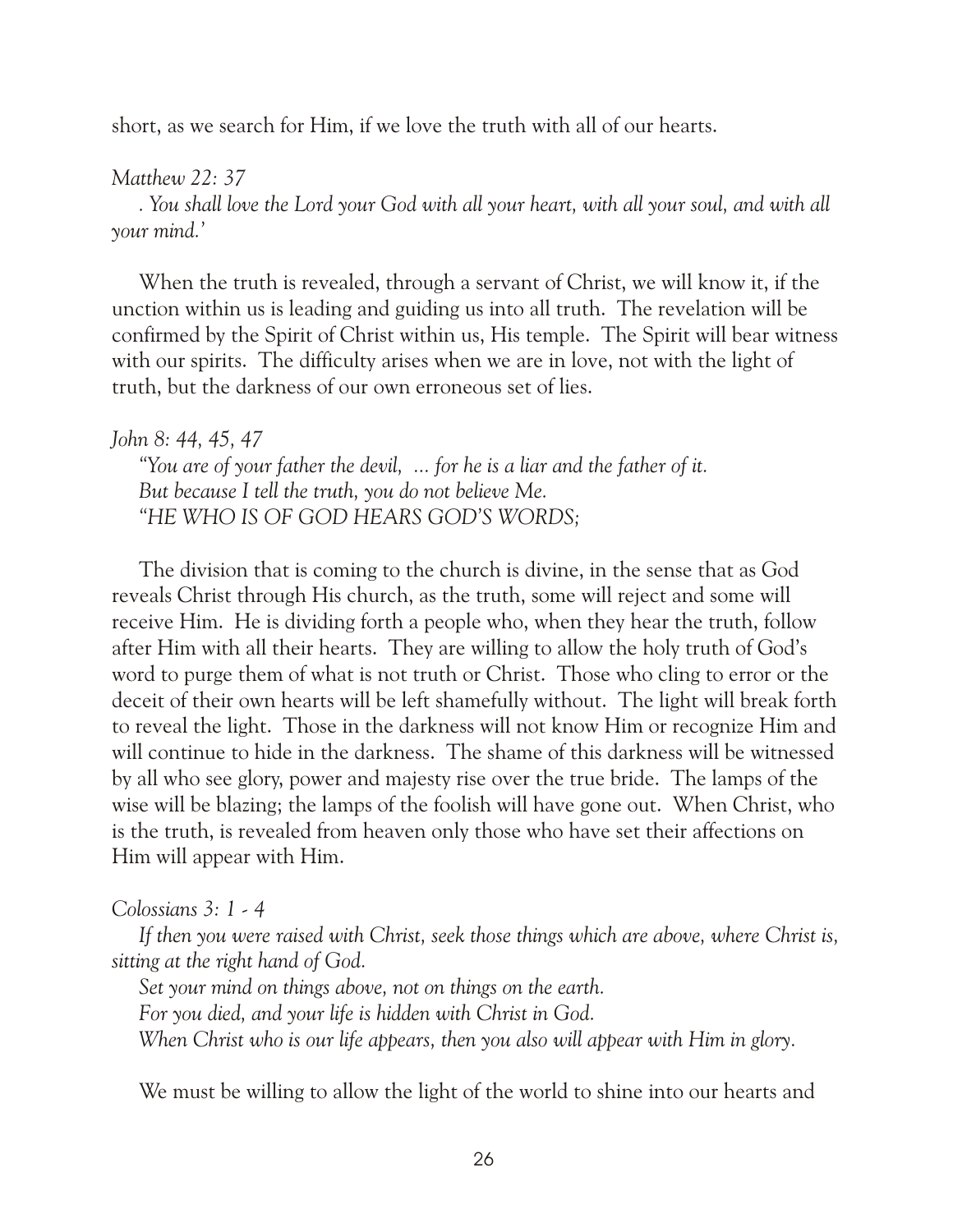reveal all that does not completely reflect His image. The fires on the altars of our hearts must burn continually. We cannot hold to the hidden areas of a deceitful heart. The living word is a washing word.

 Wind and fire manifested the presence of God on the day of Pentecost. The wind represented the ministry of the Holy Spirit. The tongues of fire represented the burning, purifying word of God: Jesus Christ.

## *Acts 2: 2 - 4*

 *And suddenly there came a sound from heaven, as a rushing mighty wind, and it filled the whole house where they were sitting.* 

*Then there appeared to them divided tongues, as of fire, and one sat upon each of them.*

 *And they were all filled with the Holy Spirit ...*

 This mighty rushing wind is blowing. If we will embrace the wind, the fire it brings will purge, refine and purify Christ's body. The fire will equip us for God's holy service.

*Matthew 3: 11 ... He will baptize you with the Holy Spirit and fire.*

 The fire is the word of God revealing its burning, purifying quality. When the word of God is rejected, our means of sanctification is rejected. We end up choosing death. We must be holy to see God.

*Hebrews 12: 14, 29 ... and holiness, without which no one will see the Lord: For our God is a consuming fire.*

 This fire that burns to consume, consumes all that is not His image. The church must embrace the word of God to behold the glory of God and to be changed into the same image. I am afraid that many will reject the living word, and as a result, reject Christ. They will not know the hour of their visitation.

## *Matthew 23: 37, 38*

 *"O Jerusalem, Jerusalem, the one who kills the prophets and stones those who are sent to her! How often I wanted to gather your children together, as a hen gathers her chicks*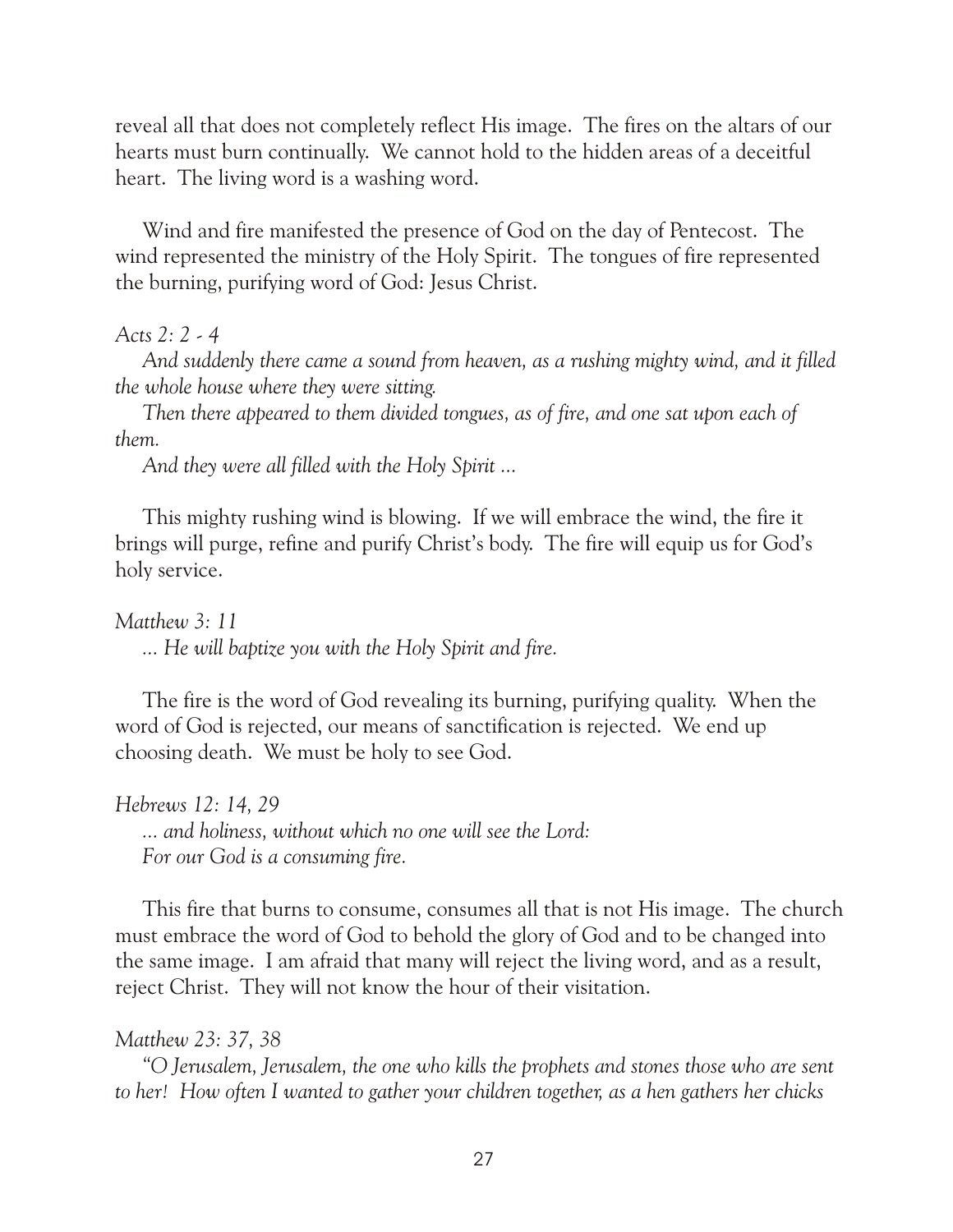*under her wings, but you were not willing! See! Your house is left to you desolate;*

 The wind that blows is always accompanied by the fire that burns. It never originates from man. It is a gift from heaven. It is not the work of a denomination of men. No man or group will be able to contain this wind. It is God's breath, God's wind, God's fire. Those who embrace its purifying effect by yielding to it through repentance and obedience are prepared for service and His appearing. Those who resist will find the wind blowing by them. They will be divinely divided by their choices.

## *John 12: 48*

 *"He who rejects Me, and does not receive My words, has that which judges him - the word that I have spoken will judge him in the last day.*

 The wisdom of man, the pride of man, will become chaff and fuel for the fire of God's holy word.

## *Malachi 3: 2*

 *"But who can endure the day of His coming? And who can stand when he appears? For He is like a refiner's fire And like launderer's soap.*

## *Isaiah 40: 4*

 *Every valley shall be exalted And every mountain and hill brought low;*

 The humble will be raised up. God will raise up an army of nobodies. The big shots will have to become little shots. The sin of pride will be brought before them; they will repent or cling to this love of self exaltation and be set aside. The mountains and hills will be brought low.

## *Isaiah 66: 1, 2*

 *Thus says the Lord: "Heaven is My throne, And earth is My footstool. Where is the house that you will build Me?*

 The houses of pomp, ceremony and theatrical craft come before the High and Lofty One as a stench.

*And where is the place of My rest?*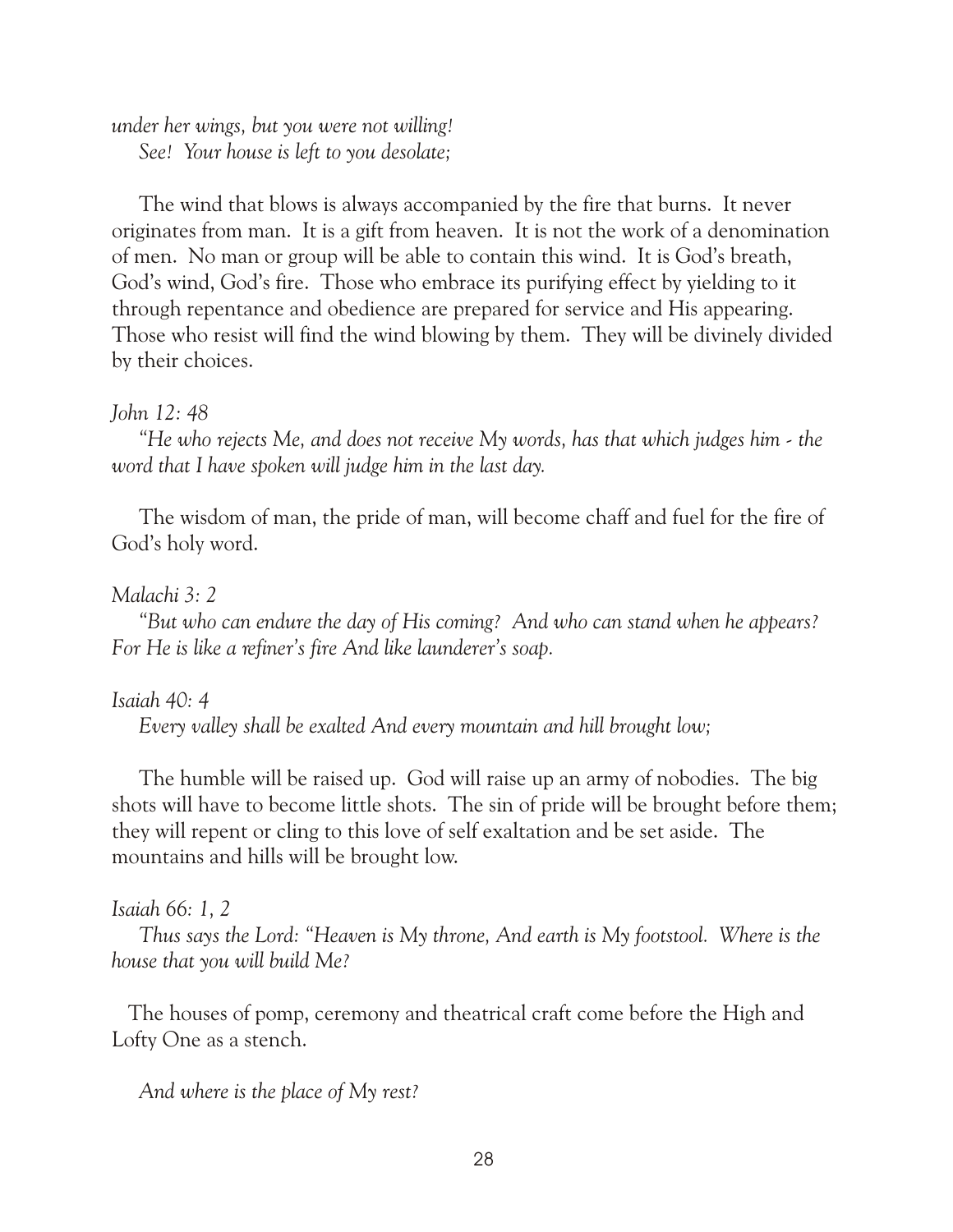*For all those things My hand has made, And all those things exist," says the Lord.*  "*But on this one will I look: On him who is poor and of a contrite spirit, And who trembles at My word.*

Are we contrite in spirit? Do we tremble at His word? Do we fear Him?

#### *Proverbs 9: 10*

 *"The fear of the Lord is the beginning of wisdom, ...*

 Are you one of the wise? Or are you so full of self that your confidence is in your own righteousness? Do you wait on Him, with a heart on fire for Him, burning with a hunger to know Him and do His will? Do you have a hunger for the fire of His word to burn away all that is not Him? Will you allow this fire to purify and purge every thought and intent of your heart? If you will, then God will be able to use you in His service; if you do not, you will be set aside. An army will be divided out. Will you be in it? It becomes our choice. If you are too busy with the cares of the world to hear what God is saying, then you will not hear. You will not see and you will not be sanctified, set apart and prepared. Hear the call of God, slumbering virgin, awake from you sleep. Behold the bridegroom is coming and your fire has gone out. Buy oil, anoint your eyes with eye salve that you might see.

 Christ has set Himself against His church, to purge and purify it. That which reflects Him will stand the testing fire. All that is not Christ, will burn before His awesome terrible holiness. The dross will separate from the silver. The refining will go on. All self effort, the plans and precepts of men, will yield to the fire. Christ is coming forth through His temple. His whip is in His hand. Zeal for His house has consumed Him. He is jealous for His bride with a Godly jealousy. He is turning the tables of the money-changers. The spirit of promotion, the spirit of entertainment, the exaltation of man and his programs, will come down or be set aside. Christ will be the head of His church. He will have no other gods before Him. Every member of the body will look to the head. Christ will be the teacher through the ministry of the Holy Spirit, through seeking prayer. Teachers will confirm the unction within. Pastors, teachers and prophets will reveal the word of Christ. Not some teaching devised to manipulate and control Christ's body. The idolatry of creature worship will be destroyed. The grip of an ecclesiastical hierarchy will be destroyed. There will be no ecclesiastical hierarchy holding the bride in bondage to a Babylonian world system. Those from above will be clothed from above. Those from below will continue to wear the filthy rags of self-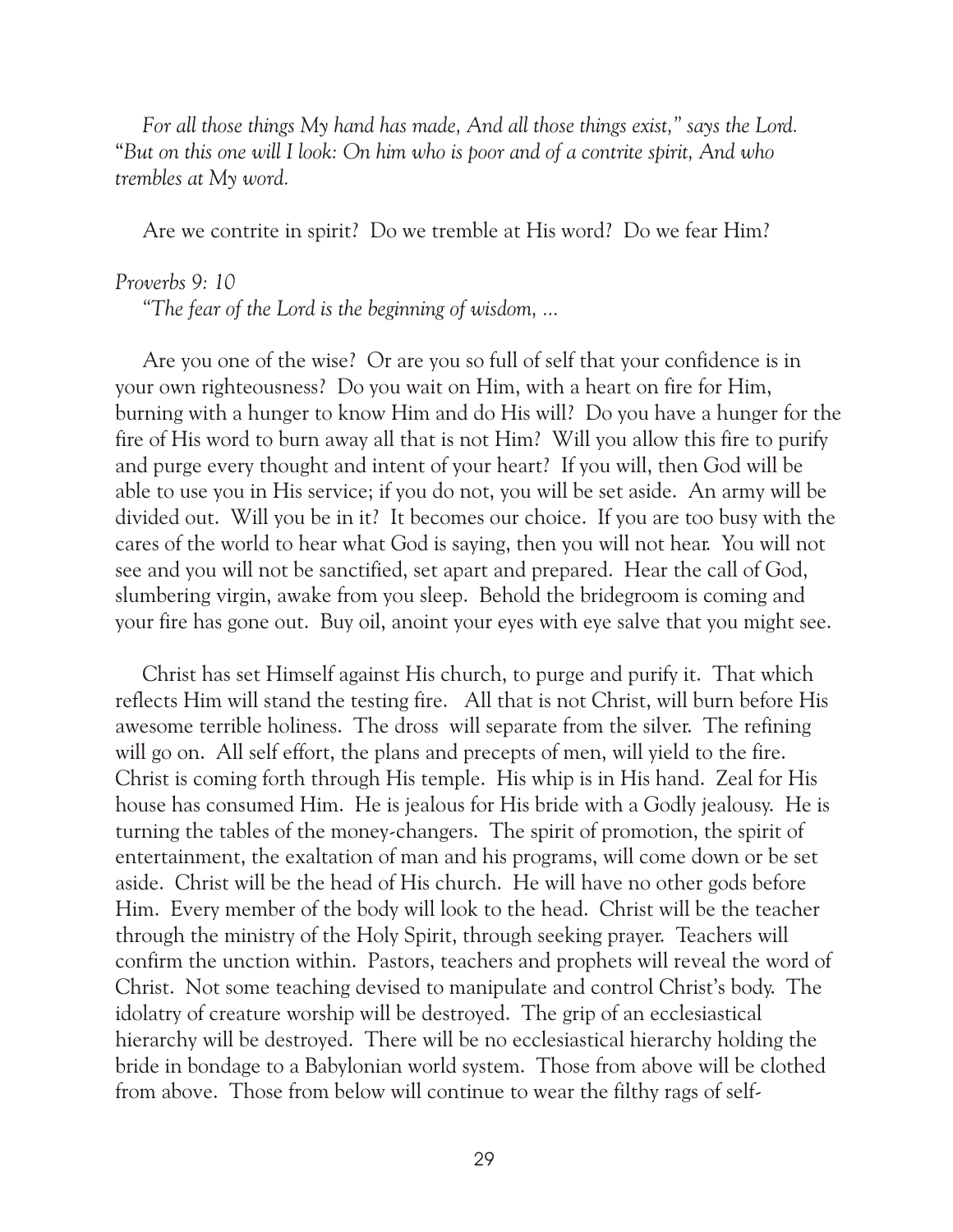righteousness. Outwardly they are adorned in the most costly apparel but God continues to look on the heart. The leaven of the Pharisees has crept into the church. Christ will have a church without spot or wrinkle on her garments of His righteousness. The garment will be Christ and Christ alone. The church will come forth from the grave of bondage. It will put off the grave cloths of the earthly and be clothed in the armor of light that only Christ can provide. The church will be free from all world systems. It will separate itself from the corrupt order and begin to function in divine order. Christ the head of every man; Christ the head of His church.

 The body of Christ will be united, not in name but in the Holy Spirit, as one corporate entity; beholding the head and doing the will of God.

 Divine division is the fire of God setting forth and separating a people because they choose to embrace the burning.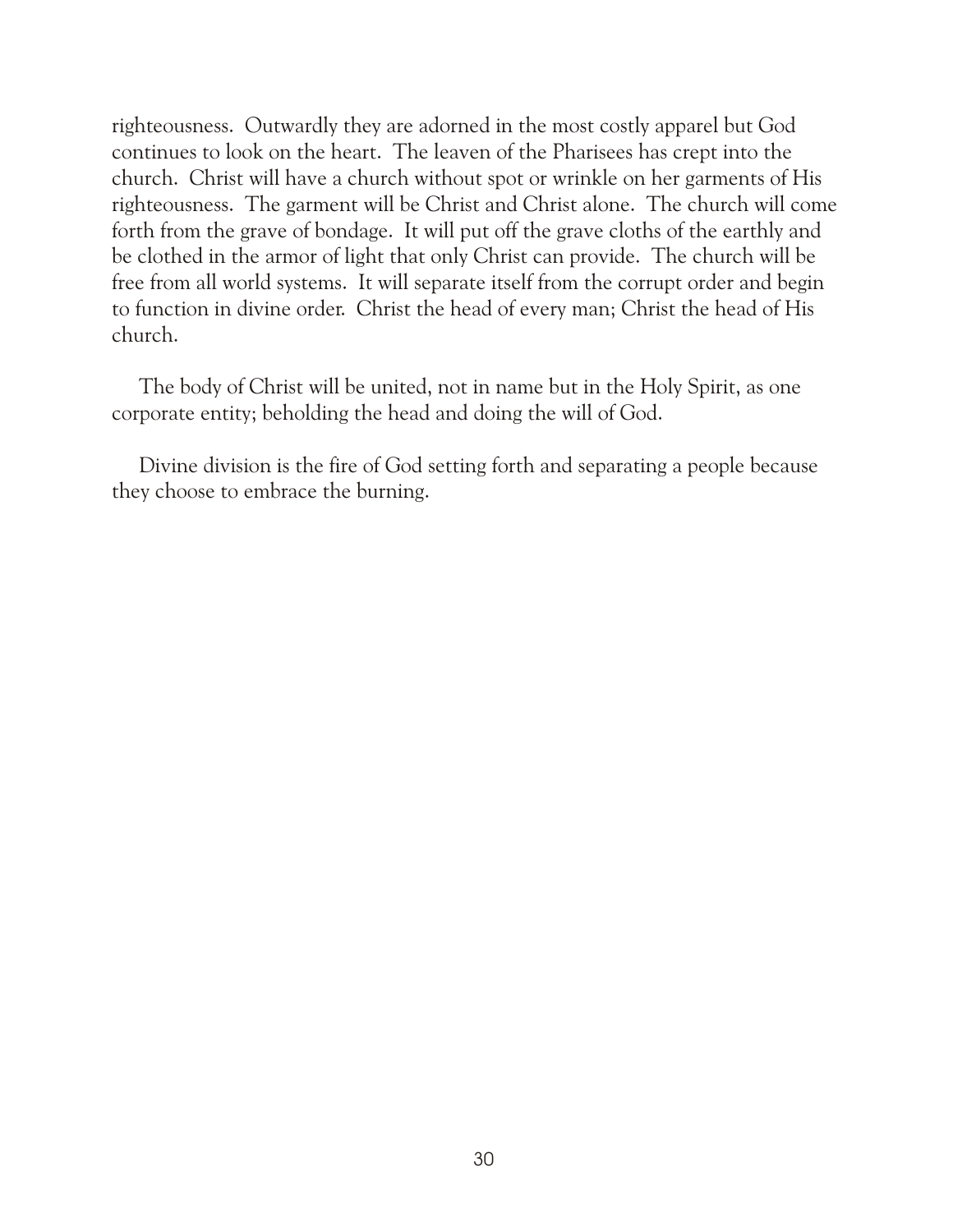

 God is shaking His church. All that can be shaken will be shaken, so that, that which cannot be shaken will remain. That which cannot be shaken is Christ. In order for a pure expression of Christ to come forth through His temple, all that is not Christ must be removed. God is desiring to bring forth a revelation of Christ to the world in these last days. The church must begin to recognize God's plan for the body of Christ. The church must see its identity. We must begin to see His image in the mirror: God, seen through the body of which He is head. In order for Him to come forth, every area of our lives must be given over to Him. He must increase, we must decrease. The old man must give way to the new.

*Ephesians 4: 22 - 24*

 *that you put off, concerning your former conduct, the old man which grows corrupt according to the deceitful lusts.*

 *And be renewed in the spirit of your mind,*

 *and that you put on the new man which was created according to God, in true righteousness and holiness.*

## *Romans 12: 1, 2*

 *... present your bodies a living sacrifice, holy, acceptable to God, which is your reasonable service.*

 *And do not be conformed to this world, but be transformed by the renewing of your mind*,

 God is calling us to renew our minds to Christ. Scripture reveals Christ as the very word of God - the only way through which we come to the Father. We must turn to this living word, this living way and begin to renew our minds. He is water for the thirsty and bread for the hungry. He is light for those in darkness. We must reach out and partake of Him. We must begin to behold Christ.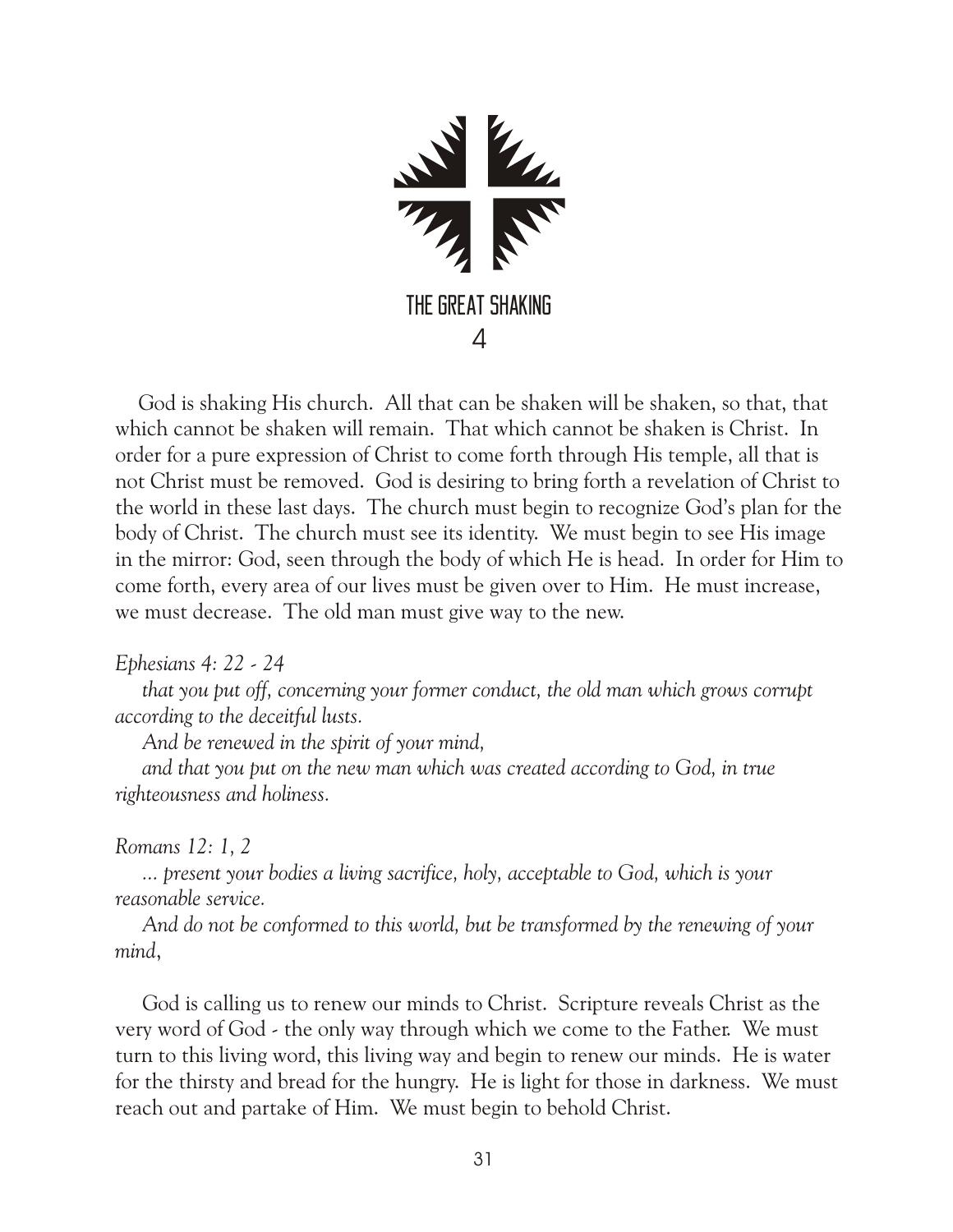#### *2 Corinthians 3: 18*

 *But we all, with unveiled face, beholding as in a mirror the glory of the Lord, are being transformed into the same image from glory to glory, just as by the Spirit of the Lord.*

 We are called to behold Him. The Spirit of Christ will work the change in us changing us from glory to glory, into the same image we behold. When we wait on Christ, obeying His word, a death begins to work in the old man. The self nature, the flesh, gives way to the spirit. The new man created after God in righteousness and true holiness begins to come forth. When we wait on Christ, communing with Him in prayer, a new man comes forth.

## *Colossians 1: 27*

 *... Christ in you, the hope of glory.*

 Christ will come forth. To bring forth Christ, God is shaking all that is not Him. Every area of our lives not submitted to Him will crumble. Every area surrendered to Him, every area in which He is Lord, will stand. Christ will stand this shaking; all else will fall.

## *Colossians 2: 8*

 *Beware lest anyone cheat you through philosophy and empty deceit, according to the tradition of men, according to the basic principles of the world, and not according to Christ.*

 BEWARE! Beware lest any man cheat you. Paul is speaking here to the Colossian church. He is warning them against being cheated. The Greek word used here for CHEAT is "sulagogeo". It means, to lead away as booty, seduce or spoil. The KJV says, *"beware lest any man spoil you."* Paul sets before the church a short list of things that have the potential to seduce or spoil us. The first is PHILOSOPHY, the second is VAIN DECEIT, the third is THE TRADITIONS OF MEN and the forth is THE PRINCIPLES OF THIS WORLD. These things are not after Christ. Anything that is not Christ, is not pure and has the potential of bringing a mix or spoil to the church. All that is not Christ must give way to Him. So much of what we have passed off for Christianity is not Christ. So much of what now is excepted in the church will not be. A new zeal and desire for Christ and only Christ will soon take hold of Christ's bride. Those who have determined to stand will be forced to abandon all but Him. Christ will suddenly come to His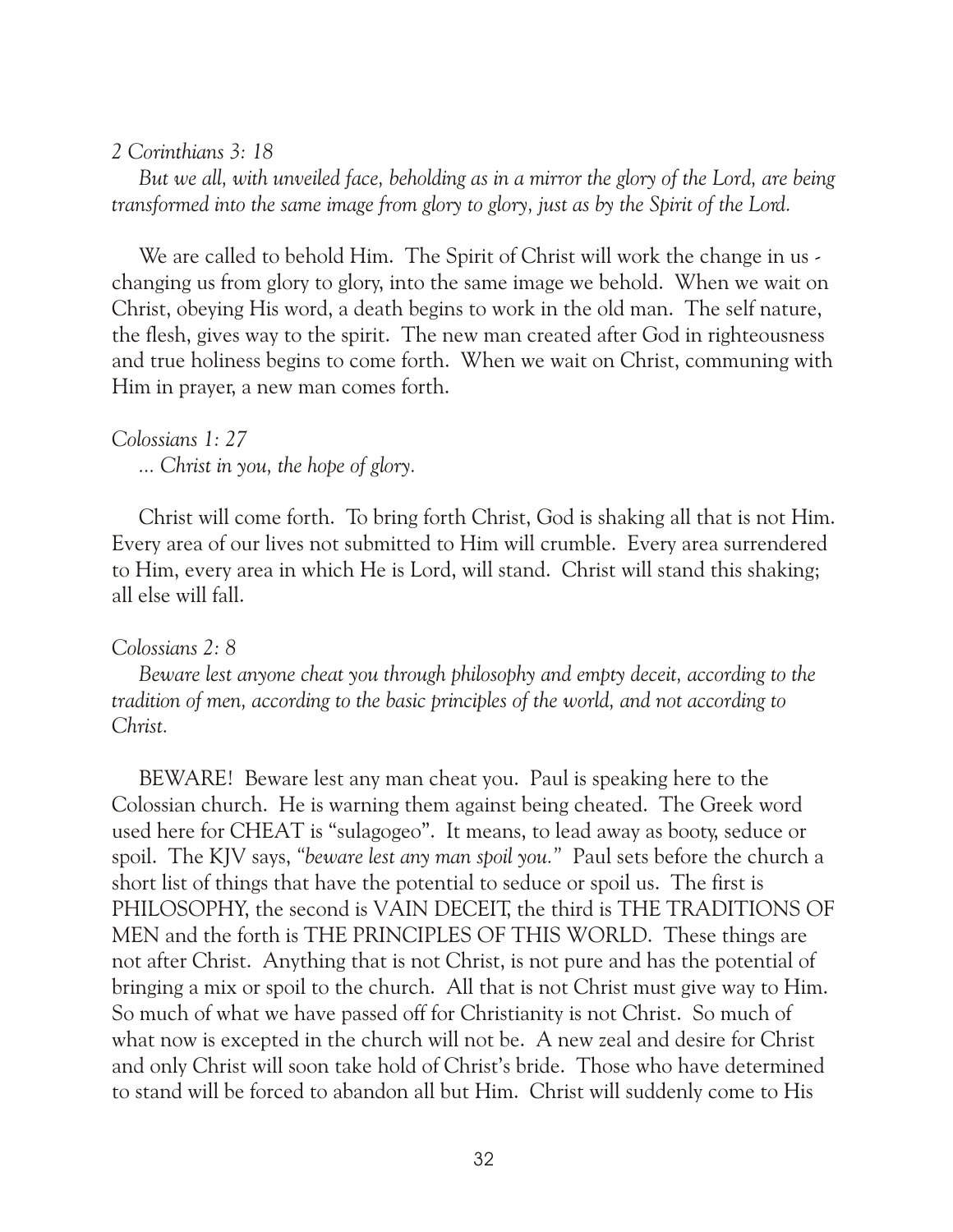temple. The philosophy, the vain deceit, the traditions of men, the principles of this world, will all give way to Christ and Christ alone. He will become our all and all. His body will have no time for anyone or anything but Christ. The idolatrous, lukewarm church will give way to one that is very hot.

 God is beginning to shake His Church. The church built on the rock will stand this shaking. The one built on sand will not.

#### *Matthew 7: 24 - 27*

 *"Therefore whoever hears these sayings of Mine, and does them, I will liken him to a wise man who built his house on the rock.*

 *"and the rain descended, the floods came, and the winds blew and beat on that house; and it did not fall, for it was founded on the rock.*

 *"But everyone who hears these sayings of Mine, and does not do them, will be like a foolish man who built his house on the sand:*

 *"and the rain descended, the floods came, and the winds blew and beat on that house; and it fell. And great was its fall."*

 How are you building? Are you building on the rock of obedience to God's word? Have you been building according to your own precepts and understanding? The shaking God has prepared for His church, will prove how you have been building. The rain is beginning to descend, the floods are rising, the wind is getting stronger, a storm is beginning to blow in. Will you stand this storm? Is Christ everything to you? Is He the food you eat, the water you drink? Is He your greatest hearts desire? Do you love Him with all your heart and soul? Is He your all and all? If He is, then you will stand. If He is not, then you will fall. I am afraid many will fall. Many believe they know Him and that they are working for Him. In reality they are working for self. They have such a strong false image of Christ that they are blind and unable to see Him.

#### *Matthew 7: 22, 23*

 *"MANY will say to Me in that day, 'Lord, Lord, have we not prophesied in Your name, cast out demons in Your name, and done many wonders in Your name'?*

 *"And then will I declare to them, 'I never knew you; depart from Me, you who practice lawlessness!'*

 We must begin to see! In order to see we must understand that without His light of revelation, we are blind. If we humble ourselves and see that we are blind,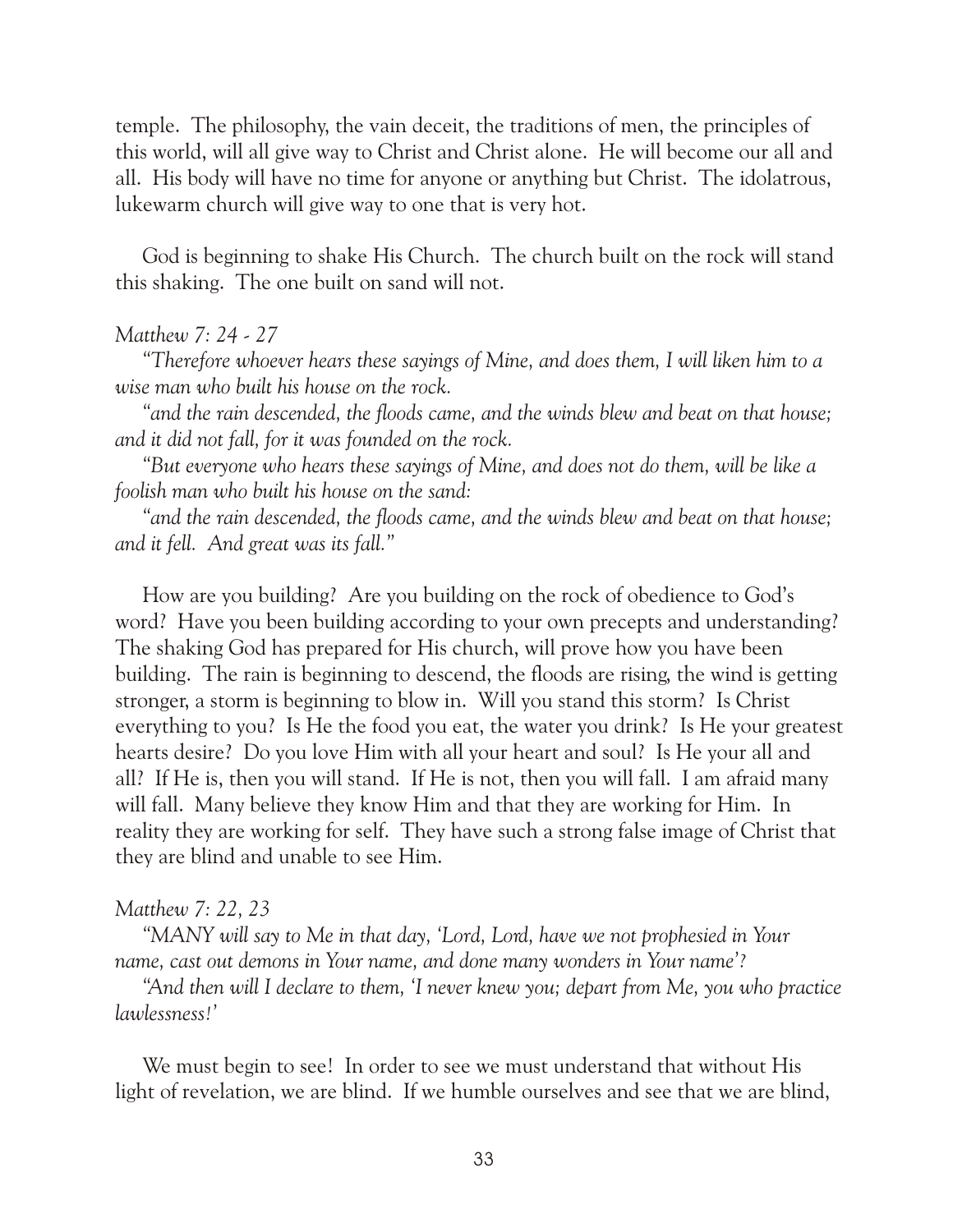He will open our eyes to see. We become humble by embracing the convicting power of His word. If we allow conviction to take hold of our souls, and we repent of the pride of thinking that can see without Him, then He will open our eyes to truly see. We will begin to see and understand that God does not see things the way we do. He hates our self-righteous religious pride.

## *Isaiah 64: 6*

 *... our righteousnesses are like filthy rags;*

## *Matthew 7: 22, 23*

 *... have we not prophesied in thy name? And in thy name have cast out demons? And in thy name done many wonderful works?* 

 *... depart from me, ye that WORK INIQUITY. (KJV)*

 God calls it works of iniquity. We call it prophecy and many wonderful works. We must realize that God is not looking for our wonderful flesh-promoting works. God, who is holy, terrible, fearful and awesome, cannot receive our works. He can only receive one sacrifice, one offering: the holy, spotless lamb of God. The sacrifice of Cain, He will reject. The church has continually brought a sacrifice to the altar of dead works and it has produced nothing but dead works.

```
Hebrews 10: 5 - 7
```
 *Therefore, when He came into the world, He said: "Sacrifice and offering You did not desire, But a body You have prepared for Me. In burnt offerings and sacrifices for sin You had no pleasure. Then I said; 'Behold, I have come - In the volume of the book it is written of Me - To do Your will, O God.'*

 Christ came to do the will of the Father. His sacrifice was total obedience. We, as His body, are come, *"in the volume of the book it is written of me (us) to do Your will, O God".* Christ is perfecting a body.

*Ephesians 4: 13, 15*

 *... to the measure of the stature of the fullness of Christ; but, speaking the truth in love, may grow up in all things into Him who is the head -*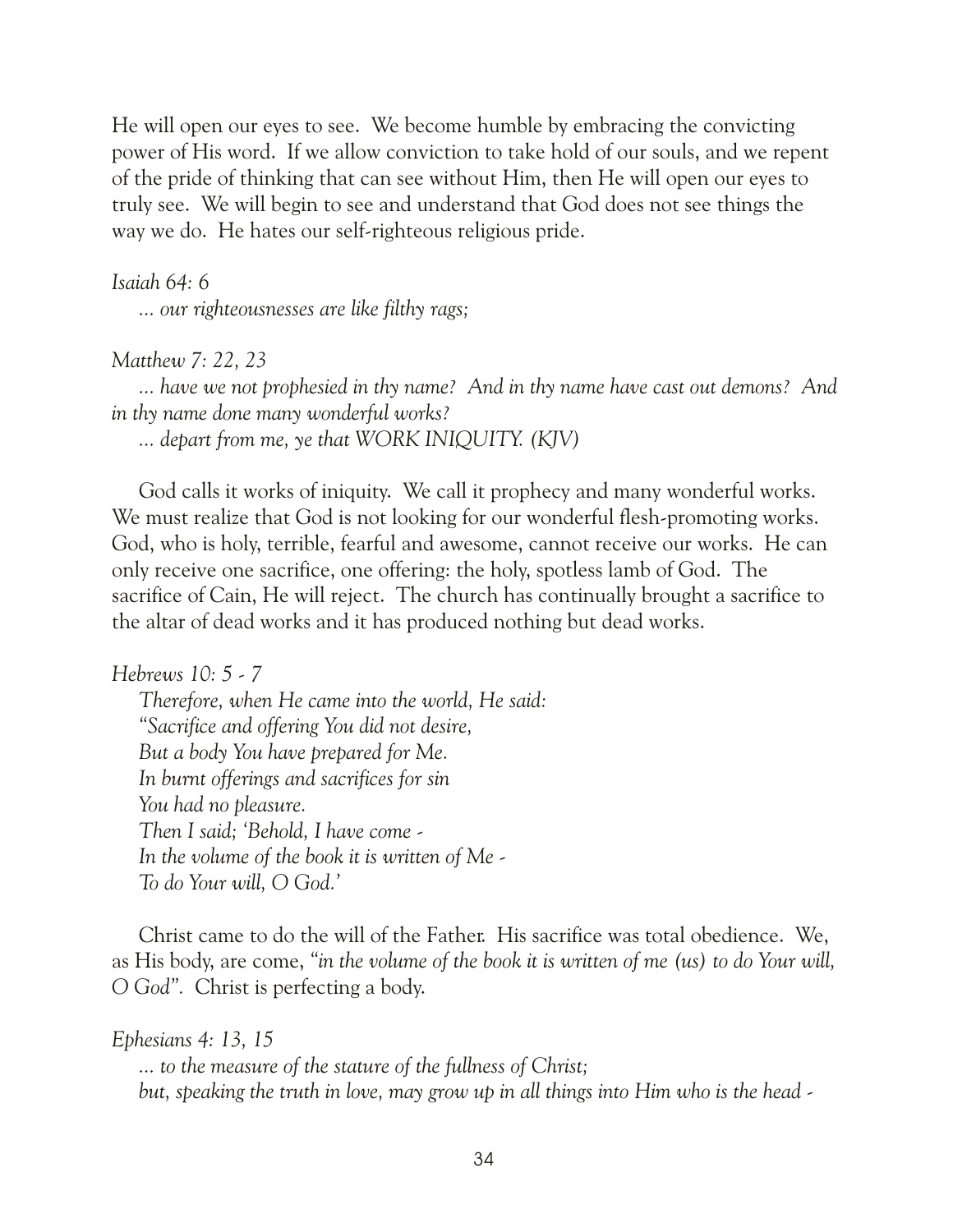#### *Christ -*

 We are being called to grow up into Him. Growth of any kind demands a certain amount of stretching and change. Very often change is uncomfortable. I believe the change that is coming to the church will be very uncomfortable for many. The images of Christ that are not Christ are going to shake and fall. Programs, concepts, methods, formulas, will all give way to a vital relationship with Christ.

 God hates religion. I believe Satan has chosen his most powerful demonic world rulers to orchestrate the systems of world religion. Religion has always given man the self-righteous piety to mock God. Jesus' greatest denunciations were not for the harlots, the tax collectors or the Romans; but for the religious. It was to those who said that they see, that Jesus said, *"you remain blind."* He called them blind guides, who shut up the kingdom of heaven.

#### *Matthew 23: 13, 24*

 *"But woe to you, scribes and Pharisees, hypocrites! For you shut up the kingdom of heaven against men; ...*

 *"Blind guides, who strain out a gnat and swallow a camel!*

 Christianity was never meant to be a system of religion, making people good enough to get to heaven. Christianity is not religion. Satan is always trying to turn it into religion. Christianity is the outliving of an indwelling Christ. It is a love relationship between the redeemed and the redeemer. Christ has paid the wages of sin. He has purchased the believer out from under the captivity of sin and the tyranny of Satan. Christ has brought the believer into sonship with the Father. The wall of sin, separating a holy God from a sinful fallen creation, has been ripped down. Through Christ, the believer has become one with God. Satan hates this truth. His desire is to get us to fall into form and ritual. He wants people to believe that doing penance, observing holy days, or different forms of ritual will earn us our way. Form, ritual, ceremony with a priesthood to mediate is his design. These forces are very much at work in the church of Jesus Christ today.

#### *Isaiah 1: 11, 13, 15, 16*

 *"To what purpose is the multitude of your sacrifices to Me?" Says the Lord. "I have had enough of burnt offerings and rams And the fat of fed cattle. I do not delight in the blood of bulls, Or of lambs or goats.*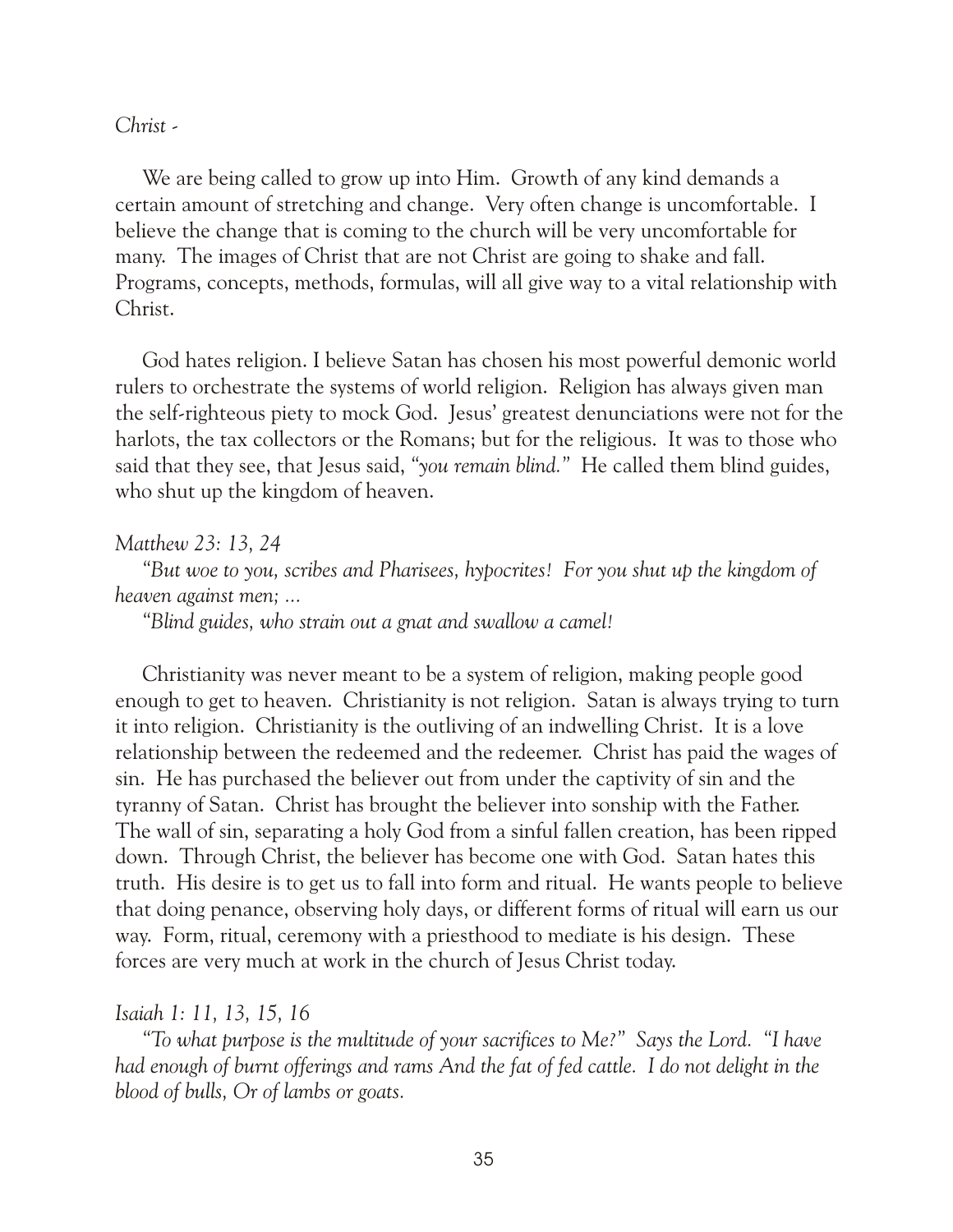*Bring no more futile sacrifices; Incense is an abomination to Me. The New Moons, the Sabbaths and the calling assemblies - I cannot endure iniquity and the sacred meeting.*

 *When you spread out your hands, I will hide My eyes from you; Even though you make many prayers, I will not hear. Your hands are full of blood.*

 *"Wash yourselves, (in repentance), make yourselves clean; Put away the evil of your doings from before My eyes. Cease to do evil,*

#### I*saiah 66: 1, 2*

 *Thus says the Lord: "Heaven is My throne, And earth is My footstool. Where is the house that you will build Me? And where is the place of My rest?*

 *For all those things My hand made, And all those things exist," Says the Lord. "But on this one will I look: On him who is poor and of a contrite spirit, And who trembles at My word.*

*And who trembles at My word.*

 Man has continually approached God the wrong way. We have come with the fruit of our own labor; confident that God would be pleased with our great sacrifice of toil. Our accomplishments have always promoted our own sense of selfexaltation. They have bolstered our pride. We have come down through the centuries with great architecture, great orations, great concerts, great theater, great assemblies and great men of God. God would have to be pleased with all our greatness. It has all been in the name of the Lord; all for His glory. We sincerely believe our craft, our polish is pleasing to Him. We are deceived by our own hearts. God is not looking for our vain oblation; our incense is an abomination. We can come to God with nothing but our own nakedness and plead only His blood. We must drop the fig leaves of religion and accept the revelation of Christ and Christ alone.

#### *Genesis 3: 7, 21*

 *Then the eyes of both of them (Adam and Eve) were opened, and they knew that they were naked; and sewed fig leaves together and MADE THEMSELVES COVERINGS.*

 *Also for Adam and his wife the Lord God made tunics of skin [* a revelation of the shedding of Christ's blood for the remission of sin], *and clothed them.*

 The revelation of temple worship Moses received from God was a revelation of Christ. The bronze serpent on a pole God instructed Moses to raise in the wilderness, was a revelation of the curse hung on Calvary's tree. The Israelites lost the meaning and started to worship it. The temple with all its symbolism revealing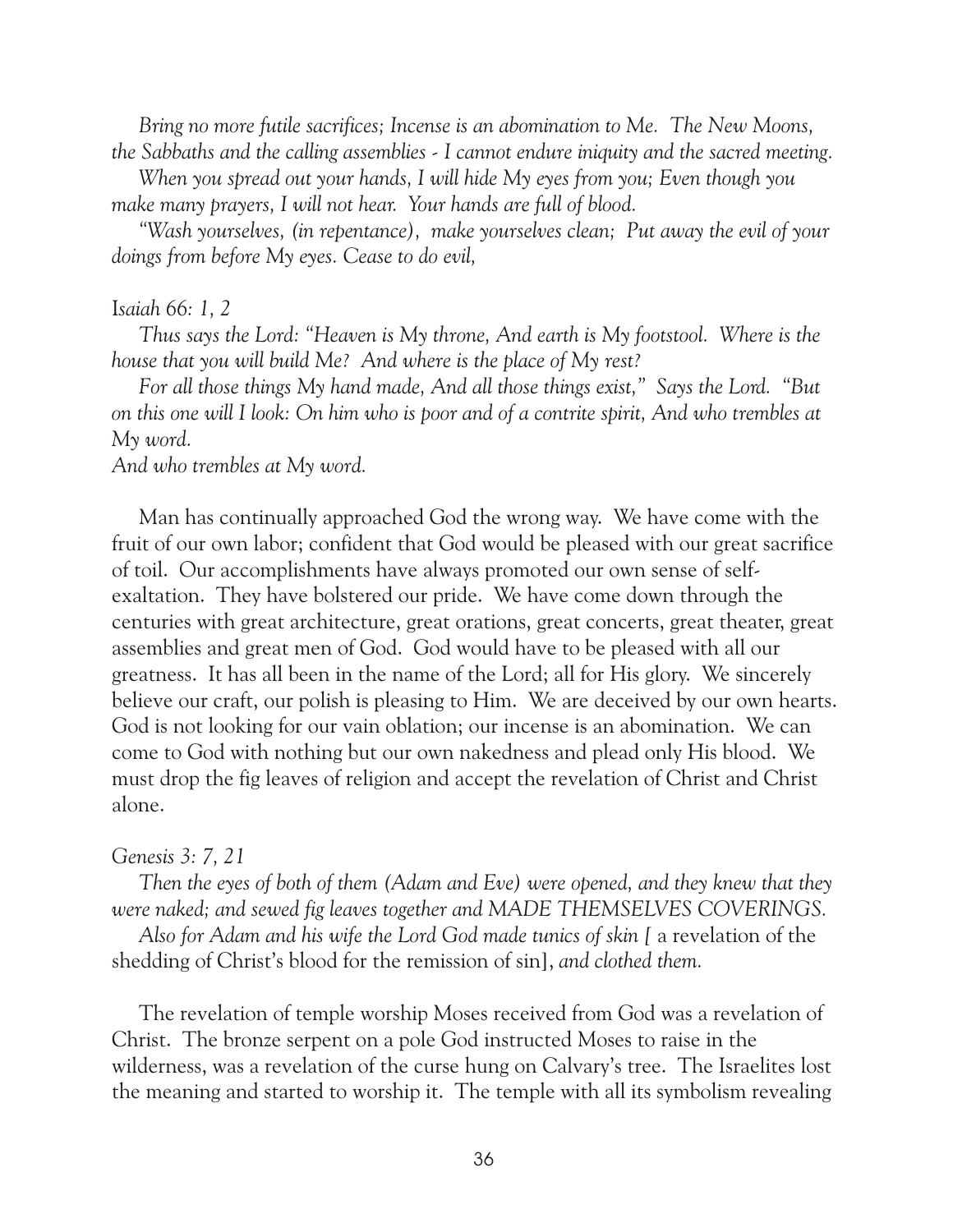Christ, also eventually became an object of worship. God instructed Moses to tear down the bronze serpent and pole. Christ pronounced judgement on the temple.

#### *Matthew 24: 2*

*... not one stone shall be left here upon another, that shall not be thrown down."*

The systems of religion are as varied as the individuals who practice its craft.

 Adam made a covering of fig leaves. God replaces the leaves with a covering of skin-pointing to the revelation of Christ's sacrificial blood. Cain brought the fruit of the ground; God rejected his sacrifice and tried to direct him to the revelation of shed blood, but Cain refused.

### *Genesis 4: 6, 7*

 *So the Lord said to Cain, "Why are you angry? And why has your countenance fallen?*

 *"If you do well* (come through the sacrifice of the Lamb, by faith and faith alone), *will you not be accepted? And if you do not well, sin lies at the door. And its desire is for you, but you should rule over it."*

 Esau was strong, he was independent, a capable hunter. His name means MAN OF THE EARTH. His faith was in what he could see, his own ability and strength. He sold his birthright to Jacob, his brother, for a stew of lentils. The birthright was spiritual and of little value to Esau. He despised the spiritual. It is in their own strength that many come to God, bringing an offering of self and fleshly ability.

### *Malachi 1: 2, 3*

 *... Was not Esau Jacob's brother?" Says the Lord. "Yet Jacob I have loved;*

 *But Esau I have hated, And laid waste his mountains and his heritage for the jackals of the wilderness."*

 God hates Esau, in the sense that He can take no pleasure in the arm of sinful flesh.

 God instructed Moses to speak unto the rock in the wilderness. He was to call water forth from the rock in the sight of the congregation. Moses was angry with the people and instead of speaking to the rock, he struck it twice with a rod. The water did gush forth from the rock, however Moses's disobedience incurred the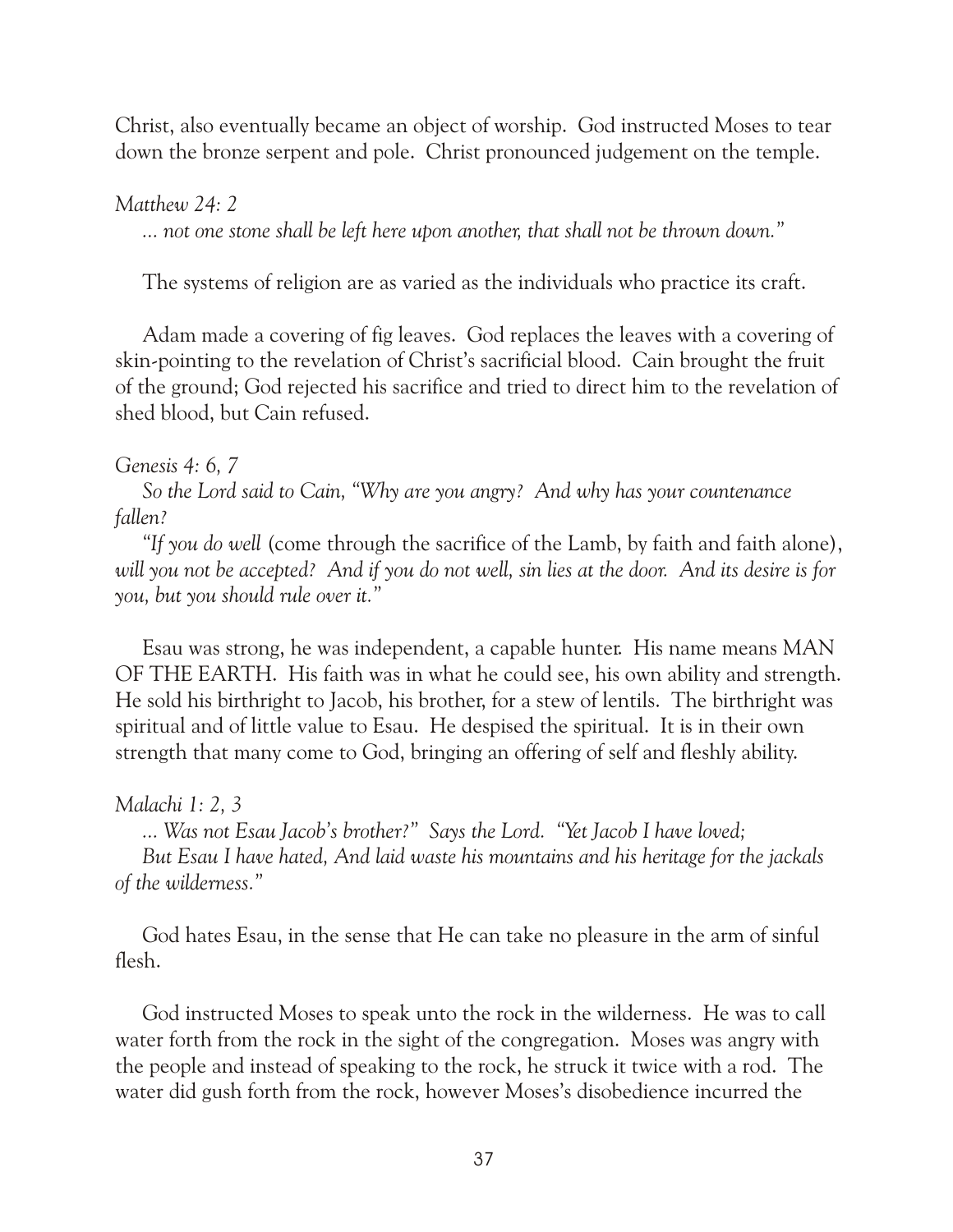judgment of God. Moses would not enter into the promised land. God cannot allow flesh to be added to His word. The revelation of Christ cannot be mixed with flesh. The water coming forth from the rock was a picture of the rock of Christ giving living water to the thirsty.

#### *1 Corinthians 10: 4*

 *... and all drank the same spiritual drink. For they drank of that spiritual Rock that followed them, and that Rock was Christ.*

 Moses unwittingly added to the revelation and incurred God's purifying judgment. Christ cannot be added to, or taken away from. Moses came to God with his assumptions. Saul came to God with his presumptions.

#### *1 Samuel 15: 16, 17, 23*

 *Then Samuel said to Saul, "Be quiet! And I will tell you what the Lord said to me last night." And he said to him, "Speak on."*

 *So Samuel said, "When you were little in your own eyes, were you not head of the tribes of Israel? And did not the Lord anoint you king over Israel?*

 *For rebellion is as the sin of witchcraft, And stubbornness is as iniquity and idolatry. Because you have rejected the word of the Lord, He also has rejected you from being king."*

 The Lord anointed Saul king over Israel when he was little in his own eyes. When he was dependent on God, he was chosen. Saul became independent and self-reliant and he was rejected. The church must repent of its rebellion and independence. We must be dependent on God and His revelation alone. Only in complete dependency on the revelation of Christ, the living word, can the body reveal the head. The body of Christ cannot become self-reliant or self-directed by becoming independent of the voice of God. Saul disobeyed the word of God spoken through Samuel, God's prophet. Saul's self-reliance became his downfall.

#### *1 Corinthians 1: 26 - 31*

 *For you see your calling, brethren, that not many wise according to the flesh, not many mighty, not many noble, are called.*

 *But God has chosen the foolish things of the world to put to shame the wise, and God has chosen the weak things of the world to put to shame the things which are mighty;*

 *and the base things of the world and the things which are despised God has chosen, and the things which are not, to bring to nothing the things that are,*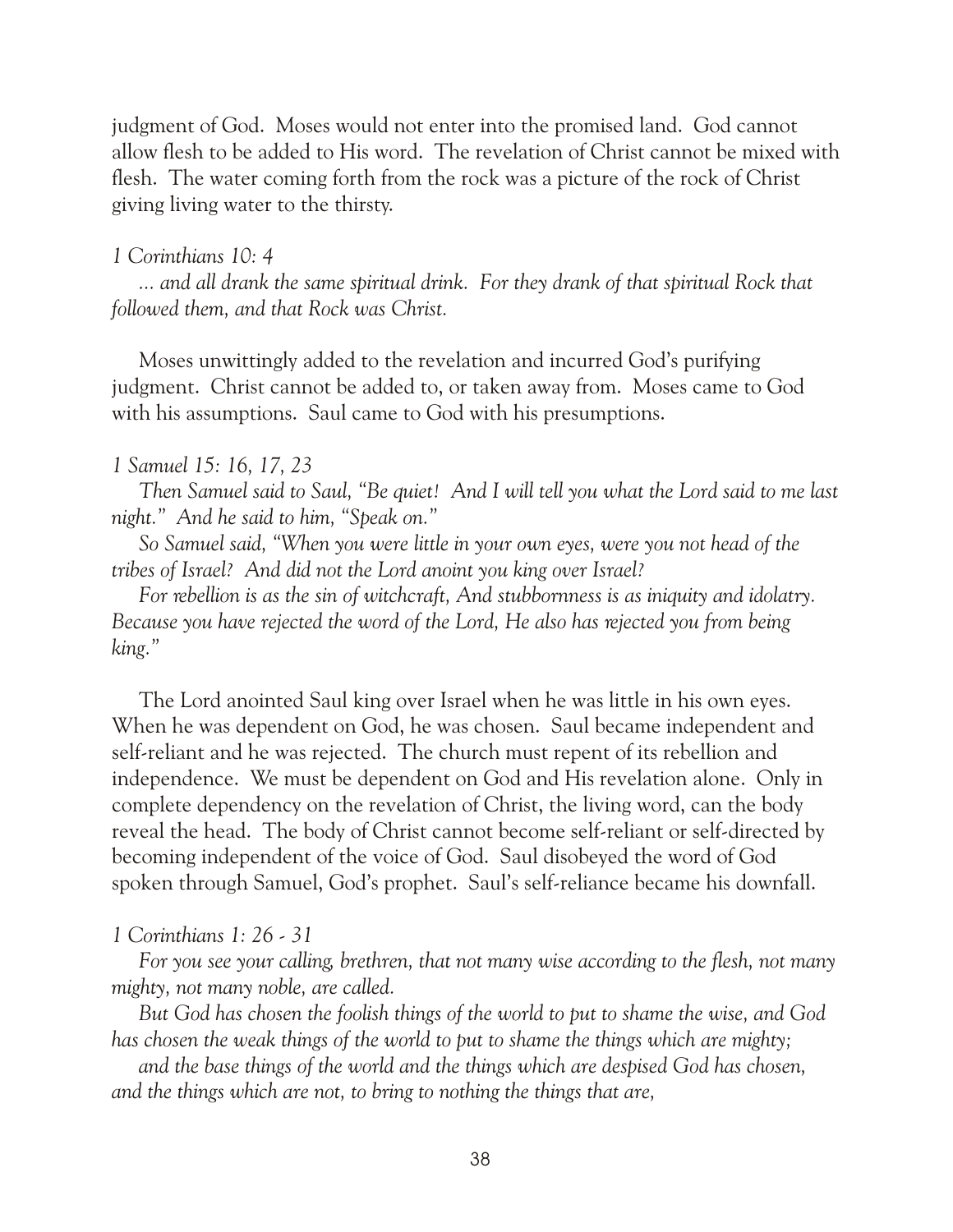*that no flesh should glory in His presence.*

 *But of Him you are in Christ Jesus, who became for us WISDOM from God - and RIGHTEOUSNESS and SANCTIFICATION and REDEMPTION that, as it is written, "He who glories, let him glory in the Lord."*

 The church can only glory in the Lord. Christ is our wisdom and our righteousness; He is our sanctification and our redemption. We must see that in our flesh dwells no good thing. The revelation of the blood of Christ as the only sacrifice pleasing to God, is a revelation of Christ the author and the finisher of our faith. It is Christ, the word of God, presented as the only way, from the book of Genesis through to the book of Revelation. Christ is the sacrificial lamb; He is the coats that covered Adam and Eve, the sacrifice of Abel, the faith of Abraham and the words and works of Moses. Christ is the Passover lamb, the symbolism of the tabernacle; He is the veil of the temple, the shewbread, the incense, the blood on the mercy seat, and the list goes on and on. Christ is our salvation; He is our robe of righteousness. Nothing can be added or taken away from this great revelation. We can not add our self-righteous good works, our religion.

*Romans 9: 31 - 33*

*but Israel, pursuing the law of righteousness, has not attained to the law of righteousness.*

 *Why? Because they did not seek it by faith, but as it were, by the works of the law. For they stumbled at that stumbling stone.*

 *As it is written: "Behold, I lay in Zion a stumbling stone and a rock of offense, And whosoever believes on Him shall not be put to shame."*

 Paul is saying that Israel did not seek righteousness through faith in the revelation of the shed blood of Christ. Individuals did, of course, but most of the nation rejected the revelation of the word of faith: Jesus Christ. Like Cain, they depended on a righteousness sought through works. They believed that if they strictly adhered to the law, they would be saved. They trusted in the flesh.

*Philippians 3: 4 - 9*

 *though I also might have confidence in the flesh. If anyone else thinks he may have confidence in the flesh, I more so:*

 *circumcised the eight day, of the stock of Israel, of the tribe of Benjamin, a Hebrew of the Hebrews; concerning the law, a Pharisee;*

 *concerning zeal, persecuting the church; concerning the righteousness which is in the*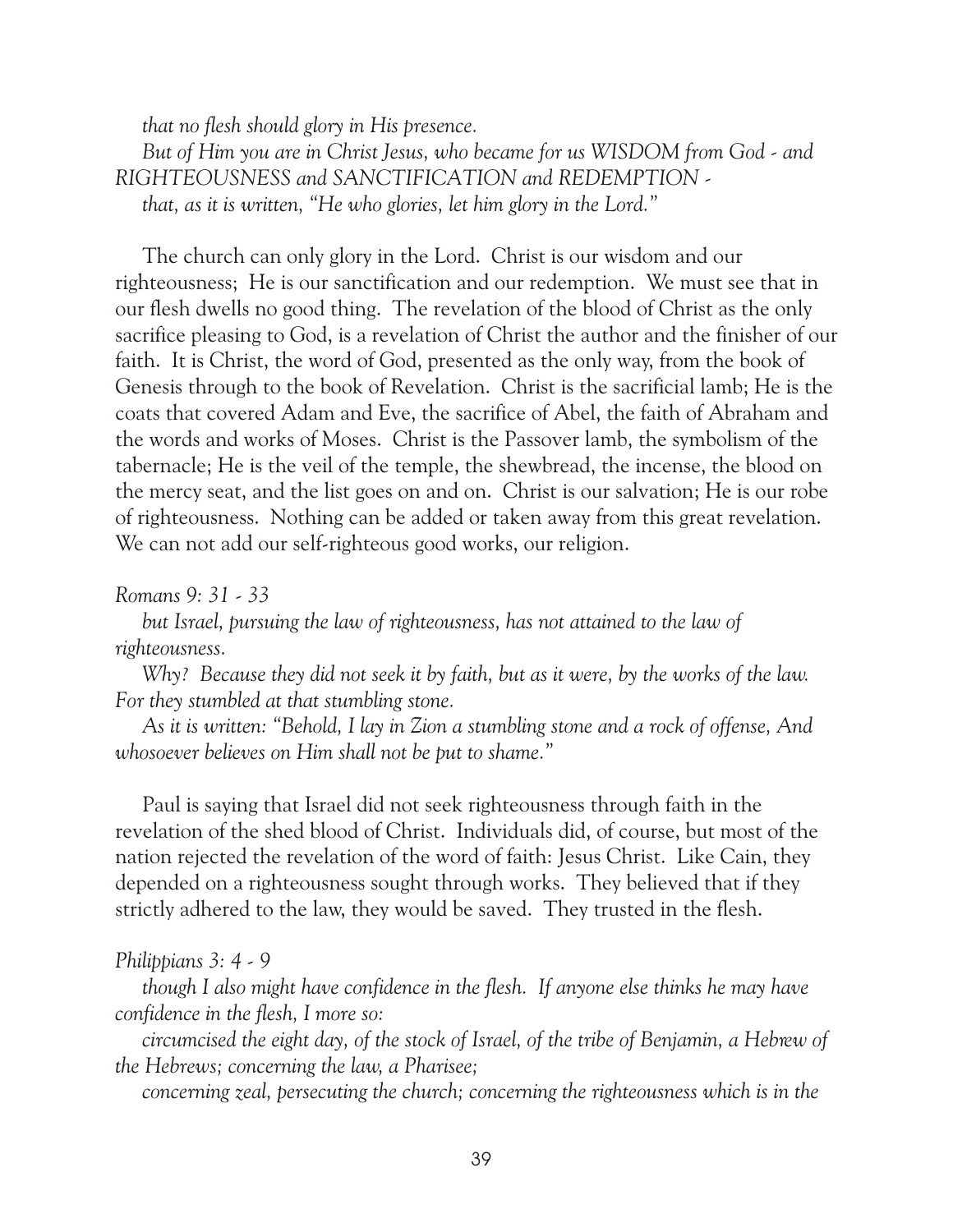*law, blameless.*

 *But what things were gain to me, these I have counted loss for Christ.*

 *Yet indeed I also count all things loss for the excellence of the knowledge of Christ Jesus my Lord, for whom I have suffered the loss of all things, and count them as rubbish, that I may gain Christ.*

 *and be found in Him, not having my own righteousness, which is from the law, but that which is through faith in Christ, the righteousness which is from God by Faith.*

 Paul counted all that made him great in the flesh as garbage. God sees it that way too. In the eyes of God fleshly self-reliance is rebellion and evil. It is an evil He hates, because it has the potential to rob us of salvation and send us to hell. It robs God of His possession, His creation, His bride. It breaks our union with Him; it robs both God and man.

#### *Isaiah 64: 6*

 *But we are all like an unclean thing, And all our righteousnesses, (righteous deeds or religion), are like filthy rags;*

 We must be covered, not with what we can bring to God, not with our works, but with Him. His salvation must be ours.

#### *Isaiah 61: 10*

 *... He has clothed me with the garments of salvation, He has covered me with the robe of righteousness, ...*

 The plan of Satan down through the ages has been to add to the revelation of Christ and then move man away from an understanding of that revelation completely. This strategy is played out almost immediately in the early church. Paul addresses this issue with the Jews in his epistles. They wanted to add to the message of salvation by observing the law of Moses. The emperor Constantine's conversion to Christianity in the third century brought the church into a state of darkness and spoil, as he assimilated the practices of paganism with Christianity. Down through the centuries Christ has been washing His church with the washing water of His word. Line upon line, precept upon precept, He has been bringing forth the measure of the stature of the fullness of Christ.

 God is shaking His church loose of all that is not Christ. All that has worked to spoil will shake loose and fall away. Philosophy, vain deceit, the tradition of men,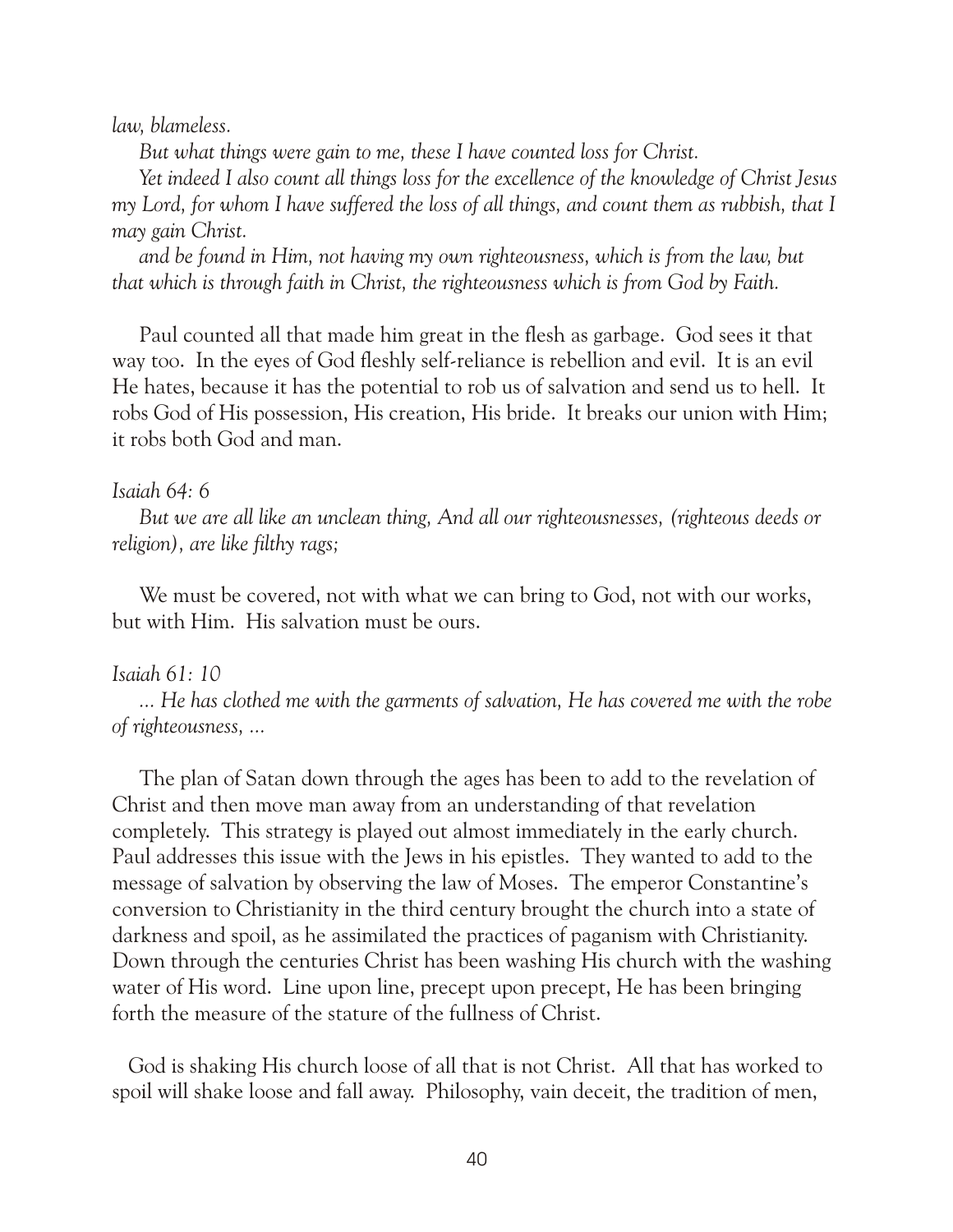the principles of this world, all that is mixed with the body of Christ, that is not Christ, will give way to Christ.

 The pride of flesh, independence, self-reliance, all the sacrifices of flesh will give way to the pure and holy sacrifice of Christ and Christ alone. Every idol of fleshly ambition, the glory of self, will topple and fall. Jesus said, *"he who is not with me is against me".* Christ's words indicate a line of division between what is His and what is not. To be with Christ is to die to what is not Christ; to lay down everything that is the old nature and to take up the new in Him.

*Matthew 12: 30*

*"He who is not with Me is against Me, ...*

#### *Romans 13: 11- 14*

*... awake out of sleep; for now our salvation is nearer than when we first believed.*

*The night is far spent, the day is at hand. Therefore let us cast off the works of darkness, and let us put on the ARMOR OF LIGHT.*

*of darkness, and let us put on the ARMOR OF LIGHT.*

 *Let us walk properly, as in the day, not in revelry and drunkenness, not in lewdness and lust, not in strife and envy.*

 *But [*put on your beautiful garment] *PUT ON THE LORD JESUS CHRIST, and make no provision for the flesh, to fulfill its lusts.*

#### *John 8: 12*

 *... "I am the light of the world. He who follows Me shall not walk in darkness, but have the light of life."*

#### *Isaiah 52: 1*

 *Awake, awake! Put on your strength, O Zion; Put on your beautiful garments, O Jerusalem, the holy city!*

#### *Hebrews 12: 25, 27*

 *See that you do not refuse Him who speaks. For if they did not escape who refused Him who spoke on earth, much more shall we not escape if we turn away from Him who speaks from heaven.*

 *Now this, "Yet once more," indicates the removal of those things that are being SHAKEN, as of things that are made, that the things which CANNOT BE SHAKEN may remain.*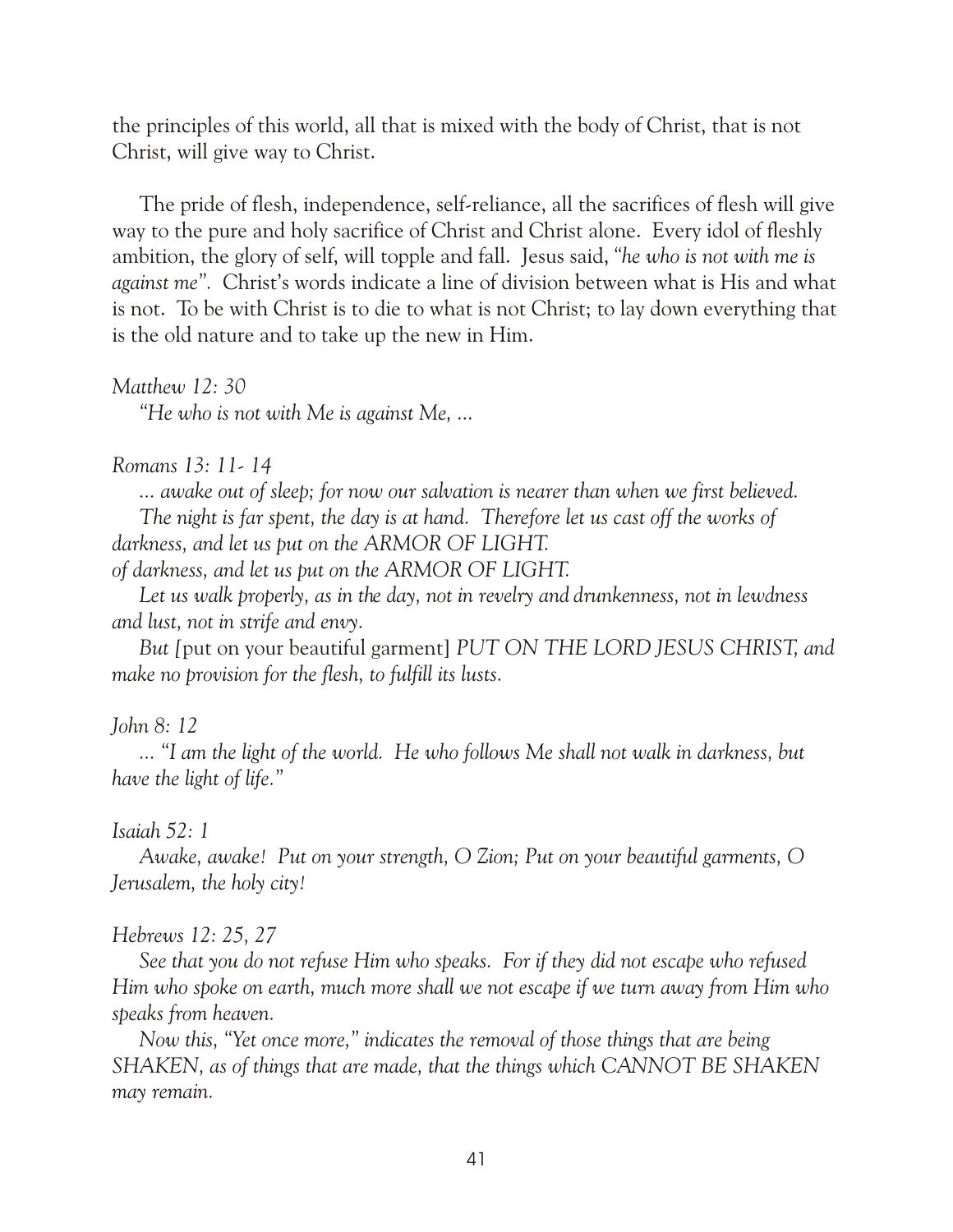Christ cannot be shaken; He will remain. The word of God, Jesus Christ, the rock will remain. The systems of this world will all one day crumble, but Jesus Christ will stand. He is the only lasting true foundation.

#### *1 Corinthians 3: 11 - 13*

 *For no other foundation can anyone lay than that which is laid, which is Jesus Christ. Now if anyone builds on this foundation with gold, silver, precious stones, wood, hay, straw,*

 *each one's work will become clear; for the Day will declare it, because it will be revealed by fire; and the fire will test each one's work, of what sort it is.*

#### *Matthew 24: 35*

 *"Heaven and earth will pass away, but My words will by no means pass away. away.*

 Only ministry that has been done in obedience to the word of Christ will stand. The testing fire of God's word will try every work. The shaking that is now taking hold of the church will prove a pure word of Christ: a pure light.

#### *Isaiah 52: 2*

 *Shake yourself from the dust, arise; Sit down, O Jerusalem! Loose yourself from the bonds of your neck, O captive daughter of Zion!*

#### *Haggai 2: 21 - 23*

 *... 'I will SHAKE heaven and earth.*

 *I will overthrow the throne of kingdoms; I will destroy the strength of the Gentile kingdoms. I will overthrow the chariots And those who ride in them; The horses and their riders shall come down, Every one by the sword of his brother.*

 *'In that day,' says the Lord of hosts, 'I will take you, Zerubbabel My servant, the son of Shealtiel,' says the Lord, 'and will make you like a signet ring; for I have chosen you,' says the Lord of hosts."*

 The signet ring is a symbol of royal authority. Through Zerubbabel, a descendent of David, came the messianic line. Like David, he is a type of Christ.

 All will be shaken, heaven, earth, thrones, kingdoms, the strength of kingdoms, nations, chariots, all will be shaken, Christ will not! Christ in you will not be shaken; He will rise over you and come forth.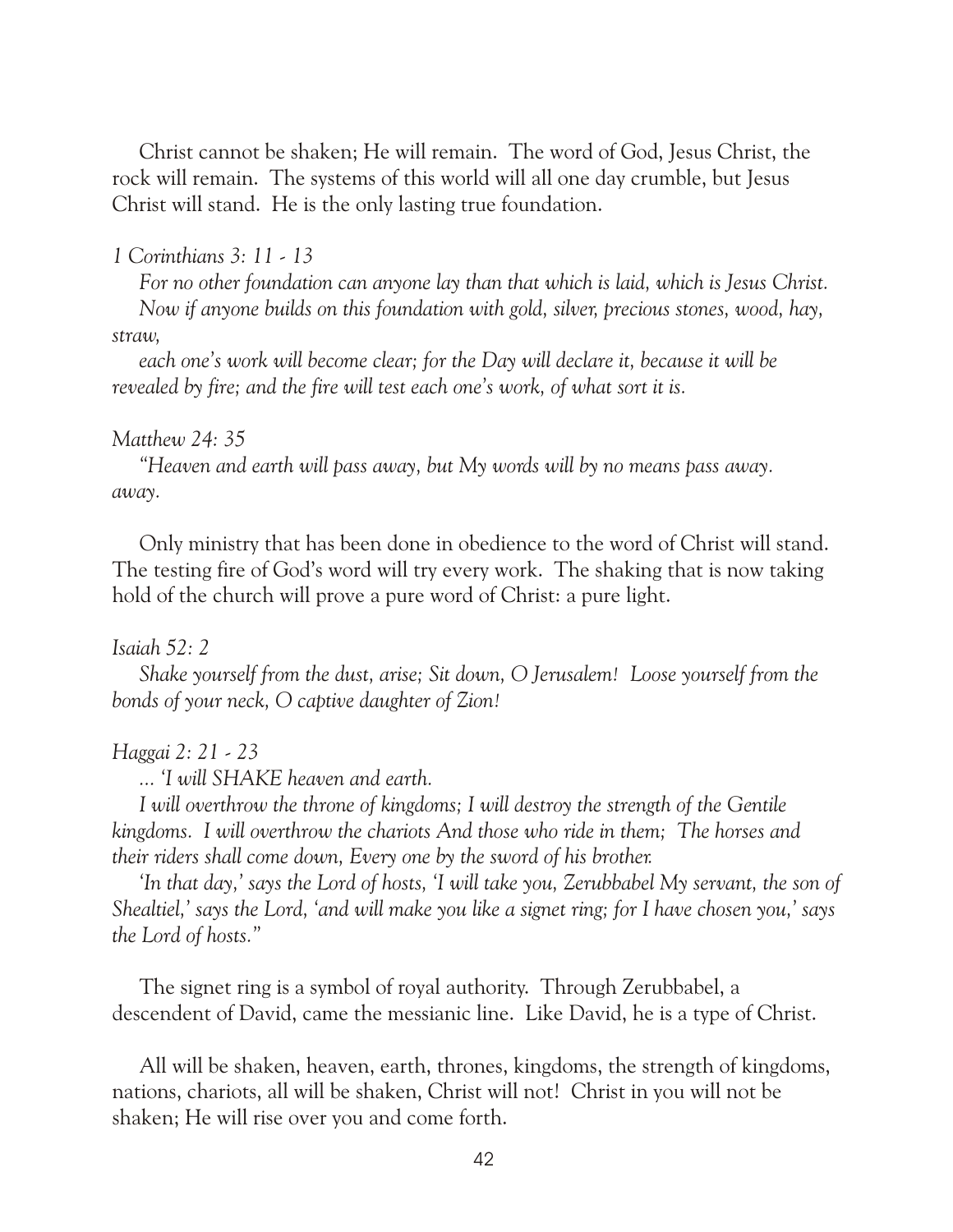

*Genesis 2: 7*

 *And the Lord God formed man of the dust of the ground, and BREATHED into his nostrils the BREATH of life; and man became a living being.*

 The Hebrew word, RUACH, is translated here, BREATH. Throughout the Old Testament, it is translated into English with the words BREATH, SPIRIT and WIND. The word RUACH is also used in connection with Ezekiel's vision of the valley of dry bones. The account is found in the book of Ezekiel, chapter thirtyseven. The prophet has a vision in which he is commanded by God to prophesy unto a valley of dry bones. He is told to prophesy unto the WIND, to BREATHE upon the slain that they may live.

# *Ezekiel 37: 9 - 10*

 *... "Prophesy to the breath, prophesy, son of man, and say to the breath, 'Thus says the*  Lord God: "Come from the four winds, O BREATH, and BREATHE upon these slain, *that they may live."*

 *So I prophesied as He commanded me, and breath came unto them, and they lived, and stood upon their feet, an exceedingly great army.*

 God breathed divine life into Adam and he became a living being, (soul-KJV). In Ezekiel's vision, life is also imparted by the breath of God. A third example of God imparting life by this method is found in the New Testament. After Christ's death and resurrection, He appeared to His disciples. He breathed upon them and spoke these words, *"Receive the Holy Spirit."*

### *John 20: 21, 22*

 *So Jesus said to them again, "Peace to you! As the Father has sent Me, I also send you."*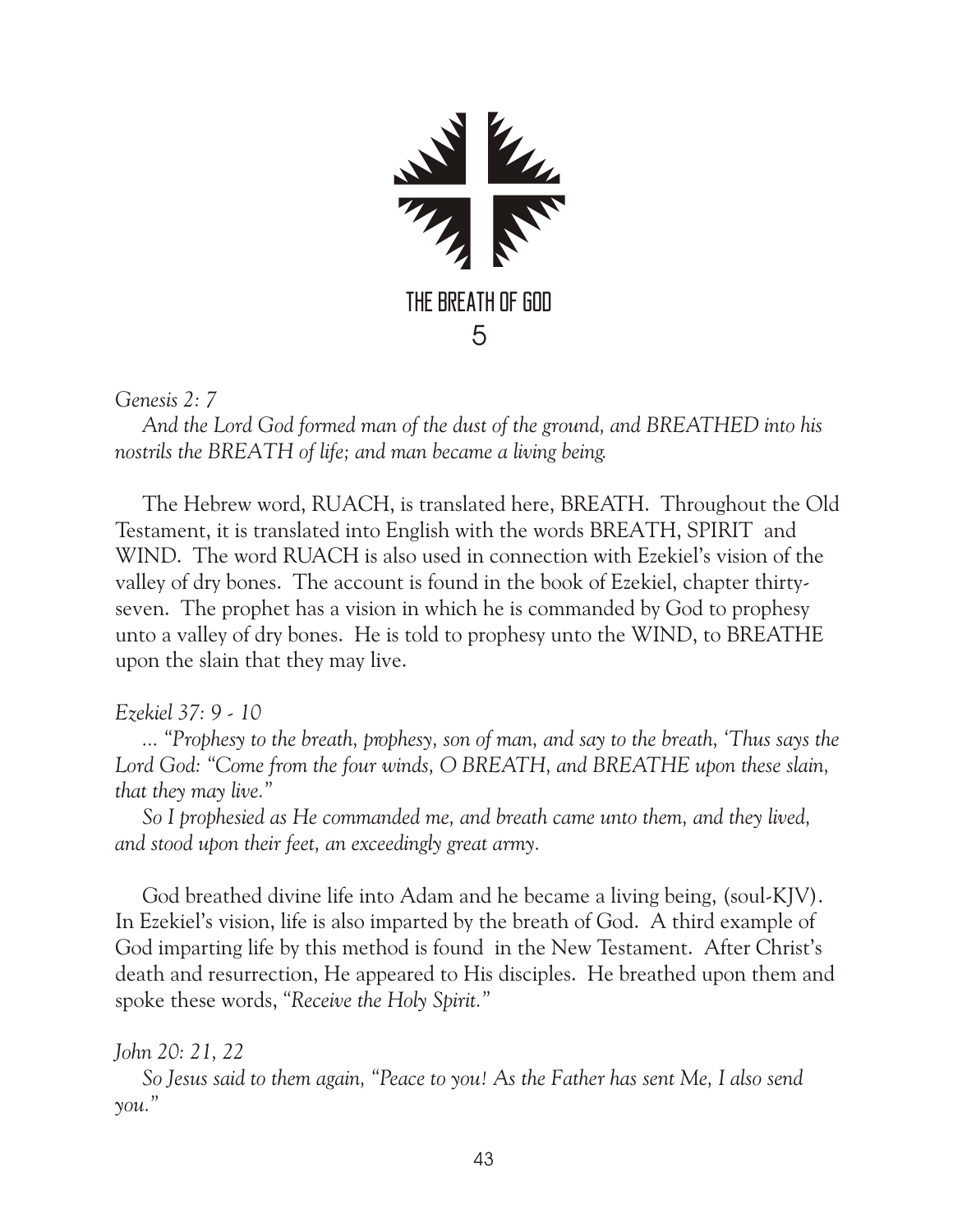*And when He had said this, HE BREATHED on them, and said to them, "Receive the Holy Spirit.*

 John the Baptist introduced Christ as the one who would baptize with the Holy Spirit and fire. On the day of Pentecost, in an upper room in Jerusalem, Christ's disciples received this baptism.

#### *Acts 2: 2, 3*

 *And suddenly there came a sound from heaven, as of a rushing mighty WIND, and it filled the whole house where they were sitting.*

 *Then there appeared to them divided tongues, as of fire, and one sat upon each of them.*

 The breath of the Holy Spirit, upon one hundred and twenty disciples, manifested as a rushing mighty wind and was accompanied by divided tongues of fire. The wind of God's breath began to blow, imparting new life and power to Christ's disciples. Hours before, they were afraid and powerless. A new boldness to proclaim the Gospel came with this impartation of spiritual life. The disciples were transformed by the experience. It was the creative work of God and again it was accomplished through the impartation of the RUACH, the wind or breath of God, blowing upon them.

 The breath of God blowing upon Adam, or more correctly into Adam's nostrils, brought him into being. *"He became a living soul."* The transference of breath or spirit became the active ingredient that produced life. It is spiritual life with the character and nature of God, imparted to the created being. It is man created in the image of God.

*John 4: 24 "God is Spirit, ...*

#### *Genesis 1: 26*

 *Then God said, "Let Us make man in Our image, according to our likeness;*

 God created man in the image of God. If God is Spirit, then it is the spirit of man that reflects God's image and His eternal character.

In each of these examples there is the common phenomenon of God imparting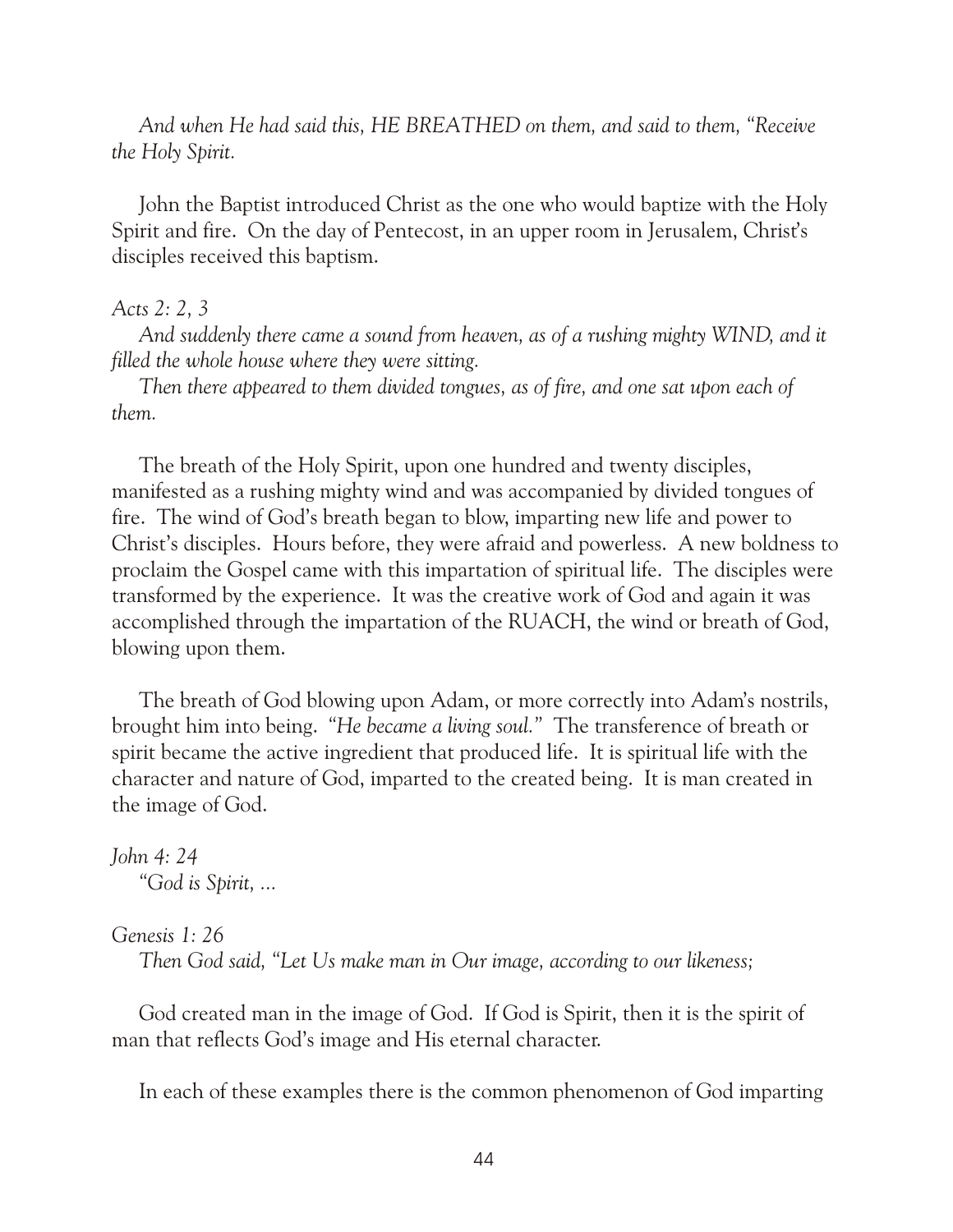life and power by the breathing or blowing wind of God. Common to all three, we find the word breath or wind used to manifest the impartation of spiritual life and power.

 In the example of Ezekiel's vision, again the breath or wind of God is indicative of the Spirit of God. After Ezekiel has the vision he is given an explanation for it. The bones are the whole house of Israel. The breath blowing upon them is said to be the Spirit of God.

#### *Ezekiel 37: 13, 14*

 *"Then you shall know that I am the Lord, when I have opened your graves, O My people, and brought you up from your graves.*

 *I will put My Spirit in you, and you shall live, ...*

 In the example of the one hundred and twenty disciples of Christ being baptized in the Holy Spirit on the day of Pentecost, it is again a manifestation of BREATH and WIND that reveals the baptism.

# THE WORD OF GOD

 Another element common to each of these three examples is the command or the spoken word of God. In each example, the manifestation of the breath, wind, or Spirit of God was released through the spoken word of God.

*John 1: 1, 3, 14*

 *In the beginning was the Word, and the Word was with God, and the Word was God. All things were made through Him; and without Him nothing was made that was made.*

 *And the Word became flesh and dwelt among us ...*

 Here we find the Word of God revealed in flesh as Jesus Christ. Spiritual life was imparted to Adam by the breathing of God into Adam's nostrils. This was accomplished by the command of the Word of God, Jesus Christ.

 In Ezekiel's vision he was commanded to prophesy. Again the Word of God is spoken, however, now the vehicle or the vessel through which the Word is released is the prophet Ezekiel. When this living Word is released, so is the breath of God, to release spiritual life and power.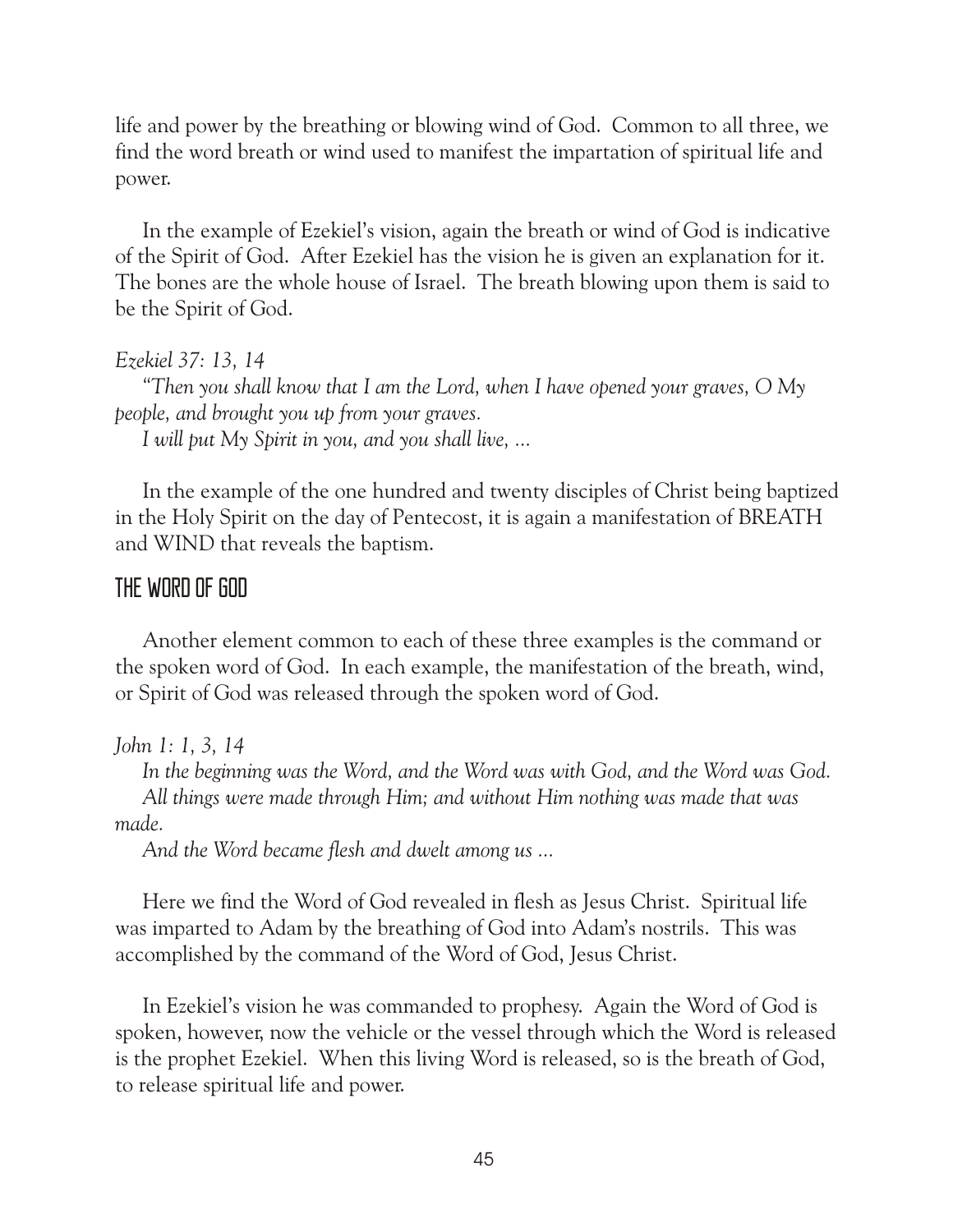By the direct command of the Word of God, Christ's disciples received spiritual life and power on the day of Pentecost.

# *John 20: 21, 22*

 *So Jesus said to them again, "Peace be to you! As the Father has sent Me, I also send you".*

 *And when He had said this, HE BREATHED on them, and SAID to them, "Receive the Holy Spirit.*

 In response to this new life, Peter rose up to speak to the multitudes. The Word of God, spoken through his mouth by the unction of the breath of God, birthed three thousand souls into the kingdom of God that day.

### *Acts 2: 41*

 *Then those who gladly received his WORD were baptized; and that day about three thounsand souls were added to them.*

### *Acts 4: 31*

 *And when they had prayed, the place where they were assembled together was shaken; and they were all filled with the Holy Spirit, and they spoke the WORD OF GOD with boldness.*

*shaken; and they were all filled with the Holy Spirit, and they spoke the WORD OF GOD with boldness.*

### *Acts 6: 7*

 *Then the WORD OF GOD spread, and the number of the disciples multiplied greatly in Jerusalem, ...*

 The result of Christ's disciples being filled with the Holy Spirit was that they went forth speaking the WORD OF GOD. They spoke the living word of God and creation power was released. The result was the birth and creation of spiritual babes in Christ. The creative, life-giving breath of God was multiplied through Christ's disciples as they boldly spoke the WORD OF LIFE.

### *1 Peter 1: 23*

 *having been born again, not of corruptible seed but incorruptible, through the WORD OF GOD which LIVES AND ABIDES FOREVER,*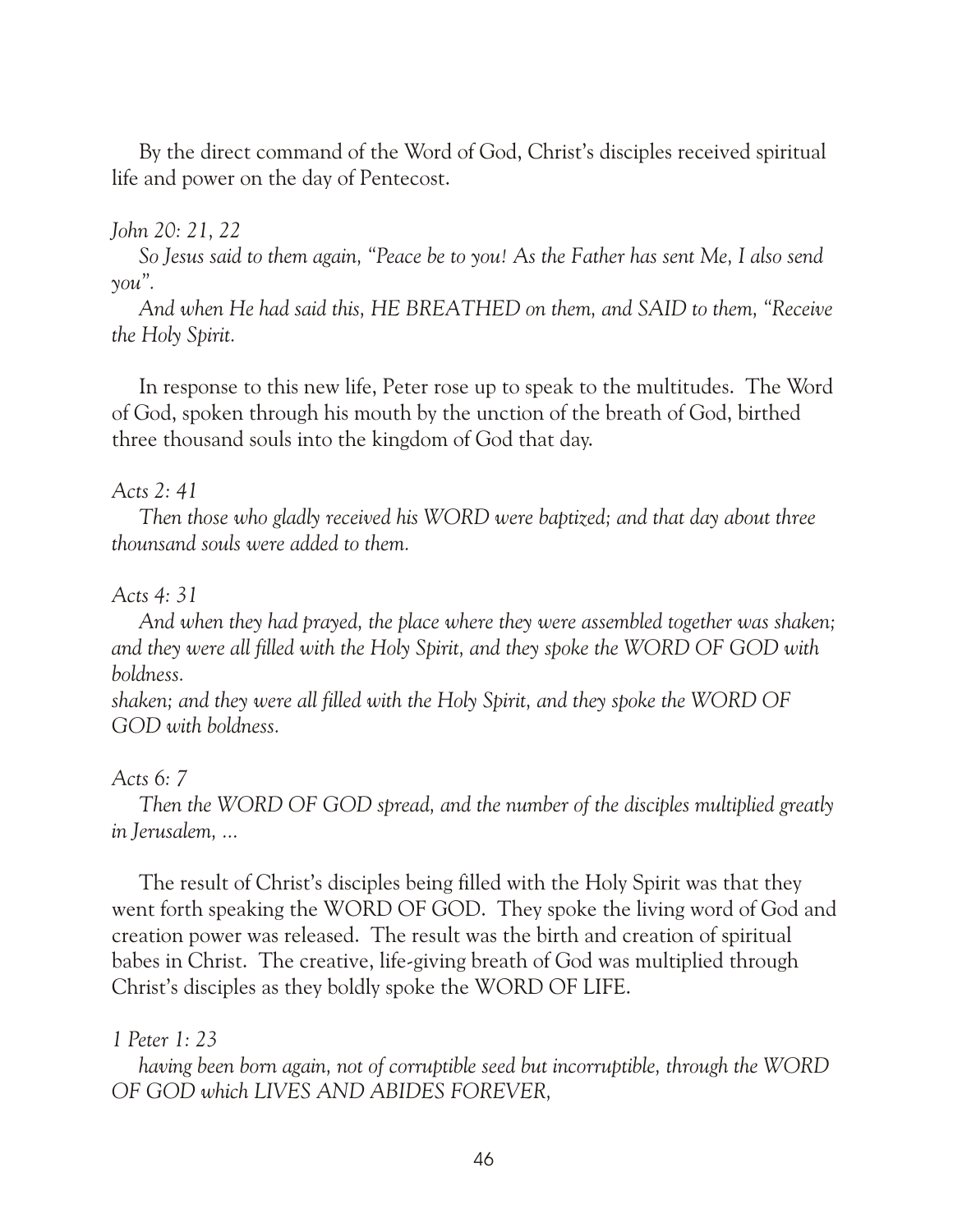#### *2 Corinthians 5: 17*

 *Therefore, if anyone is in Christ, he is a NEW CREATION; old things have passed away; behold, all things have become new.*

 This word of God is a life-giving seed. When Christ's disciples spoke God's word, they became the vehicle through which God imparted new life and power. This word produced after its kind and new disciples were added to the church. The more they spoke under this inspiration, the more results it produced. An interplay between the Spirit of God and the word of God, spoken through lips of clay, joined to become an active, creative, life giving force. If the heart of the hearer was open to hear, believe, and repent, he or she became a new creation in Christ.

 A wonderful interplay between God and man was set into motion. Each believer, born of the Spirit of God, became a son of God and therefore, a spiritual brother of Jesus Christ. They became part of His spiritual body, Jesus Christ being their head. Through Christ, they were positioned in Christ to become His feet, His hands and His mouth and speak the word of life to the dead dry bones. Christ's disciples were and are called to take the word of eternal life to those dead in sin. Christ multiplies Himself to speak a creative, life-giving word, through His body, to those dead in trespasses and sin. Just as Ezekiel was called to prophesy and speak the word of life to the dead dry bones, so Christ's disciples were, and are, called to take the word of eternal life to those dead in sin.

#### *John 6: 63*

 *... The words that I speak to you are spirit, and they are life.*

#### *John 20: 21, 22*

 *... AS THE FATHER HAS SENT ME, I ALSO SEND YOU.*

 *And when He had said this, He breathed on them, and said to them, "Receive the Holy Spirit.*

 In Ezekiel's vision, he was commanded to prophesy. He was commanded to speak, to declare not his words but the Word of God. Ezekiel spoke as he was commanded. The whole experience was far beyond him and his comprehension. The account starts with these words, *"The hand of the Lord came upon me and brought me out in the Spirit of the Lord."* Ezekiel was in the Spirit. The words he spoke were not his. When Peter stood up to speak before the multitudes in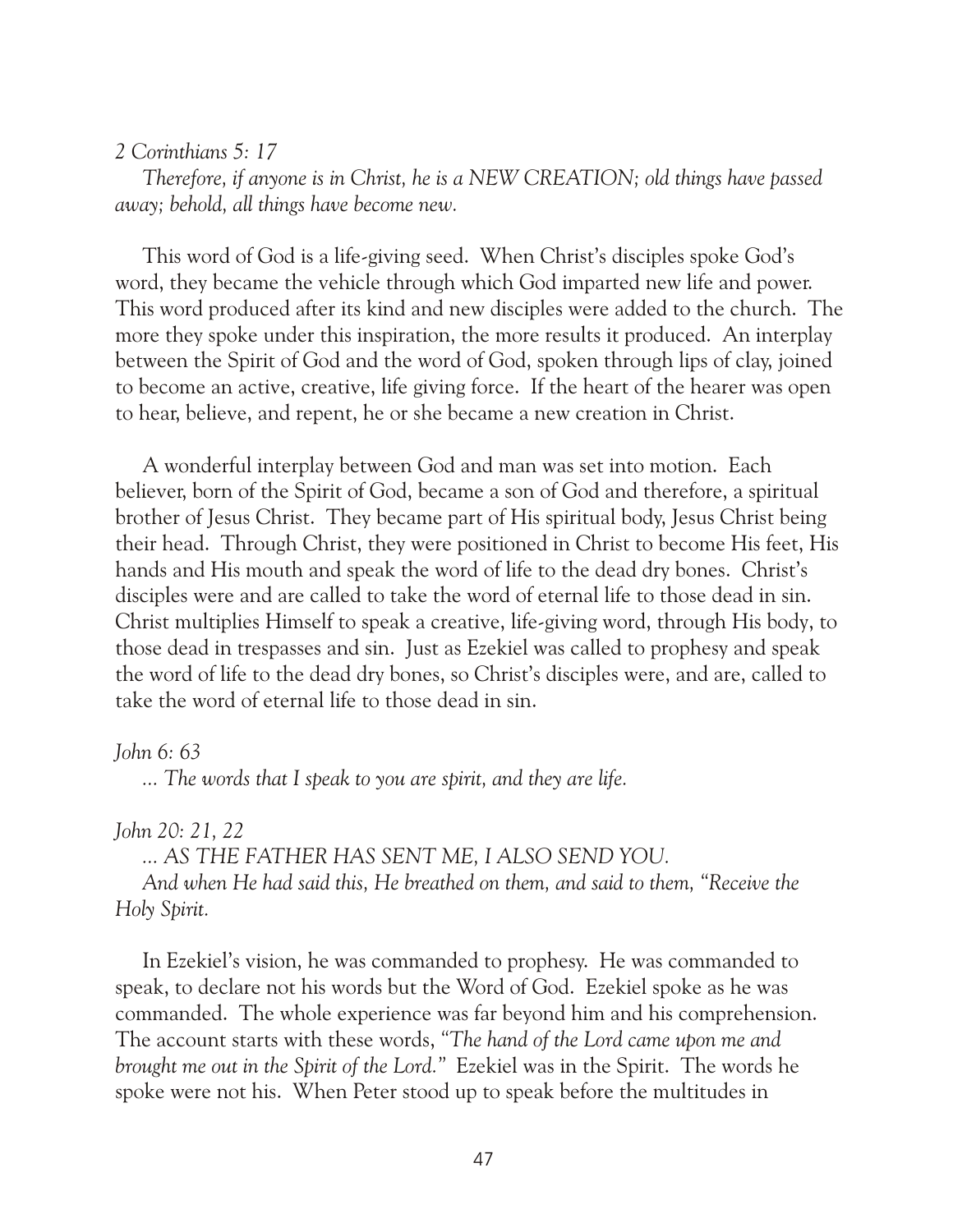Jerusalem on the day of Pentecost, he was filled with the Spirit of God. He had just come down from the upper room where he had been baptized in the Holy Spirit. Peter's words were not his; like Ezekiel, he also spoke by the inspiration of the Holy Spirit.

 Hundreds of years before, this interplay between the breath of God, the spirit of man and the Word of Life, was experienced by the prophet Joel. Joel looked forward to the day of Pentecost and prophesied as the Spirit commanded.

#### *Joel 2: 28*

 *... I will pour out My Spirit on all flesh; Your sons and your daughters shall prophesy,*

 The servants of God release the word of God. They prophesy as the Spirit of God commands them, releasing the breath of God. The breath of God, the wind of God, blowing upon the valley of dead dry bones and raising them up from death to life, to become *"an exceedingly great army".*

# *John 6: 63*

 *"It is the Spirit who gives life; the flesh profits nothing. The words that I speak to you are spirit, and they are life.*

*Hebrews 4: 12*

 *For the word of God is living and powerful, and sharper than any two-edged sword,*

 It was the life-giving word of God that Ezekiel spoke. It was the quickening word of God that Peter spoke. The word of God is life- giving. It is the word of creation.

### *Hebrews 11: 3*

 *By faith we understand that the worlds were framed by the word of God,*

 When the Word speaks, worlds come into existence. Order replaces disorder, life springs forth from death. Those bound by sin, dead in sin, are released from Satan's captivity and are translated into the kingdom of God.

### *Colossians 1: 13*

 *He has delivered us from the power of darkness and conveyed (translated- KJV) us into the kingdom of the Son of His love.*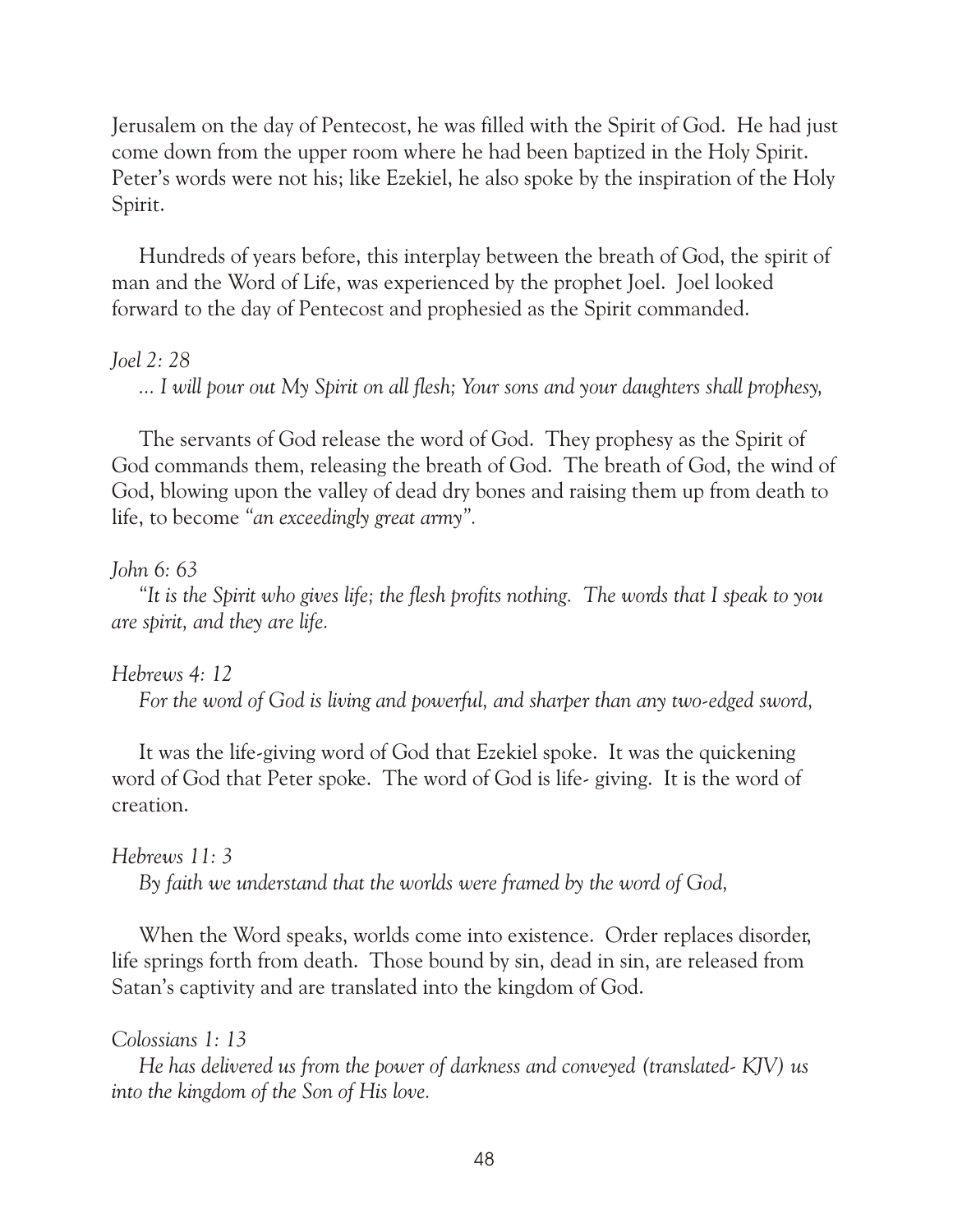The church holds this power. The name of Jesus, the power of God, has been given to the church. We hold the keys to the kingdom of God.

#### *Revelation 19: 10*

 *... For the testimony of Jesus is the spirit of prophecy."*

#### *Luke 4: 32*

 *And they were astonished at His teaching, for His word was with authority.*

#### *Matthew 28: 18*, *19*

 *"All authority has been given to Me in heaven and on earth. "Go therefore and make disciples of all the nations, baptizing them in the name of the Father and of the Son and of the Holy Spirit,*

#### *Romans 1: 16*

 *... the gospel of Christ, for it is the power of God to salvation ...*

 When we preach or proclaim God's word, we do it in vain if the word we speak is not alive. However, if it is God's word it will be alive. It will bring life, by the unction of the Spirit of God it will quicken the hearer. The hearer who believes and receives the living Word of God will have received the breath of God, the very life and nature of God. The believer's spirit-man will spring forth to new birth and eternal life. Just as Adam became a living soul in fellowship with God, so will the spirit of the man or woman be, who believes and receives the life giving Word of God that is breathed by the breath of God.

#### *1 Peter 1: 23*

 *...having been born again, not of corruptible seed but incorruptible, through the word of God ...*

#### *John 1: 12*

 *But as many as received Him, to them He gave the right (power-KJV) to become the children of God, to those who believe in His name:*

 Those who receive the breath of God hold the testimony of Jesus Christ, the spirit of prophecy. Like Ezekiel, like Joel, like Peter and countless others, they must release it. At God's command, they must begin to prophesy unto those dead in the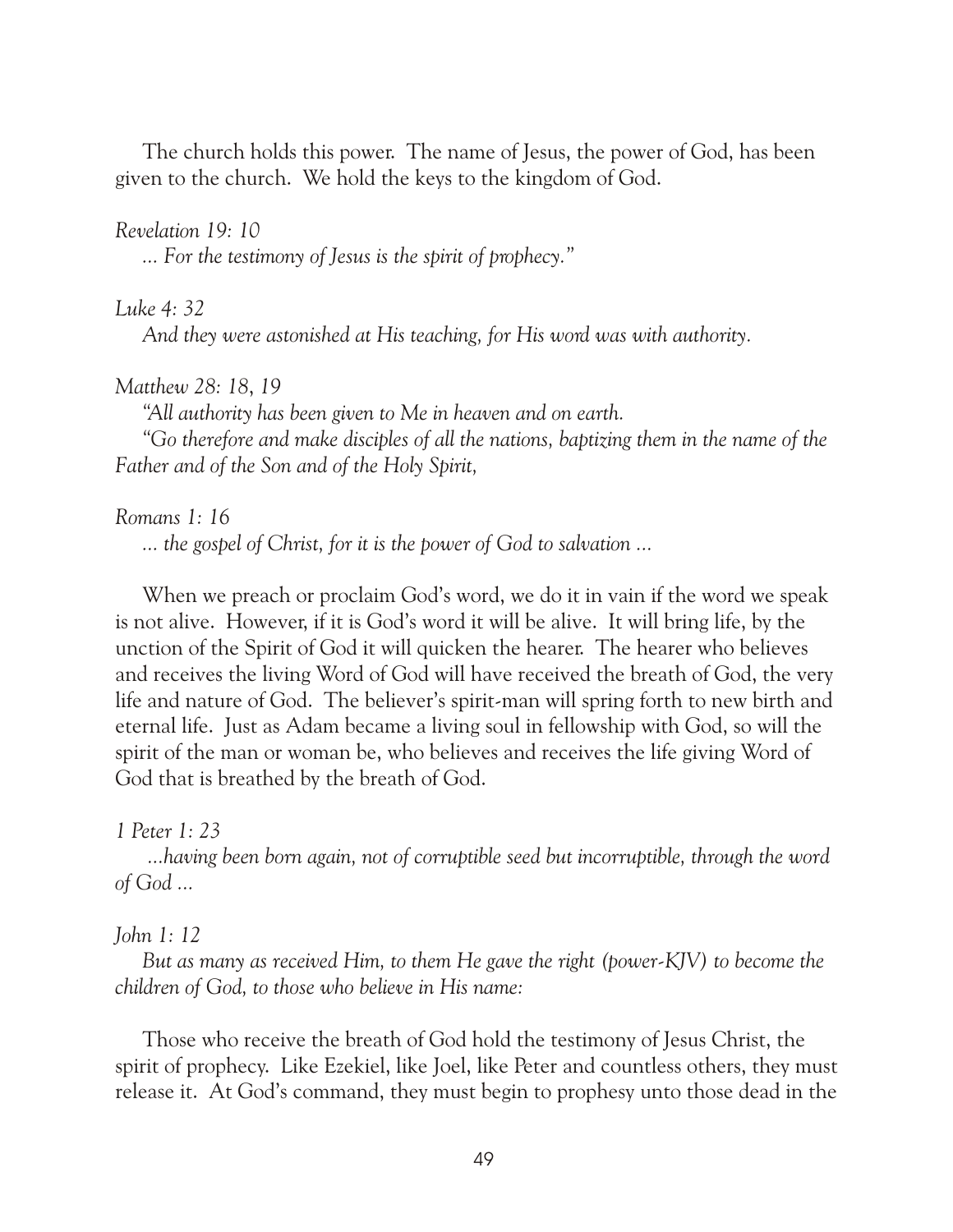valley of dry bones, dead in a form of godliness without power, dead in a lukewarm formalism, dead in religion, dead in sin.

 Freely the word is given; freely give it to others. Today the wind of God, the breath of God, belongs to the church. The church has been called to speak this life-giving, creative word of God. The church is the house of God, holding this keys to the kingdom. Christ's church will rise from the dust of religion, sectarianism, denominationalism, pluralism to behold only the head and reflect only His image. This church will prophesy as the Spirit commands; producing life after its kind. A new dawn is breaking. The seed of life is coming forth with an explosive power and intensity. The wind will blow. It will be released by those who hold it and it will blow by those who stand to resist it. At God's command to prophesy, His GLORIOUS CHURCH will prophesy.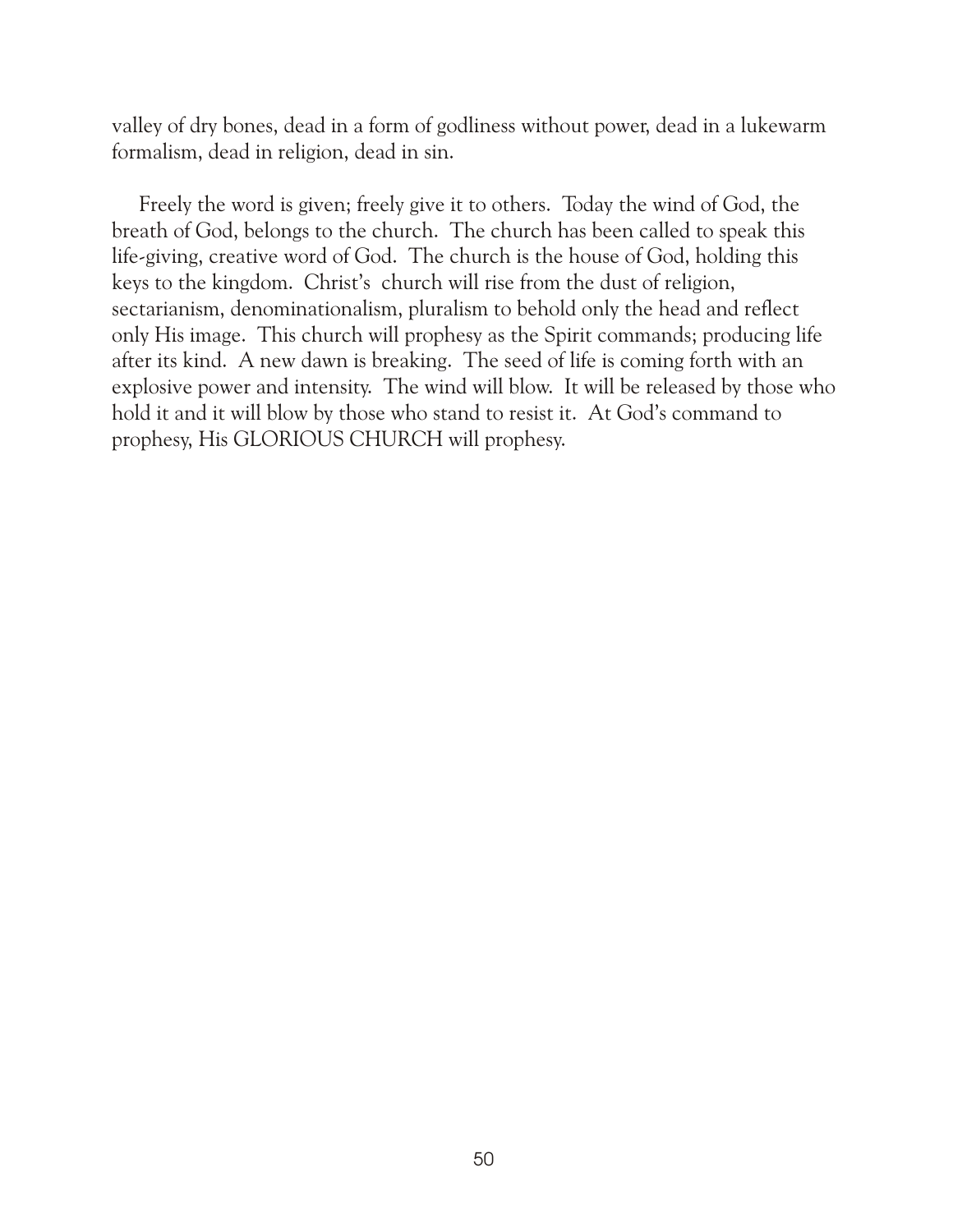

*Acts 3: 20, 21*

 *"and that He may send Jesus Christ, who was preached to you before, "whom heaven must receive until THE TIMES OF RESTORATION of all things, which God has spoken by the mouth of all His holy prophets since the world began.*

 Heaven must receive Christ until the times of restoration of all things, then He will return.

*James 5: 7, 8*

 *Therefore be patient, brethren, until the coming of the Lord. See how the farmer (husbandman - KJV) waits for the precious fruit of the earth, waiting patiently for it until it receives the early and latter rain.*

 *You also be patient. Establish your hearts, for the coming of the Lord is at hand.*

 Christ is the farmer, the husbandman. He is waiting for the precious fruit of the earth. Waiting for the early and latter rain that will produce that fruit. Christ is waiting for the latter rain, the harvest rain which will produce a harvest of souls.

 James was writing to Hebrew Christians who knew about Israel's rains. The early or former rain occurred in November, after the autumn harvest, to prepare the land for future planting. The latter rain came in the spring, prior to the harvest, to mature the crop.

 We are in this period in the growth of the church of Jesus Christ. The rain of God's Holy Spirit and Living Word is maturing a church, bringing it forth to reveal the fullness of God.

*Ephesians 4: 13*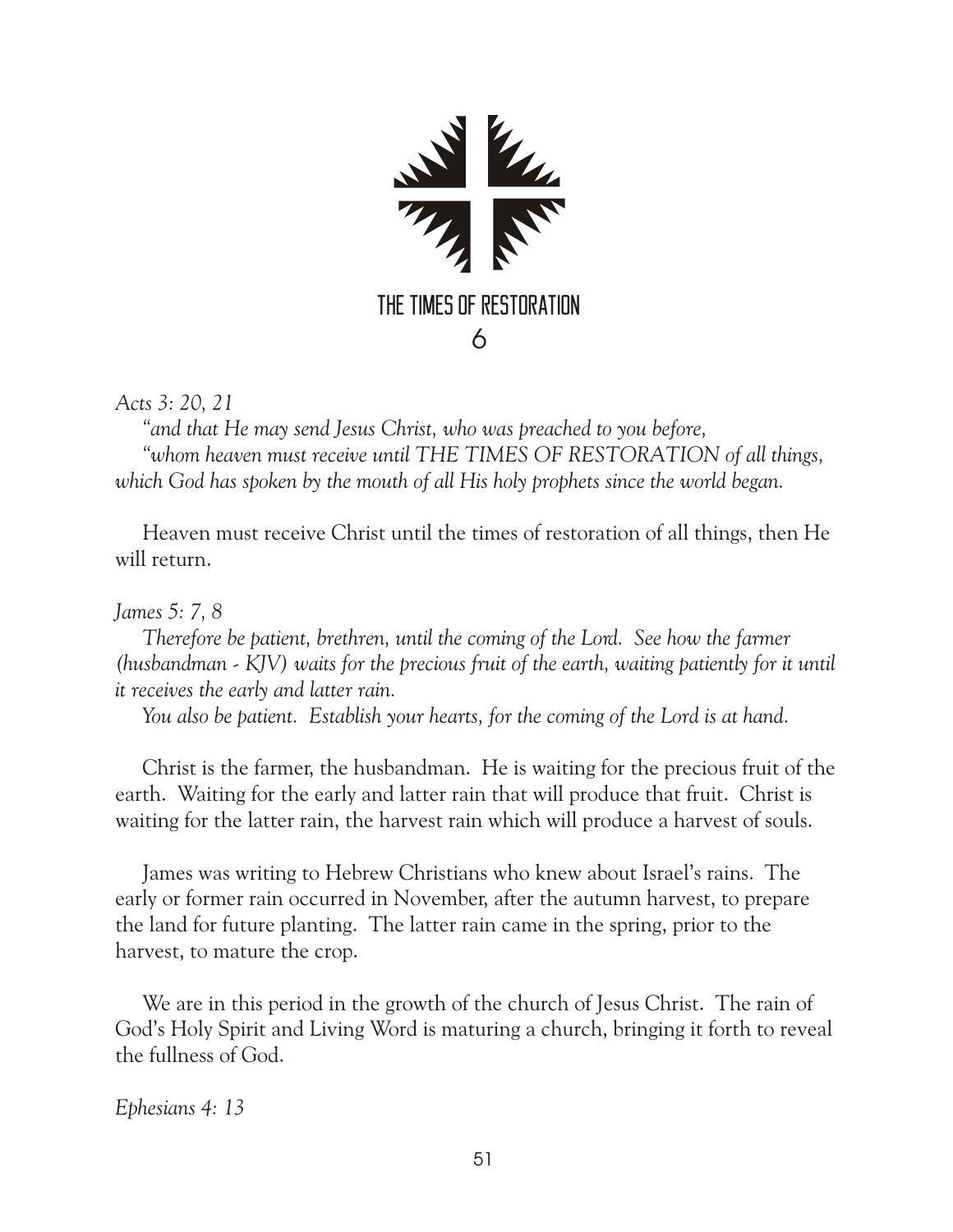*till we all come to the unity of the faith and of the knowledge of the Son of God, to a perfect man, to the measure of the stature of the fullness of Christ;*

# *Zechariah 10: 1*

 *Ask the Lord for rain In the time of the latter rain. The Lord will make flashing clouds; He will give them showers of rain, Grass in the field for everyone.*

 Christ will rain on the hungry, on those who cry, "Rain on me, living water of God; fill me, your vessel." *"Ask the Lord for rain in the time of the latter rain."* It is the thirsty who receive the living water. It is time to call on the Holy Spirit to be filled with this latter rain.

### *Luke 12: 32*

 *"Do not fear, little flock, for it is your Father's good pleasure to give you the kingdom.*

 We must reach out to take the kingdom. The church must press in, overcome all resistance, and receive. The rain is falling.

# *Matthew 11: 12*

 *"And from the days of John the Baptist until now the kingdom of heaven suffers violence, and the violent take it by force.*

# *Luke 16: 16*

 *"The law and the prophets were until John. Since that time the kingdom of God has been preached, and everyone is pressing into it.*

 Christ will come to those who diligently seek Him. He longs to reveal His love to all who will humbly seek Him with all their hearts.

# *Hosea 6: 3*

 *... He will come to us like the rain, Like the latter and former rain to the earth.*

# *Job 29: 22, 23*

 *After my words they did not speak again, and my speech settled on them as dew.*

 *They waited for me as for the rain, And they opened their mouth wide as for the spring rain.*

# THE LIVING RAIN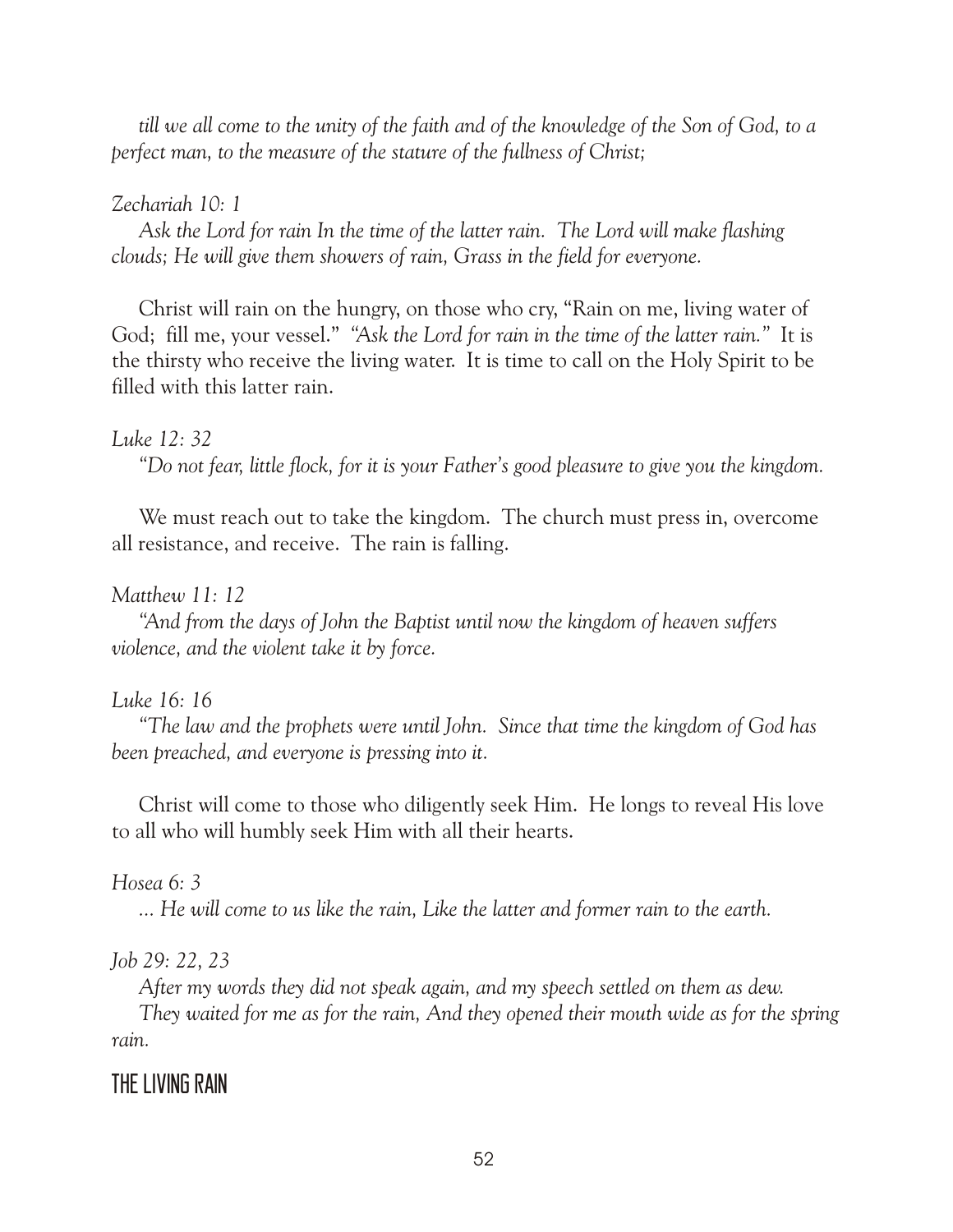Christ the Word of God is falling like rain upon the church. He is the shower of God upon the dry and thirsting soul. The living water of God, streams in the desert.

#### *Isaiah 55: 1, 10 -11*

 *Ho! Everyone that thirsts, Come to the waters; And you who have no money, Come, buy and eat. Yes, come, buy wine and milk Without money and without price.*

 *"For as the rain comes down, and the snow from heaven, And do not return there, But water the earth, And make it bring forth and bud, That it may give seed to the sower And bread to the eater,*

 *So shall My word be that goes forth from My mouth; It shall not return to Me void, But it shall accomplish what I please, And it shall prosper in the thing for which I sent it.*

 The word of God is alive; it is living, with supernatural power. When God created the heavens and the earth, He spoke them into existence.

#### *Hebrews 11: 3*

 *By faith we understand that the worlds were framed by the word of God, so that the things which are seen were not made of things which are visible.*

 The Living Word speaks forth and worlds come into existence. He speaks and a people spring forth to life. The rain is falling. The Word of life is calling the dead to come forth from the tomb of dead works and religion. Lifeless formalism, professionalism, ecclesiastical pomp, the grave clothing of the dead is giving way to the robe of His word, His righteousness.

 The church was conceived by the word of God, it was brought forth from the womb by His word and it will mature into His image by feeding on the word of God. This word is falling like rain; it is the latter rain.

 The cry of the spirit of man is, "Rain on me." Dry, parched, thirsty souls, awakened to their need, are longing to be filled. They will set all aside for the one desire of their hearts. Others with no sense of need are satisfied to remain without.

*Luke 6: 21, 25*

 *Blessed are you who hunger now, For you shall be filled. Woe to you who are full, For you shall hunger.*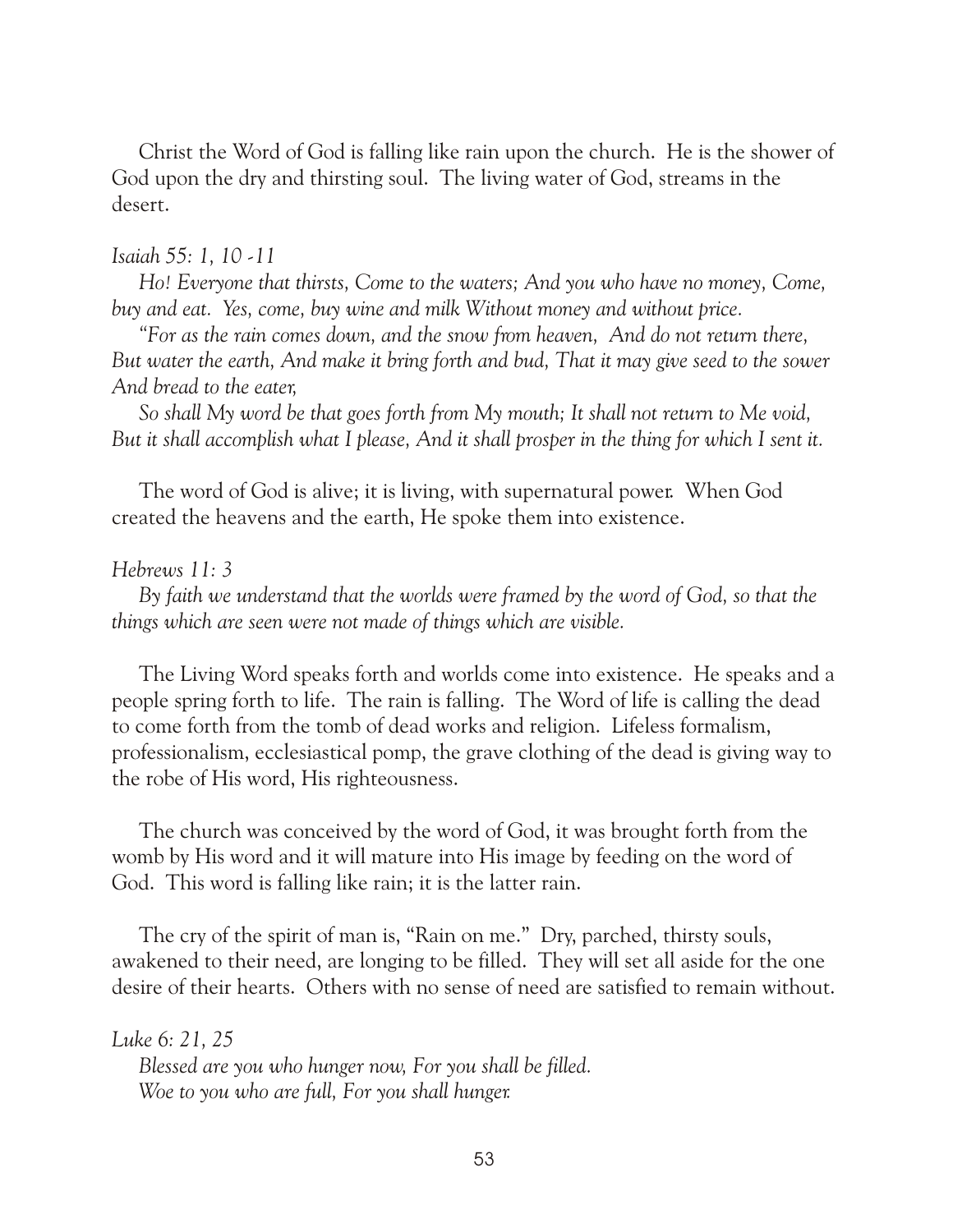#### *Matthew 5: 6*

 *Blessed are those hunger and thirst for righteousness, For they shall be filled.*

# BE FILLED WITH THE SPIRIT

 Church, this is the time of the latter rain. Pray for the rain in the time of the latter rain. Allow God's word to fill your heart; shut yourself away with God. Seek Him with all your heart and He will come to you. He longs to rain on you, as you make Him your heart's number one desire. He will take you, mold you into His image and position you in His army to fulfill the call He has placed on your life. Now, the day of the Lord is at hand. This is the time of the harvest rain. A word that will bring forth the bride of Christ. A rain that will mature a harvest people. Will you be part of that harvest? Will you be the wheat or will you be the chaff? The wheat will form the harvest. The chaff will be burnt with unquenchable fire.

#### *Matthew 3: 12*

 *"His (Christ's) winnowing fan is in His hand, and He will throughly clean out His threshing floor, and gather His wheat into the barn; but He will burn up the chaff with unquenchable fire."*

 The choice is ours. The former rain producing a harvest and the latter rain bringing it forth to maturity. What a wonderful picture of the work of the Holy Spirit and of the living Word: Jesus Christ. This rain has produced the church from its conception to its maturation. On the day of Pentecost, Peter identified the outpouring of the Holy Spirit with the prophecy of Joel.

#### *Joel 2: 23 - 25*

 *Be glad then, you children of Zion, And rejoice in the Lord your God; For He has given you the FORMER RAIN faithfully, And He will cause the rain to come down to you - The FORMER RAIN, And the LATTER RAIN in the first month.*

 *The threshing floor shall be FULL OF WHEAT, And the vats shall overflow with new wine and oil.*

 *So I will RESTORE to you the years that the swarming locust has eaten, The crawling locust, The consuming locust, And the chewing locust, ...*

 The word of God is sounding forth to restore all that has been eaten. The times of restoration will come and are upon us. Jesus Christ was received into the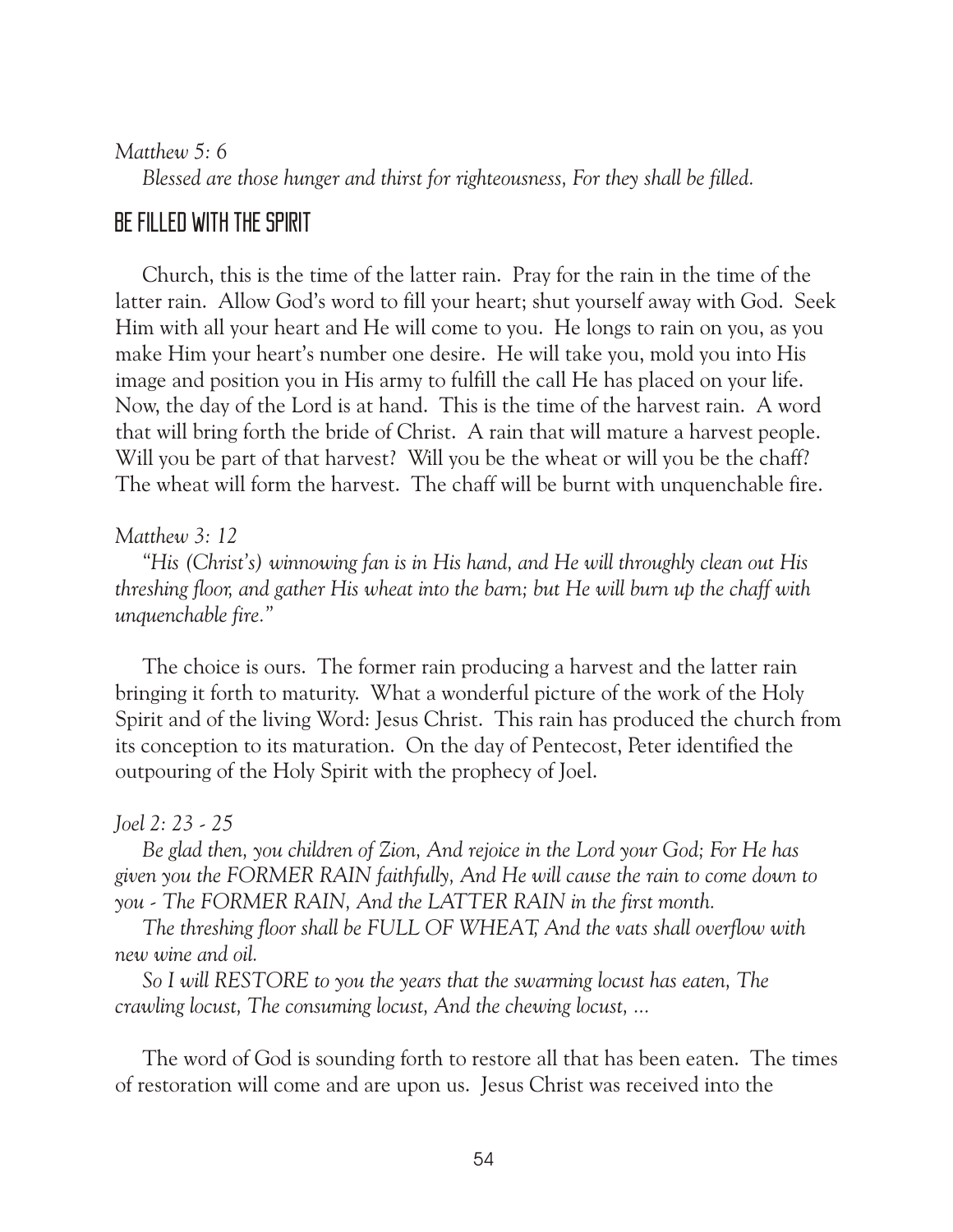heavens but will return in the times of restoration of all things. The farmer waits patiently for the former and the latter rain; for the restoration of the harvest. This restoration rain has been, through the centuries, producing a crop, and what has been eaten will be restored.

*Proverbs 4: 18 But the path of the just is like a shining sun, That shines ever brighter unto the perfect day.*

 In the past, the church has been robbed of its brightness. The darkness of the age has many times hindered its shining. Wave upon wave of restoration rain has moved the church closer and closer to the expression of her full glory and brightness. The light of His being, shining brighter and brighter. From the dark ages until now the word of God has fallen. Rain is pouring down bringing forth wave upon wave of restoration revival. Those who idolize one wave miss the next. Their love for the author of the revival, is sadly many times, turned toward the revival wave. They slip into religion and are in danger of rejecting the living Christ of the next restoration wave. They refuse to let go of a system of form, created by the spirit of religion to obscure Christ. They refuse His living anointing. They reject the living word, for dead form. They reject the light of the living rain and go back into darkness. They live in the past of some great revival of yesterday. Religion becomes substituted for a vital relationship. They become self righteous propped up by a system of doctrines and form. They are turned back to the dead letter of the word. They refuse to behold the head and therefore cannot discern the body.

 There is, however, another people who cry for rain in the time of the latter rain. Christ becomes the focus of their gaze. He fills their desire. Nothing, or no one, can take His place or quench their thirst. They hate religion and its idolatry. When the living Christ moves, they move with him. They are obedient to His first command. They love Him with all their hearts. They are waiting before Him to be washed in the water of his word. Born of His Spirit, they reveal his nature. They drink in the harvest rain, and it is working to bring them to maturity. It is producing a harvest for Christ, the husbandman, in THE TIMES OF RESTORATION.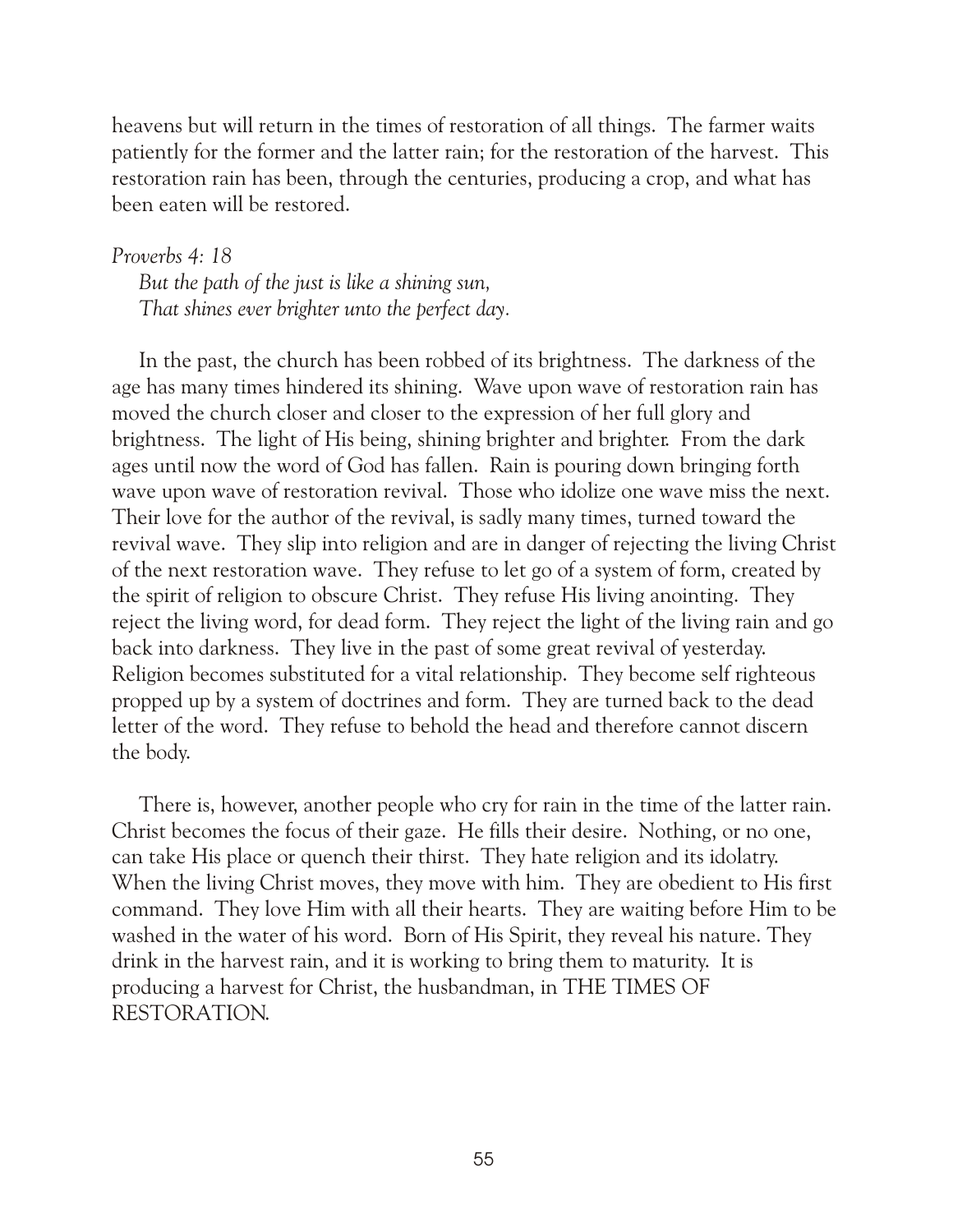

*Matthew 26: 26, 27*

 *And as they were eating, Jesus took bread, blessed and broke it and gave it to the disciples and said, "Take, eat; this is My body". 27 Then He took the cup, and gave thanks, and gave it to them, saying, "Drink from it, all of you. 28 For this is My blood of the new covenant, which is shed for many for the remission of sins.* 

The invitation of Christ to TAKE THIS BREAD is an invitation to fellowship with His ministry and death, His life and resurrection. The bread broken is a symbol of His body broken. The wine is a symbol of His blood spilt out. The judgement of an Holy God on sin.

*2 Corinthians 5: 21*

 *For he made Him (Christ) who knew no sin to be sin for us, that we might become the righteousness of God in Him.*

Sin, the body of sin, hung on Calvary's tree to receive the wages of sin, death.

*1 Corinthians 11: 26*

 *For as often as you eat this bread and drink this cup, you proclaim the Lord's death until He comes.*

 As we partake of the emblems, of the body and blood of Christ, we show forth our reception of this judgement on the body of sin.

#### *2 Corinthians 4: 16*

 *... though our outward man is perishing, yet the inward man is being renewed day by day.*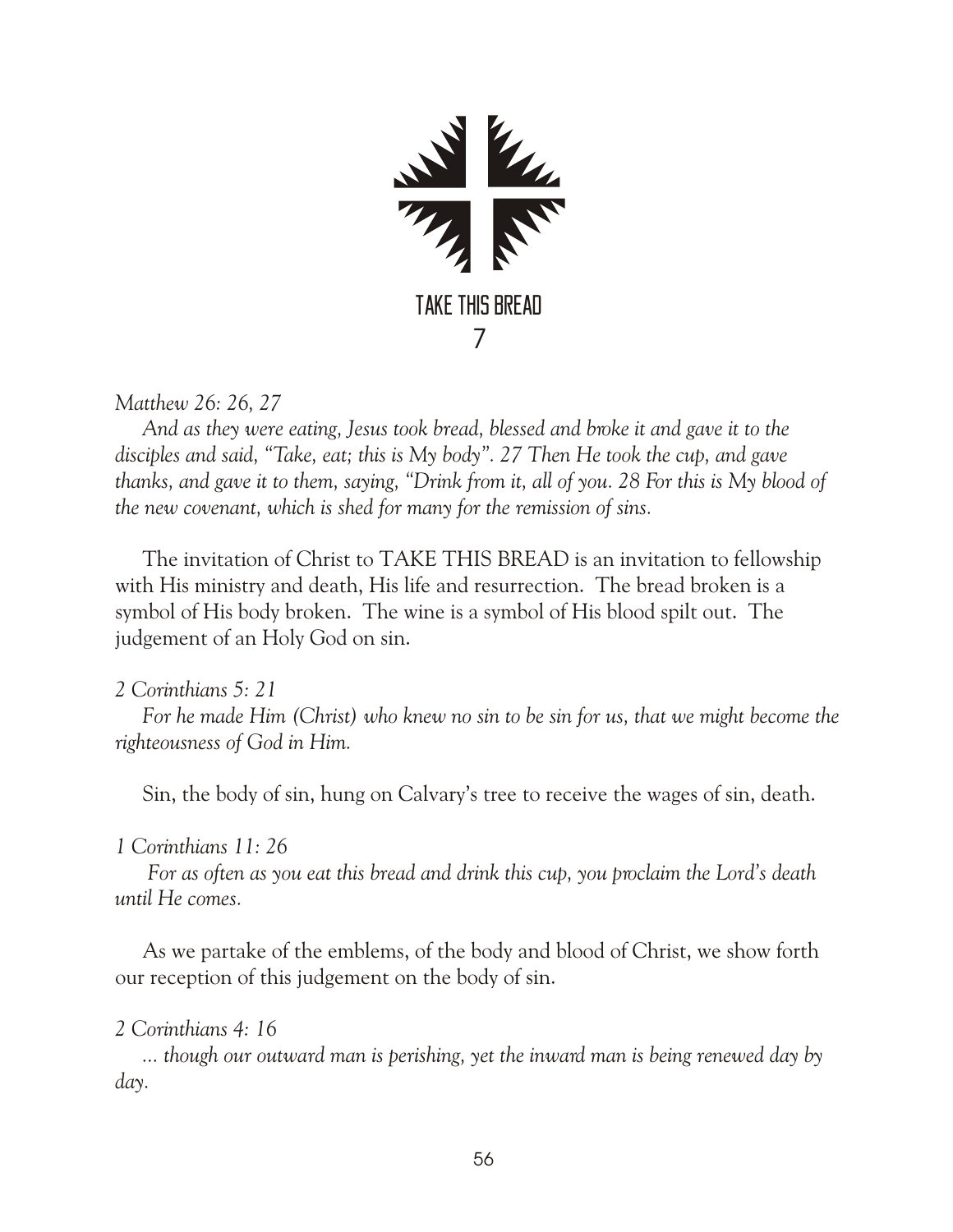*Matthew 16: 24*

 *... "If anyone desires to come after Me, let him deny himself, and take up his cross and follow Me.*

As we eat the emblems, we also show forth our dependency on the ongoing claim of this judgment. We show forth our living by the continuing death of our outward man.

Our sustenance, our daily bread, nurturing real life-eternal and spiritual, comes from our continuing fellowship with Christ's death. It is in fellowship with His death that we reveal His resurrection. Resurrection life becomes our daily experience as we abide in the continual submission of our outward man to the cross.

*Matthew 16: 25*

 *"For whoever desires to save his life will lose it, but whoever loses his life for My sake will find it.*

### EATING THE FLESH AND DRINKING THE BLOOD OF THE SON OF MAN

#### *John 6: 53 - 58*

 *... "Most assuredly, I say to you, unless you eat the flesh of the Son of Man and drink His blood, you have no life in you.*

 *"Whoever eats My flesh and drinks My blood, has eternal life, and I will raise him up at the last day.*

 *"For My flesh is food indeed, and My blood is drink indeed.*

 *"He who eats My flesh and drinks My blood abides in Me, and I in him.*

 *"As the living Father sent Me, and I live because of the Father, so he who feeds on Me will live because of Me.*

 *"This is the bread which came down from heaven...*

We eat the flesh of the Son of Man every day, when we meditate on the written word of God and commune with Christ in the Spirit. As we fellowship with Christ, we enter into a life sustaining spiritual communion with Him. We hear His voice and partake of the bread of life.

*Matthew 6: 11 Give us this day our daily bread.*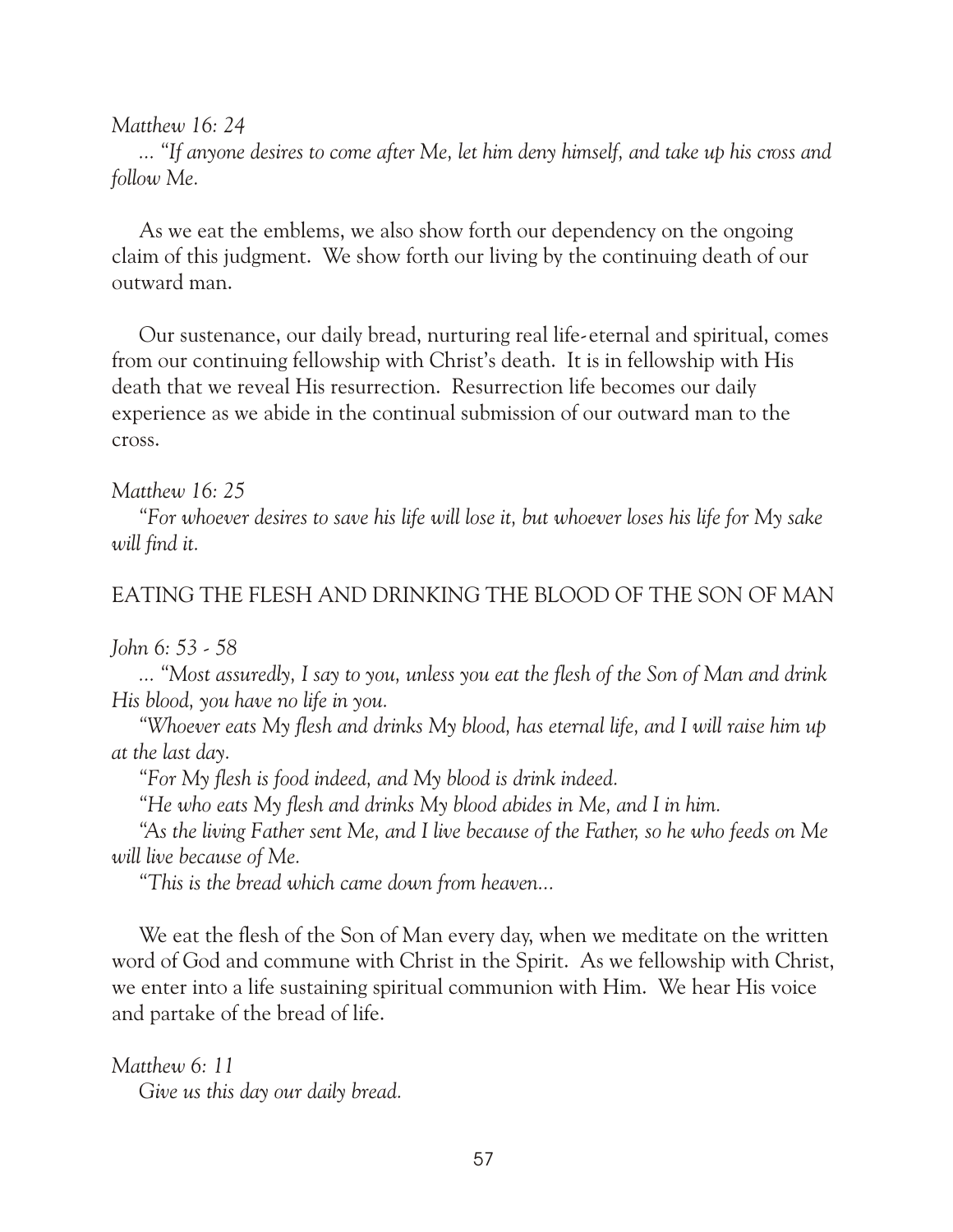# *1 Corinthians 10: 16*

 *... The bread which we break, is it not the communion of the body of Christ?*

# *John 6: 35*

 *... "I am the bread of life. He who comes to Me shall never hunger, and he who believes in Me shall never thirst.*

 To eat this bread and drink this wine is to live by the LIVING WORD OF GOD. It's hearing His word and acting on it. Jesus prayed for His disciples in John chapter 17, verse 17, *"Sanctify them through your truth. Your word is truth."* Christ sanctified His church: His disciples.

# *Ephesians 5: 26, 27*

 *... with the washing of water by the word,*

 *that He might present her to Himself a glorious church, not having spot or wrinkle, or any such thing, but that she should be holy and without blemish.*

 Through our communion with Christ, which becomes experiential, the church - Christ's disciples - becomes His body. The body becomes one with the head, one with Christ.

# *John 1: 1, 14*

 *In the beginning was the Word, and the Word was with God, and the Word was God. And the Word became flesh and dwelt among us, ...*

*Matthew 4: 4*

 *... 'Man shall not live by bread alone, but by every word that proceeds from the mouth of God.'*

 Jesus said, *"I do always those things that please the Father."* Christ's meat, or food, was to do the will of the Father.

# *John 4: 34*

 *... "My food is to do the will of Him who sent Me, and to finish His work.*

# *John 6: 57*

 *"As the living Father sent Me, and I live because of the Father, so he who feeds on Me*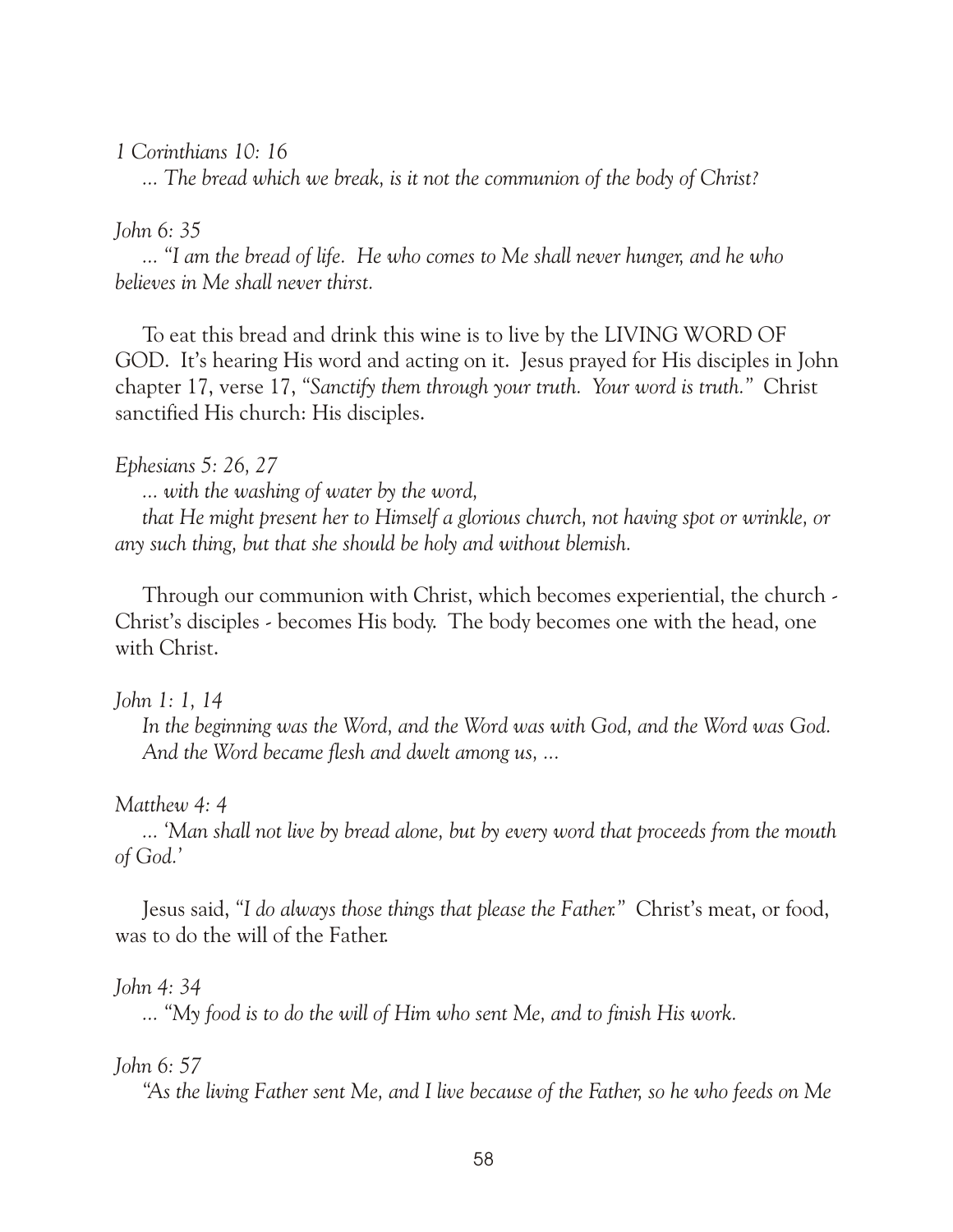*will live because of Me.*

*1 John 4: 17 ... as He is, so are we in the world.*

To eat the flesh and drink the blood of the Son of man is to live by Him.

### *John 6: 63*

 *"It is the Spirit who gives life; the flesh profits nothing. The words that I speak to you are spirit, and they are LIFE.*

 Spiritual life, real life, is realized in the believer who waits before Christ to hear His word and do His will. This feeding becomes an ongoing divine exchange that works to reveal the nature of Christ through the believer.

#### *Colossians 3: 1 - 4*

 *If then you were raised with Christ, seek those things which are above, where Christ is, sitting at the right hand of God.*

 *Set your mind on things above, not on things on the earth. For you died, and your life is hidden with Christ in God. When Christ who is our life appears, then you also will appear with Him in glory.*

 The reality of our identification with the death of Christ, and the life and resurrection of Christ, is first spiritual. This identification enters the arena of physical reality as we appropriate the truth of God's word by confessing and acting on it by faith. By speaking and acting on revelation knowledge, (God's word to our spirit man), we exemplify the feeding process. We partake of the reality of Christ. What Christ has done through the cross only benefits those who through feeding on the word of God partake of it's revelation and go on to manifest it's spiritual reality by acting on it by faith.

#### *1 Corinthians 1: 18*

 *For the message of the cross [death to self] is foolishness to those who are perishing, but to us who are being saved it is THE POWER OF GOD.*

 Paul's prayer, his fervent desire, was to know Christ. To know Him, not as one would know a friend, but to know Him through a supernatural union. A divine fellowship in which he would die to his own life and take up the life and ministry of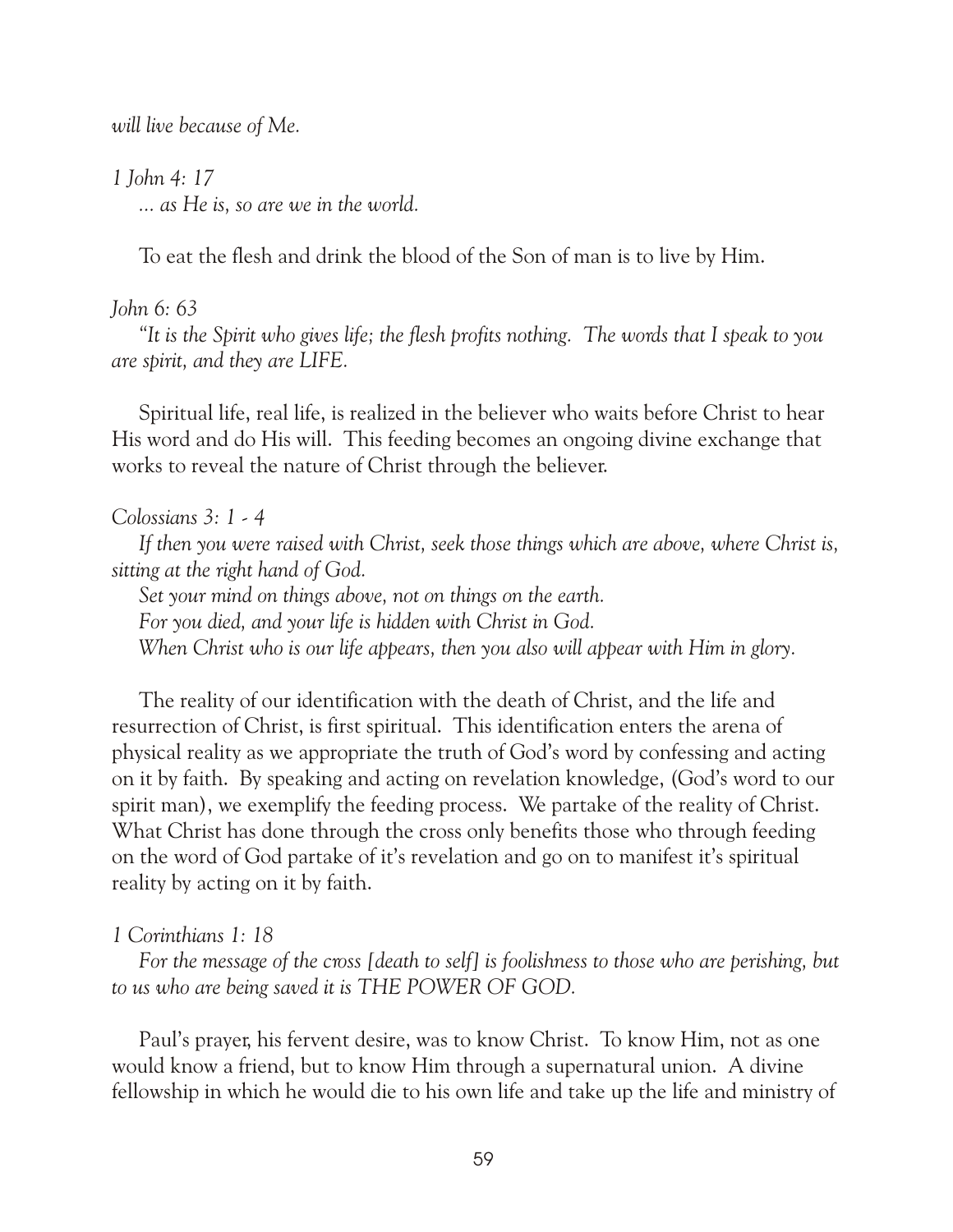Christ. This message of divine exchange, this preaching of the cross, Paul knew to be the life and power of God.

*Philippians 3: 10*

 *...That I may know Him and the POWER of His resurrection, and the fellowship of His sufferings, BEING CONFORMED TO HIS DEATH,*

 Paul could not know Him and the power of His resurrection without first knowing fellowship with His sufferings and conformity to His death. Paul could not assimilate these truths without first feeding on this Bread of Life: the Word of God.

TAKE THIS BREAD, I GIVE IT TO YOU TAKE THIS WINE, MY BLOOD, I SPILL FOR YOU TAKE MY LIFE, I GIVE IT TO YOU FOR THE GRAIN OF WHEAT MUST DIE BEFORE IT BRINGS FORTH FRUIT NO GREATER LOVE HAS ANY MAN TAKE MY LIFE, I AM SPILT OUT MY LIFE IS A DRINK OFFERING POURED OUT FOR YOU

DARK CLOUDS ARE GATHERING THUNDER AND LIGHTNING WILL YOU BE AN OFFERING I AM CALLING YOU

MANY SOULS ARE GATHERING (PERISHING) IN THE VALLEY OF DECISION WILL YOU GO AND TELL THEM I AM CALLING YOU

TAKE THIS BREAD, I GIVE IT TO YOU

(Song and lyrics by Ron Brick)

### THE WORD OF GOD - BREAD TO THE PROPHETS

 The testimony of Jesus Christ is the Spirit of prophecy. The prophets spoke the word of God under divine inspiration. They fed first on the bread of life, the living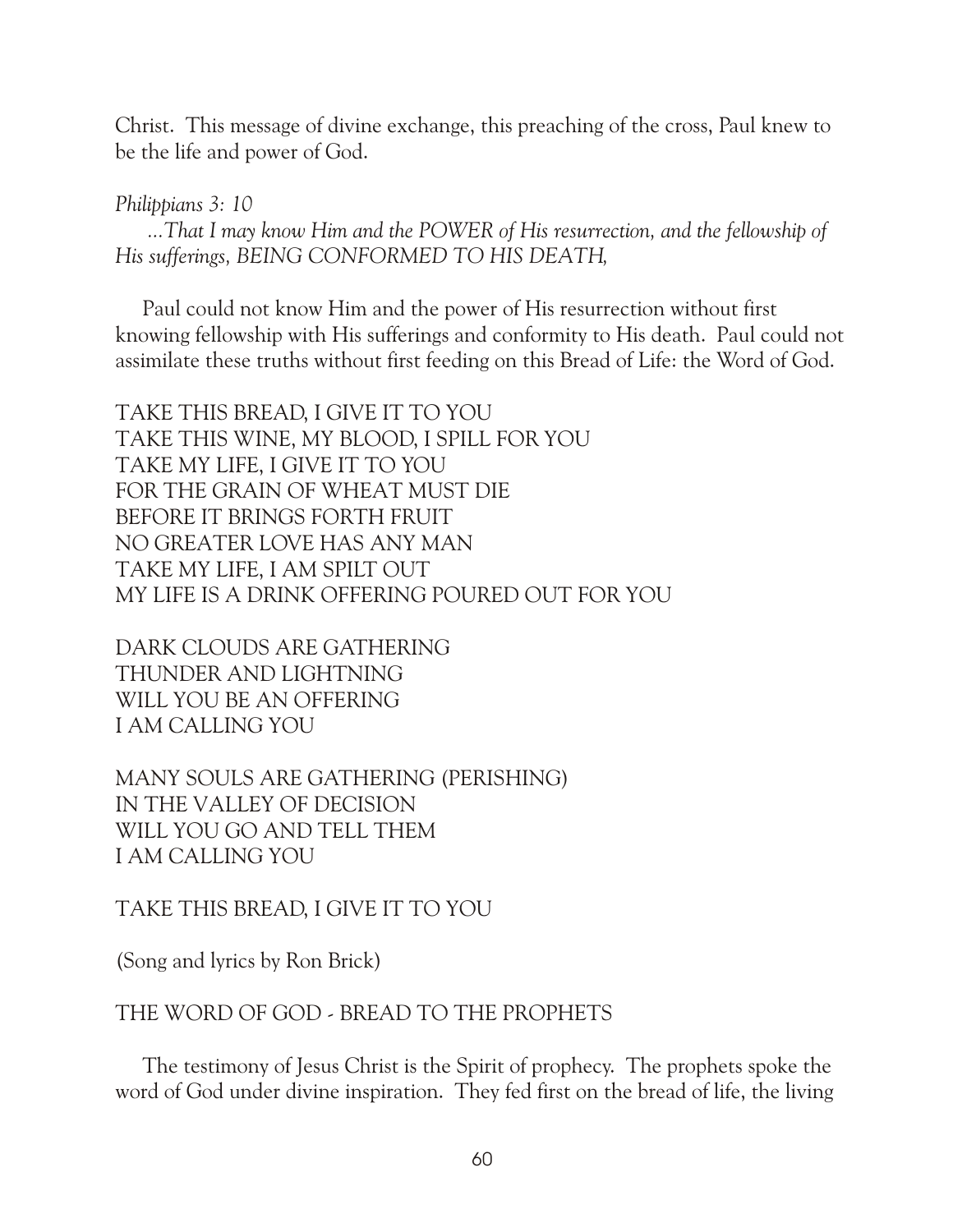word of God, and then prophesied.

### *Revelation 19: 10*

 *... I am your fellow servant, and of your brethren who have the testimony of Jesus. Worship God! For the testimony of Jesus is the spirit of prophecy."*

# *Ezekiel 2: 7 - 10*

 *"You shall SPEAK MY WORDS to them, whether they hear or whether they refuse, for they are rebellious.*

 *"But you, son of man, hear what I say to you. Do not be rebellious like that rebellious house; OPEN YOUR MOUTH, AND EAT WHAT I GIVE YOU.*

 *Now when I looked, there was a hand stretched out to me; and behold, a scroll of a book was in it;*

 *Then He spread it before me; and there was writing on the inside and on the outside and written on it were lamentations and mourning and woe.*

 Ezekiel was commanded by the Lord to *"speak my words", "open your mouth and eat what I give you."* Ezekiel opened his mouth and ate the word of God, (a scroll of a book). The word was one of lamentations, mourning and woe. It became what he prophesied to the rebellious house of Israel.

*Ezekiel 3: 1*

 *... eat this scroll, and go, speak unto the house of Israel."*

 In the book of Revelation, John is also commanded by an angel of the Lord to eat the Word of God, the Bread of Life, and from this source to prophesy.

# *Revelation 10: 10 - 11*

 *Then I took the little book out of the angel's hand and ate it, and it was as sweet as honey in my mouth. But when I had eaten it my stomach became bitter.*

 *And he said to me, "You must prophesy again about many peoples, nations, tongues, and kings."*

# *Amos 7: 12*

 *Then Amaziah said to Amos: "Go, you seer! Flee to the land of Judah. There eat BREAD, And there prophesy.*

*Isaiah 55: 1 - 3*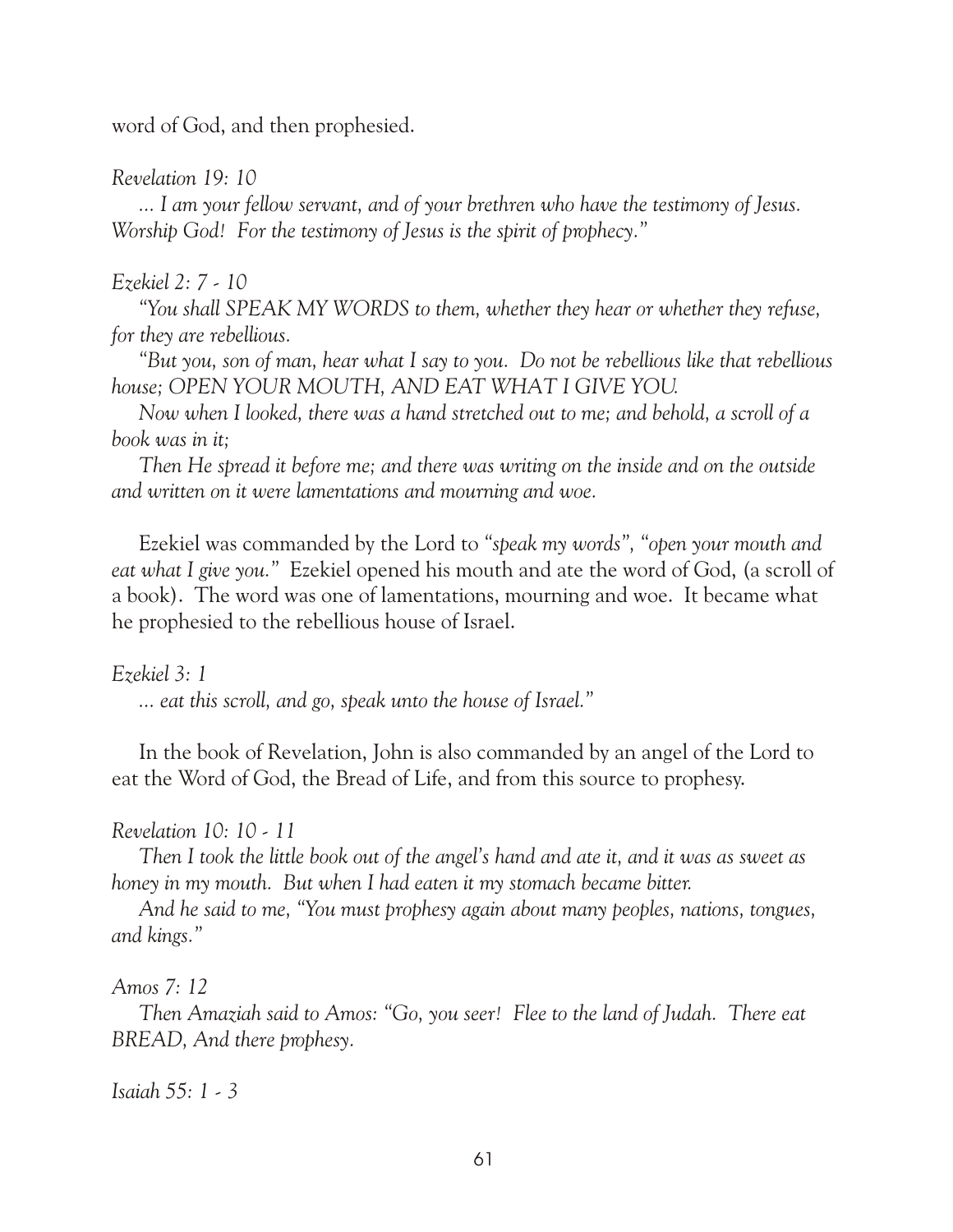*Ho! Everyone who thirsts, Come to the waters; And you who have no money, Come, buy and eat. Yes, come, buy wine and milk Without money and without price.*

 *Why do you spend money for what is not BREAD, And your wages for what does not satisfy? Listen carefully to Me, and eat what is good, And let your soul delight itself in abundance.*

 *Incline your ear, and come to Me. HEAR, and your soul shall live;*

# THE SHEWBREAD

 God commanded Moses to construct a tabernacle in the wilderness. A dwelling place for God among His people. It was to consist of three rooms, an outer court, a holy place and the most inner room, called the Most Holy Place, or Holy of Holies. Within the holy place there were to be pieces of furniture. The altar of incense, the lamp stand and the table of shewbread. It was on the table of shewbread that twelve loaves of bread were to be set, on golden plates. Beside the bread, ladles or pitchers were placed for drink offerings. The bread was called the bread of presence or shewbread. Because it was to be placed in God's presence, *"before Me"*, in the most holy place. These loaves represented the twelve tribes of Israel and pictured the fellowship and communion of God with His people. The priests who served at the tabernacle were to eat this bread showing or signifying a life supporting communion with God. This communion between priest and God was a demonstration of the New Testament believer - priest and his life sustaining communion with the body of Christ as the Bread of Life.

#### *1 Peter 2: 9*

 *But you are a chosen generation, a ROYAL PRIESTHOOD, a holy nation, His own special people, that you may proclaim the praises of Him who called you out of darkness into His marvelous light;*

 The shewbread was never cut with a knife. It was always broken, to become an illustration of the broken body of Christ. It became a picture of the life sustaining Christ, the *"grain of wheat"* ground in the mill of suffering, turned to flour, formed into a loaf and baked in the fires of judgement. Christ has become bread to all who will come to Him and freely eat.

#### *John 12: 24*

 *"Most assuredly, I say to you, unless A GRAIN OF WHEAT falls into the ground and dies, it remains alone; but if it dies, it produces much grain.*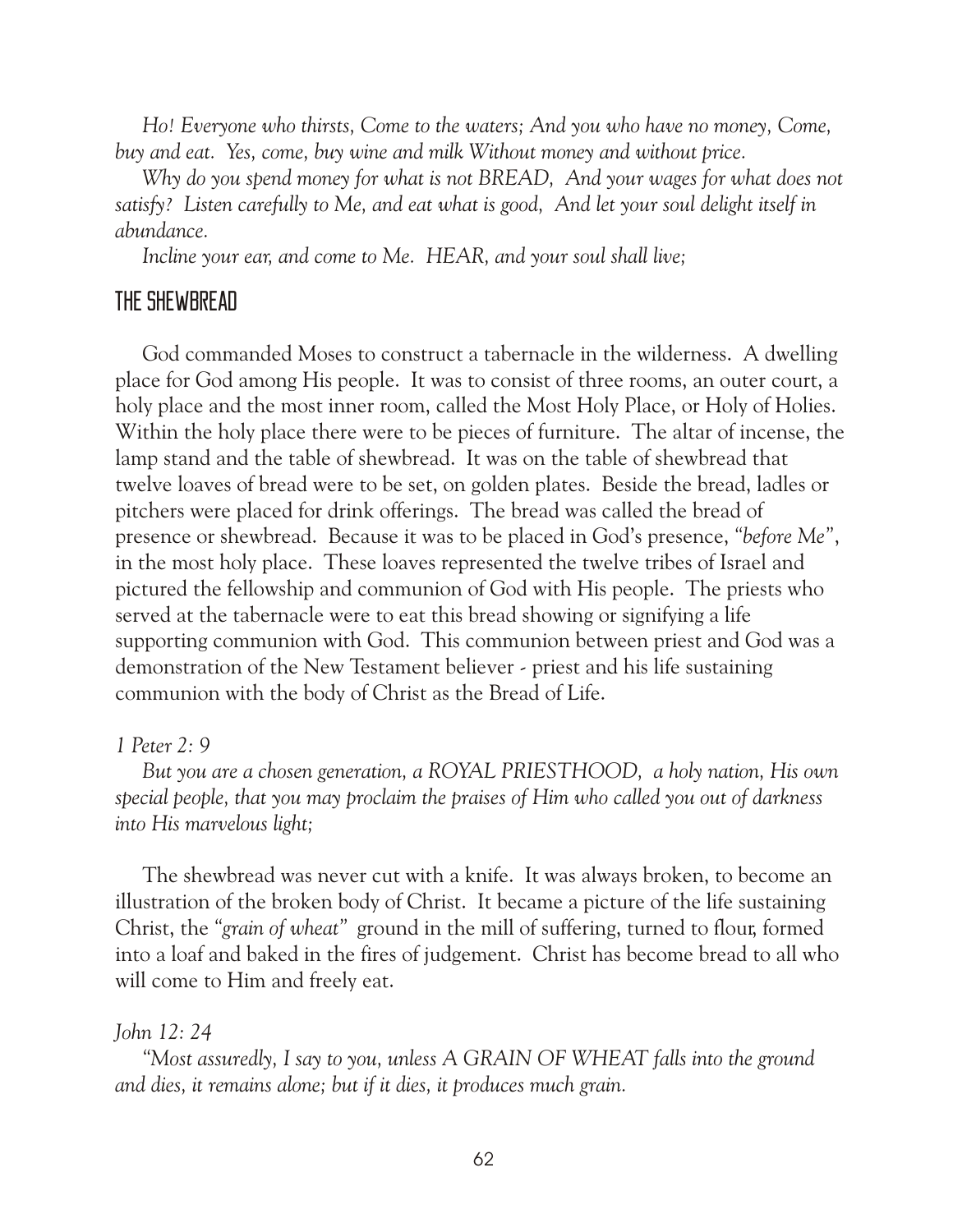*John 12: 27, 31, 32*

 *"Now My soul is troubled, and what shall I say? 'Father, save Me from this hour'? But for this purpose I came to this hour.*

 *"Now is the judgement of this world; now the ruler of this world will be cast out. "And I, if I be lifted up from the earth, I will draw all peoples to Myself."*

# MANNA FROM HEAVEN

 As the children of Israel traveled through the wilderness toward the promised land, they ran out of food between Elim and Sinai. As the supply of bread became depleted, the Israelites began to complain to Moses. Forgetting their plight in Egypt, they longed to return and eat the food of Egypt once again. The Lord immediately responded by giving them bread, which they called manna (bread from heaven). The bread rained down from heaven early in the morning while it was still dark, and melted away with the heat of the day. Each day the Israelites were to gather only what they needed for the day. On the sixth day, they were to gather enough for the sixth and the seventh, the Sabbath day. Bread kept for a second day, other than the Sabbath day, would spoil. This is a picture of the Bread of Life, Jesus Christ. It is a picture of our need to come to Him each day for our daily sustenance, our daily bread.

### *Matthew 4: 4*

 *"It is written, 'Man shall not live by bread alone, but by every word that proceeds from the mouth of God."*

 A daily diet of the living word of God, Jesus Christ, is our life- giving and lifesustaining daily bread.

*John 6: 48 - 51*

 *"I am the bread of life.*

 *"Your fathers ate the manna in the wilderness, and are dead.*

 *"This is the bread which comes down from heaven, that one may eat of it and not die.*

 *"I am the living bread which came down from heaven. If anyone eats of this bread, he*  will live forever; and the BREAD that I shall give is My FLESH, which I shall give for the *life of the world."*

Christ invites us to take this bread, to live by the bread of life, the living word of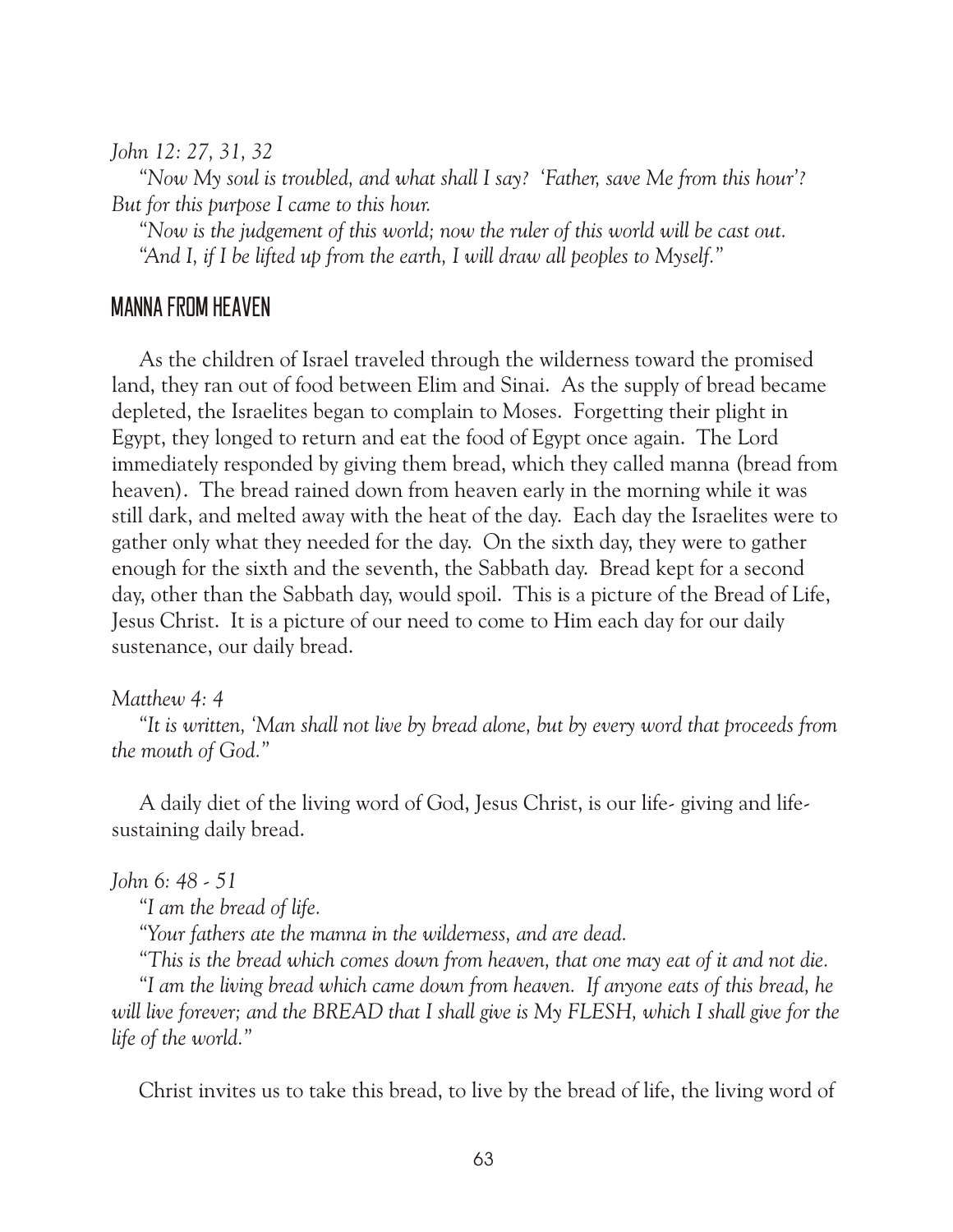God. The broken bread becomes a symbol of a life brought forth through judgement on the body of sin. Flesh (the sinful, carnal nature) giving way to the spirit. It is a picture of the grain of wheat falling into the ground to die and bring forth much fruit. When we eat the bread, we receive the life it sustains and we identify with its broken state of divine judgement. This becomes a picture of our willingness to accept judgement's claim on our flesh, or body of sin. It becomes an identification with the exchanged life and ministry of Christ. Will you accept Christ's invitation to TAKE THIS BREAD, die to self, embrace the judgement of the self-life and live by the power of Christ?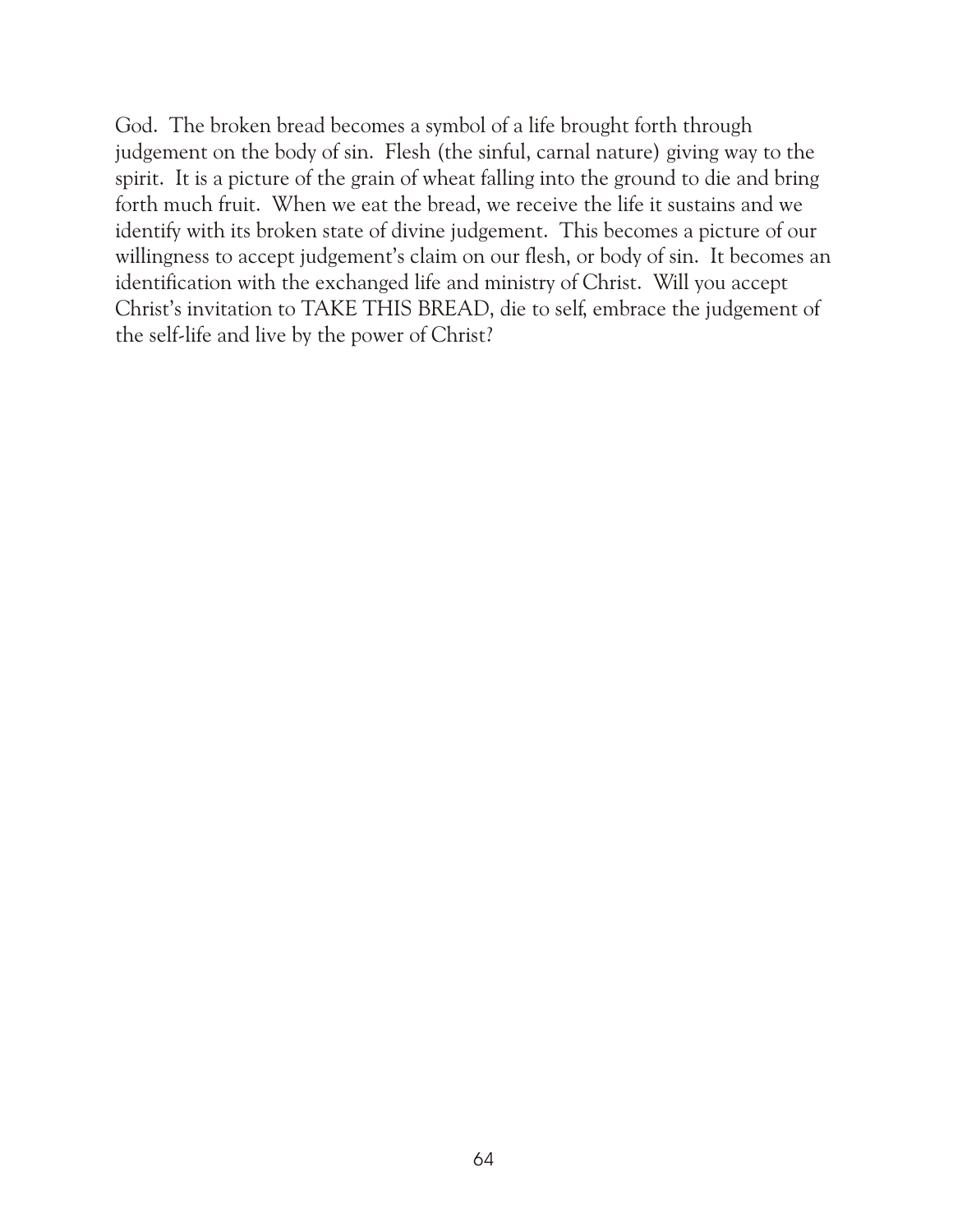

 The church of Jesus Christ has been given the divine mandate of revealing the character of Christ. The purposes of God, as accomplished by His church, depend upon us knowing who and what we are in Him. The church must begin to see that it is born of Christ and lives to reveal Him. We must begin to see that our identity as a people is revealed in Christ, and that His identity is revealed through us. God's arm is Christ. Christ's arms, feet, legs, eyes, voice and entire body is the church. The church is the body of Christ. We are His arm extended. The world will see Christ when His body begins to reveal Him. His character, His nature, will be seen in the world when it begins to shine forth through the believer. Love, the fruit of the Spirit, the gifts of the Spirit, Christ's holiness, His power, His character will be seen first in the church as the church begins to live separated onto Christ.

### *2 Corinthians 6: 14 - 18*

 *Do not be unequally yoked together with unbelievers. For what fellowship has righteousness with lawlessness? And what communion has light with darkness?* 

 *And what accord has Christ with Belial? Or what part has a believer with an unbeliever?*

 *And what agreement has the temple of God with idols? For you are the temple of the living God. As God has said: "I will dwell in them And walk among them. I will be their God, And they shall be my people."*

 *"Therefore Come out from among them And be separate, says the Lord. Do not touch what is unclean, And I will receive you." ... And you shall be My sons and daughters, Says the Lord Almighty."*

 *"Do not be unequally yoked together with unbelievers."* A yoke is a wooden frame. It was used for the purpose of joining two draft animals together to haul heavy loads or plow fields. The draft animals, usually oxen, had to be compatible in weight and size. They had to be trained to haul together. One could not be pulling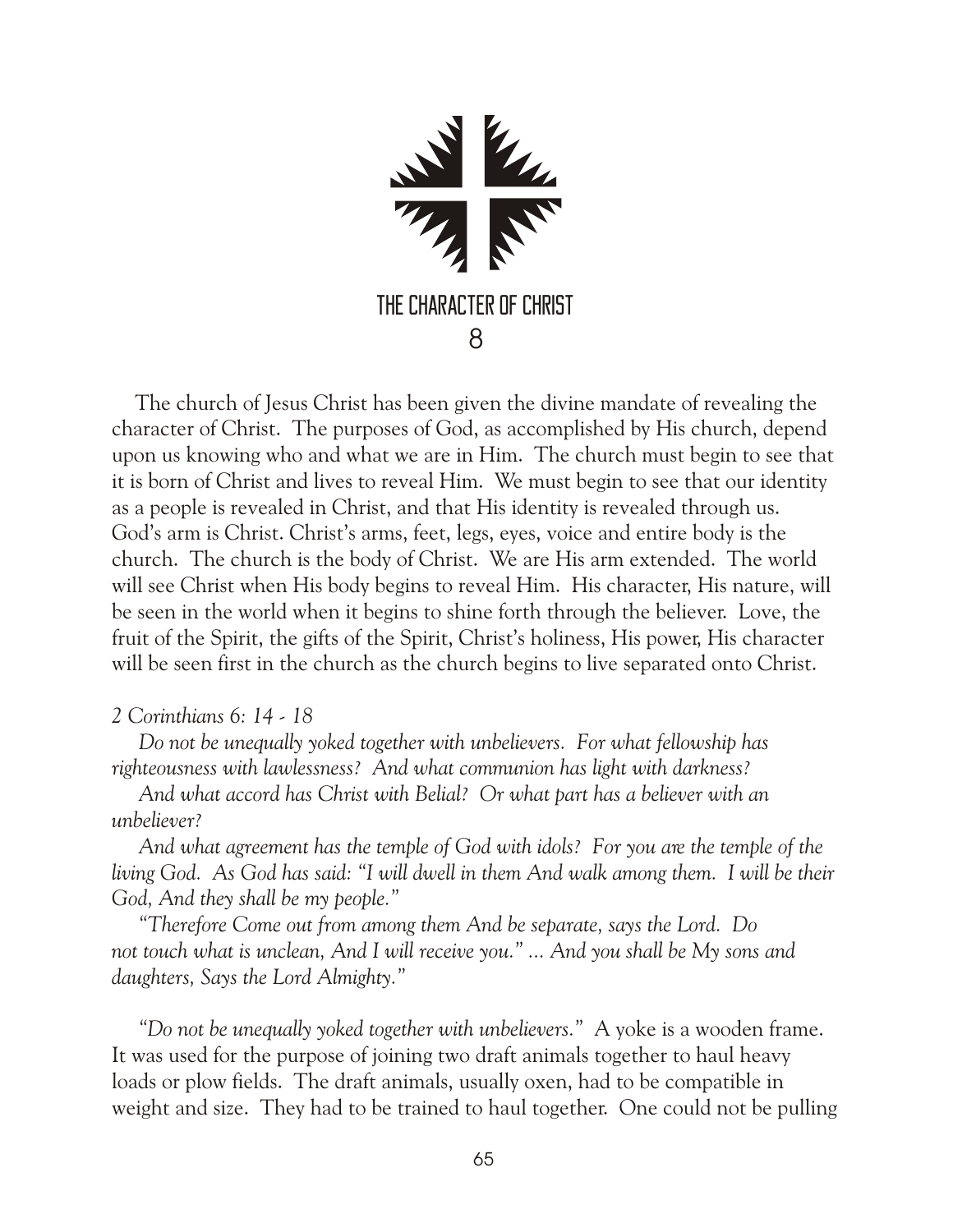in one direction and the other in another direction. Paul is inspired by the Holy Spirit to use this illustration in a figurative manner. He is speaking about the relationship of Christ's church with the world. We are not to be yoked up with the world. If we are, it will be an unequal yoking. The unbelieving world will be constantly pulling in a direction other than the one which the Holy Spirit wants to take us.

 Christ invites us to yoke up with Him. He calls us to lay down our heavy burdens and exchange them for His yoke which is easy and His burden which is light.

#### *Matthew 11: 28 - 30*

 *"Come to Me, all you who labor and are heavy laden, and I will give you rest. "Take MY YOKE upon you and learn from Me, for I am gentle and lowly in heart, and you will find rest for you souls.*

 *"For My yoke is easy and My burden is light."*

 Christ also uses the illustration of the yoke in a figurative manner. Christ has a burden He calls us to bear, however, it is a light one. He has a yoke He calls us to receive. His yoke is easy. Christ is speaking of being yoked to His will. He is calling the believer to be in subjection to Him. Christ, who did that which always pleased the Father, is calling His disciples to do the same. The believer is to walk in subjection and obedience to the will and plan of God for his life. The believer is to be yoked with the will of God through Christ.

 Paul calls the believer to remain free from being yoked with the unbeliever. He calls the believer righteousness and the unbeliever unlawfulness. He calls the believer light, the unbeliever darkness; the believer Christ, the unbeliever Belial. He calls the believer the temple of God and the unbeliever idols. Paul draws a great contrast between those who are Christ's and those who are not. He draws the contrast to emphasize the need to be separate, set apart and holy onto God. He emphasizes the fact that the believer is unequally yoked if he is yoked to the world. The fulfillment of God's desire, to have a people that He will dwell in and walk in, is conditional upon our response to His call of separation. God declares that He will make those who are obedient to this call, His sons and daughters.

#### *2 Corinthians 6: 17, 18*

 *"Therefore Come out from among them And be separate, says the Lord. Do not touch*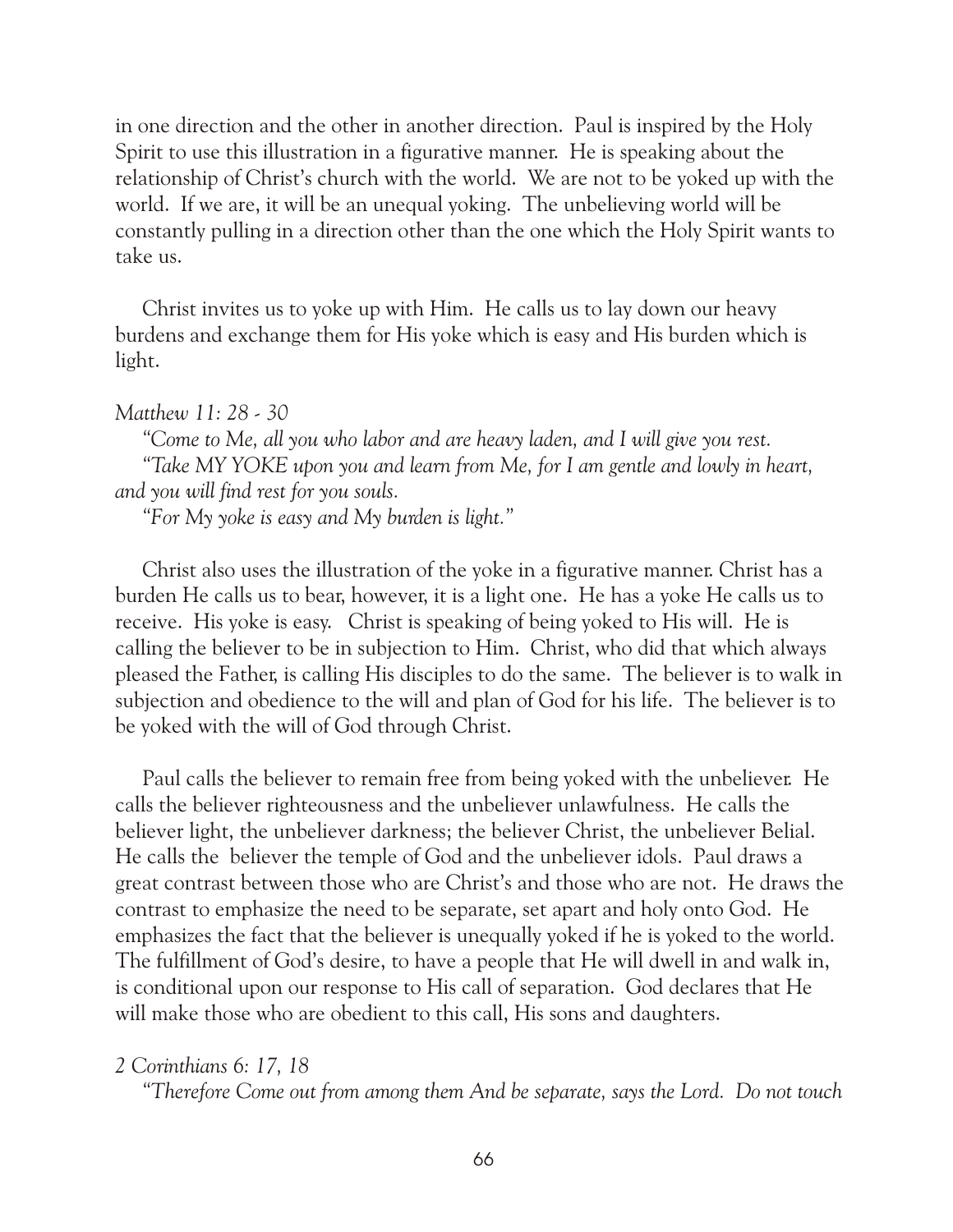*what is unclean, And I will receive you.*

 *I will be a Father to you, And you shall be My sons and daughters Says the Lord Almighty."*

 This call to separation is not some show of a holier-than-thou attitude. It is rather a revelation of the character of Christ and, therefore, the character of the believer who has become joined to Christ through the new birth. It is a crisis of identity that has caused the church to mix with sin and rob us of a pure expression of Christ's character. The church has failed to see her own image, the image of Christ, in the word of God. The result has created a church that lacks power and is unable to reflect all that she is in Christ.

#### *John 3: 6*

 *"That which is born of flesh is flesh, and that which is born of the Spirit is spirit.*

#### *2 Corinthians 5: 17*

 *Therefore, if anyone is in Christ, he is a new creation; old things have passed away; behold, all things have become new.*

 We must begin to see that a church born of the Spirit of Christ is indeed a new creation. A new creation that has been fashioned after the image of Christ and has been called to exhibit His character.

 We must begin to see that the church is made up of individuals who have come out from under the lordship and character of one deity and have been positioned under the lordship and character of another. We have been given a new yoke. The character of our new Lord is as different from the former as light is different from darkness.

#### *Ephesians 5: 8*

 *For you were once DARKNESS, but now are you LIGHT in the Lord. Walk as children of light*

#### *Colossians 1: 12, 13*

 *... giving thanks to the Father who has qualified us to be partakers of the inheritance of the saints in the LIGHT,*

 *He has delivered us from the power of DARKNESS and conveyed (translated) us into the kingdom of the Son of His love.*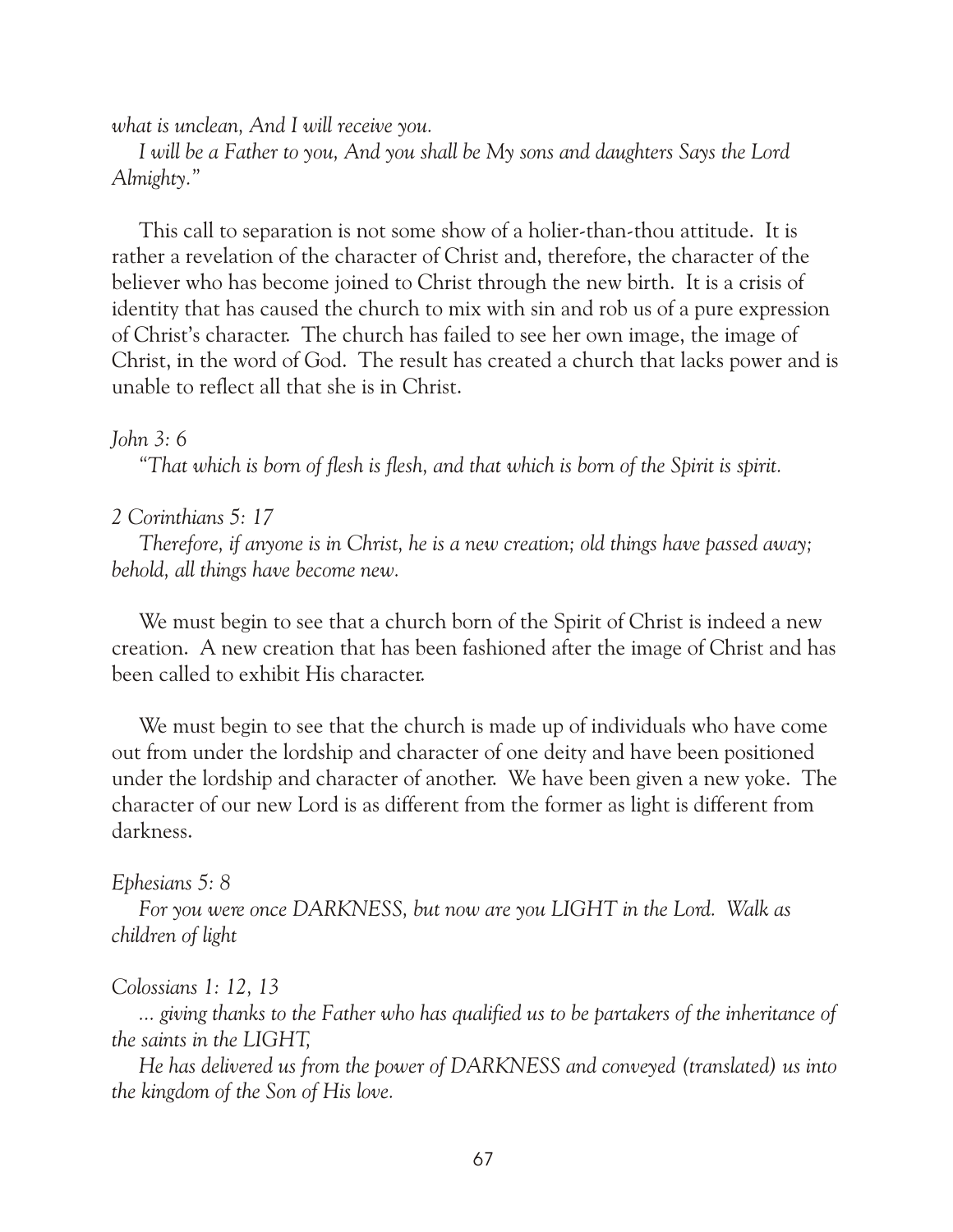#### *Ephesians 2: 1 - 3*

 *And you He made alive, who were dead in trespasses and sins,*

 *In which you once walked according to the course of this world, according to the prince of the power of the air, the spirit who now works in the sons of disobedience,*

 *among whom also we all once conducted ourselves in the lusts of our flesh, fulfilling the desires of the flesh and of the mind, and were by NATURE children of wrath, just as the others.*

 The church has been conveyed or translated from one position into another. We have been taken out from under the domain of spiritual darkness and have been positioned into the kingdom of the Son of His love. The church is no longer of this world. The ruler of this world has no more legal authority over the bornagain believer. The believer is called light; the unbeliever darkness. The believer is called Christ; the unbeliever Belial. The church once walked according to the course of this world. We once followed the prince of the power of the air. Our god was Satan, our appetites and our fleshly lusts; we were ruled by darkness.

*Ephesians 6: 12 ... the rulers of the darkness of this age, ...*

 In order for the church to understand its identity in Christ, we must begin to see where we have come from. We can not appreciate where we are and where we are going as a people, if we can not see where we have been. We are a chosen people, a people of destiny. We have been called to reveal Christ. We were unbelievers and without faith. We were idolaters, but now we are the temple of God.

#### *2 Corinthians 6: 16*

 *And what agreement has the temple of God with idols?*

 *For you are the temple of the living God. As God has said: "I will dwell in them, And walk among them. I will be their God, And they shall be My people."*

 The revelation of who we are in Christ, becomes the light that continually works to renew our minds to the purposes and plans of God for us as His people. Through Christ we are united with the Father. The body is joined to the head. His thoughts become our thoughts, His ways ours. The divine unity creates a vehicle of expression, revealing the Father to His creation. In Christ we are made perfect; we are made complete. He is the bridge that joins us to the Father.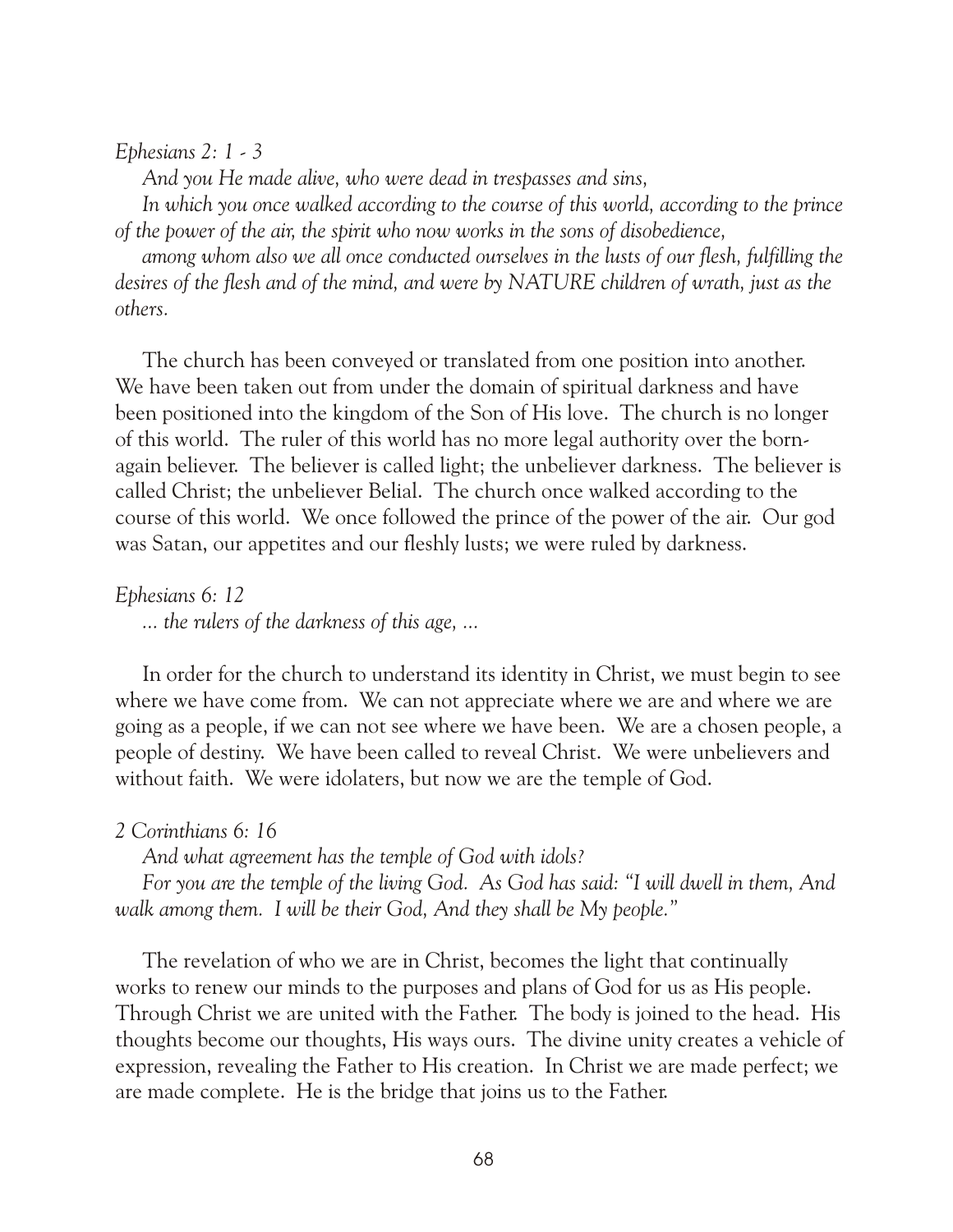*John 17: 21, 23*

 *... that they also may be one in Us, ...*

 *"I in them, and You in Me; that they may be made perfect in one, ...*

*Ephesians 2: 14, 15*

 *For He Himself is our peace, who has made both one, and broken down the middle wall of separation,*

 *having abolished in His flesh the enmity, that is, the law of commandments contained in ordinances, so as to create in Himself one new man from the two thus making peace.* 

# THE CALL TO SEPARATION

 You can not mix light with darkness. Christ addresses the Laodicean church, in the book of Revelation, with these words:

*Revelation 3: 15, 16*

 *"I know your works, that you are neither cold nor hot. I could wish you were cold or hot. "So then, because you are lukewarm, and neither cold not hot, I will vomit (spew - KJV) you out of My mouth.*

*2 Corinthians 6: 17*

 *Therefore, "Come out from among them And be separate, says the Lord, Do not touch what is unclean,*

 Don't covet the darkness. Christ is calling His church to be hot. A lukewarm mix, He will spew out of His mouth. We are not to touch the unclean thing.

*Ephesians 5: 11*

 *And have no fellowship with the unfruitful works of darkness, but rather expose them.*

 Expose the darkness with the light. Walk as children of light. Have no communion, make no accord with the darkness. We must come out from the unclean and be separate unto Christ.

# *2 Peter 1: 3, 4*

 *... As His divine power has given to us all things that pertain to life and godliness, through the knowledge of Him who called us by glory and virtue,*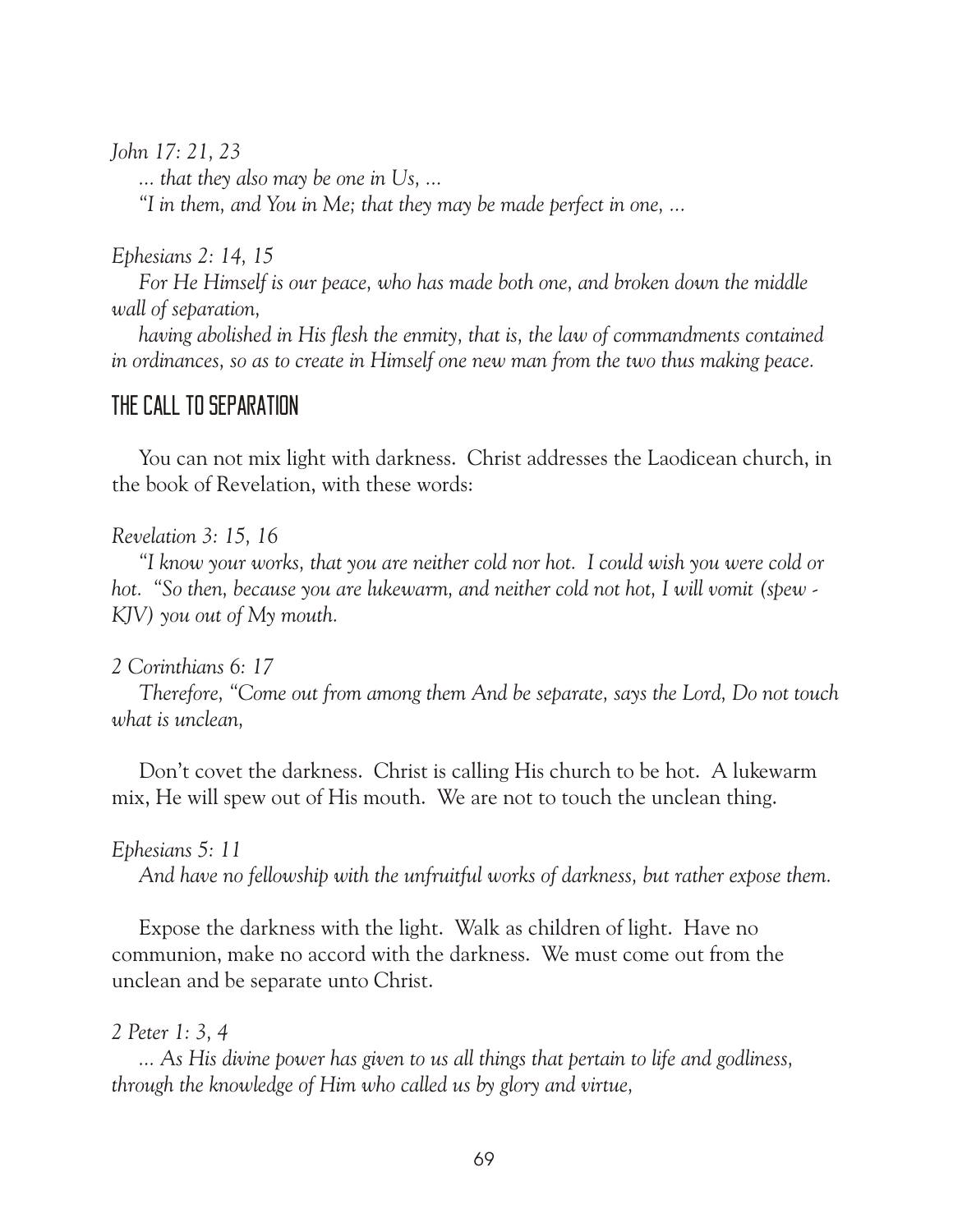*by which have been given to us exceedingly great and precious promises, that through these you may be partakers of the DIVINE NATURE, having escaped the corruption that is in the world through lust.*

### *2 Peter 2: 20*

 *For if, after they have escaped the pollutions of the world through the knowledge of the Lord and Savior Jesus Christ, they are again entangled in them and overcome, the latter end is worse for them than the beginning.*

 God has called us to glory and virtue. He has given us exceedingly great and precious promises, that by these we might be partakers of the divine nature.

 God is calling His church unto Himself. It is a call that will change us into His image and cause us to reveal Him. His character will be the character of His church. His glory, His name, His love, His compassion for the lost, all His attributes will be seen through His body. Christ is not calling His body to reveal some strange religious system. We will not all start to look like some clone, wrapped in religious behaviour and clothing. Christ hates religion. Christ is interested in our hearts, not some outward show of false piety.

#### *Matthew 15: 19, 20*

 *"For out of the heart proceed evil thoughts, murders, adulteries, fornications, thefts, false witness, blasphemies.*

 *"These are the things which defile a man, ...*

#### *Colossians 3: 1 - 4*

 *If then you were raised with Christ, seek those things which are above, where Christ is, sitting at the right hand of God.*

 *Set your mind on things above, not on things on the earth.*

 *For you are dead, and your life is hidden with Christ in God.*

 *When Christ who is our life appears, then you also will appear with Him in glory.*

#### *Romans 8: 5, 6*

 *For those who live according to the flesh set their minds on the things of the flesh, but those who live according to the Spirit, the things of the Spirit.*

 *For to be carnally minded is death, but to be spiritually minded is life and peace.*

We are defiled by what proceeds from the heart. Where have we placed our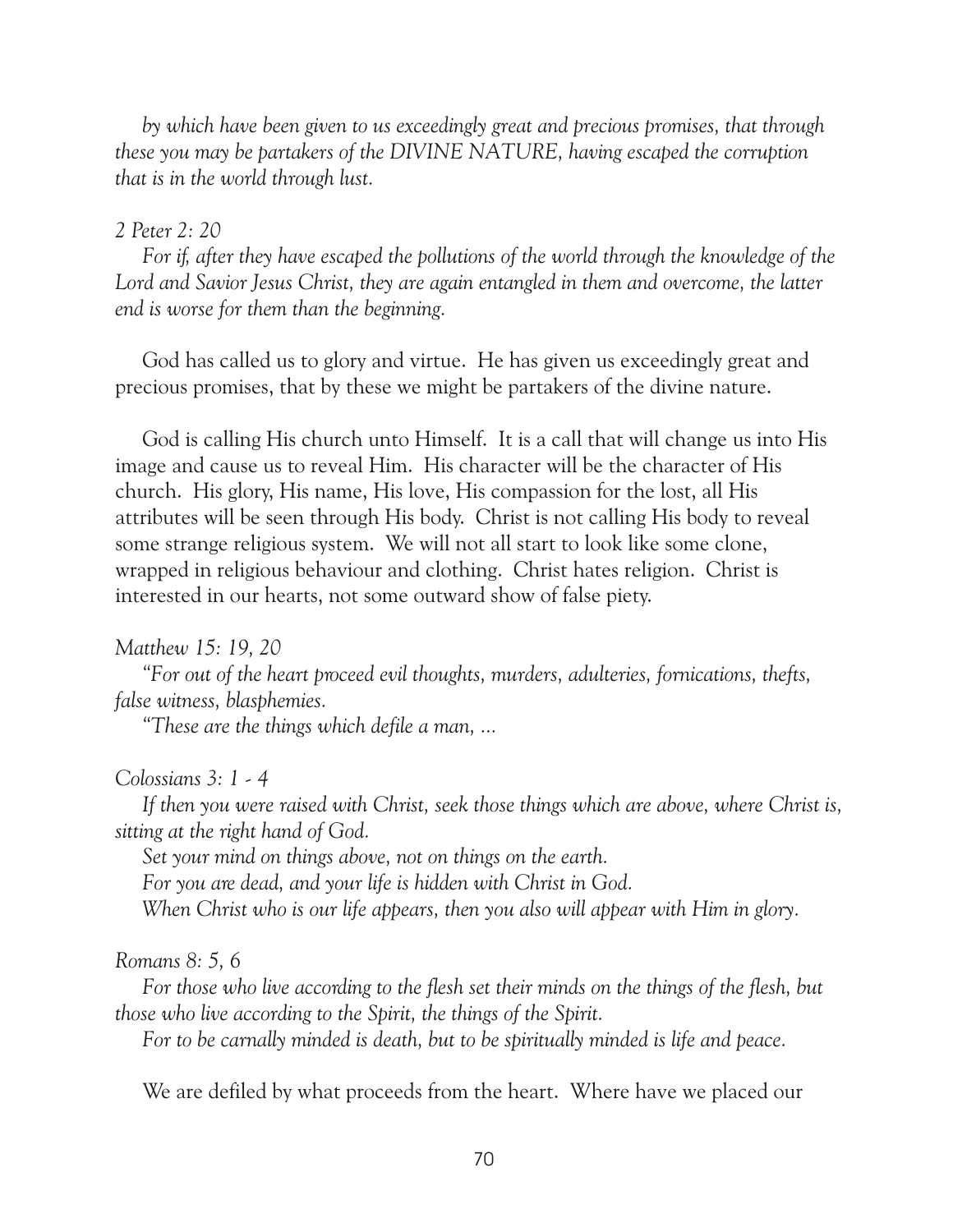affections? Are they on Christ? Or have we fixed our hearts on the lusts of the flesh and the corruptions of this world?

 The separation Christ calls us to is not a separation from those who are in need. Christ was holy, harmless and undefiled; yet He walked among sinners every day. He ate with the tax collectors and allowed a repentant prostitute to wash His feet. He kept company with those the religious leaders considered unworthy and defiling. Christ did not look down on the needy from some lofty religious position.

#### *Hebrews 7: 26*

 *For such a High Priest was fitting for us, who is holy, harmless, undefiled, separate from sinners, and has become higher than the heavens;*

#### *John 17: 15*

 *"I do not pray that You should take them out of the world, but that You should keep them from the evil one.*

 The separation that the Spirit of Christ calls us to is not some outward show of religion. The outward expressions of religious separation are, in fact, works of the flesh leading to self-righteous pride and spiritual death. The separation that Christ calls us to is of the heart. It is a heart submitting to union with Christ through obedience. It is a heart embracing death to self and flesh, and surrendering to fellowship with His being. It is a heart yielding to His purposes, His plans, His life and His character. Movement in His direction, through obedience, separates the disciple of Christ from the defilements of this world. It unites the disciple with Christ, as Christ is undefiled and separate from sinners.

#### *Romans 6: 3, 4, 11*

 *Or do you not know that as many of us as were baptized into Christ Jesus were baptized into His death?*

 *Therefore we were buried with Him through baptism into death, that just as Christ*  was raised from the dead by the glory of the Father, even so we also should walk in *newness of life.*

 *Likewise you also, reckon yourselves to be dead indeed to sin, but alive to God in Christ Jesus our Lord.*

#### *Galatians 5: 16, 17, 19, 20*

 *I say then: Walk in the Spirit, and you shall not fulfill the lust of the flesh.*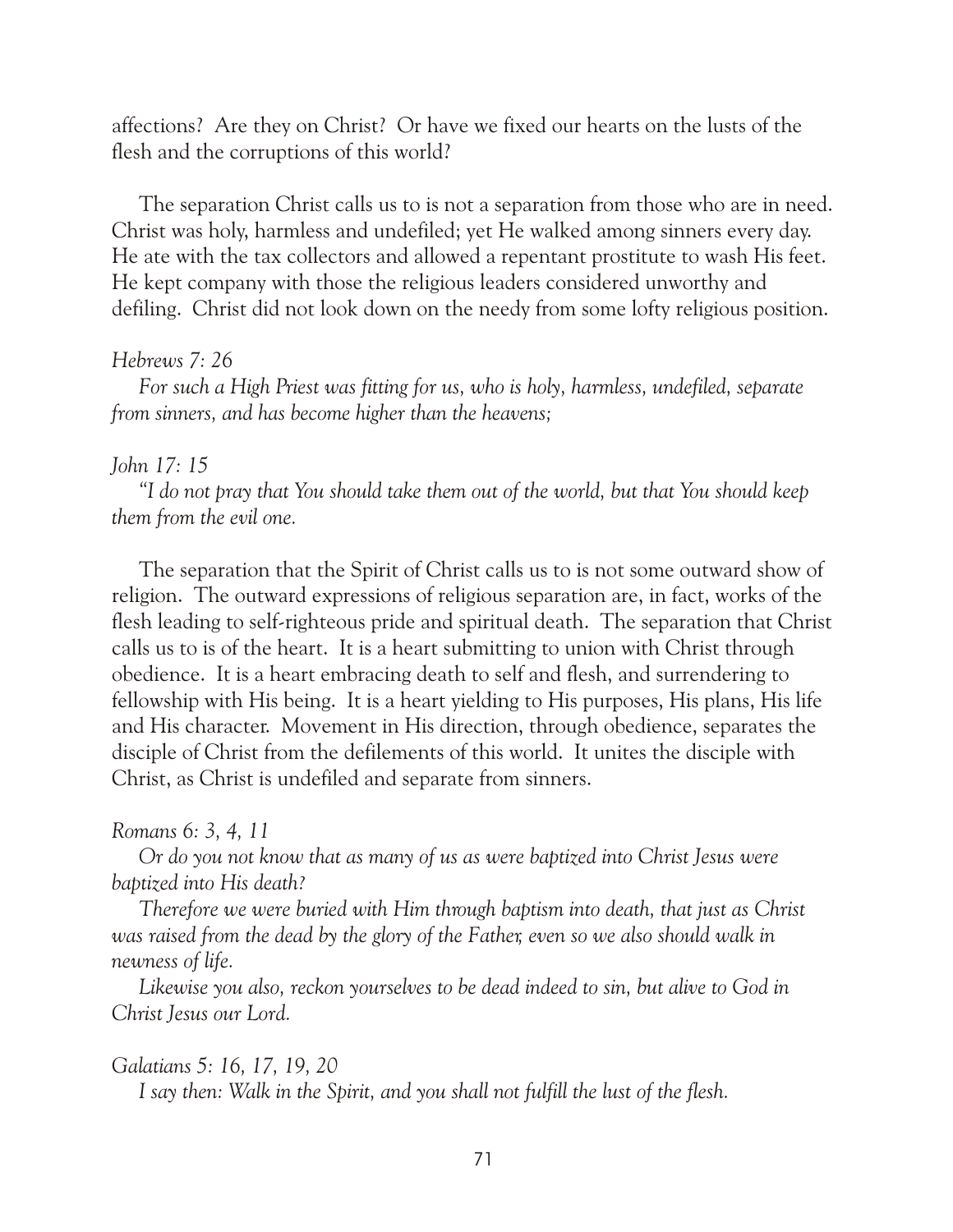*For the flesh lusts against the Spirit, and the Spirit against the flesh; and these are contrary the one to another, so that you do not do the things that you wish.*

 *Now the works of the flesh are evident, which are: adultery, fornication, uncleanness, lewdness,*

 *idolatry, sorcery, hatred, contentions, jealousies, outbursts of wrath, selfish ambitions, dissensions, heresies,*

 *envy, murders, drunkenness, revelries, and the like; of which I tell you beforehand, just as I also told you in time past, that those who practice such things will not inherit the kingdom of God.* 

 The church separated unto Christ must put aside the flesh to reveal the character of Christ by the fruit and gifts of the Spirit.

*Galatians 5: 22 - 24*

 *But the fruit of the Spirit is love, joy, peace, longsuffering, kindness, goodness, faithfulness,*

 *gentleness, self-control. Against such there is no law.*

 *And those who are Christ's have crucified the flesh with its passions and desires.*

 The church separate onto Christ has crucified the flesh with its affections and lusts. Christ's Spirit is revealed through the submitted, yielded believer. The fruit of the Spirit manifests the character of Christ.

*Ephesians 2: 10*

 *For we are His workmanship, created in Christ Jesus for good works, which God prepared beforehand that we should walk in them.*

 The good works that God has prepared for us to walk in are not the works of self. The works God calls us to are His works, revealed through us. Jesus said, *"I can of Myself do nothing".* Jesus came to express the life and will of the Father. He has called the body to express the life and will of the Father through the Son.

*John 5: 30*

 *"I can of Myself do nothing ...*

*Ephesians 5: 9*

 *(for the fruit of the Spirit is in all goodness, righteousness, and truth)*,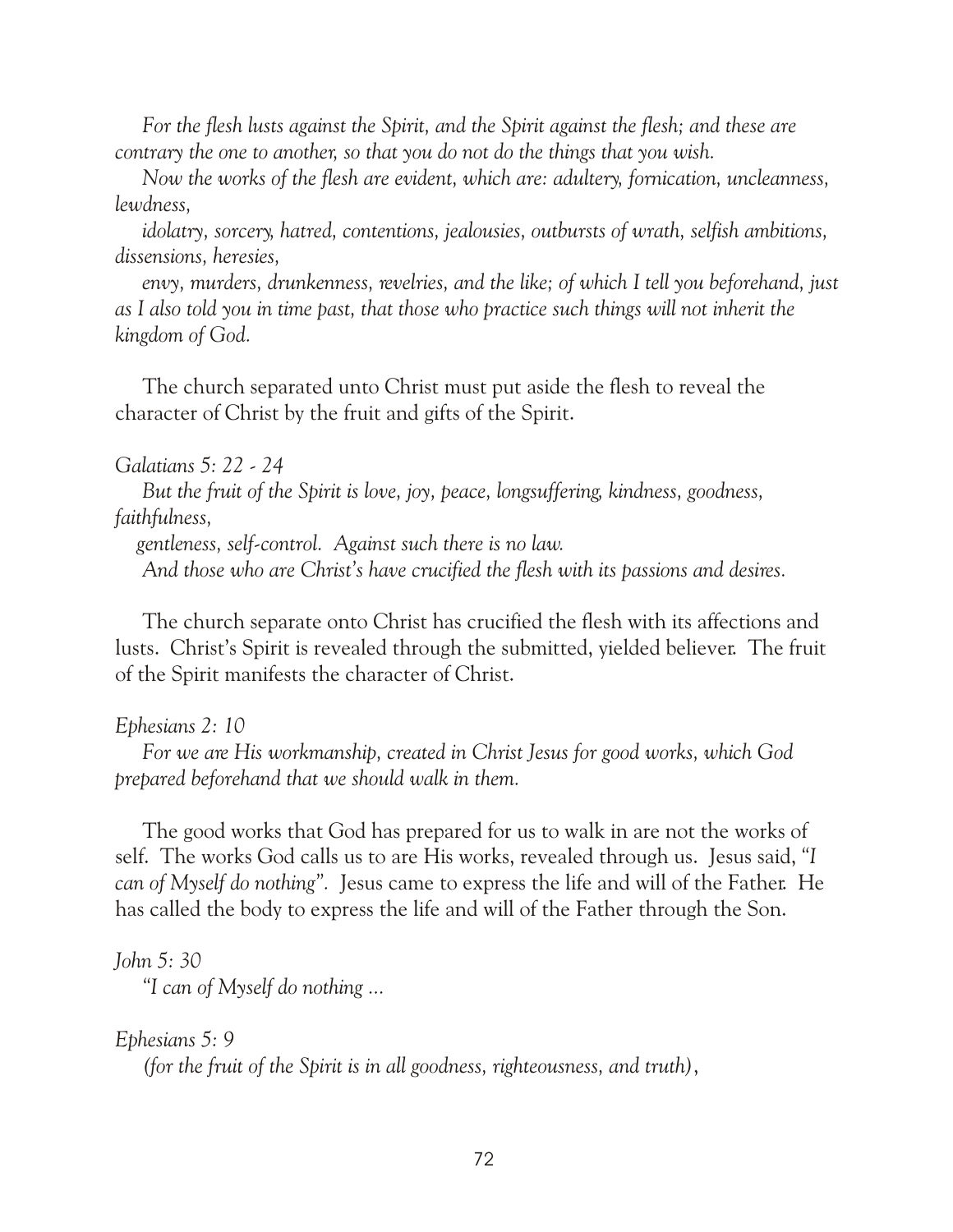#### *Philippians 1: 11*

 *... Being filled with the fruits of righteousness which are by Jesus Christ, to the glory and praise of God.*

 The character of Christ is the character of the Father. The character of the church, the body of Christ, reveals the will and character of the head: Christ. Christ is in His temple. We are called Christ. The believer is called to reveal Him. This truth must begin to take hold of the church. We must begin to allow the revelation of our identity in Christ to move us to a new experience of oneness with the character of Christ. Christ's love, His power, His submission to the will of the Father must be ours. We can know Him and reveal Him. The fullness of Christ, His character is revealed through His Glorious Church. This is our high calling. The destiny of a people called out of darkness into His marvelous light. The church of Jesus Christ, revealing Christ, His character, His beauty and His glory.

 The church is to be separate from all that is contrary to the character of Christ. Through our union with Him we become THE GLORIOUS CHURCH.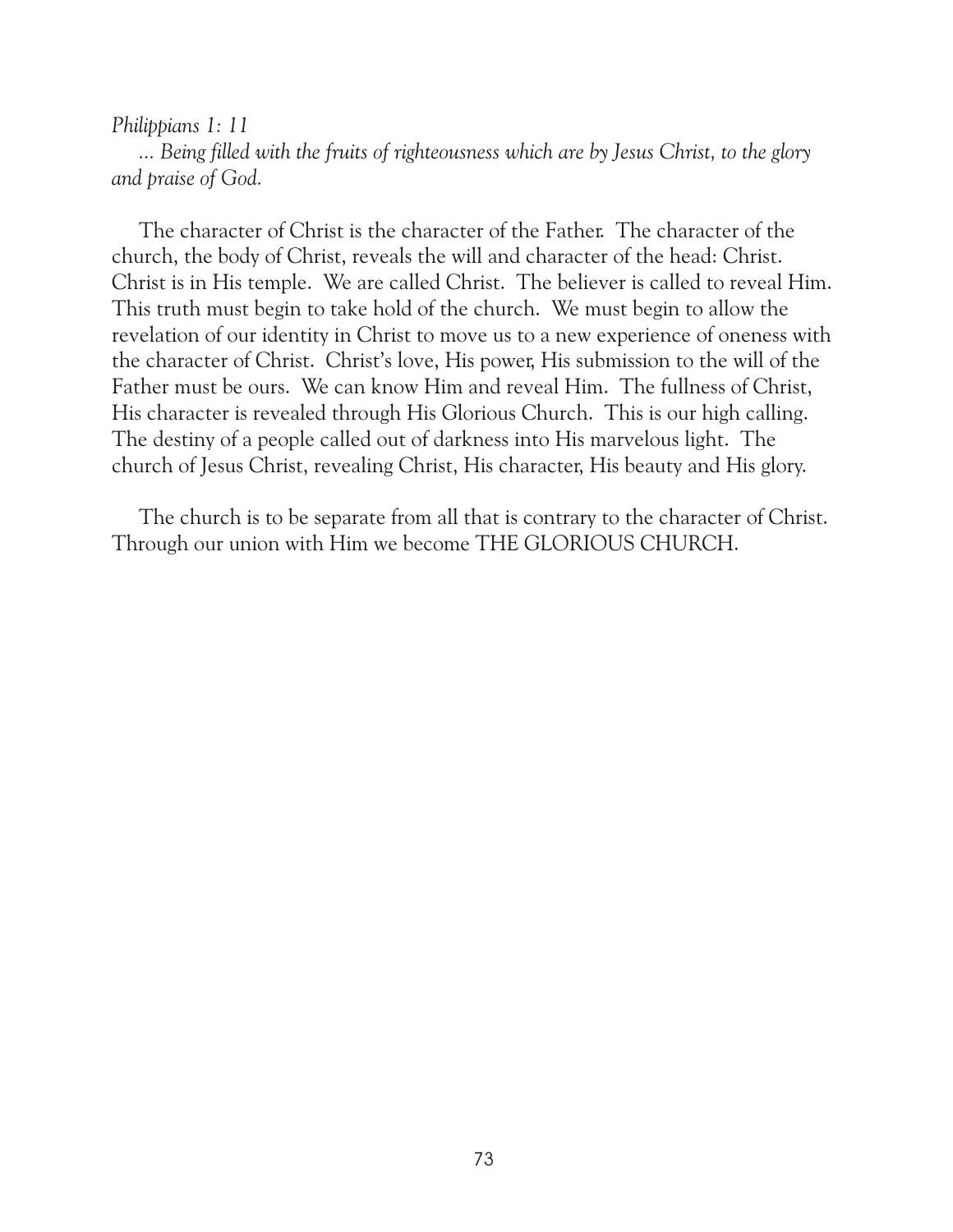

*Philippians 2: 14 - 17*

 *Do all things without complaining and disputing,*

 *that you may become blameless and harmless, children of God without fault in the midst of a crooked and perverse generation, among whom you shine as lights in the world, holding fast the word of life, so that I may rejoice in the day of Christ that I have not run in vain or labored in vain.*

 *Yes, and if I am being POURED OUT AS A DRINK OFFERING on the sacrifice and service of your faith, I am glad and rejoice with you all.*

 Paul's desire was to see his labour in the Lord produce fruit. He is speaking to the Philippian church. Lights shining in a dark world. He speaks of rejoicing in the day of Christ, as they hold fast the word of life. They are his labour, his work in the Lord. His joy is to be given to this cause. He says that if he is poured out as a drink offering on the sacrifice and service of their faith, it is his joy.

 The Greek word translated into our English phrase POURED OUT is "spendo." Spendo means to pour out as a libation; to devote one's life or blood as a sacrifice. To be ready to be offered. Paul was ready to be poured out upon the sacrifice and service of the faith of the Philippian believers. He would rejoice in being poured out as a libation. A libation was a drink offering.

# THE DRINK OFFERING

 The drink offering was first mentioned in the Bible in the book of Genesis. God reveals Himself to Jacob, Abraham's grandson, and changes his name from Jacob to Israel. God renews the covenant with Jacob that He had first made with Abraham and his descendants. In Genesis chapter 35, verse, 1. God speaks to Jacob, saying, *"Arise, go up to Bethel and dwell there; and make an altar there to God".* God gives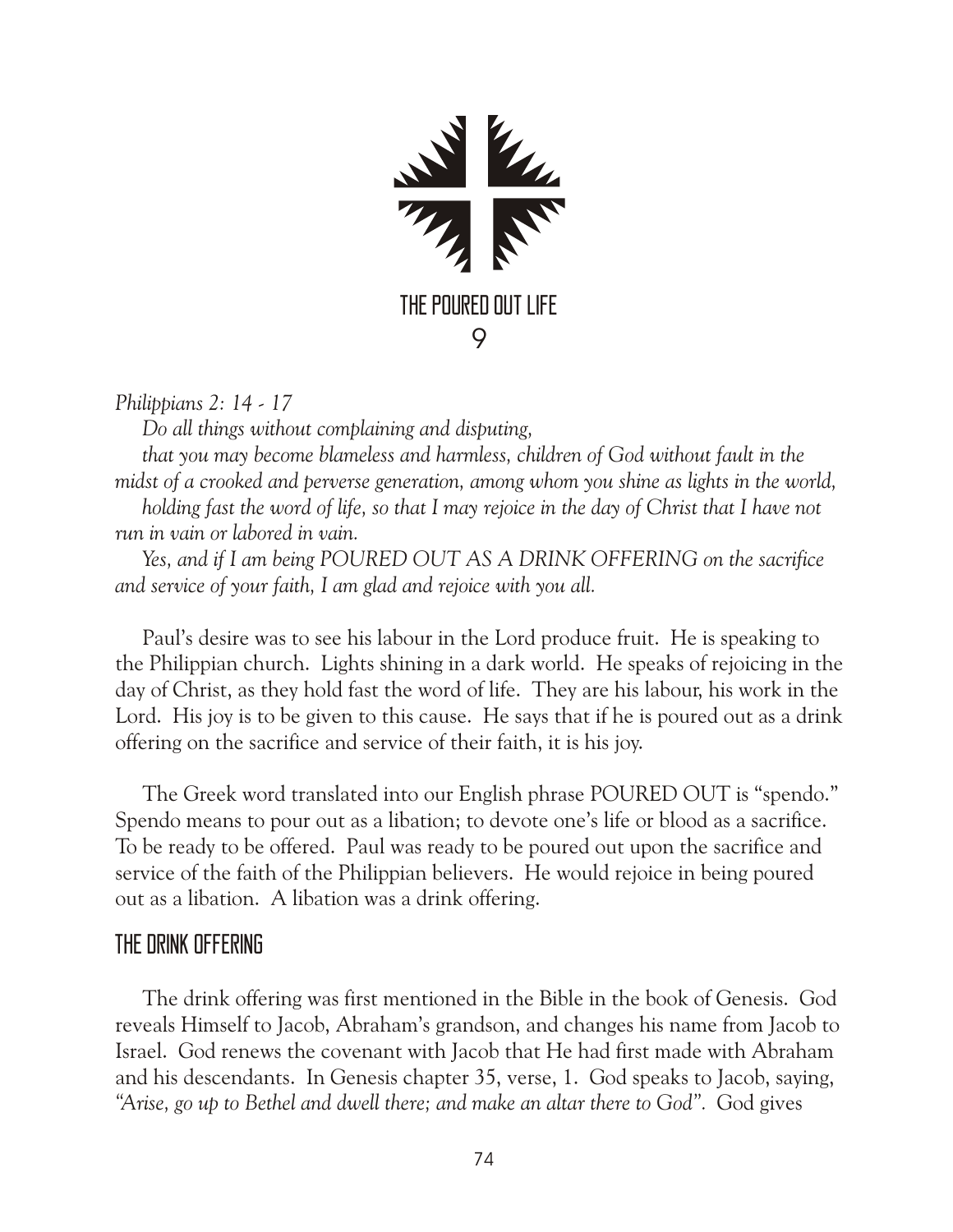Jacob specific instructions on how to construct the altar and what to do there.

## *Genesis 35: 14*

 *So Jacob set up a pillar in the place where He talked with him, a pillar of stone; and HE POURED A DRINK OFFERING on it, and he poured oil on it.*

 The drink offering is not drunk. It is poured out on an altar, on the ground or on another sacrifice. It was a liquid: wine, water or oil. It is set forth in the books of Leviticus and Numbers as an offering to accompany some of the other sacrifices.

## *Numbers 15: 7*

 *'and as a drink offering you shall offer one-third of a hin of wine as a sweet aroma to the Lord.*

 God calls the drink offering *"a sweet aroma to the Lord".* The drink offering is a picture of the poured out life of Christ. His life offered for the remission of the sin of the world. It is a picture of the selfless life of Christ, poured out before the Father in service and true worship.

# *Psalm 22: 14*

 *I am poured out like water, And all My bones are out of joint; ...*

 Psalm twenty-two is called the psalm of the crucifixion. It is a psalm written by David, years before the crucifixion of Christ. It is a prophetic psalm, with many portions directly foreshadowing the actual crucifixion. The psalm begins in verse one with these words, *"My God, my God, why have you forsaken me"?* These are the exact words Christ spoke from the cross. In verse eighteen, we are given a description of the behaviour of the soldiers at the foot of the cross. *"They divide My garments among them, And for My clothing they cast lots".* This incident is recorded in both the gospels of Mark and Matthew: Mark, chapter 15, verse 24 and Matthew, chapter 27, verse thirty 5.

 The phrase, *"I am poured out like water"*, found in verse 14, of psalm 22, reveals the relationship Christ's life and ministry played in the typology of the drink offering. The drink offering is a picture of Christ giving Himself in life and ministry and being poured out.

*Isaiah 53: 12*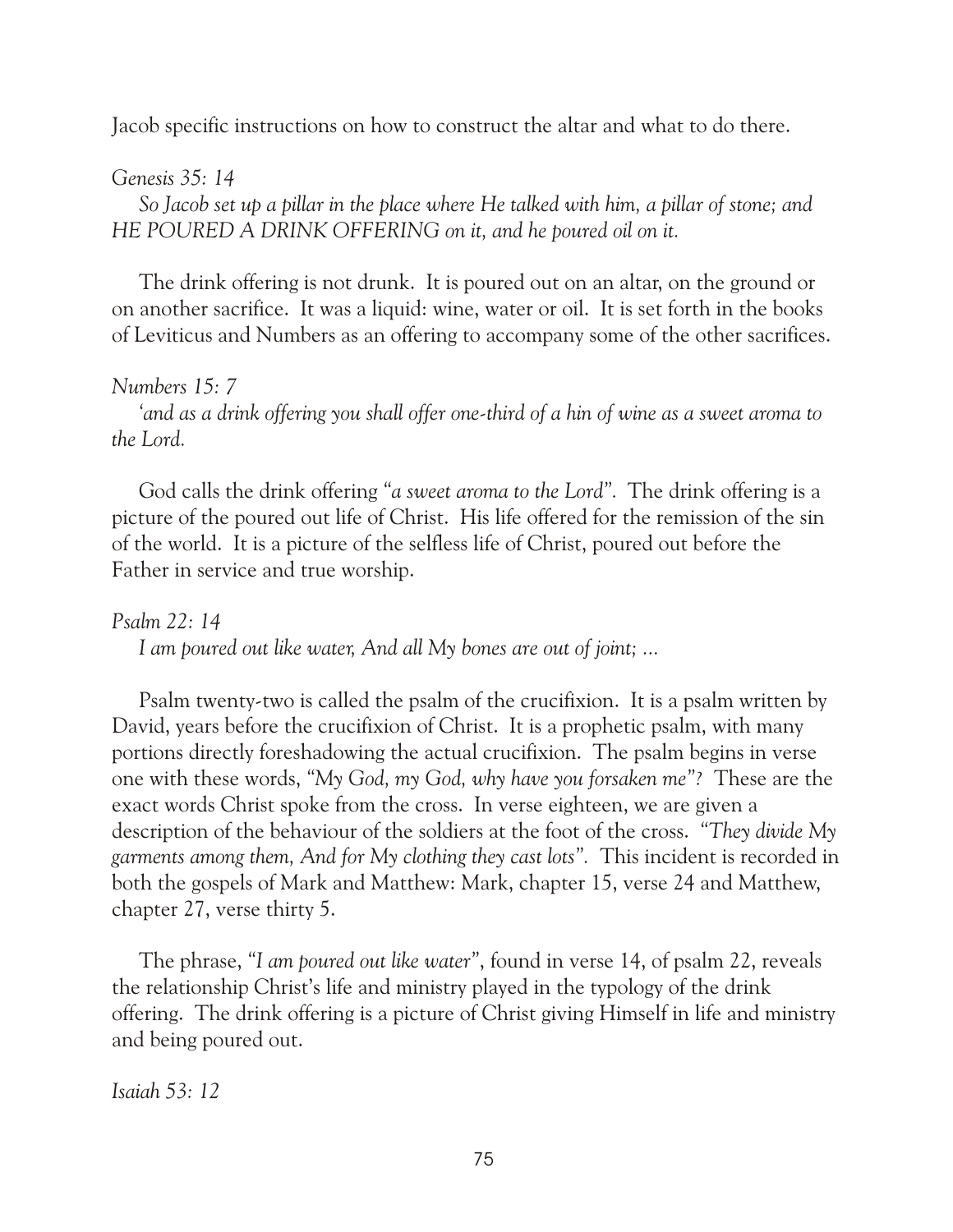*Therefore I shall divide Him a portion with the great, And He shall divide the spoil with the strong, Because HE POURED OUT HIS SOUL unto death.*

 The covenant God made with Jacob was a renewal of the covenant He first made with Jacob's father, Abraham, and Adam before him. God gave Jacob specific instructions to go to Bethel, build an altar, and pour out the drink offering. The offering points to Christ, the covering for Jacob, that God extends in order to ratify the covenant.

## THE COVENANT

 The Hebrew word "beriyth" (Ber-eeth) is translated into our English word COVENANT. Beriyth is derived from the root Hebrew word "barah" (Baw-raw), which means to cause to eat, present or give meat. The word beriyth is derived from barah in the sense of cutting and presenting meat. Beriyth is defined as a compact (an agreement) that is made by passing through or between pieces of cut flesh. It signifies the formation of a league of confederacy. It is expressed or entered into through a process of moving through pieces of cut flesh.

 The meaning of the word covenant holds within it a deep and profound expression of giving. The covenant is an agreement to die, and in death, give life. It is the essence of the cycle of natural life. Death is displaced by life in nature and in the human condition. We are born to die. We live to birth, and feed from our very beings, life to our offspring. Our offspring will grow out of our nurturing to do the same. Walking through the pieces of cut flesh demonstrates a willingness to enter into a deep compact of giving. The giving is so all-encompassing that it consumes our whole being. It is a serving out of the flesh of self to another, through death. The symbolism of walking through pieces of cut flesh becomes a picture of walking through death, to present self as meat. It is the presentation of meat, or food, for the sustaining of another life. The mother who holds her newborn baby to her breast, has glimpsed this mystery. The father who weeps over a wayward son feels the pain of this love. A love so deep it aches to give, and finds its ultimate expression in dying and being given or offered for another.

### *John 15: 13*

 *"Greater love has no one than this, than to lay down one's life for his friends.*

It is the gospel of Jesus Christ. The grain of wheat that falls into the ground to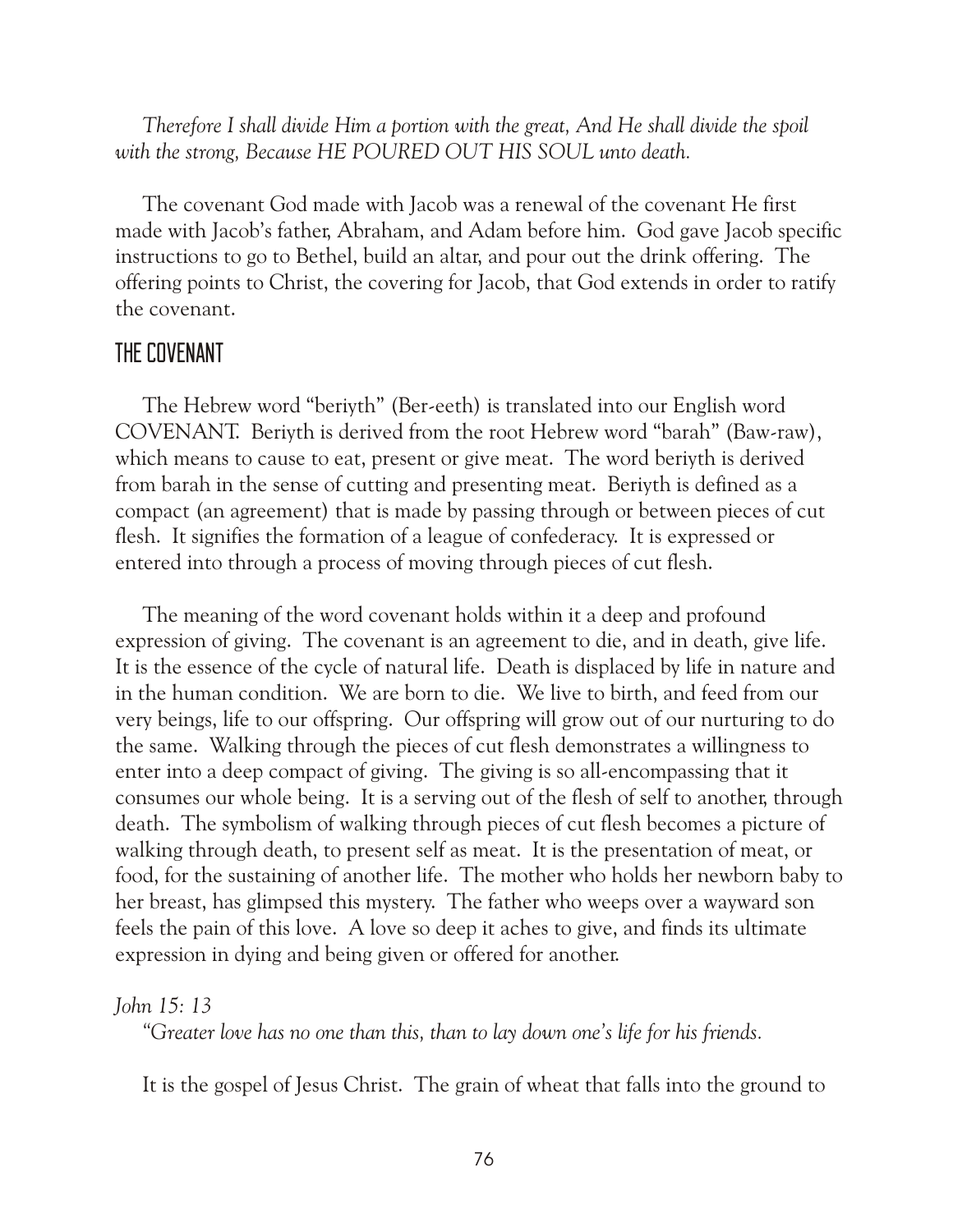die that others might live. All who enter into this communion of death begin to know the power of real life.

 The covenant made between two parties establishes the willingness of one to live for the other. The dying of one would be the sustaining life of the other, and vice versa.

 The making of a covenant finds its original institution in the dealings of God with man. This explains the original Hebrew meaning for the word. The concept of presenting cut meat for food and walking a death walk through cut pieces of flesh are concepts that cannot be human in origin. These principles are in accordance with the relationship God forges with man throughout the pages of Holy Scripture.

## THE FIRST COVENANT

 In the book of Genesis, God enters into what is called the Adamic covenant with Adam. After Adam's sin of disobedience, ultimate triumph over the tempting serpent and sin is set forth by God. The obedience of the second Adam, Jesus Christ, would destroy the disobedience of the first. A covenant established by God with man would bring all who would receive it, and believe it by faith, into union with God.

### *Genesis 3: 15*

 *And I will put enmity between you (the serpent) and the woman, And between your seed and her Seed; He (Christ) shall bruise your head, And you shall bruise His heel."*

### *Romans 5: 19*

 *For as by one man's (Adam's) disobedience many were made sinners, so also by one Man's (Christ's) obedience many will be made righteous.*

 Sin and disobedience entered the world through Adam. Christ is called the second Adam, in that through Him righteousness comes into the world. The covenant God made with Adam could only be fulfilled through Christ. The seed of woman, Christ, would bruise the head of the serpent. The serpent, Satan, would bruise Christ's heel. This was fulfilled in the crucifixion of Christ. There would be a cutting of flesh and a passing through the pieces. The obligation of the covenant is met by both parties in Christ. As the Son of man, the seed of woman, Christ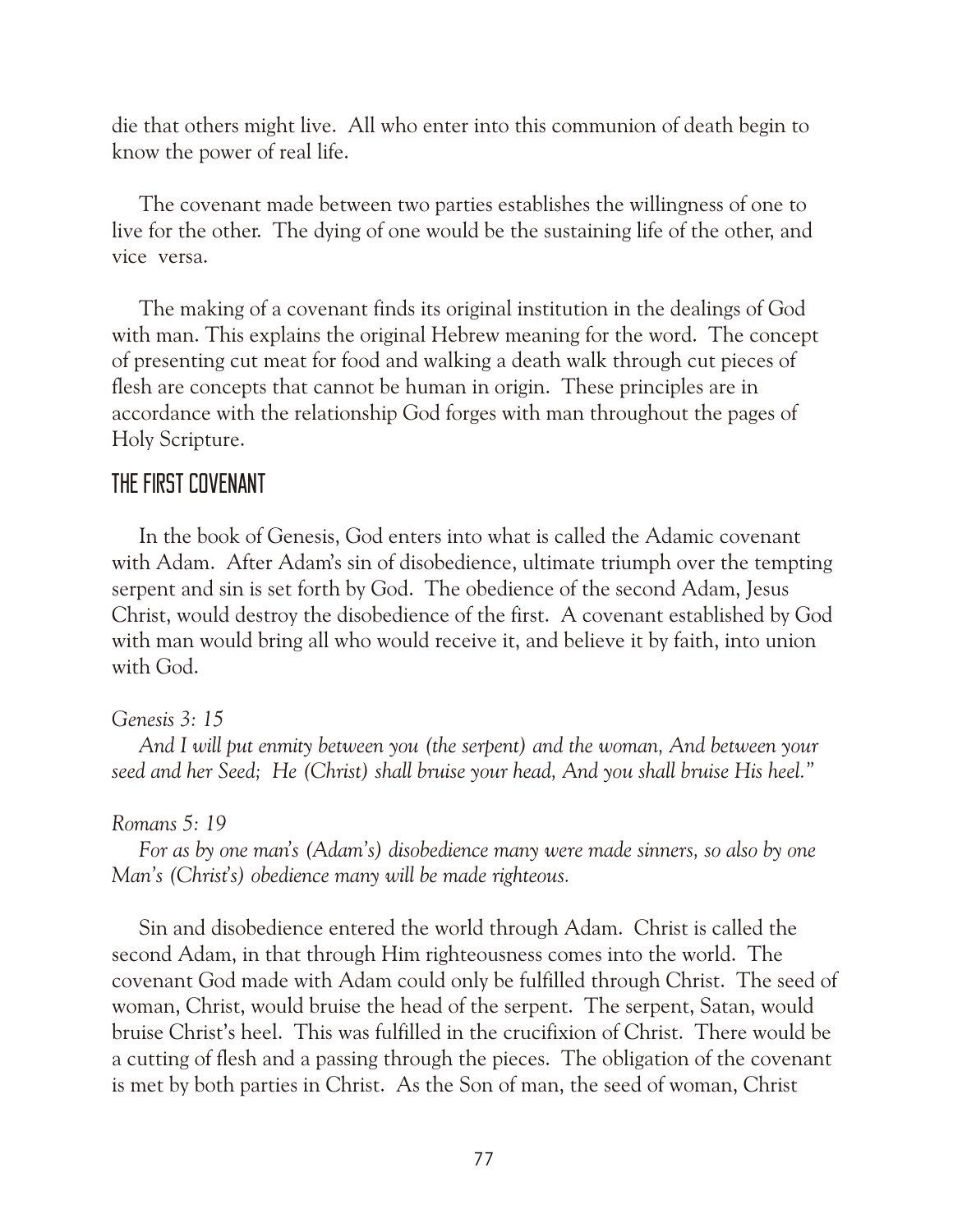meets man's obligation, and as the Son of God, Christ meets God's obligation. This is the basis for our covenant relationship with God. It is from this perspective that God deals with the seed of Adam.

 Through obedience to God, by faith, man becomes identified with the sinless obedient Christ and is able to enter into and fulfill his covenant agreement with God.

 It is through identification that this profound union is formed. This identification works through a deep love that finds its fullest expression in obedience to the will of God. Obedience, at the cost of death to self, places man in the role of Christ who lived the poured out life, being obedient unto death. The poured out life is the outworking of man's covenant obligation.

## *Matthew 16: 24*

 *... "If anyone desires to come after Me, let him deny himself, and take up his cross, and follow Me.*

 *"For whosoever desires to save his life will lose it, but whoever loses his life for My sake will find it.*

 It is in giving our life for Christ's sake that we fulfill our part of the covenant. The covenant God first made with Adam is renewed with all who will by faith fulfill it.

 God renewed this covenant with the seed of Adam when he instructed Jacob to pour out the oil as a drink offering. Jacob built the altar and he poured out the oil in compliance with God's instructions. Jacob's obedience brings him into covenant with God. His willingness to participate in the pouring out of the oil is a picture of his identification with the second Adam in death. Jacob's part of the covenant can only be exercised through his identification with Christ's poured out life. Jacob is identified through this act of obedience as one in faith with the obedient life of Christ. Identification with Christ's life and ultimate sacrifice of death is established with the one who through obedience makes the sacrifice. The act of obedience becomes a revelation of personal faith working by ultimate love.

*James 2: 20 ... faith without works is dead?*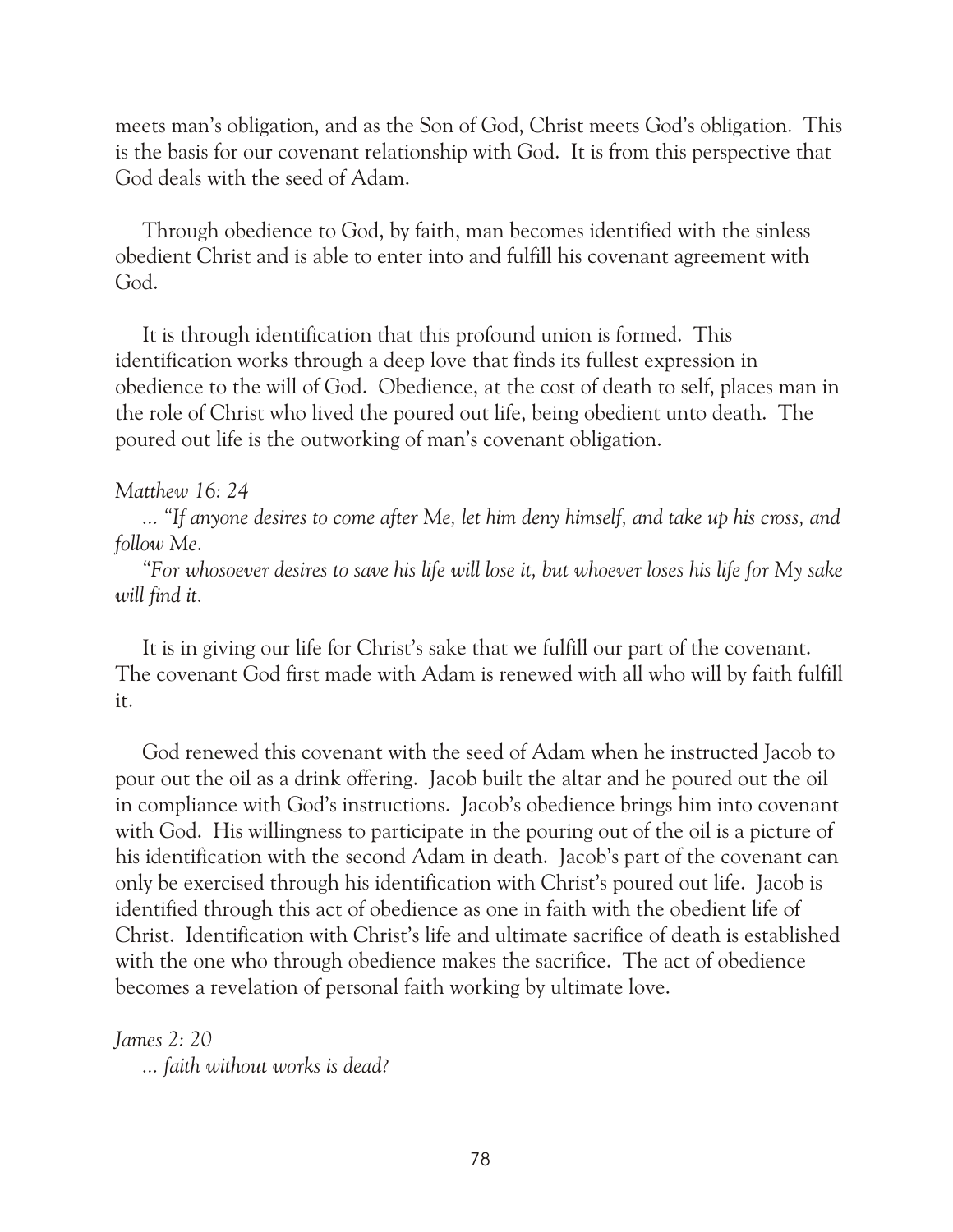Jacob makes this identification just as Abraham did before him.

## *Genesis 15: 5 - 12, 17, 18*

 *Then He brought him outside and said, "Look now toward heaven, and count the stars if you are able to number them." And He said to him, "So shall your descendants be."*

 *And he (Abraham) believed in the Lord, and He, (God), accounted it to him for righteousness.*

 *Then He said to him, "I am the Lord, who brought you out of Ur of the Chaldeans, to give you this land to inherit it."*

 *And he said, "Lord God, how shall I know that I will inherit it?"*

 *So He said to him, "Bring Me a three-year-old heifer, a three-year-old female goat, a three-year-old ram, a turtledove, and a young pigeon."*

 *Then he brought all these to Him and cut them in two, down the middle, and placed each piece opposite the other; but he did not cut the birds in two.*

 *And when the vultures came down on the carcasses, Abram drove them away.*

 *Now when the sun was going down, a deep sleep fell upon Abram; and behold, horror and great darkness fell upon him.*

 *And it came to pass, when the sun went down and it was dark, that behold, there appeared a smoking oven and a burning torch that passed between those pieces.*

 *On the same day the Lord made a covenant with Abram, saying:*

 *"To your descendants have I given this land, from the river of Egypt to the great river, the River Euphrates -*

 God makes the covenant with Abram. He calls Abram to lay out before Him the carcasses of a heifer, a goat and a ram. God instructs Abram to cut the carcasses in half and lay them side by side on the ground. A deep sleep falls upon Abram and he has a very unusual experience. He enters into what I believe to be an identification experience with Christ's obedience unto death and His entry into Hades. Abram is identified as the seed of Adam after the flesh, and the seed of the second Adam (Jesus Christ) by faith. Abram believes God and it is counted unto him as righteousness. *And he believed in the Lord, and He accounted it to him for righteousness.* His belief or faith is expressed again through his obedience to God. He follows God's instructions by laying out the carcasses and watching over them. Abram chases away the vultures that try to devour the fresh meat. God passes through the midst of the carcasses to confirm and establish the covenant. God is holy; He can have not fellowship and He can make no accord with sinful man. He can only make a covenant on the basis of Christ's sacrifice. Christ the spotless holy lamb of God receiving in Himself the penalty for sin, removes sin from man.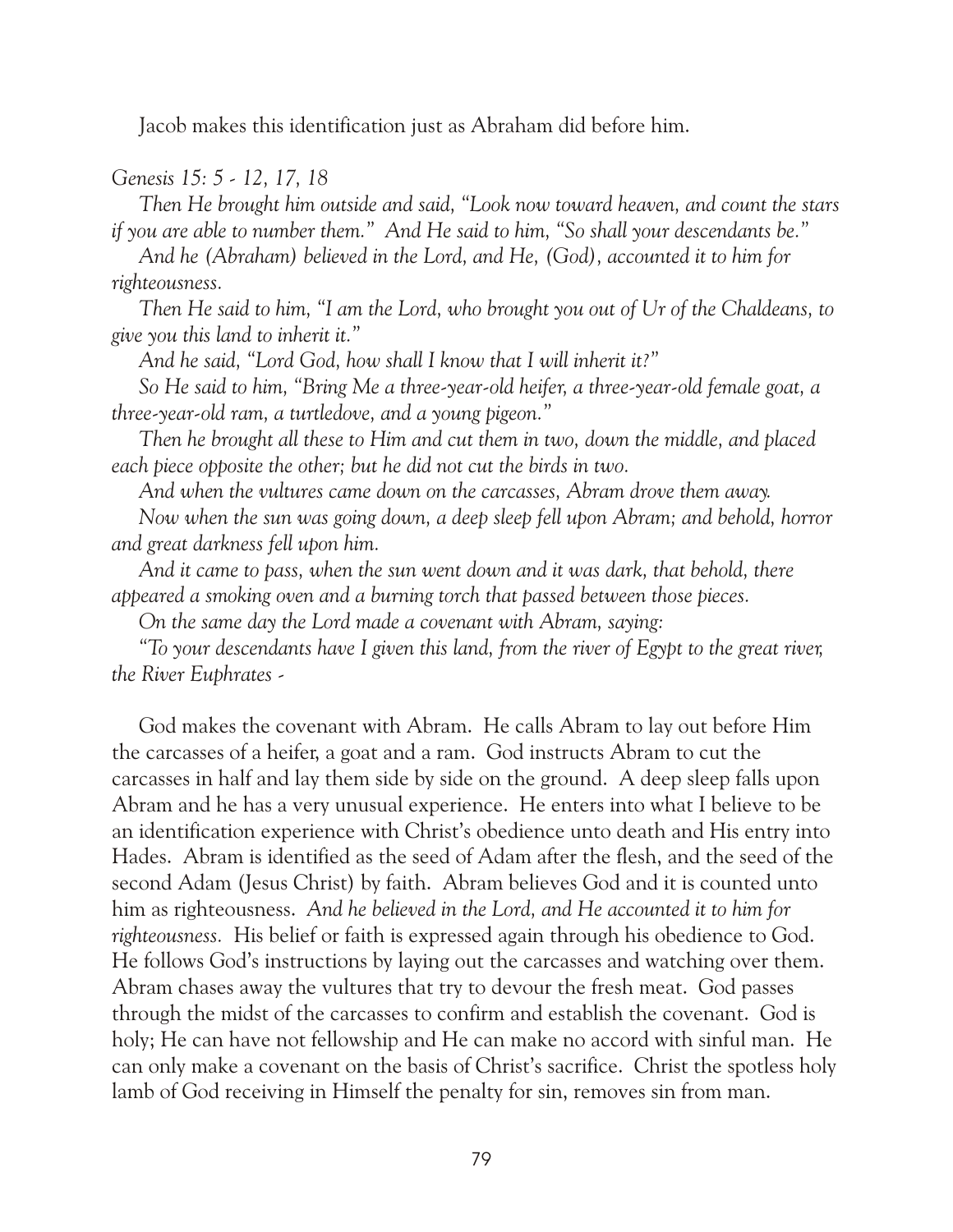Christ's sacrifice fulfills man's covenant obligation and makes man acceptable. Abram entered into oneness with Christ by faith through identification and through his position in Christ fulfills his side of the covenant. Jacob does the same thing when he chooses to follow Gods commandment, build the altar at Bethel and pour out the oil upon it. The identification is made by faith and results in the imputed righteousness of Christ. The identification is not in theory only. It is also experiential; one life is surrendered to the other trough a willingness to walk in obedience or works and demonstrate the faith.

## *James 2: 20*

 *... faith without works is dead?*

 Through obedience Jacob demonstrated the poured out life and became Israel; Abram became Abraham, and you and I become "Christ ones" or Christian. By faith expressed through identification with the cross of Christ, we become one with Him.

## *Colossians 3; 2 - 4*

 *Set your mind on things above, not on things on the earth. For you died, and your life is hidden with Christ in God. When Christ who is our life appears, then you also will appear with Him in glory.*

## *Romans 6: 6*

 *knowing this, that our old man was crucified with Him, that the body of sin might be done away with, that we should no longer be slaves to sin.*

## *Ephesians 2: 5 - 6*

 *even when we were dead in trespasses, made us alive together with Christ (by grace you have been saved),*

 *and raised us up together, and made us sit together in heavenly places in Christ Jesus, Christ Jesus,*

Our death becomes swallowed up in His victory.

 The covenant is an exchange. One life is exchanged for the other. The symbolism embodied in the cut pieces of flesh become the ultimate expression of the agreement.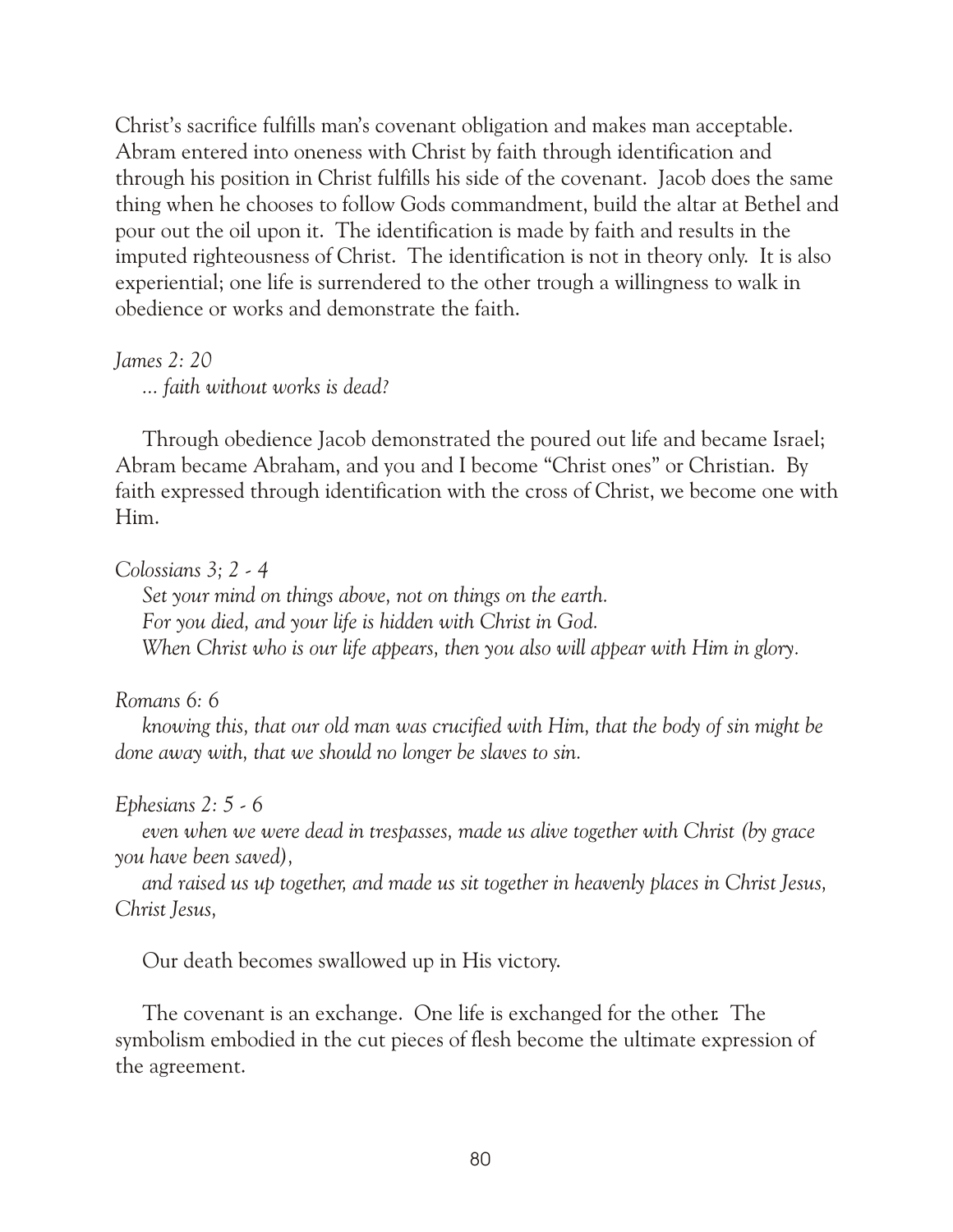# COVENANT SYMBOLISM

 Throughout scripture we find one example of covenant symbolism after another. With the creation of man, God imparts life from His very being by breathing into Adam's nostrils. Woman is created from a rib removed from Adam's side. The cutting of the flesh in circumcision given to Abraham is

*Genesis 17: 11 ... a sign of the covenant ...*

 The sacrifices and offerings of the Old Testament point to the death and ministry of Christ. Christ being poured out in obedience unto death, for the life of the world. In the New Testament, Christ is revealed as the word of God, the bread of life, the living water and the true vine. These are all pictures of His life-giving sustaining ministry.

 In the book of 1 Samuel, David and Jonathan make a covenant. Their covenant is symbolized by an exchange of garments and weapons.

*1 Samuel 18: 3, 4*

 *Then Jonathan and David made a covenant, because he loved him as his own soul. And Jonathan took off the robe that was on him and gave it to David, with his armor, even to his sword and his bow and his belt.*

## THE COVENANT OF MARRIAGE

 In the marriage covenant and relationship, which was instituted by God when He created man, we also find covenant symbolism.

*Genesis 2: 23 - 24*

 *And Adam said: "This is now bone of my bones And flesh of my flesh; She shall be called Woman, Because she was taken out of Man."*

 *Therefore a man shall leave his father and mother and be joined to his wife, and they shall become one flesh.*

 The covenant agreement is so strong and binding that each member will forfeit all his or her rights and desires for the other. Each member of the covenant will find their greatest joy in the giving up of self to live for the needs and life of the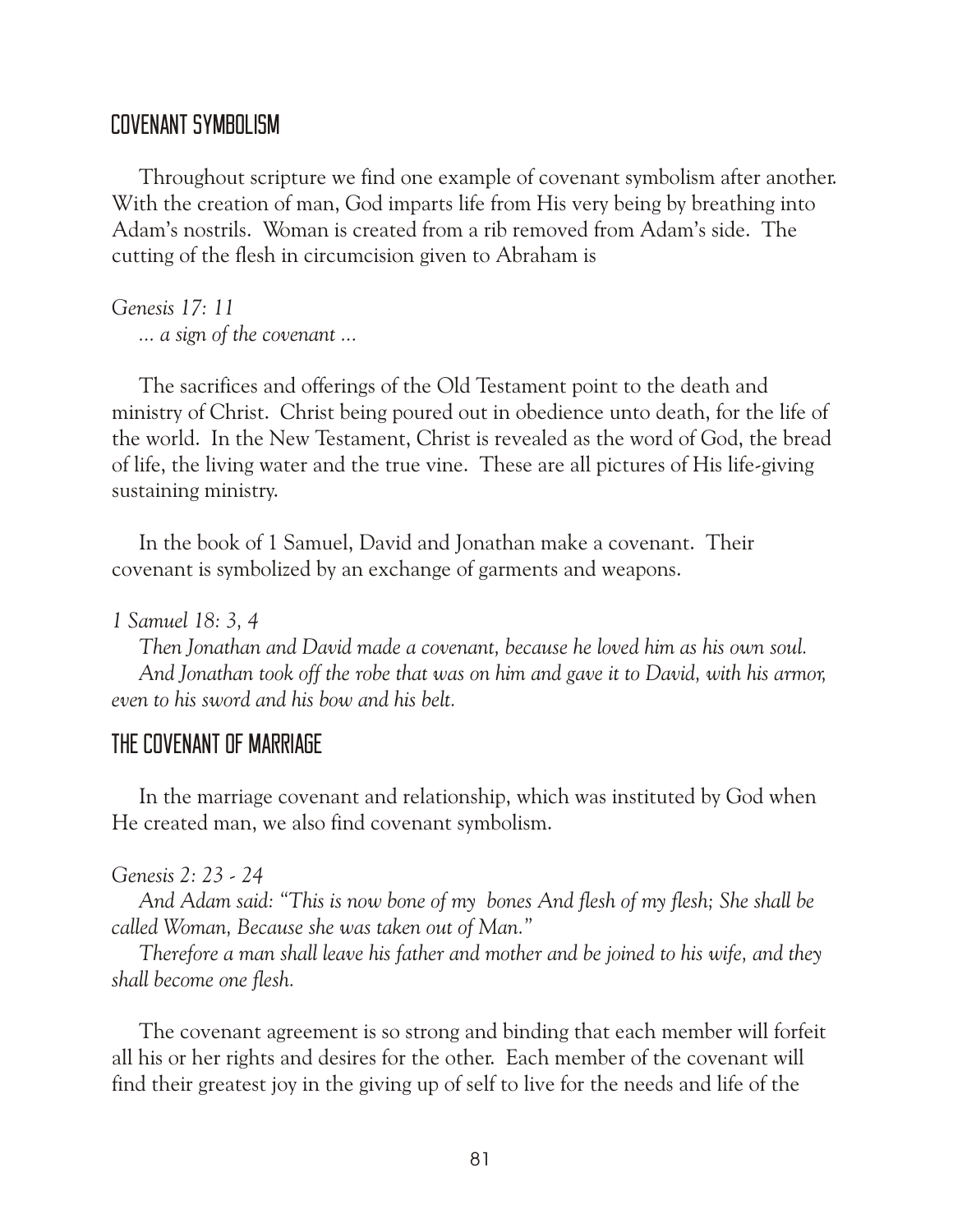other.

 In many societies and cultures different forms of covenant symbolism are enacted to seal the union between a man and a woman. A meal is shared. Meat is cut, divided and given. A new husband will feed his bride and the bride her husband. Rings will be exchanged, possessions are exchanged; the new bride will take on the name of her husband. The symbolism points to an exchange of lives. One being given up to the other. Each living a death walk for the feeding or sustaining of the other. The covenant also becomes demonstrated in the very act of marriage; with the cutting or dividing of flesh, the shedding of blood and the passing through, as the couple consummate the marriage. The act of marriage becomes an ongoing expression of two joining and becoming one. Throughout scripture the union of husband and wife is compared to the relationship of God with His people. In the Old Testament, Israel is called the wife of Jehovah. Paul, speaking to the Ephesians in the New Testament, calls the marriage relationship a mystery and compares it to the relationship Christ has with His church.

## *Ephesians 5: 30 - 32*

 *For we are members of His body, of His flesh and of His bones.*

 *"For this reason a man shall leave his father and mother and be joined to his wife, and the two shall become one flesh."*

 *This is a great mystery, but I speak concerning Christ and the church.*

 John, in recording the book of Revelation, gives us a glimpse into the mystery of this union. The symbolism of a marriage supper demonstrates the covenant.

## *Revelation 19: 7*

 *"Let us be glad and rejoice and give Him glory, for the marriage of the lamb (the marriage supper of the lamb) has come, and His wife has made herself ready."*

 Christ states the intent of the covenant when he prays to the Father on behalf of His disciples.

## John 17: 21

 *"that they may be one, as You, Father, are in Me, and I in You; that they also may be one in Us, that the world may believe that You sent Me.*

# PASSING THROUGH THE CUT FLESH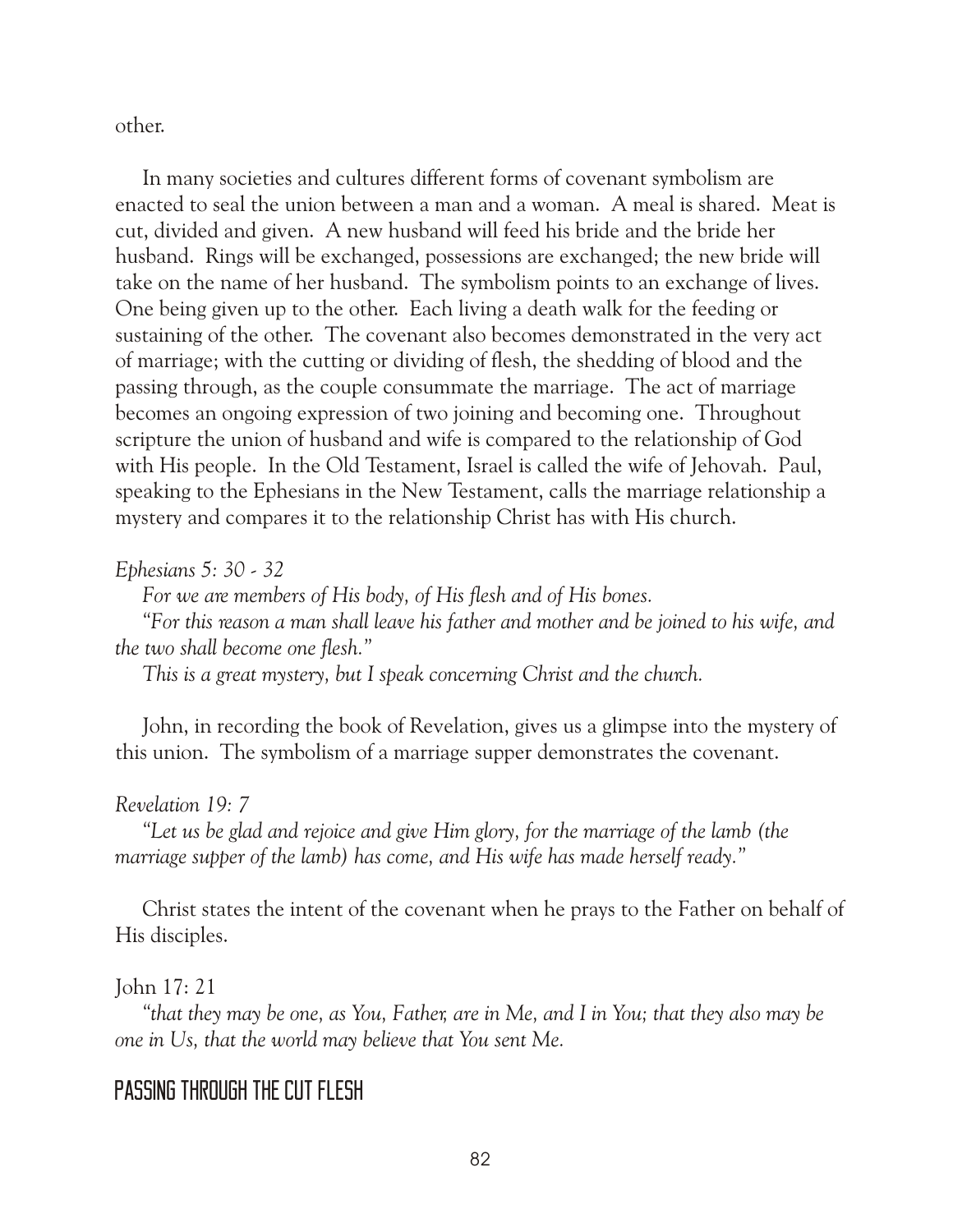When Christ, the lamb of God, hung on Calvary's tree, His flesh was rent and the way was opened to the Father. The covenant, made first with Adam and renewed with Abraham and His seed, was consummated in the work of the cross. We have been invited to pass through the cut pieces of Christ's flesh and enter into oneness with the Father.

### *Matthew 26: 26 - 28*

 *And as they were eating, Jesus took bread, blessed and broke it, and gave it to the disciples and said, "Take, eat; this is My body."*

 *Then He took the cup, and gave thanks, and gave it to them, saying, "Drink from it, all of you.*

 *"For this is My blood of the NEW COVENANT, which is shed for many for the remission of sins.*

### *Hebrews 9: 22*

 *And according to the law almost all things are purified with blood, and without shedding of blood there is no remission (of sin).*

The symbolism is again the sharing of a meal. When Christ took the bread and the wine and presented them to His disciples, He was presenting His life for their sustenance. It was the symbolism of covenant, the breaking of bread, passing it one to the other and eating it from the other's hand.

### *Hebrews 10: 19 - 20*

 *Therefore, brethren, having boldness to enter the Holiest by the blood of Jesus, by a new and living way which He consecrated for us, through the veil, that is, His flesh.*

 When Christ's body was torn on the cross, the veil in His temple, which separated the presence of God from the people, was torn in two.

#### *Matthew 27: 50 - 51*

 *And Jesus cried out again with a loud voice, and yielded up His Spirit.*

 *Then, behold, the veil of the temple was torn in two from top to bottom; and the earth did quake, and the rocks were split,*

A covenant relationship with Christ is a revelation of a divine exchange.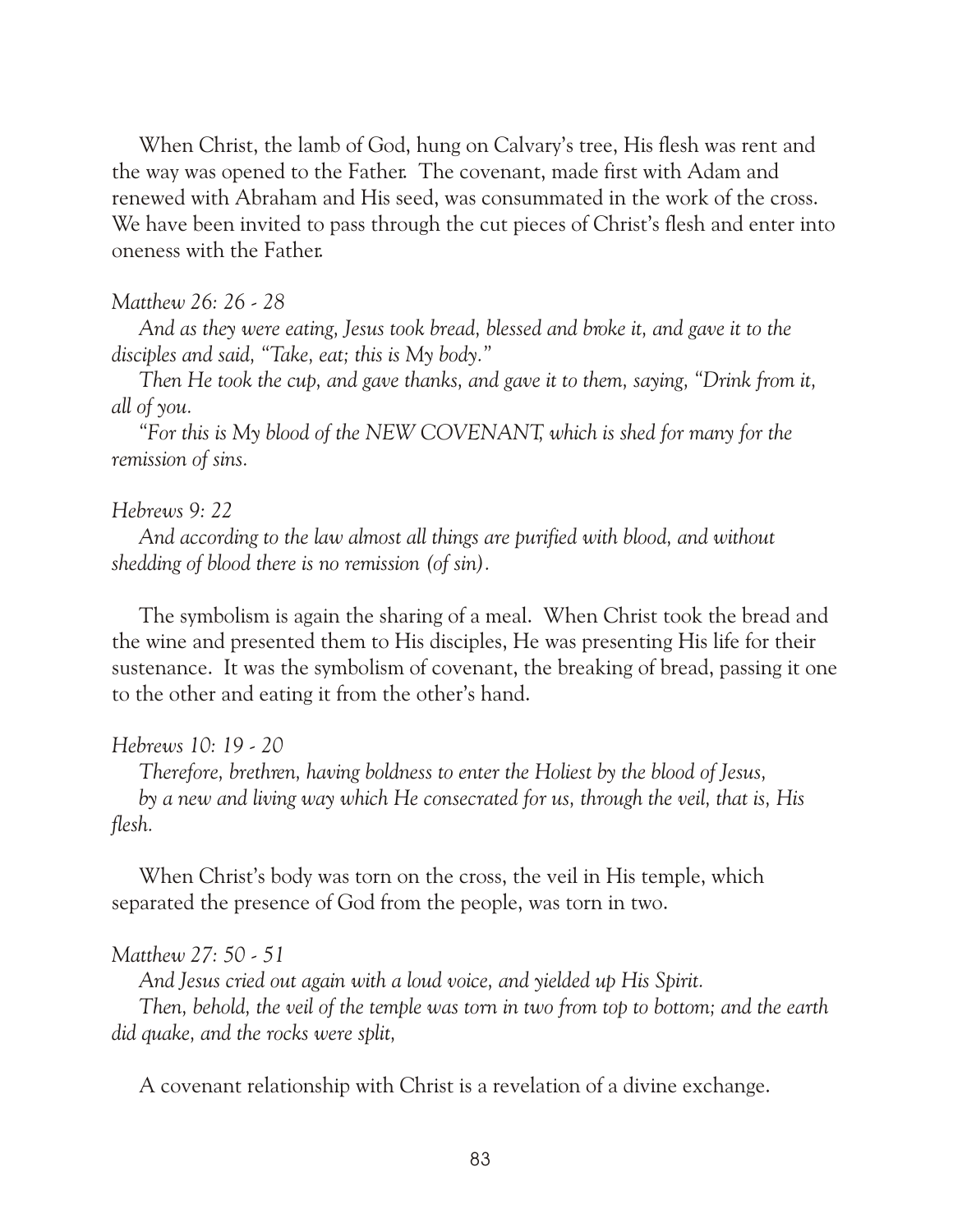### *2 Corinthians 5: 21*

 *For He made Him who knew no sin to be sin for us, that we might become the righteousness of God in Him.*

## *Galatians 2: 20*

 *"I have been crucified with Christ; it is no longer I who live, but Christ lives in me; and the life which I now live in the flesh I live by faith in the Son of God, who loved me and gave Himself for me.*

 This statement by Paul expresses so aptly the essence of the covenant relationship. The life we live is not our own, but Christ's, lived through us by faith. It is a faith responding to the life that was given for us.

## *1 Corinthians 1: 30*

 *But of Him you are in Christ Jesus, who became for us wisdom from God -and righteousness and sanctification and redemption -*

 *that, as it is written, "He who glories, let him glory in the Lord."*

 When we are united with Christ through this new covenant, we become one with Him. We enter into a relationship so deep, so profound that it affects every area of our lives. It becomes a new life. It is a life born and sustained by a continual exchange. The new is revealed by the pouring out of the old. It is the poured out life, a sweet aroma of Christ.

# THE FRAGRANCE OF CHRIST

*2 Corinthians 2: 15*

 *For we are to God the fragrance of Christ,*

 In the book of Leviticus, five offerings are set forth; three of them are called a sweet aroma to the Lord. The sweet aroma offerings always speak of a life of complete consecration. They find their fullest expression in the life, ministry and death of Christ. I have listed the five offerings or sacrifices as they are presented in the book of Leviticus.

BURNT - The burnt offering is called a SWEET AROMA OFFERING. It is a type of Christ's entire obedience to the Father. The burnt offering is wholly consumed.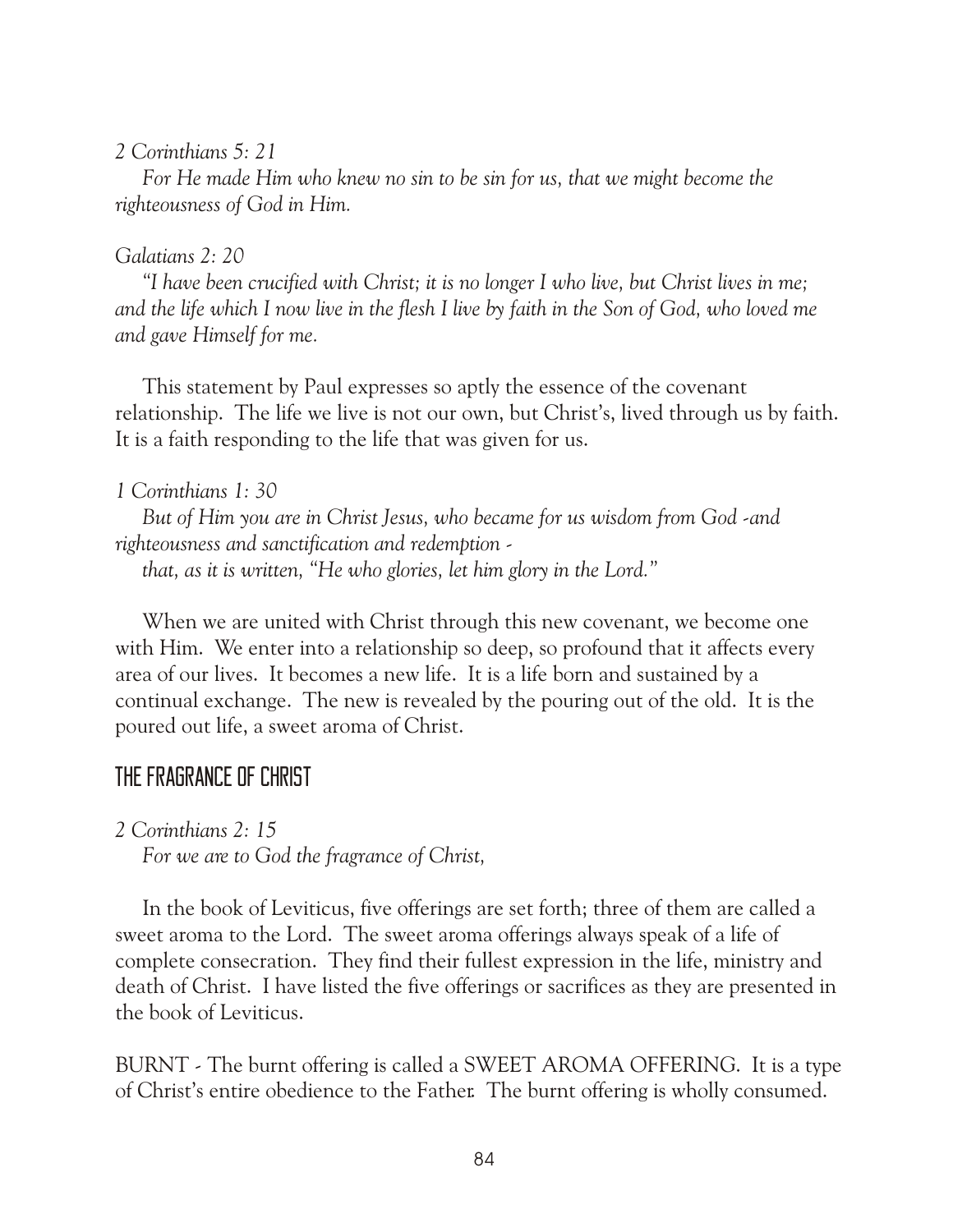It speaks of entire consecration, complete dedication to God.

MEAL - The meal offering is called a SWEET AROMA OFFERING. It is a type of Christ's perfect humanity anointed with the Holy Spirit. It signifies the dedication of one's life to God. It speaks of the person of Christ.

PEACE - The peace offering is called a SWEET AROMA OFFERING. It depicts Christ making peace between a Holy God and sinful man.

SIN - The sin offering is not called a SWEET AROMA OFFERING. It speaks of atonement for the sin of mankind. It signifies Christ becoming sin and being denied the presence of God as He is crucified outside the camp.

TRESPASS - The trespass offering is not called a SWEET AROMA OFFERING. It is typical of Christ satisfying God's demand for justice and righteousness.

 The first three offerings, the burnt, meal and peace offerings are received as a sweet-smelling aroma to the Lord. They are called sweet aroma offerings because all three typify obedience, consecration and dedication. A life wholly consumed in service to God. These three offerings typify Christ's life of complete sacrifice and sinless obedience to the Father. The drink offering, like these three offerings, is also called *"a sweet aroma to the Lord".* The other two offerings, the sin and the trespass offering, are not a sweet aroma to the Lord. They speak of sin, carnality and flesh. They speak of Christ becoming sin for man and as a result being separated from the Father. The drink offering was an auxiliary offering. It was poured out upon the burnt, meal and peace offerings. It spoke of purity of heart, undivided devotion, and pictured the sinless Christ. The drink offering is a picture of complete dedication to God. It is symbolic of a life poured out in service and devotion to God. It is a picture of a love so all encompassing and consuming that the life of the believer is wholly consumed and poured out. This is called a sweet aroma before God. It is an offering that ascends before the throne of God as a beautiful aroma, a sweet and wonderful fragrance of Christ. The drink offering is a picture of this beautiful surrendered life. The life of Christ wholly consumed in the service of God. Perfect submission, being humbly possessed by the Father in every act, in every word. It is the greatest love, the greatest expression of pure devotion. The life of Christ was a poured out life, a sweet aroma offering.

The new birth positions the disciple of Christ in identification with Christ's life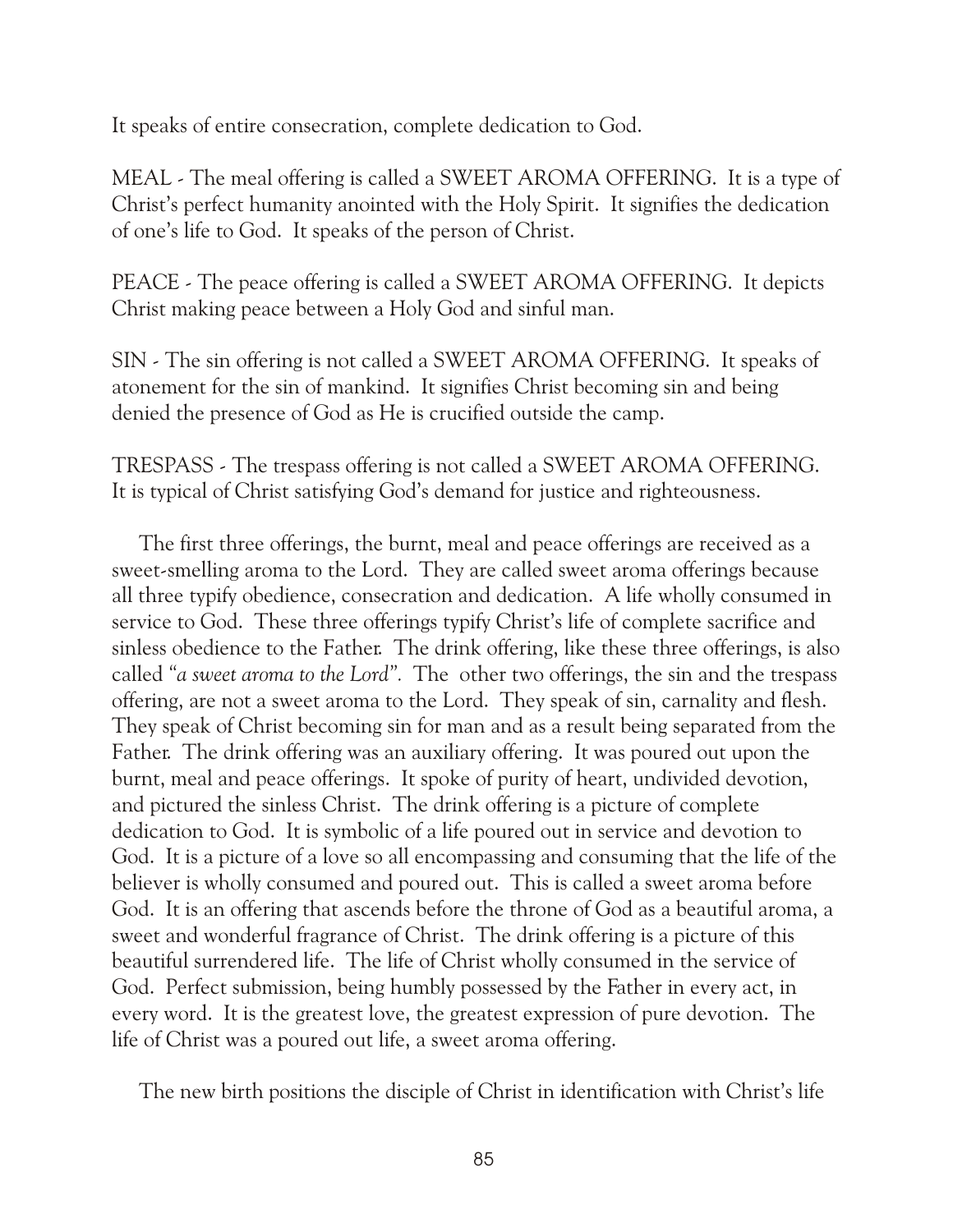and ministry. Christ's consecration and devotion to the Father becomes the consecration and devotion of His disciples to the Father. The poured out life of pure devotion is expressed first by the head and then by His body.

# *Philippians 2: 17*

 *Yes, and if I am being poured out as a drink offering on the sacrifice and service of your faith, I am glad and rejoice with you all.*

# SPIRITUAL SACRIFICES

## *1 Peter 2: 5*

 *... you also, as living stones, are being built up a spiritual house, a holy priesthood, to offer up SPIRITUAL SACRIFICES acceptable to God by Jesus Christ.*

 The church is called a spiritual house, a holy priesthood. We are called to offer up spiritual sacrifices unto God, by or through Jesus Christ. The spiritual sacrifices we are called to offer God are our very lives. This becomes a living expression of true worship to God. A sweet aroma offering. A true spiritual sacrifice.

# *Romans 12: 1*

 *I beseech you therefore, brethren, by the mercies of God, that you present your bodies a living sacrifice, holy, acceptable to God, which is your reasonable service.*

 The Greek word "latreia" is translated here *reasonable service;* it means, ministration of God or worship. Worship is not what we say to God in song, how well we sing, shout, play a musical instrument or dance. It is the laying down of our lives to Him. It is being poured out in total consecration and devotion to Him. It is recognizing that our reasonable service, our worship, is the ministration of God, expressed by Christ. It is revealed in and through us as we obey Him. Our worship finds expression in songs of praise through hearts of complete and total consecration.

# *2 Chronicles 29: 27*

 *Then Hezekiah commanded them to offer the burnt offering on the altar. And WHEN THE BURNT OFFERING BEGAN, THE SONG OF THE LORD ALSO BEGAN, ...*

The burnt offering spoke of a life wholly consumed in consecration and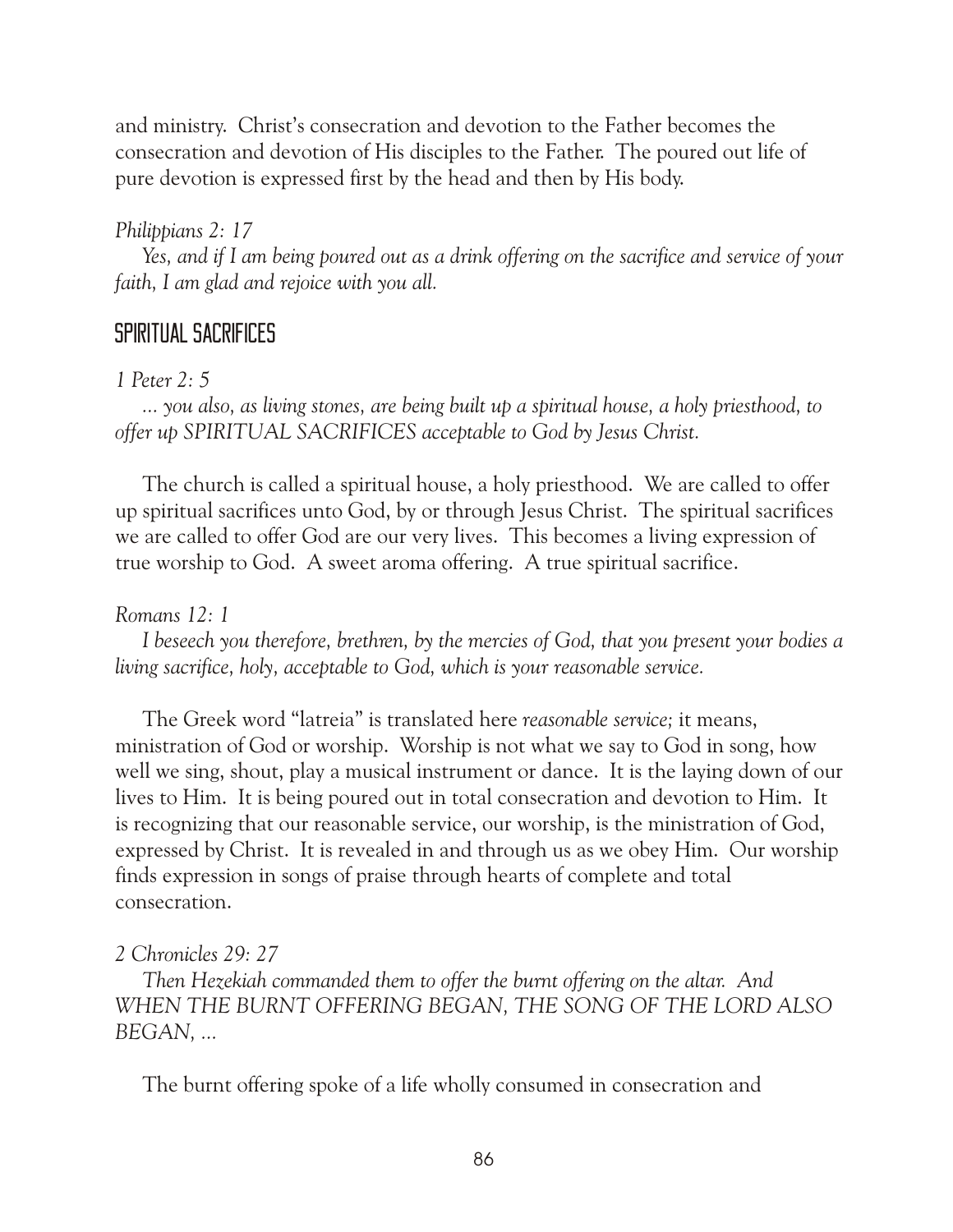dedication to God. The burnt offering was a sweet aroma offering. When the smoke of the offering began to ascend, the song of the Lord began. The song ascends with the smoke from the burning of the sacrifice. True worship is never professional music. It is not the harmony of voices that God desires. It is the heart given in pure devotion, poured out in sacrifice through obedience to God. The harmony of sound that ascends before God's throne is the heart He plays in tune with His, willing to go to a cross and die for the life of others. It is a sweet aroma to the Lord.

# A LIFE OF OBEDIENCE

 Self-denial, associated with obedience to God through Christ, is the spiritual sacrifice that ascends unto God as a sweet aroma. It is expressed through obedience to the will of God, which creates or reveals our identification through faith and forges our oneness with Christ.

# *1 Samuel 15: 22*

 *... "Has the Lord as great delight in burnt offerings and sacrifices, As in obeying the*  voice of the Lord? Behold, to obey is better than sacrifice, And to heed than the fat of *rams.*

 This sacrifice is not the work of man or the efforts of man to gain God's favor through self-effort or self denial. The sacrifice is the result of obedience to the Father. All the Old Testament worship, the temple sacrifices and offerings are all ordered by God. It is God who revealed the pattern to Moses; it is not man's creation. The sacrifices are conducted through obedience to God. The sacrifice is an expression of obedience, pointing to the obedience of Christ and our identification with Him. If the sacrifice is conducted from any position other than obedience, it is self-effort, a form of godliness without the power, dead works, selfrighteous empty religion.

# EXPRESSED IN PRAYER

# *Psalm 141: 2*

 *Let my prayer be set before You as incense, The lifting up of my hands as the evening sacrifice.*

*Exodus 30: 1, 7*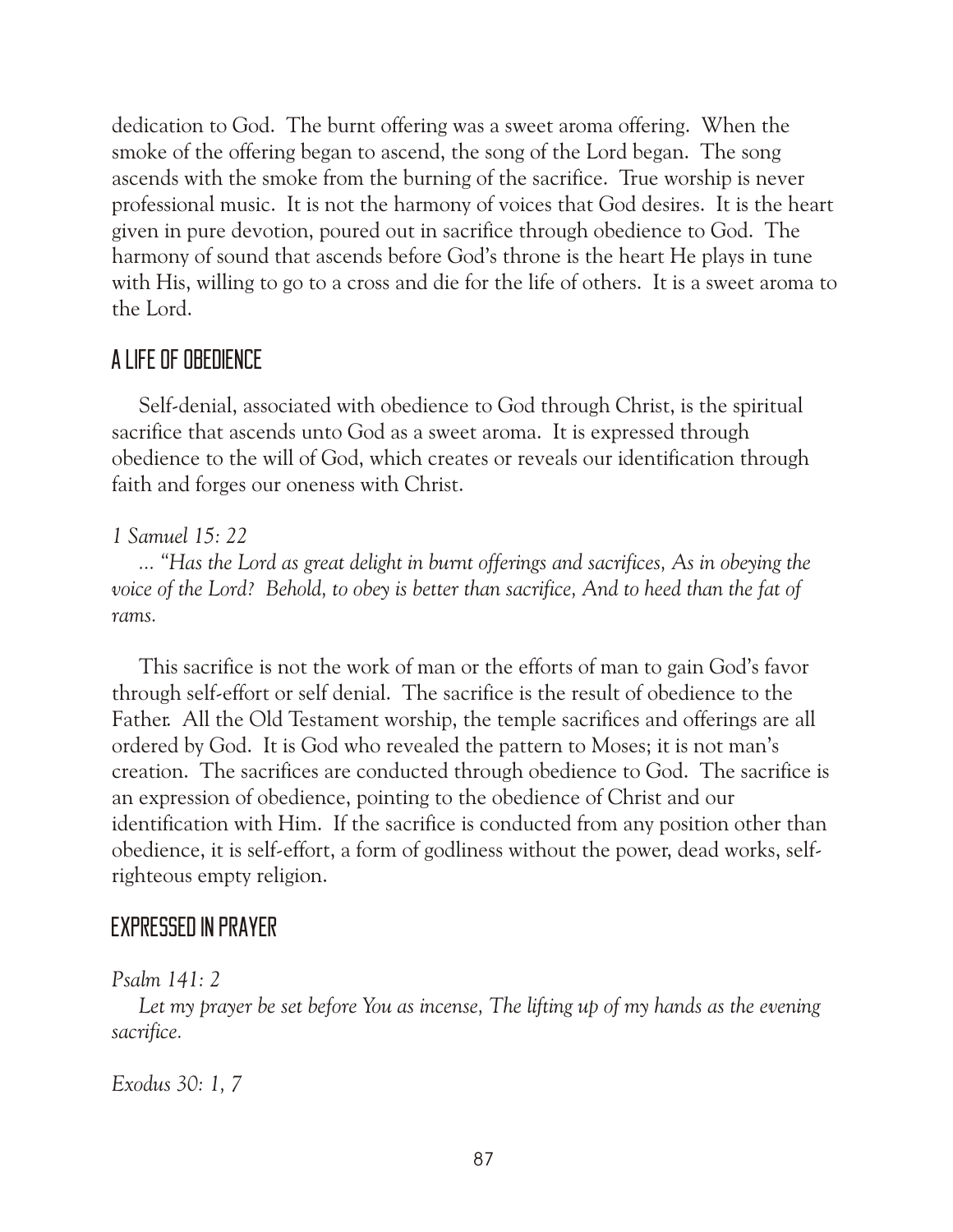*"You shall make an altar to burn incense on; ...*

 *"Aaron shall burn on it SWEET INCENSE every morning; when he tends the lamps, he shall burn incense on it.*

 Incense is presented before the Lord as a type of prayer. It is called sweet incense, a sweet aroma unto the Lord. It is the church in prayer. It is prayer breathed by the Spirit of God through the body of Christ. It is the groaning and travailing of God's heart expressed through vessels whose hearts are aligned with His in pure devotion and love.

### *Romans 8: 26 - 27*

 *Likewise the Spirit also helps our weaknesses. For we do not know what we should pray for as we ought, but the Spirit Himself makes intercession for us with groaning which cannot be uttered.*

 *Now He who searches the hearts knows what the mind of the Spirit is, because He makes intercession for the saints according to the will of God.*

 Prayer as a spiritual sacrifice is not something we do. It is like our songs, like our obedience. It is an expression of the living out of our identification with Christ. We yield, we surrender; the Spirit within groans, travails and He comes forth. We become identified with the burden of Christ for the lost, sick, suffering, and it is expressed with the aroma of Christ. Through our obedience to the will of the Father, we make our identification with Christ's ministry of intercession and prayer to become a sweet aroma unto the Lord.

## *Hebrews 13: 15*

 *Therefore by Him (Christ) let us continually offer the sacrifice of praise to God, that is, the fruit of our lips, giving thanks to His name.*

## *Revelation 8: 3, 4*

 *Then another angel, having a golden censer, came and stood at the altar. He was given much incense, that he should offer it with the prayers of all the saints upon the golden altar which was before the throne.*

 *And the smoke of the incense, with the prayers of the saints, ascended before God from the angel's hand.*

# STRANGE INCENSE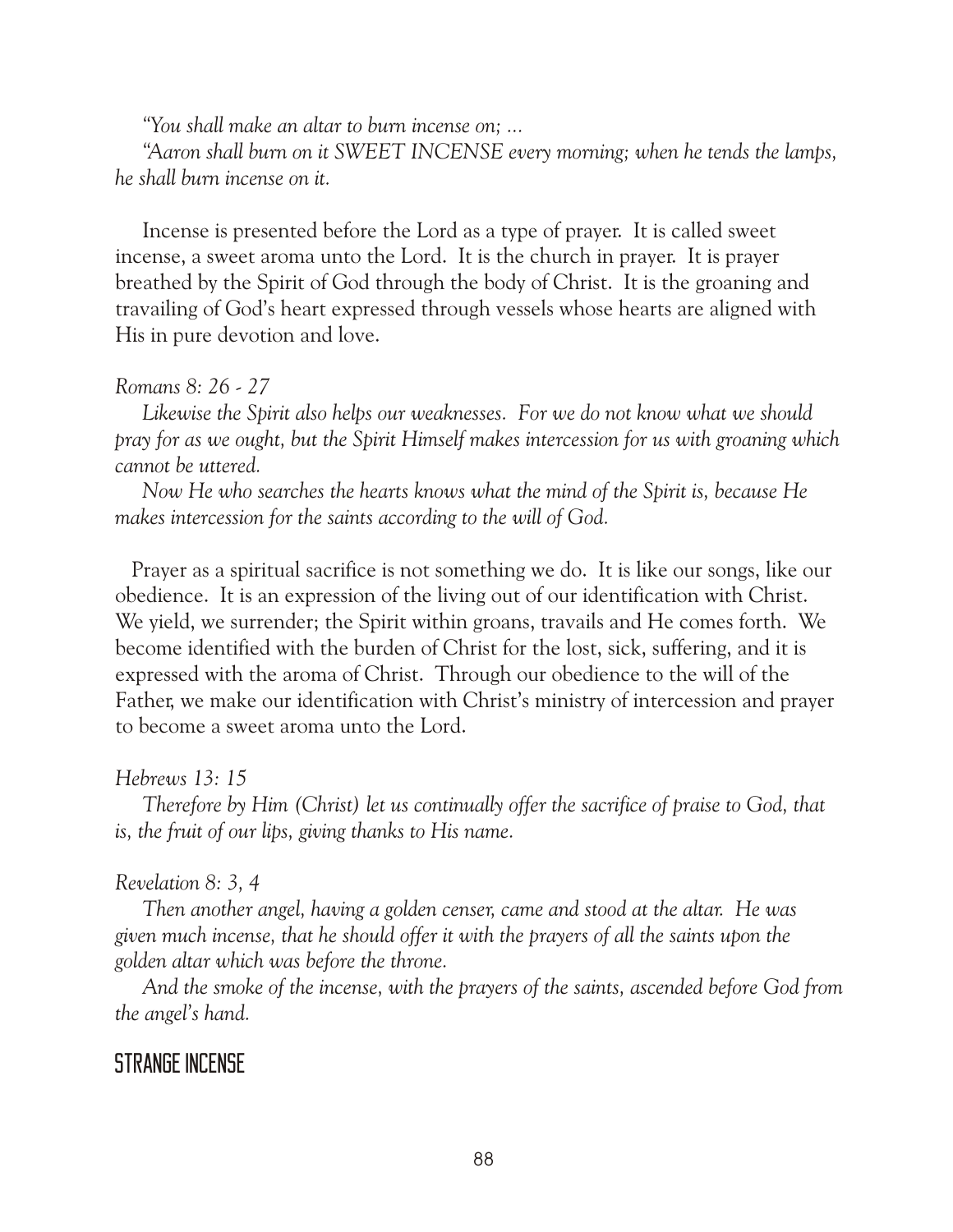*Exodus 30: 9*

 *"You shall not offer strange incense on it, ...*

 *Simulated formal worship of self effort is called by God strange incense. The prayers or incense which is sweet before the throne of the Lord is always revealed through the consecrated life of Christ. It is the heart of the believer crying unto his creator, deep calling unto deep.*

*Psalm 42: 7 Deep calls unto deep at the noise of Your waterfalls;*

*James 4: 5 ... "The Spirit who dwells in us yearns jealously"?*

 The prayer that reveals the spiritual sacrifice offered by Jesus Christ originates with the Spirit of Christ. It is the Spirit of God dwelling in His temple that calls unto the throne of God and brings back to God a sweet smelling-incense.

 The poured out life is a life revealing Christ. It is dying so that others might live. When we walk out a life of obedience we take up our cross and follow the Saviour. When we follow Him we become one with Him. We are identified in Him. His life becomes ours; His death becomes our death, and His life and resurrection becomes ours.

*John 12: 24*

 *... unless a grain of wheat falls into the ground and dies, it remains alone; but if it dies, it produces much grain.*

*Colossians 3: 2 - 4*

 *Set your mind on things above, not on things on the earth. For you died, and your life is hidden with Christ in God.*

 *When CHRIST, WHO IS OUR LIFE appears, then you also appear with Him in glory.*

 Paul was poured out in the sacrifice and service of faith of His converts. They became the fruit of His labour in the Lord. Paul could not glory in his life. He could not glory in his name, his education or his intellect. Paul could only glory in his weakness, because in his weakness he became strong. In his weakness the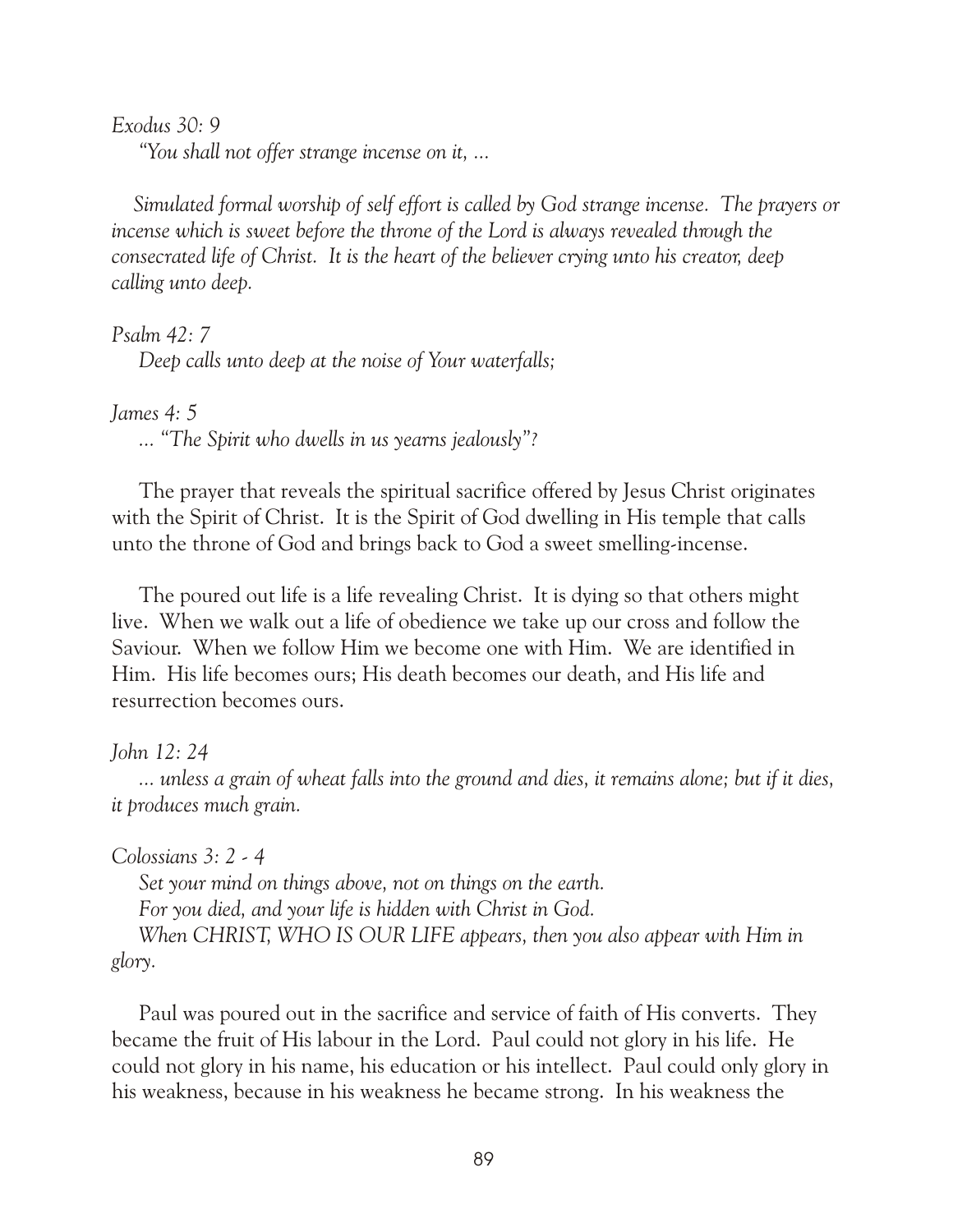strength of Christ was manifest. Death was swallowed up in victory. Paul was poured out, and because he was, a beautiful aroma came up before the throne of God. Christ was revealed, the word of God was revealed, souls were born again and fruit was produced. Spiritual sacrifices were presented before God.

*Ephesians 5: 2*

 *And walk in love, as Christ also has loved us and GIVEN HIMSELF FOR US, an OFFERING and a SACRIFICE to God for a SWEET - SMELLING AROMA.*

THE POURED OUT LIFE.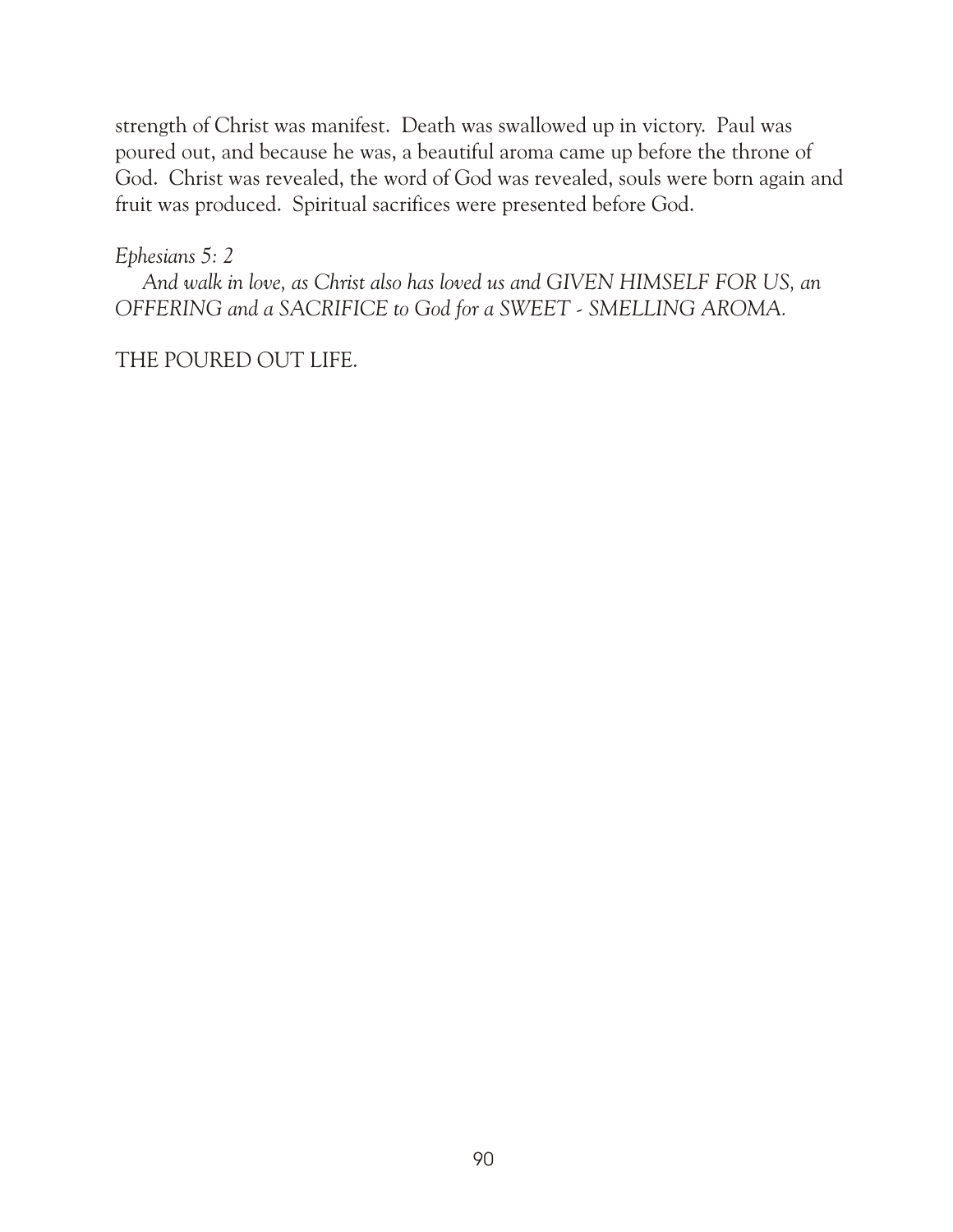

 When God called the children of Israel out of Egypt, He called them into a special relationship with Himself.

*Exodus 19: 5, 6 ... you shall be a special treasure to Me above all people; ... 'And you shall be to Me a kingdom of priests and a holy nation.' ...*

The children of Israel were to be unto God a special treasure, people of his own. They were to be a kingdom of priests, a holy nation. They were to reveal His name to the nations of the earth, showing forth His glory and praise. God revealed His desire for intimacy in this relationship through the prophet Jeremiah. He sets forth His intentions and purposes in the following portion of scripture.

*Jeremiah 13: 11*

 *'For as the sash clings to the waist of a man, so I have caused the whole house of Israel and the whole house of Judah to cling to Me,' says the Lord, 'that they may become My PEOPLE, for renown, for PRAISE, and for GLORY; but they would not hear.'*

 God's intention was to draw Israel onto Himself. They were to be a people bearing the name of Jehovah. They were to be the people of God, showing forth his praises, revealing His glory, and carrying His name. God had caused the whole house of Israel and the whole house of Judah to cling unto Himself. He had pulled them into His loving embrace. He drew them as close to Himself as if He had tied them around His waist like a belt. However, Israel refused to hear His voice. They walked after other gods, to serve them and worship them.

*Jeremiah 13: 10*

 *'This evil people, who refuse to hear My words, who follow the dictates of their hearts,*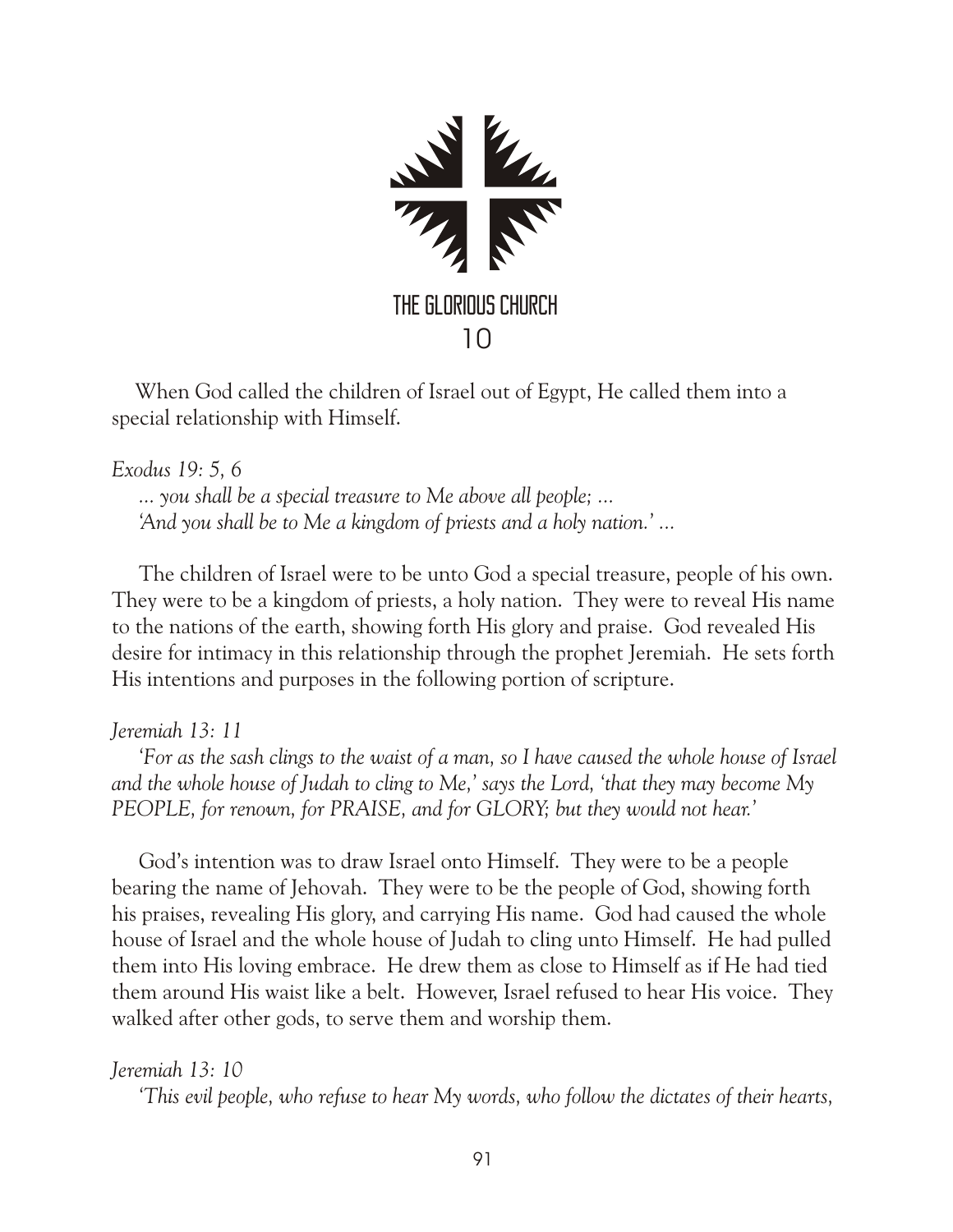*and walk after other gods to serve them and worship them, ...*

 What God desired for Israel, He is today accomplishing with His church. Of all the New Testament revelations concerning the will of God toward man, the revelation of the church's place as the engrafted branch is one of the most pervasive. The church, through the revelation of the New Testament blood, has become God's new nation of priests. What Israel refused through the working of the law, the church embraces by love and faith through grace.

### *Romans 11: 19 - 20*

 *You will say then, "Branches were broken off that I might be grafted in." Well said. Because of unbelief they were broken off, and you stand by faith. ...*

### *Romans 9: 8, 9*

 *That is, those who are the children of the flesh, these are not the children of God: but the children of the promise are counted as the seed.*

 *For this is the word of promise: "At this time I will come and Sarah shall have a son."*

### *Romans 9: 31 - 33*

 *...But Israel, pursuing the law of righteousness, has not attained to the law of righteousness.*

 *Why? Because they did not seek it by faith, but as it were, by the works of the law. For they stumbled at that stumbling stone.*

 *As it is written: "Behold, I lay in Zion a stumbling stone and rock of offense, And whoever believes on Him will not be put to shame."*

### *Romans 10: 12 - 13*

 *For there is no distinction between Jew and Greek, for the same Lord over all is rich to all who call upon him.*

 *For "whoever calls on the name of the Lord shall be saved."*

### *Romans 3: 29 - 30*

 *Or is He the God of the Jews only? Is he not also the God of the Gentiles? Yes, of the Gentiles also,*

 *Since there is one God who will justify the circumcised by faith and the uncircumcised through faith.*

 The gift of eternal habitation in the embrace of the Father becomes, through Christ, open to all who will come by faith.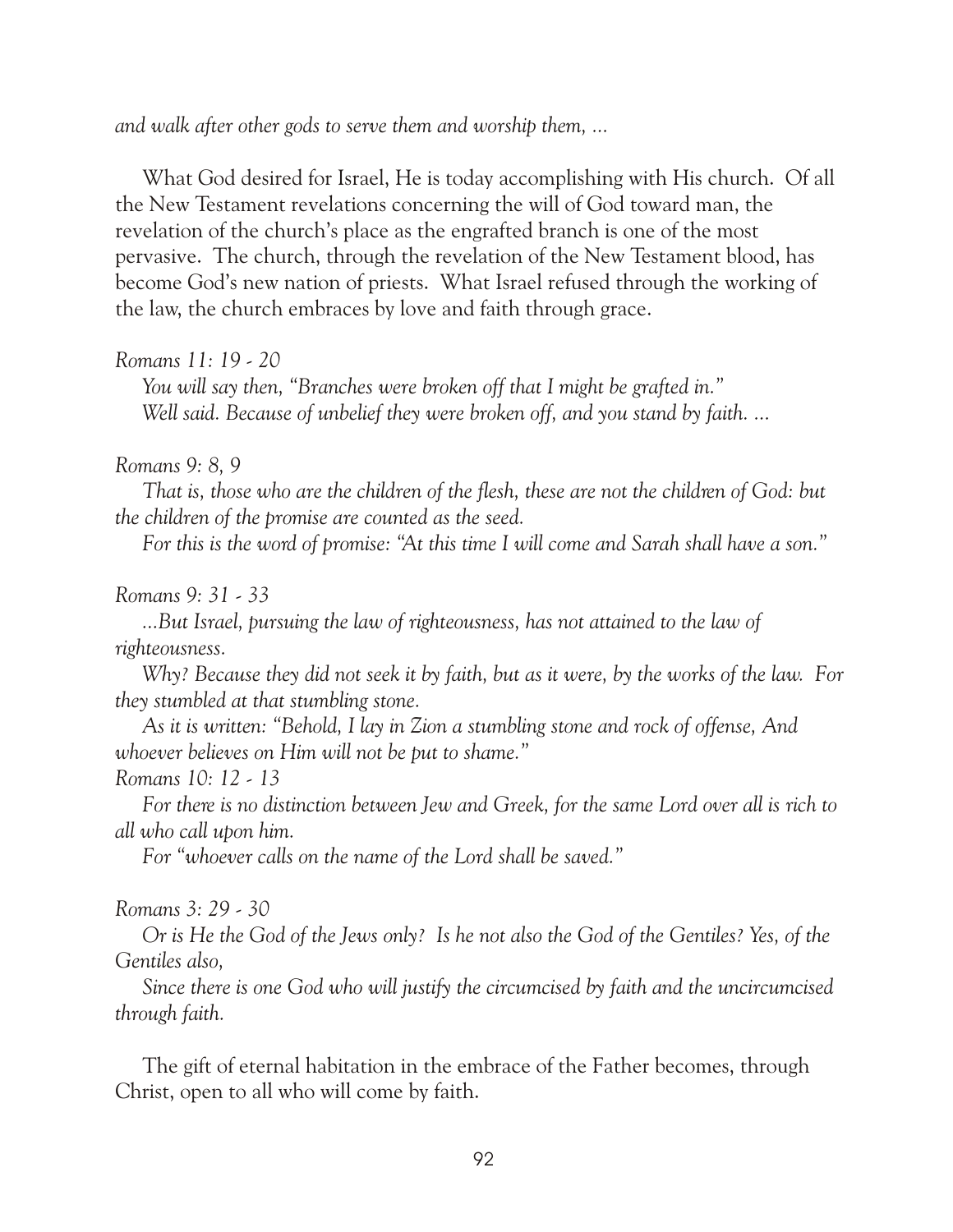### *1 Peter 2: 9*

 *But you are a chosen generation, a royal priesthood, a holy nation, His own special people, that you may proclaim the praises of Him who called you out of darkness into His marvelous light;*

 God had a marvelous plan for the nation of Israel, a plan that finds expression in these last days. Expression in a spiritual nation, a people called out of darkness and into His marvelous light. This spiritual nation is the holy bride of Christ, His glorious church. A church without spot or wrinkle. The world has not yet seen Christ, nor have they known Him, like they one day will. Through a people, THE GLORIOUS CHURCH, the Father's Name, PRAISE and GLORY will be revealed in the earth.

### *Ephesians 5: 26, 27*

 *...that He might sanctify and cleanse her with the washing of water by the word. that He might present her to Himself A GLORIOUS CHURCH, not having spot or wrinkle or any such thing, but that she should be holy and without blemish.*

 God is a covenant-making and a covenant-keeping God. The nation of Israel will know the fulfillment of every one of His promises.

### *Romans 11: 28*

 *Concerning the gospel they are enemies for your sake, but concerning the election they are beloved for the sake of the fathers.*

 *For the gifts and the calling of God are irrevocable.*

# THE CALL

 The nation of Israel was called out, chosen of God, not according to works but by grace, by election. God called Abraham and Abraham responded to the call. His response to the call revealed his faith. Abraham's faith was accounted unto him as righteousness. God called Abraham to come aside unto Himself. God drew Abraham away from the city of Ur of the Chaldeans and brought him into a secluded place. He brought Abraham into communion with Himself. God separated Abraham unto Himself in the wilderness. Abraham became the vehicle through which God brought forth His purposes and revealed His desire toward a people. A nation would come forth from the loins of Abraham to be a covenant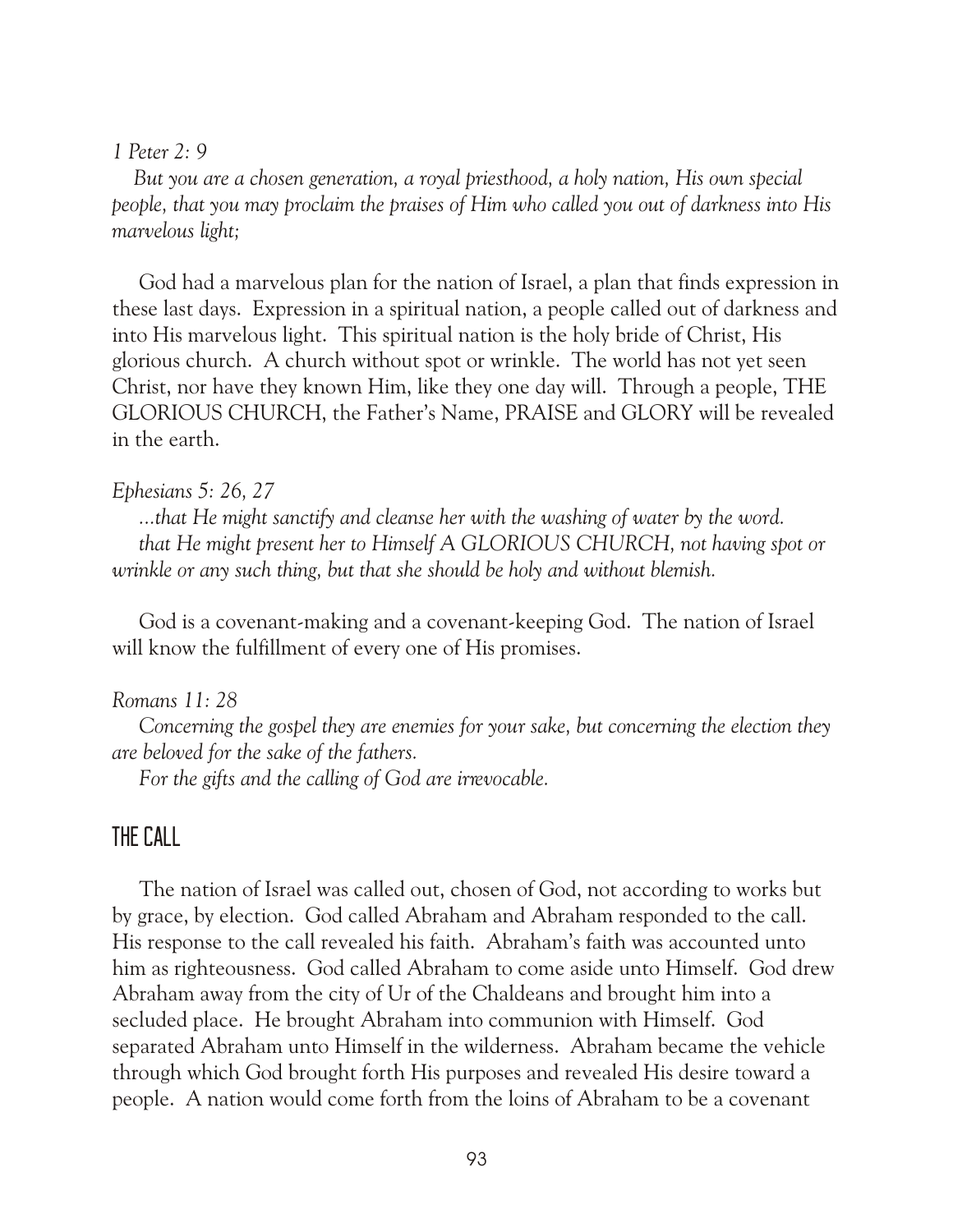people, a people unto the Lord. This call to fellowship in the wilderness, this invitation to holiness and covenant, has become the cry of God's heart toward His New Testament church. A people of darkness have become a people of light, a chosen generation, a royal priesthood, a holy nation, THE GLORIOUS CHURCH.

 The New Testament Greek word for church is "ekklesia". It means the "called out ones", the "chosen ones". Christ's church has been born of His Spirit through the new birth, and conveyed or translated from the kingdom of darkness into the kingdom of God's dear Son. We have been called out of Satan's kingdom to become, the chosen ones, the called out ones.

*Colossians 1: 12 - 13*

 *...Giving thanks to the Father who has qualified us to be partakers of the inheritance of the saints in the light.*

 *He has delivered us from the power of darkness and conveyed us into the kingdom of the Son of His love,*

*kingdom of the Son of His love,*

 The Bible teaches that the whole world lies in wickedness, that Satan is the prince of this world's systems. The Bible teaches that the god of this age, Satan, has blinded the mind of the unbeliever.

*1 John 5: 19*

 *... the whole world lies under the sway of the wicked one.*

*John 14: 30*

 *... the ruler of this world is coming and he has nothing in Me.*

*2 Corinthians 4: 3 - 4*

 *But even if our gospel is veiled, it is veiled to those who are perishing,* whose minds the god of this age has blinded, who do not believe, lest the light of the *gospel of the glory of Christ, who is the image of God, should shine on them.*

*Ephesians 2: 1- 2*

 *And you He made alive, who were dead in trespasses and sins,*

 *in which you once walked according to the course of this world, according to the prince of the power of the air, the spirit who now works in the sons of disobedience,*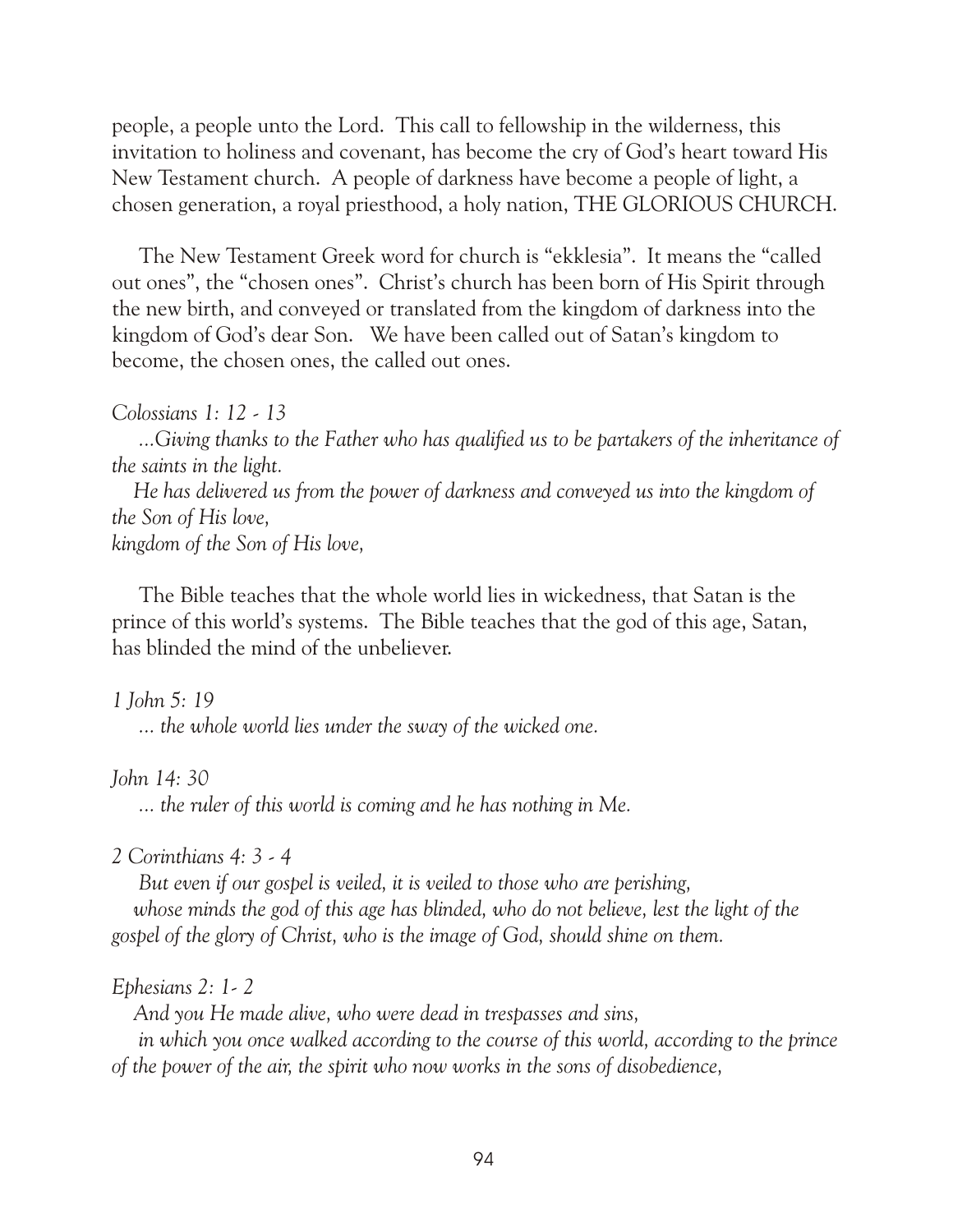The church has been called out, called out of a spiritual darkness. Out from under the tyranny of a world system which is under the authority and dominion of Satan. The church has been translated into the kingdom of God's dear Son. In the Old Testament, Abraham was called out of Ur and given the land of Canaan. The children of Israel were delivered out from under the tyranny of Egypt and brought back to the promised land. They were also delivered from a Babylonian captivity and returned to Canaan. The historical deliverance of the Nation of Israel becomes a picture of the translation of the spiritual nation, the church, from the kingdom of darkness into the kingdom of God's dear son, the kingdom of light.

*Ephesians 5: 8 - 11*

 *For you were once darkness, but now you are light in the Lord. Walk as children of light*

 *(for the fruit of the Spirit is in all goodness, righteousness, and truth), finding out what is acceptable to the Lord.*

 *And have no fellowship with the unfruitful works of darkness, but rather expose them.*

# A REMNANT PEOPLE

 God has always had a remnant people of light, a people of promise, a people of covenant. A people who have responded to His call. A people separated, not by flesh, but by spirit. God has always had a spiritual house in the midst of a natural one; a spiritual Israel out of a natural Israel. A people bearing His name, showing forth His praises and reflecting His glory.

*Romans 11: 2 - 5*

God has not cast away His people whom he foreknew. Or do you not know what the *Scripture says of Elijah, how he pleads with God against Israel saying,*

 *"Lord, they have killed Your prophets and torn down Your altars, and I alone am left, and they seek my life"?*

 *But what does the divine response say to him? "I have reserved for Myself seven thousand men who have not bowed the knee to Baal."*

 *Even so then, at this present time there is a REMNANT according to the election of grace.*

 At this present time there is a remnant. God has a remnant people, who have not bowed to the image of Baal.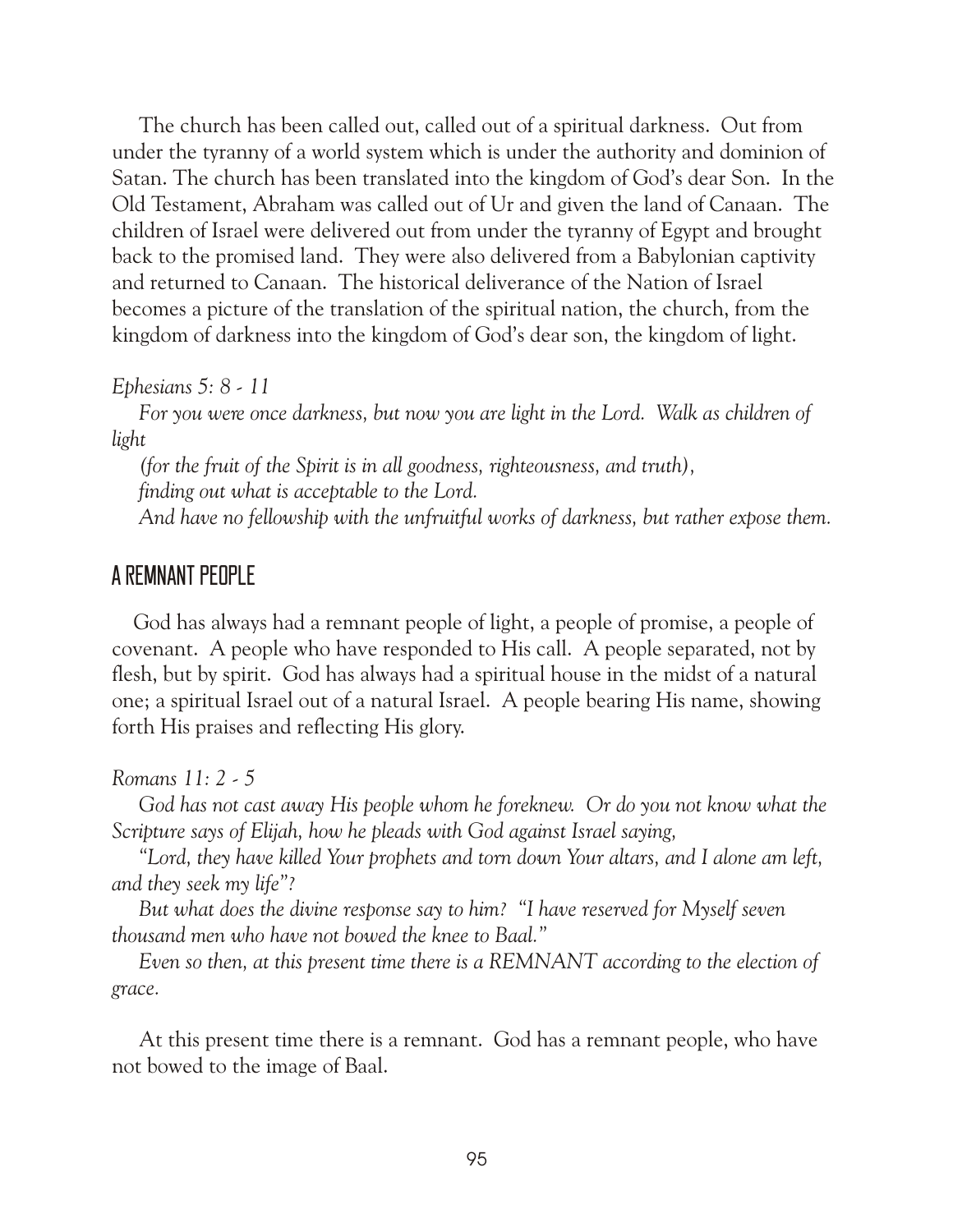In the book of Genesis, chapter five, the genealogy of Noah is traced back to Adam and God's redemptive promise. Sin caused God's hand of judgment to fall on mankind, in the form of the flood. God brings Noah and his family through the flood to become His remnant people. Noah appointed Shem, as God's chosen seed, to become heir of the redemptive promise (the line through which the redeemer would come). After the flood, the descendants of Noah led by Nimrod, rose up in rebellion against God. They constructed the tower of Babel as an outward expression of that rebellion. From this seat of idolatry, God separated Abram unto Himself. God changes his name from Abram to Abraham and makes a covenant with him. He promises Abraham, the land of Canaan and the fatherhood of a nation that would reveal the Messiah. He gives Abraham the redemptive promise. From Adam, the first man, in the book of Genesis, to the New Jerusalem, a bride adorned for her husband in the book of Revelation, a remnant line of redemption weaves through the scriptures. A line of promise, Isaac, Jacob, Joseph, an unbroken line of spiritual men. They are a kingdom of priests, a holy nation, children of the promised redemption. Throughout history a people are constantly being separated out, taken aside unto God. They are the remnant people, the called out people, the chosen ones.

 Moses answered God's call in the desert to become His arm and lead the children of Israel out of Egypt. Moses leads the children of Israel out of slavery and bondage. Egypt is a type of this world's systems; systems from which God is constantly bringing forth His children.

 God has always had a remnant people. In Elijah's time, it was seven thousand who had not bowed their knee to the image of Baal. In Isaiah's time, it was a very small remnant, for whose sake God did not destroy the nation. During the 70 years of Babylonian captivity, it was Esther, Mordecai, Ezekiel, Daniel, Shadrach, Meshach and Abednego. At the end of the captivity, it was a remnant that returned to Canaan under Ezra and Nehemiah. In the New Testament, it was Simeon and Anna, ministering in the temple, waiting for the advent of Christ. It was John the Baptist declaring Christ's first coming, and John's disciples. It was the disciples of Christ, one hundred and twenty in the upper room, and a new church era the - Wycliffes, the Lollards, the Luthers, the Calvins. In the 17th century it was the Puritan Movement, the 18th, the Methodist. It was the Brethren in the 19th century, and in the 20th century, the Pentecostal revival. God has always had a called out, holy, separated people. When one movement would wane because of compromise and mix with the world and the spirit of religion, the Spirit would call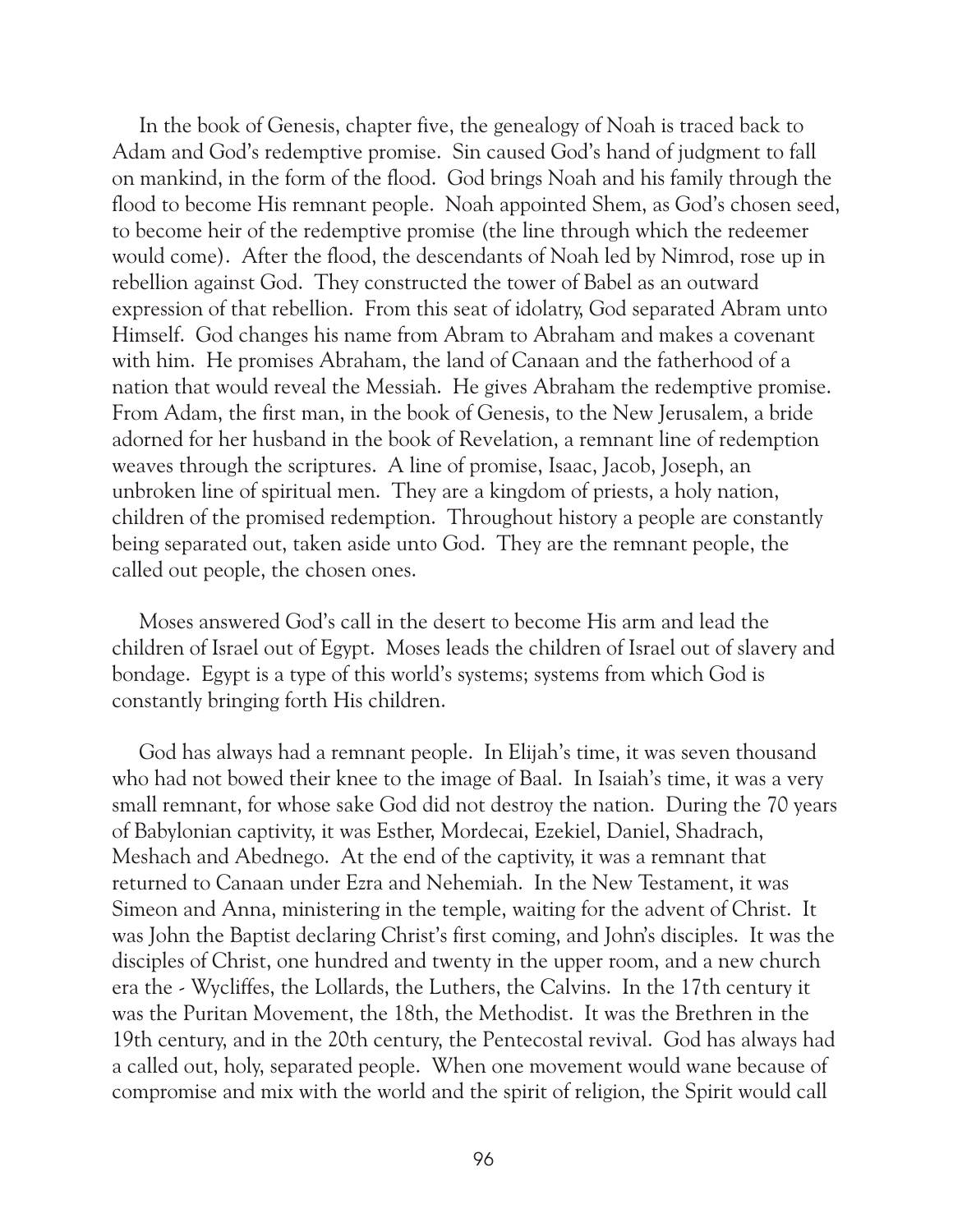### out another.

### *Revelation 18: 4*

 *And I heard another voice from heaven saying, "Come out of her, my people, lest you share in her sins, and lest you receive of her plagues.*

 The call of God unto Himself has sounded forth down through the ages. The voice might be that of one of the patriarchs, a Moses, one of the prophets, a John the Baptist, a Luther, a Calvin or a modern-day Finny. The instrument has been as varied as personalities can be however, the *voice from heaven* has been the same.

 The call to communion with a holy God demands separation from what is not holy. God, who is spirit, desires worshipers who worship Him in spirit and in truth. The dead works of religious self- righteousness pride are an abomination to Him. Fleshly piety is not what He desires. God's people have always been a people who have been willing to decrease so that He might increase. The call of separation demands a death to the ambition of self. Abram turned from his own way to embrace God's way, God's plan. Moses chose rather to suffer affliction with the children of Israel than to enjoy the pleasures of sin for a season.

### *Ephesians 5: 11*

 *And have no fellowship with the unfruitful works of darkness, but rather expose them.*

### *2 Corinthians 6: 17*

 *Therefore "Come out from among them And be separate, says the Lord. Do not touch what is unclean, And I will receive you".*

#### *Isaiah 52: 10 - 11*

 *The Lord has made bare His holy arm in the eyes of all the nations; And all the ends of the earth shall see the salvation of our God.*

 *Depart! Depart! Go out from there, Touch no unclean thing; Go out of the midst of her; Be clean, You who bear the vessels of the Lord.*

 The cry of the Spirit of God has always been for a people. A people separated unto God, clinging like a belt to His waist. A people revealing His name, showing forth His praises and reflecting His glory. God will have such a people. In these last days this people will be His church: THE GLORIOUS CHURCH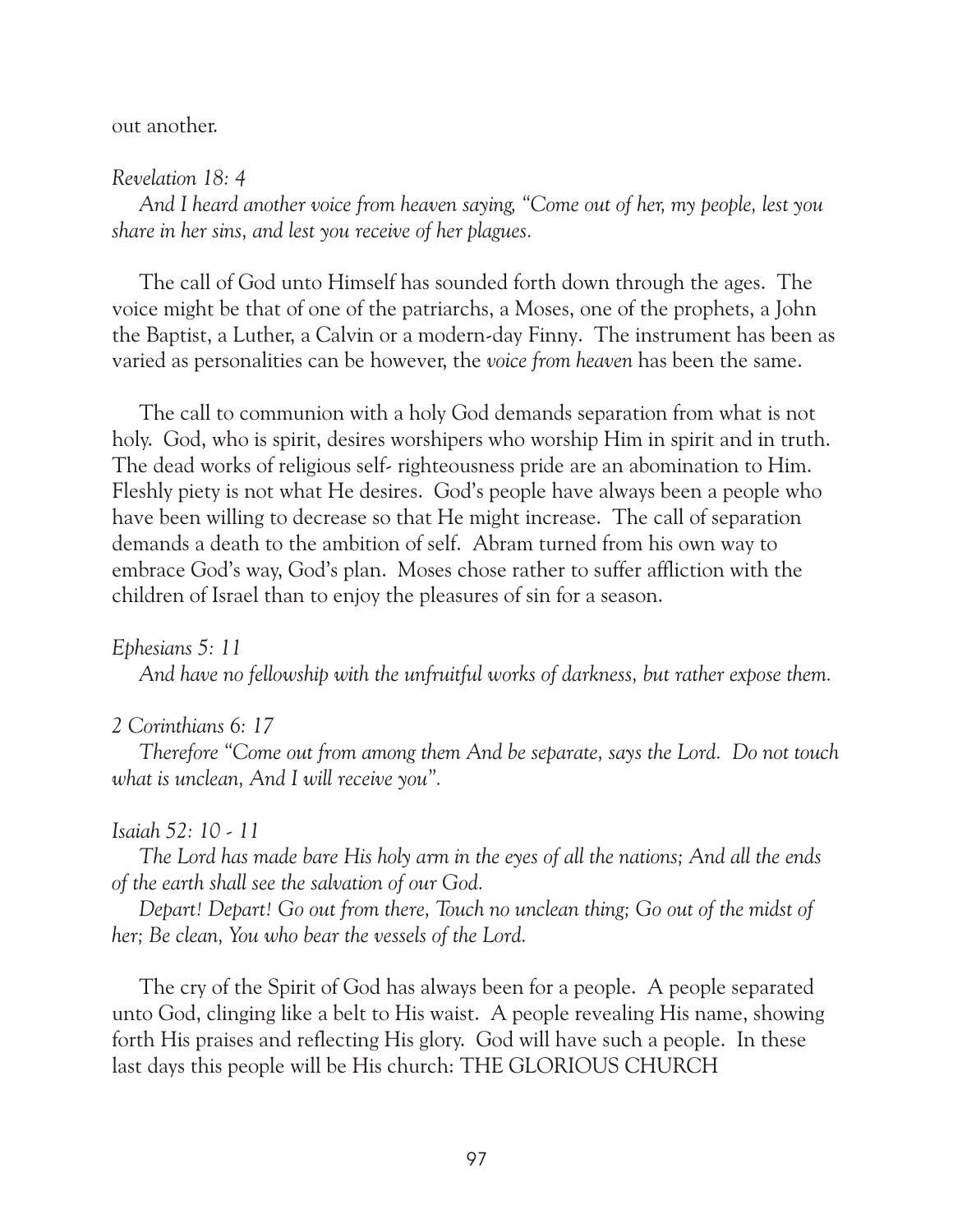# HIS GLORY

 In the Old Testament it was called the shekinah glory of God. It manifested in different ways, sometimes as fire, sometimes as smoke or wind. It expressed the presence of God in a visible or audible way. Israel was led through the wilderness by these expressions of glory, a pillar of fire by night and a pillar of cloud by day. Moses received the law on Mount Sinai and the mountain quaked with smoke and fire. He received instruction in the building of the tabernacle and its accompanying worship. The tabernacle constructed in the wilderness became the house of God. In the Holy of Holies, the glory of God manifested as a cloud above the mercy seat. At the dedication of the temple Solomon built, a great cloud of glory manifested, rendering the priests unable to stand.

### *2 Chronicles 5: 13 - 14*

 *... when the trumpeters and singers were as one, to make one sound to be heard in praising and thanking the Lord, and when they lifted up their voice with the trumpets and cymbals and instruments of music, and praised the Lord, saying: "For He is good, For His mercy endures forever," the house of the Lord was filled with a cloud,*

 *So that the priests could not continue ministering because of the cloud; for THE GLORY OF THE LORD FILLED THE HOUSE OF GOD.*

 In the most inner room of the temple, the Holy of Holies, the shekinah glory of God gave evidence to God's presence. A curtain forty feet wide, twenty feet high and four inches thick separated the Holy of Holies from the rest of the temple. When Christ died at Calvary, this huge curtain ripped from the top to the bottom. The glory and presence of God moved out of the temple. On the day of Pentecost, His glory, His presence entered one hundred and twenty of Christ's disciples in an upper room in Jerusalem. God's glory manifested by wind, and tongues of fire that rested on each one. On that day, a people became the temple of God. A group of disciples had answered the call of God. They had laid aside their own ways and plans to respond. They were separated unto God, out of the systems of religion, the systems of this world.

### *John 17: 14, 22*

 *"I have given them Your word; and the world has hated them because they are not of the world, just as I am not of the world.*

 *"And the GLORY which You gave Me I have given them, that they may be one just as We are one:*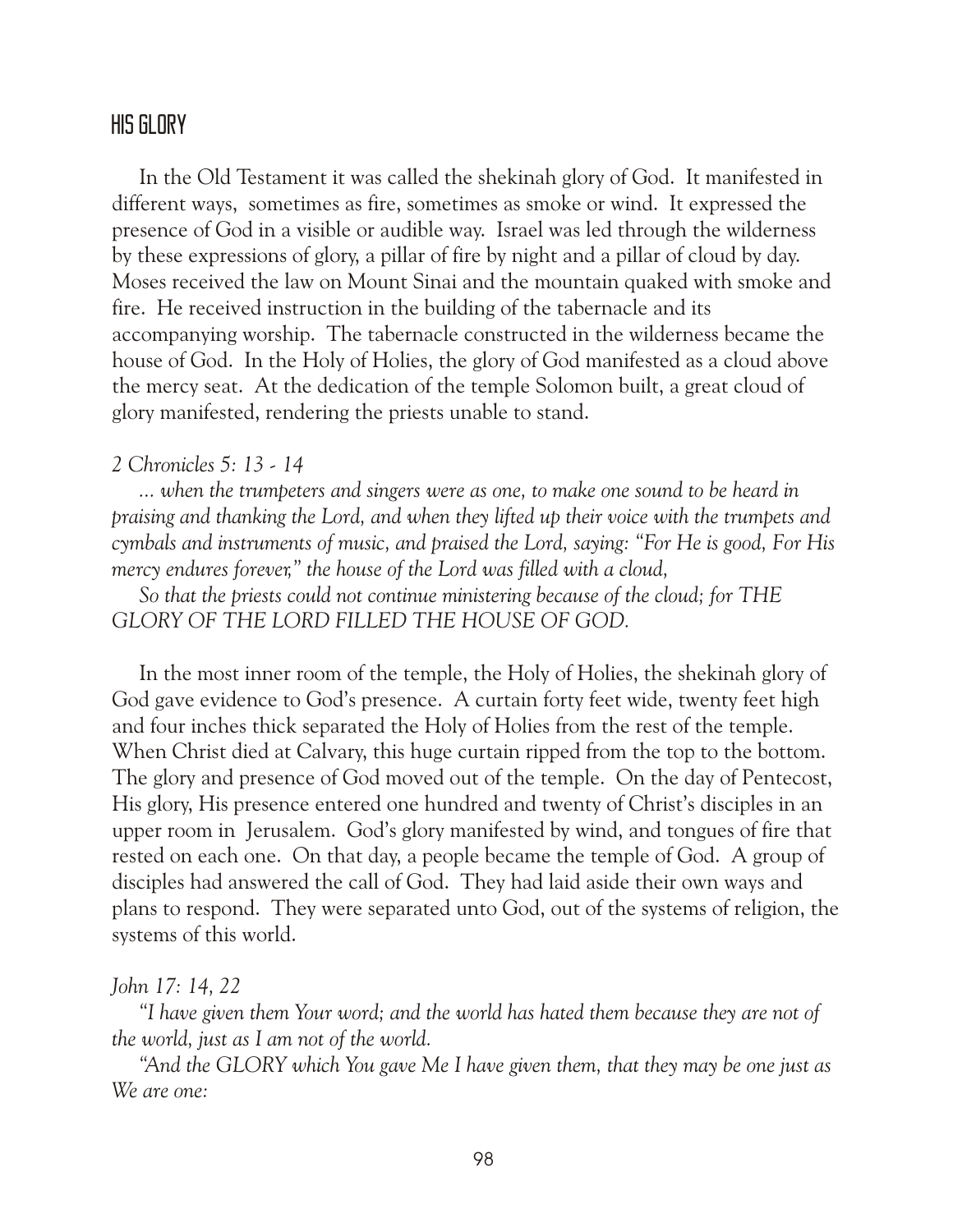A New Testament people became the house of God. God's habitation, His dwelling place, became a separated people. With God's GLORY filling the temple, His people became THE GLORIOUS CHURCH.

#### *Hebrews 3: 6*

 *but Christ as a Son over His own house, whose house we are ...*

#### *1 Timothy 3: 15*

 *but if I am delayed, I write so that you may know how you ought to conduct yourself in the house of God, which is the church of the living God,*

### *1 Corinthians 3: 16*

 *Do you not know that you are the temple of God and that the Spirit of God dwells in you?*

 Paul was talking to a people who knew about temples. Their cities teemed with all kinds of temples, dedicated to different gods. Paul called the church, corporately and individually, the temple of God.

#### *1 Peter 2: 5*

 *You also, as living stones, are being built up a SPIRITUAL HOUSE, a holy priesthood, to offer up spiritual sacrifices acceptable to God through Jesus Christ.*

 The church is the house of God. A spiritual house built with living stones. Called into communion with God, we become separated from all that is not Him. Through communion with Him, we begin to reveal Him. We bear His name as His bride. We show forth His praises, revealing His character to the nations or kingdoms of this world. We are a city set on a hill, showing forth a great light. The Lord will arise over us. His glory will be seen upon us. The new Jerusalem prepared as a bride adorned for her husband. A people adorned in Christ, adorned in and transmitting His glory. Make sure your part of His house, His temple, His body, THE GLORIOUS CHURCH!

#### *Isaiah 60: 1, 3*

 *Arise, shine; For your light has come! And the glory of the Lord is risen upon you. For behold, the darkness shall cover the earth, And deep darkness the people; But the Lord will arise over you, And His glory will be seen upon you.*

 *The Gentiles shall come to your light, And kings to the brightness of your rising.*